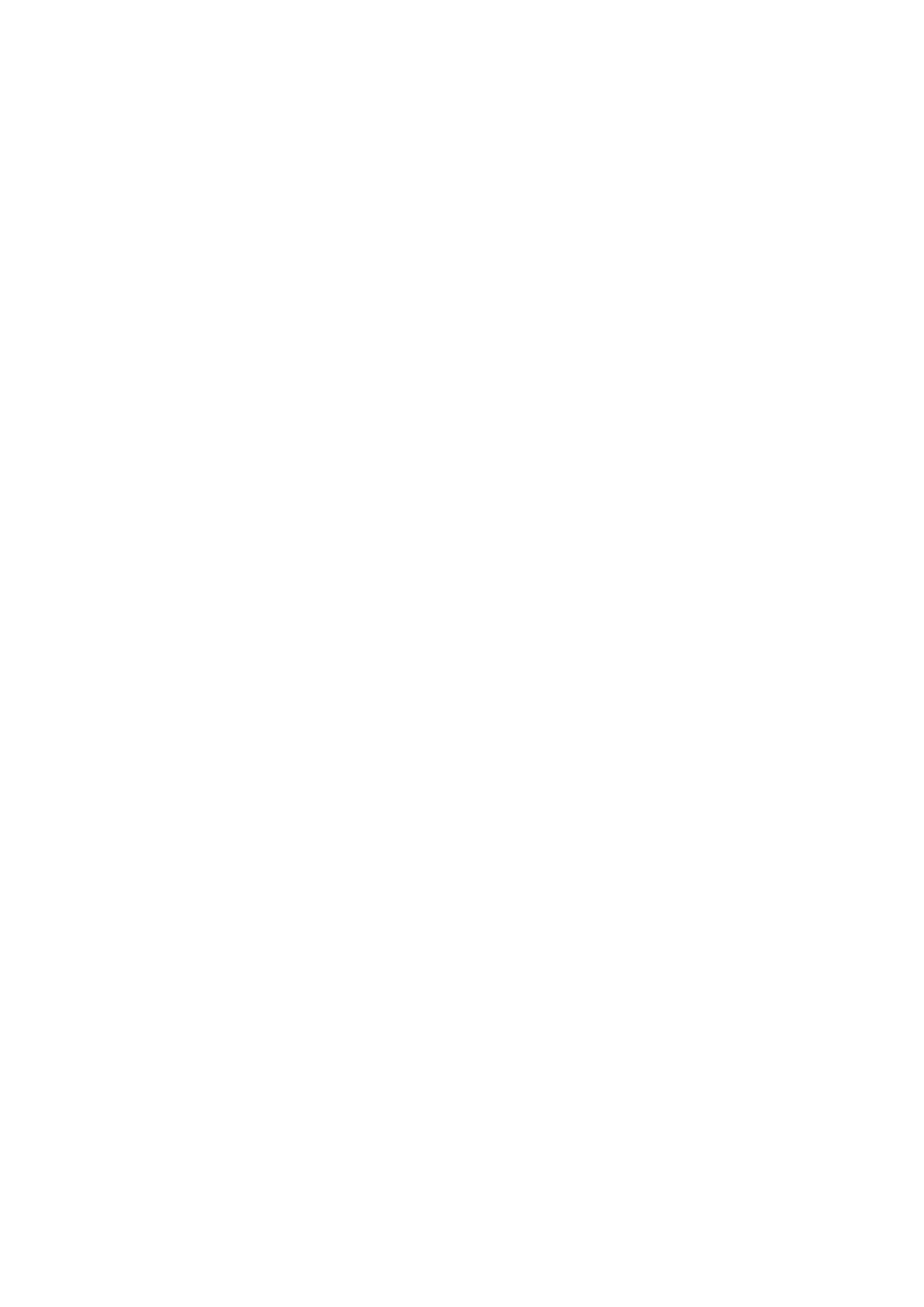Western Australia

## **Bail Act 1982**

#### **CONTENTS**

## **Part I — Preliminary**

| 1.  | Short title                                         | $\overline{c}$ |
|-----|-----------------------------------------------------|----------------|
| 2.  | Commencement                                        | $\overline{c}$ |
| 3.  | Terms used                                          | $\overline{2}$ |
| 3A. | Sending notices by electronic communication         | 8              |
| 4.  | Application of this Act                             | 9              |
| 4A. | Detention and bail where accused appears in         |                |
|     | response to summons or court hearing notice         | 9              |
|     | Part $II$ — Rights of accused in                    |                |
|     | relation to bail                                    |                |
| 5.  | Right of accused to have bail considered under      |                |
|     | this Act                                            | 11             |
| 6.  | Duty on arresting officer and others to             |                |
|     | consider bail                                       | 11             |
| 6A. | Whether custody justified to be considered in       |                |
|     | certain cases                                       | 13             |
| 7.  | Duty imposed on judicial officers in respect of     |                |
|     | unconvicted accused                                 | 14             |
| 7A. | Bail may be dispensed with by court                 | 15             |
| 7B. | Special provision for adult accused in murder cases | 15             |
| 7C. | Special provision for child accused in murder cases | 17             |
| 7D. | Previous decision may be adopted                    | 18             |
| 7E. | Bail during trial                                   | 19             |
| 7F. | Bail for appeal from courts of summary              |                |
|     | jurisdiction                                        | 19             |
|     |                                                     |                |

As at 24 Mar 2012 Version 07-j0-02 page i Extract from www.slp.wa.gov.au, see that website for further information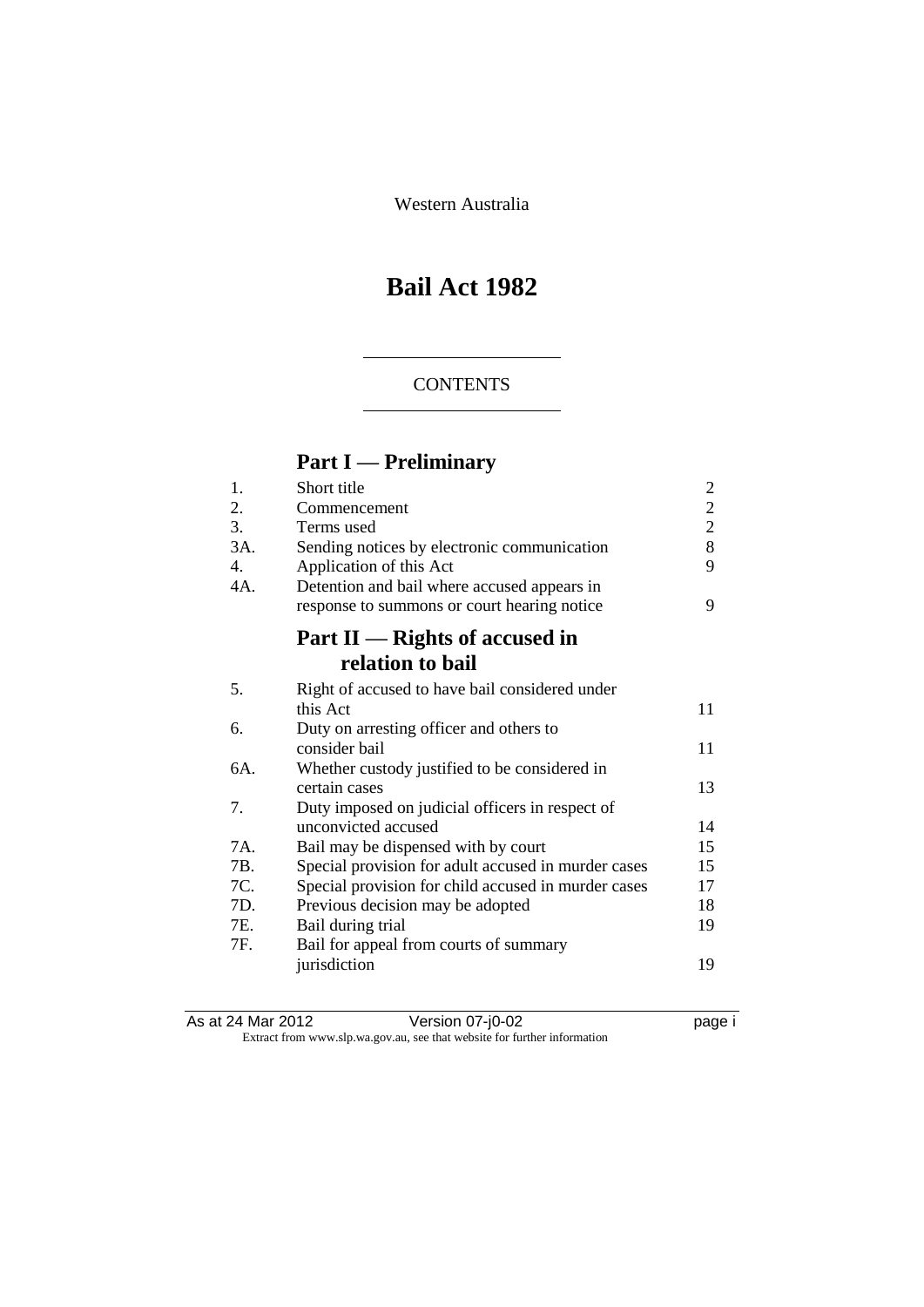| Contents |
|----------|
|----------|

| 8.           | Accused to be given information and approved                        |    |
|--------------|---------------------------------------------------------------------|----|
|              | forms                                                               | 20 |
| 9.           | Bail decision may be deferred until further<br>information obtained | 22 |
| 10.          | Sections 5, 6 and 7 do not apply where accused                      |    |
|              | imprisoned for other cause                                          | 22 |
| 11.          | Rights following grant of bail                                      | 23 |
| 12.          | Further limitation on rights in s. 7A(2) and 11                     | 24 |
|              | Part III — Jurisdiction relating to                                 |    |
|              | bail                                                                |    |
| 13.          | Jurisdiction to grant bail                                          | 25 |
| 13A.         | Jurisdiction to dispense with bail and how                          |    |
|              | jurisdiction to be exercised                                        | 25 |
| 13B.         | Giving and proof of notices under s. 13A(3)                         | 26 |
| 14.          | Extent of judge's jurisdiction                                      | 27 |
| 15.          | Exclusive jurisdiction of Supreme Court judge in                    |    |
|              | murder cases                                                        | 28 |
| 15A.<br>15B. | Appeal from decision of judge                                       | 29 |
|              | Determination of appeal under s. 15A and related<br>provisions      | 30 |
| 16.          | Bail of person arrested on warrant                                  | 31 |
| 16A.         | Restrictions on powers of authorised officers and                   |    |
|              | justices in certain cases                                           | 32 |
| 17.          | Conditions which may be imposed                                     | 33 |
| 17A.         | Further provisions as to responsible person's                       |    |
|              | undertaking (Schedule 1 Part C clause 2)                            | 33 |
|              |                                                                     |    |
|              | Part IV — Hearing of case for bail,                                 |    |
|              | parties, and evidence                                               |    |
| 20.          | Power to consider bail in camera and to prohibit                    |    |
|              | publication                                                         | 35 |
| 21.          | Parties                                                             | 36 |
| 22.          | Evidence                                                            | 36 |
| 23.          | Accused not bound to supply information                             | 36 |
| 24.          | Information may be referred to police officer for                   |    |
|              | verification or for report                                          | 37 |
| 24A.         | Information may be referred to community                            |    |
|              | corrections officer for verification or for report                  | 37 |
|              |                                                                     |    |

| ıC<br>ı<br>и |  |
|--------------|--|
|              |  |

page ii Version 07-j0-02 As at 24 Mar 2012 Extract from www.slp.wa.gov.au, see that website for further information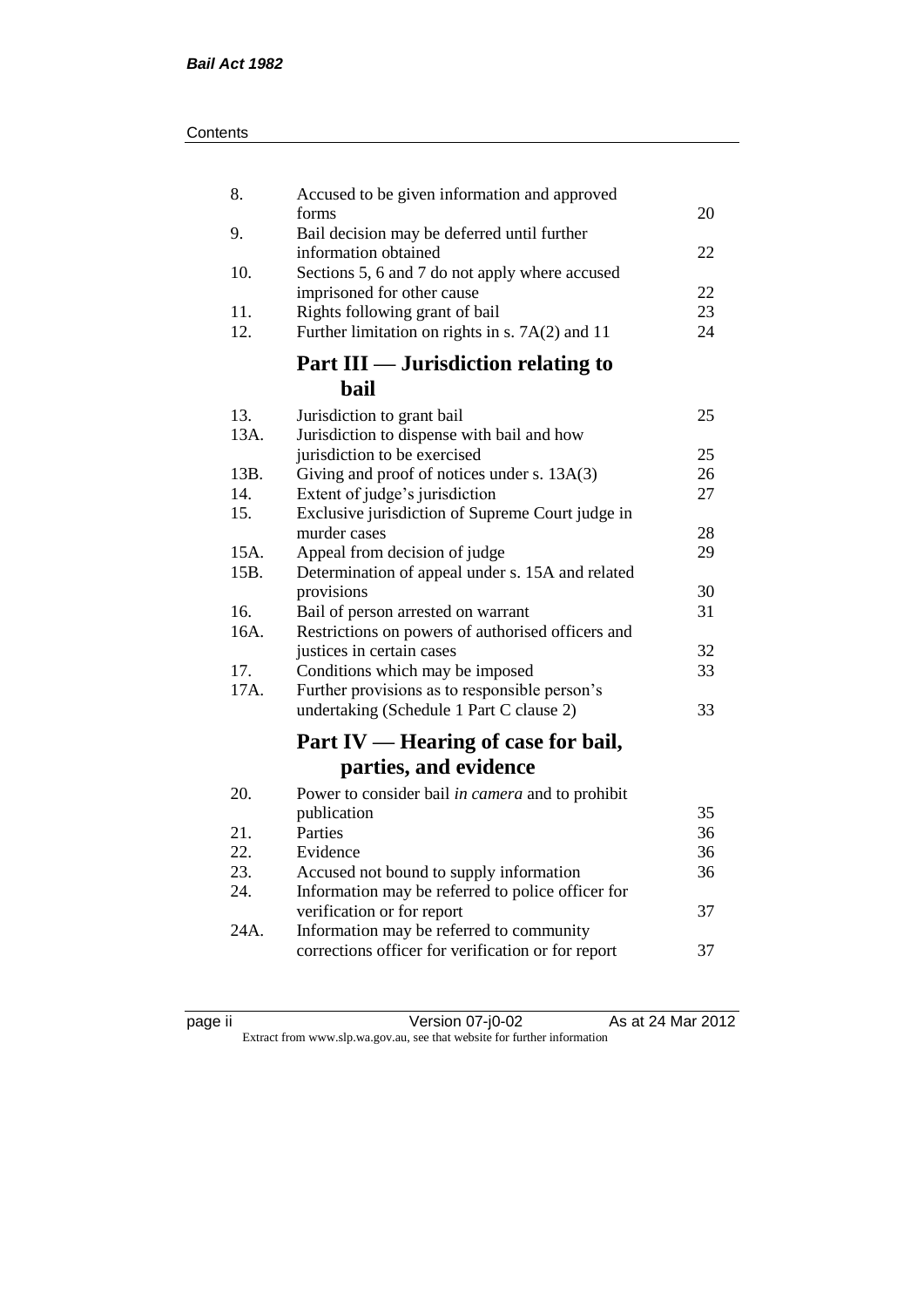| 25.  | Protection of accused as to information given for<br>bail purposes                                                   | 38 |
|------|----------------------------------------------------------------------------------------------------------------------|----|
| 26.  | Record of decision and reasons                                                                                       | 38 |
| 27.  | Transmission of relevant papers to court                                                                             | 39 |
| 27A. | Transmission of papers to CEO (corrections)                                                                          | 40 |
|      | <b>Part V</b> — Bail undertakings                                                                                    |    |
| 28.  |                                                                                                                      | 41 |
| 29.  | Bail undertaking                                                                                                     | 42 |
| 30.  | Before whom bail undertaking may be entered into<br>Duties of person before whom bail undertaking is<br>entered into | 42 |
| 31.  | Different time and place for appearance may be                                                                       |    |
|      | substituted                                                                                                          | 43 |
| 31A. | Amendment of conditions during trial                                                                                 | 45 |
| 32.  | Giving and proof of notices under s. 31                                                                              | 47 |
| 33.  | Judicial officer may order accused to enter into bail                                                                |    |
|      | undertaking                                                                                                          | 48 |
| 34.  | Cessation and suspension of bail undertaking                                                                         | 49 |
|      | <b>Part VI</b> — Sureties and surety                                                                                 |    |
|      | undertakings                                                                                                         |    |
| 35.  | Surety and surety undertaking                                                                                        | 50 |
| 36.  | Authority to approve sureties                                                                                        | 50 |
| 37.  | Proposed surety to receive certain information and                                                                   |    |
|      | prescribed form for completion                                                                                       | 51 |
| 38.  | Persons disqualified from being sureties                                                                             | 51 |
| 39.  | Matters relevant to approval of sureties                                                                             | 52 |
| 40.  | Decision on application by proposed surety                                                                           | 52 |
| 41.  | Finality of decision to refuse approval                                                                              | 53 |
| 42.  | Before whom surety undertaking may be entered                                                                        |    |
|      | into                                                                                                                 | 53 |
| 43.  | Duties of persons before whom surety undertaking                                                                     |    |
|      | is entered into                                                                                                      | 54 |
| 43A. | Use of video link and electronic communication                                                                       |    |
|      | where proposed surety is interstate                                                                                  | 54 |
| 44.  | When surety undertaking extends to different time                                                                    |    |
|      | or different time and place substituted under s. 31                                                                  | 56 |
| 45.  | Giving and proof of notices under s. 44                                                                              | 57 |
| 46.  | Power of surety to apprehend accused                                                                                 | 59 |
| 47.  | Cessation and suspension of surety undertaking                                                                       | 59 |
|      |                                                                                                                      |    |

As at 24 Mar 2012 Version 07-j0-02 page iii Extract from www.slp.wa.gov.au, see that website for further information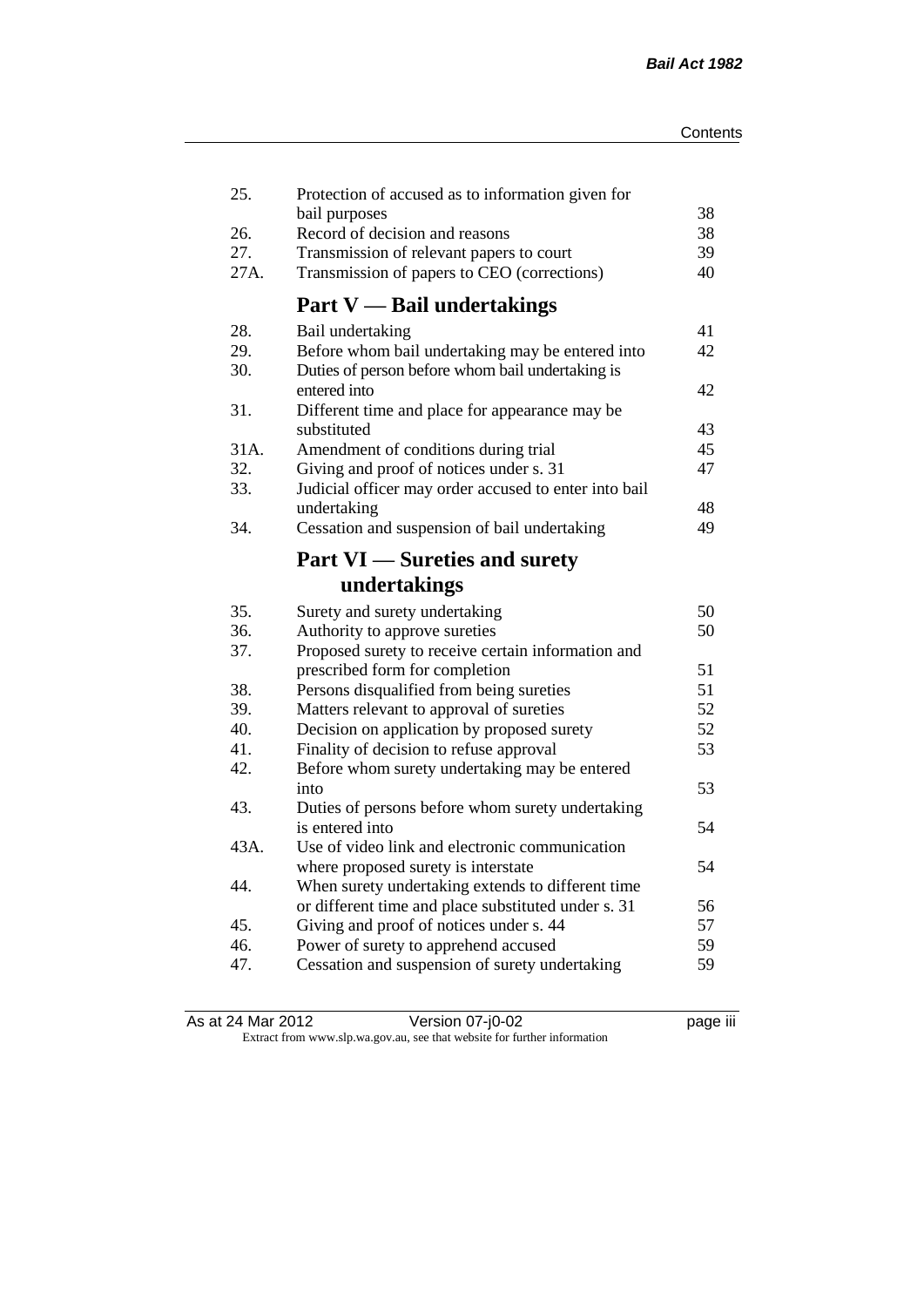| 48.  | Surety may apply for cancellation of his                                                     |    |
|------|----------------------------------------------------------------------------------------------|----|
|      | undertaking                                                                                  | 60 |
| 49.  | Forfeiture of money under surety's undertaking                                               | 61 |
| 50.  | Offence to indemnify surety                                                                  | 63 |
|      | <b>Part VIA — Administration of home</b>                                                     |    |
|      | detention conditions                                                                         |    |
| 50A. | Powers of CEO (corrections)                                                                  | 65 |
| 50C. | Powers and duties of community corrections                                                   |    |
|      | officers                                                                                     | 65 |
| 50D. | Powers of members of the Police Force                                                        | 67 |
| 50E. | CEO (corrections) may substitute a different place                                           |    |
|      | of detention and apply conditions                                                            | 67 |
| 50F. | CEO (corrections) may revoke bail                                                            | 68 |
| 50G. | Procedure on arrest after revocation of bail                                                 | 68 |
| 50H. | Exclusion of the rules of natural justice                                                    | 69 |
| 50J. | Delegation by CEO (corrections)                                                              | 69 |
| 50K. | Retrieval of monitoring equipment                                                            | 69 |
| 50L. | Rules                                                                                        | 70 |
|      | <b>Part VII — Enforcement of bail</b>                                                        |    |
|      |                                                                                              |    |
|      | undertakings                                                                                 |    |
|      |                                                                                              | 71 |
| 51.  | Offence to fail to comply with bail undertaking                                              |    |
| 51A. | Proceedings before courts of summary jurisdiction<br>for an offence under s. 51              | 72 |
| 52.  |                                                                                              |    |
|      | Provisions as to summary proceedings before                                                  | 72 |
| 53.  | superior courts for an offence under s. 51                                                   | 74 |
| 54.  | Appeals against decisions made under s. 52<br>Accused on bail may be taken before a judicial |    |
|      | officer for variation or revocation of bail                                                  | 75 |
| 54A. | Accused on committal may be taken before court                                               |    |
|      | by which committed                                                                           | 77 |
| 55.  | Powers of judicial officer to revoke or vary bail                                            | 78 |
| 57.  | Forfeiture of money under bail undertaking                                                   | 79 |
| 58.  | Automatic forfeiture on expiration of one year after                                         |    |
|      | absconding                                                                                   | 80 |
|      | <b>Part VIII — Miscellaneous</b>                                                             |    |
|      |                                                                                              |    |
| 59.  | Further power of judicial officer in relation to<br>enforcement of undertakings              | 81 |

| د،<br>חאנ |  |
|-----------|--|
|           |  |
|           |  |
|           |  |

page iv Version 07-j0-02 As at 24 Mar 2012

Extract from www.slp.wa.gov.au, see that website for further information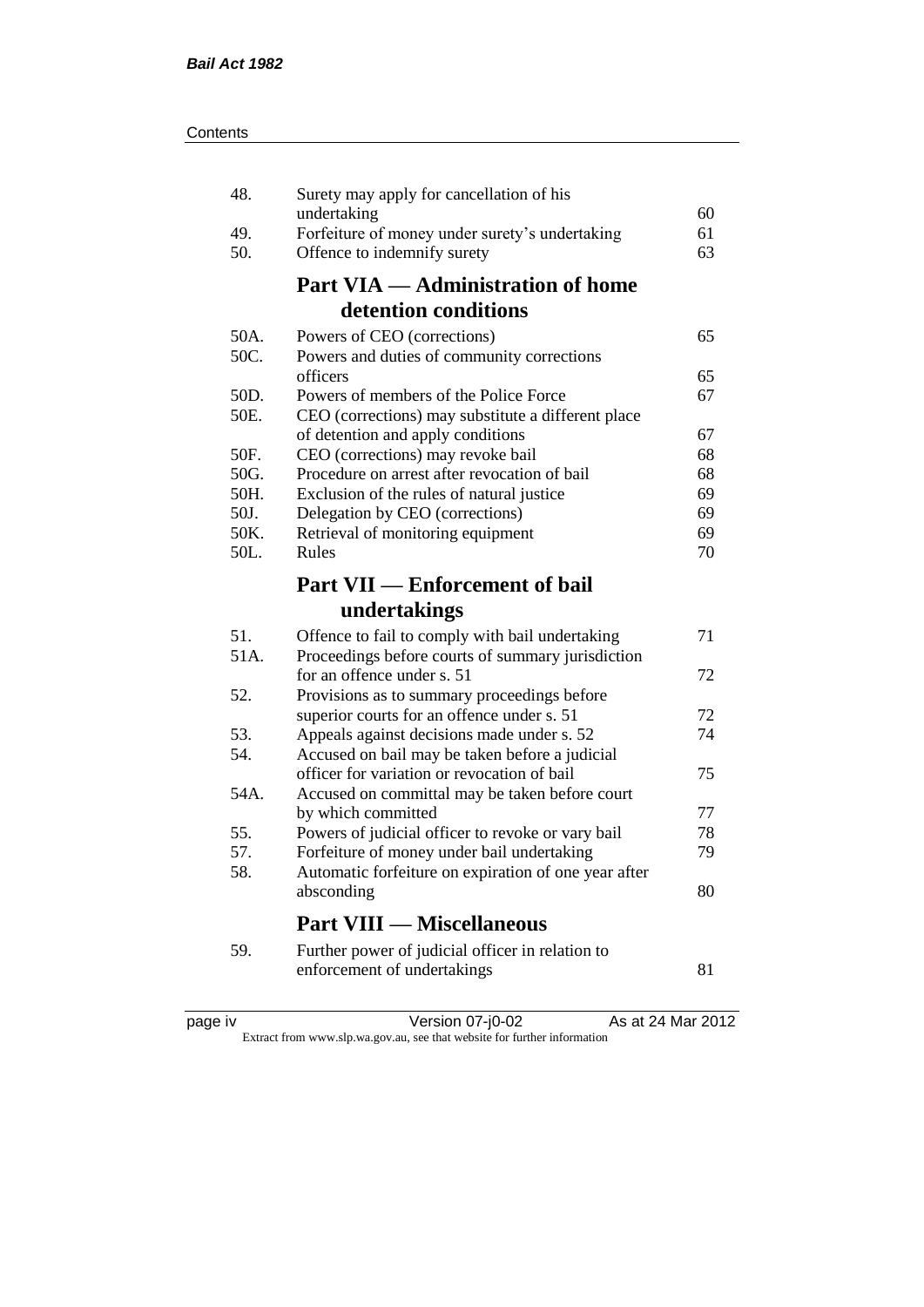| 59A. | Where bail dispensed with, accused may be taken       |    |
|------|-------------------------------------------------------|----|
|      | before judicial officer for reconsideration of matter | 81 |
| 59B. | Warrant for arrest of absconding accused              | 82 |
| 60.  | Accused and surety to notify any change of address    | 83 |
| 61.  | Offence of failing to bring arrested person before    |    |
|      | court or person able to grant bail                    | 83 |
| 62.  | Offence to give false information for bail purposes   | 84 |
| 63.  | Protection of persons carrying out this Act           | 84 |
| 64.  | Evidence of non-appearance etc. by an accused         | 84 |
| 65.  | Bail undertakings by minors                           | 85 |
| 66.  | Abolition of other powers to grant bail               | 85 |
| 66A. | Delegation by registrar                               | 85 |
| 66B. | Use of video link or audio link                       | 86 |
| 67.  | Regulations                                           | 87 |
|      | Schedule 1 — Jurisdiction as to bail                  |    |
|      | and related matters                                   |    |
|      | Part $A$ — Jurisdiction relating to bail              |    |
| 1.   | Initial appearance                                    | 89 |
| 2.   | Appearance after adjournment                          | 89 |
| 3.   | Appearance on committal to Supreme Court or           |    |
|      | <b>District Court</b>                                 | 90 |
| 4.   | Appearance in connection with appeal etc.             | 90 |
| 5.   | Appearance prescribed by regulation                   | 91 |
| 6.   | Appearances not otherwise provided for                | 91 |
| 7.   | Term used: proceedings for an offence                 | 91 |
|      | Part B — Cessation of powers relating to bail         |    |
| 1.   | Upon decision by judge, power of other officers       |    |
|      | ceases                                                | 91 |
| 1A.  | Upon decision by Court of Appeal, other powers        |    |
|      | cease                                                 | 92 |
| 2.   | Upon decision by judicial officer, his power and      |    |
|      | that of his peers ceases                              | 92 |
| 3.   | Cessation of power upon refusal of bail for initial   |    |
|      | appearance                                            | 92 |
| 4.   | Judicial officer's powers where accused proves        |    |
|      | new facts or changed circumstances                    | 93 |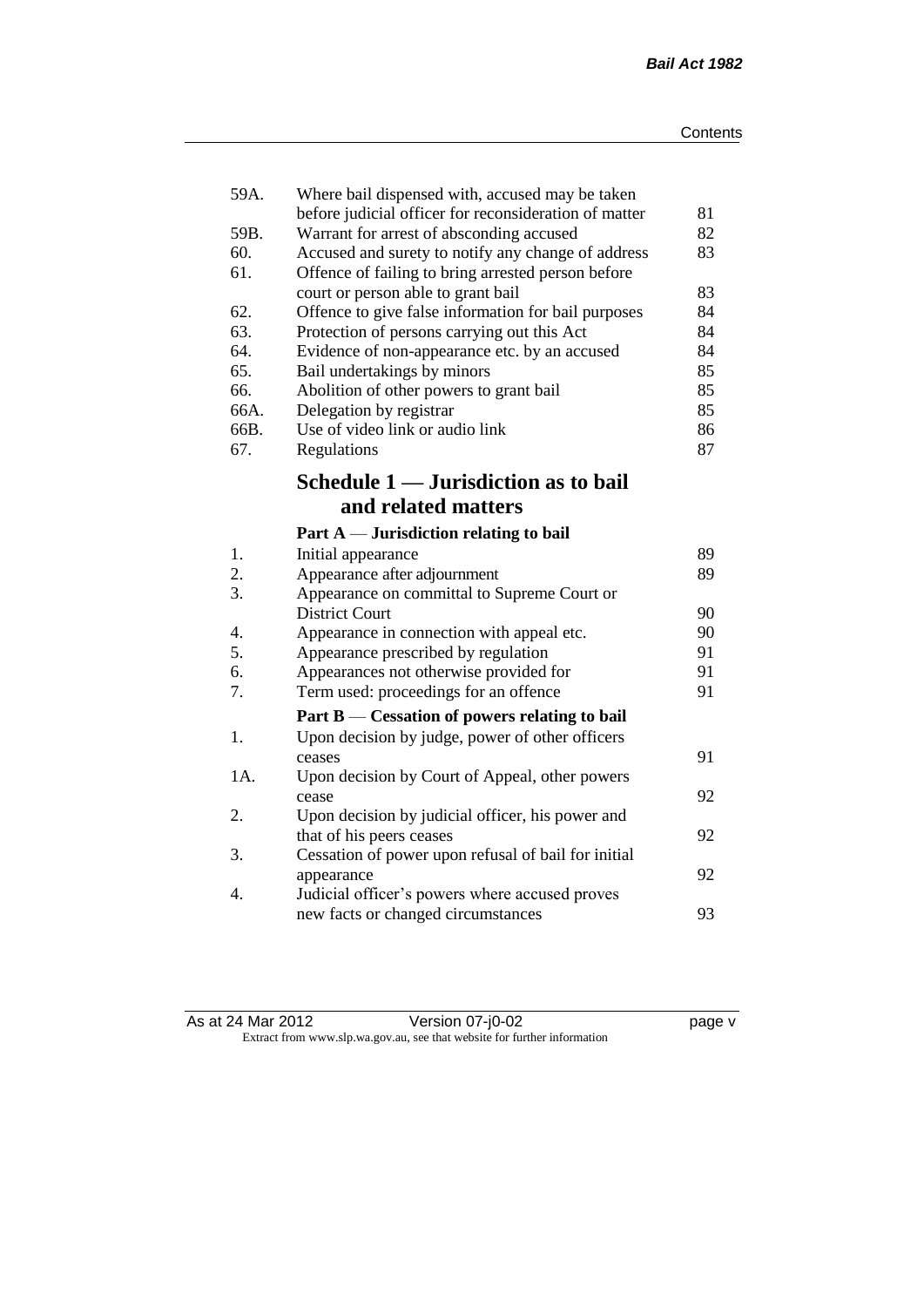#### **Contents**

#### **Part C — Manner in which jurisdiction to be exercised**

| 1.  | Bail before conviction to be at discretion of bail  |     |
|-----|-----------------------------------------------------|-----|
|     | authority, except for a child                       | 93  |
| 2.  | Child to have qualified right to bail               | 95  |
| 3.  | Matters relevant to consideration of clause $1(a)$  | 96  |
| 3A. | Bail where serious offence committed while          |     |
|     | accused on bail for another serious offence         | 97  |
| 3B. | Determination of exceptional reasons under          |     |
|     | clause $3A(1)$                                      | 98  |
| 3C. | Bail in murder cases                                | 100 |
| 4.  | Bail after conviction: accused awaiting sentence    | 100 |
| 4A. | Bail after conviction: accused awaiting disposal of |     |
|     | appeal                                              | 101 |
| 5.  | Exception for bail for an appeal under the Criminal |     |
|     | Appeals Act 2004 Part 2                             | 101 |
| 6.  | Bail of people on community orders etc.             | 101 |
| 7.  | Bail for initial appearance to be for not more than |     |
|     | 30 days                                             | 102 |
| 8.  | Bail on adjournment in court of summary             |     |
|     | jurisdiction to be for not more than 30 days except |     |
|     | by consent                                          | 102 |
| 9.  | Provision as to calculation of time                 | 102 |
|     | Part D — Conditions which may be imposed on         |     |
|     | a grant of bail                                     |     |
| 1.  | Conditions as to forfeiture and giving security may |     |
|     | be imposed on the accused and sureties              | 102 |
| 2.  | Other conditions which may be imposed               | 104 |
| 3.  | Home detention condition may be imposed             | 107 |
|     | <b>Schedule 2 — Serious offences</b>                |     |
|     | <b>Notes</b>                                        |     |
|     | Compilation table                                   | 113 |
|     |                                                     |     |

### Provisions that have not come into operation 117 **Defined Terms**

page vi Version 07-j0-02 As at 24 Mar 2012 Extract from www.slp.wa.gov.au, see that website for further information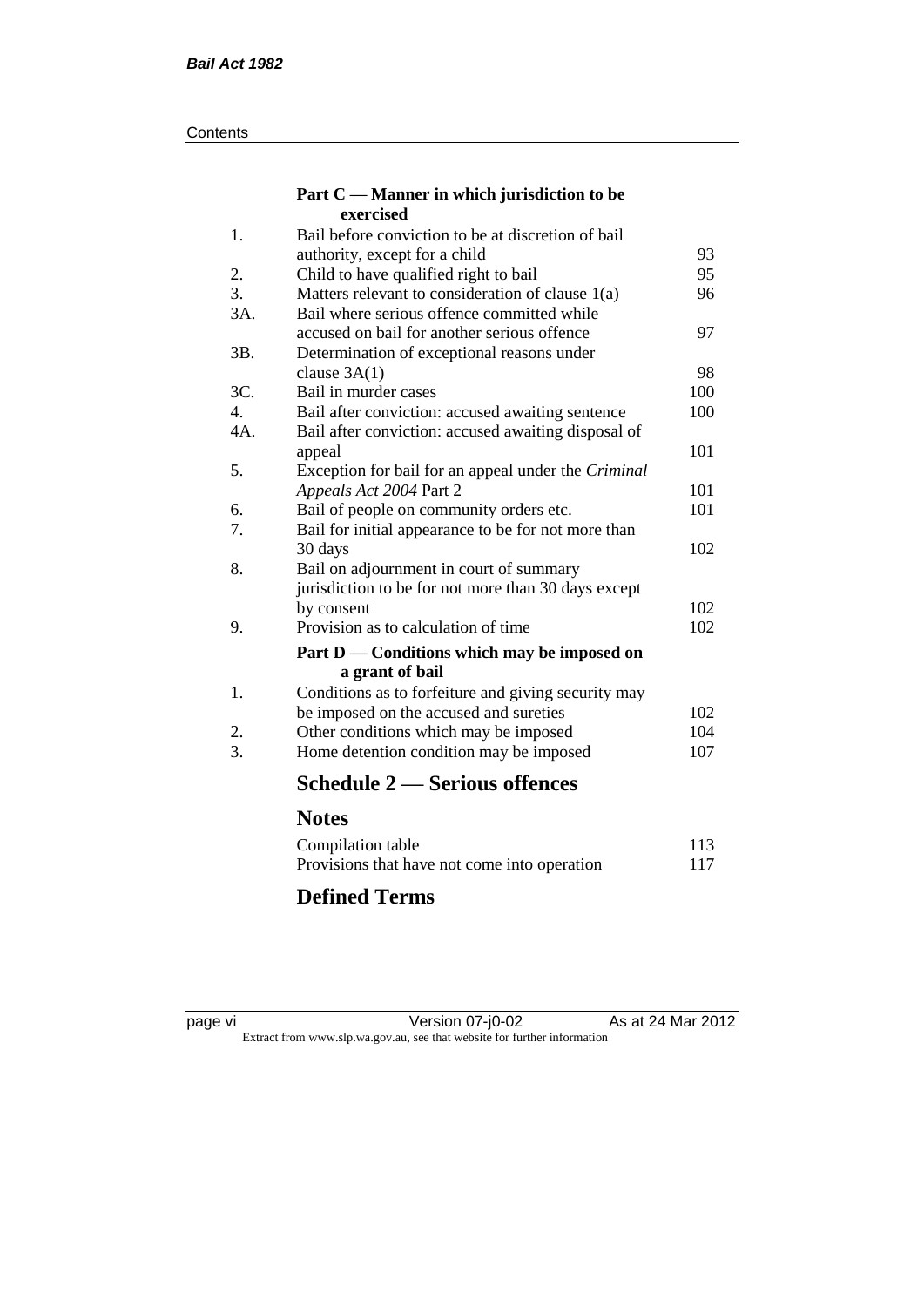Western Australia

## **Bail Act 1982**

**An Act to make better provision for bail in criminal proceedings.** 

As at 24 Mar 2012 Version 07-j0-02 page 1 Extract from www.slp.wa.gov.au, see that website for further information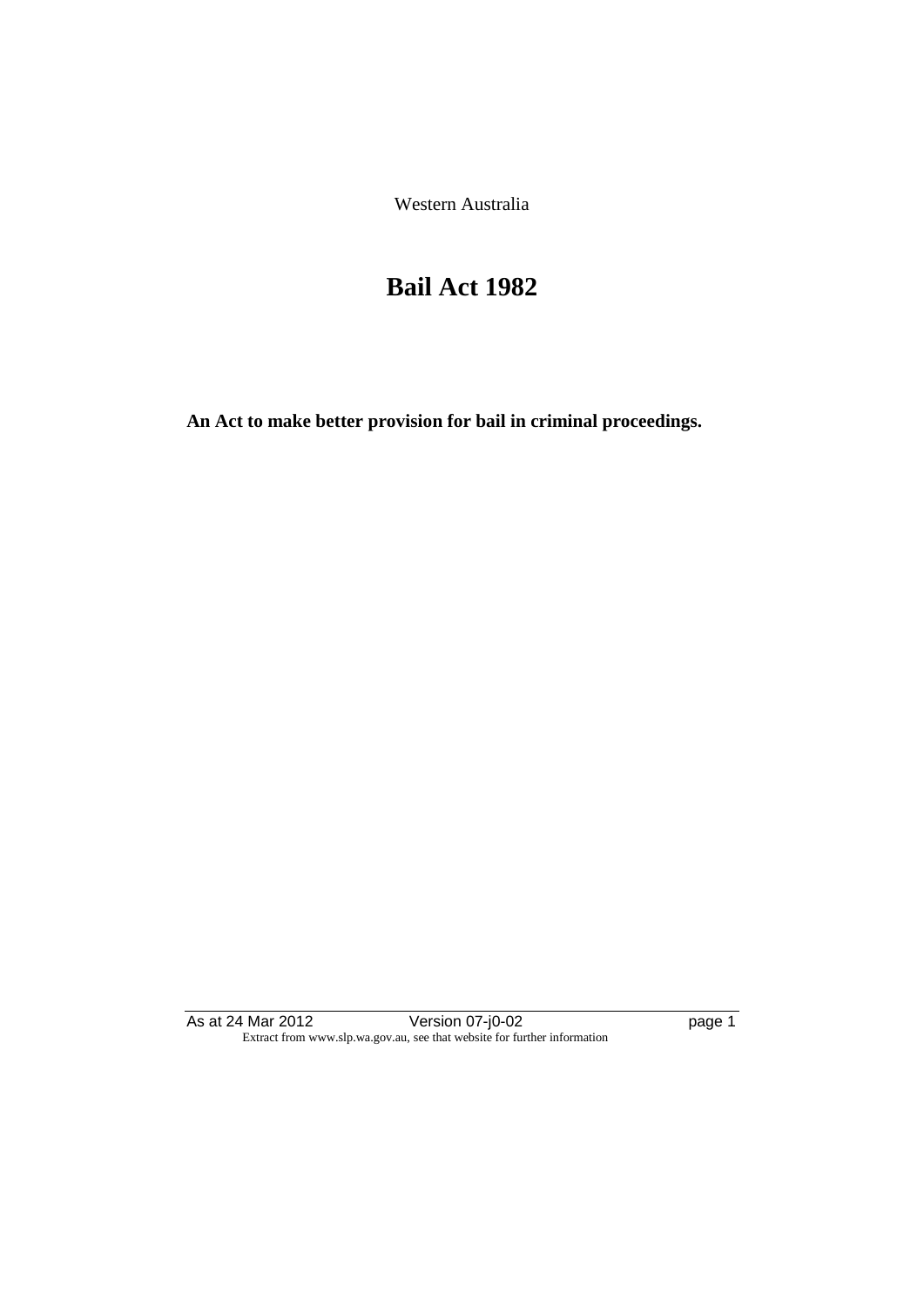**s. 1**

## **Part I — Preliminary**

#### **1. Short title**

This Act may be cited as the *Bail Act* 1982<sup>1</sup>.

#### **2. Commencement**

This Act shall come into operation on a day to be fixed by proclamation  $<sup>1</sup>$ .</sup>

#### **3. Terms used**

(1) In this Act, unless a contrary intention appears —

*accused* includes —

- (a) a person charged with, convicted of, or found guilty of an offence;
- (b) a person whose conviction for an offence is stayed;
- (c) a person in respect of whom an appeal relating to an offence is pending;
- (d) a person in respect of whom a new trial for an offence has been ordered;

#### *adjournment* —

- (a) means any order of a court by which proceedings for an offence are postponed or interrupted or are to be held at a different time or place before the same court; and
- (b) is deemed to include any order of a court, other than a committal to the Supreme Court or District Court, by which the venue of any proceedings for an offence is changed to another court or a court at another place whether by way of a remand, referral, or recommittal of the accused or otherwise;

*appeal* includes an application for leave to appeal;

#### *appropriate judicial officer* means —

(a) subject to paragraphs (b), (c) and (d), a judicial officer who is empowered to exercise jurisdiction in the court

| page 2 | Version 07-j0-02                                                         | As at 24 Mar 2012 |
|--------|--------------------------------------------------------------------------|-------------------|
|        | Extract from www.slp.wa.gov.au, see that website for further information |                   |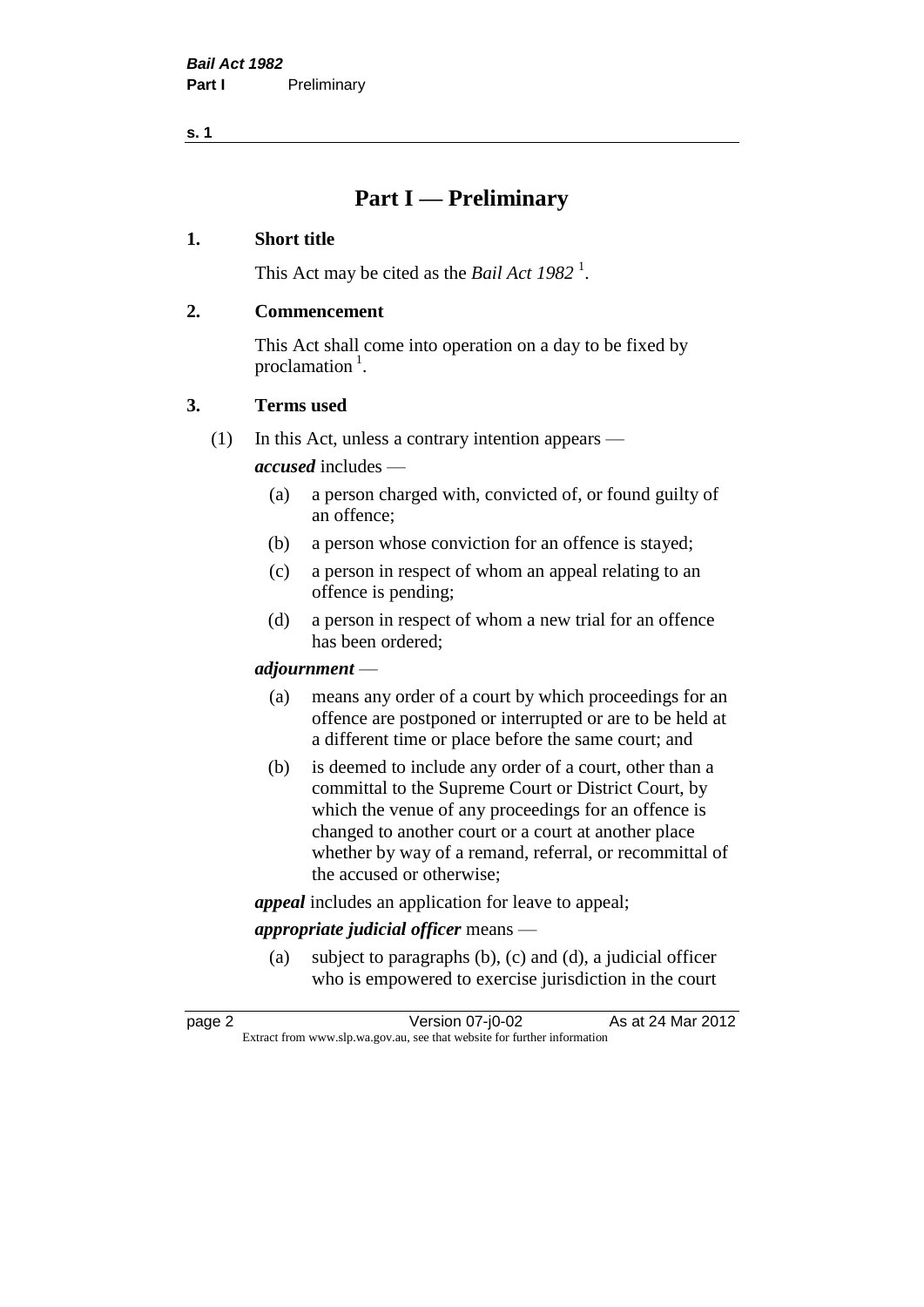before which the accused is required to appear pursuant to his bail undertaking; or

- (b) if the court is the Court of Appeal, a judge of appeal; or
- (c) except in section 49, a judge of the Supreme Court or of the Children's Court, as the case may require, in any case where —
	- (i) under section 15 only a judge of the Supreme Court or of the Children's Court has power to grant bail; or
	- (ii) a judicial officer has exercised the power contained in section 31(2)(d),

for the appearance in question; or

(d) except in section 49, a judge of the Supreme Court, of the District Court, or of the Children's Court, as the case may require, in any case where such a judge has granted bail under section 14 for the appearance in question;

*approved*, in relation to a form, means approved by the chief executive officer of the department of the Public Service principally assisting in the administration of this Act;

*as soon as is practicable* means as soon as is reasonably practicable;

*authorised community services officer* means any of the following persons —

- (a) the CEO (corrections) or a delegate of the CEO (corrections) under subsection (5);
- (b) a registrar of the Children's Court;
- (c) a superintendent of a detention centre under the *Young Offenders Act 1994*;
- (d) the officer for the time being in charge of any detention centre under the *Young Offenders Act 1994*;

*authorised officer* means an authorised police officer or an authorised community services officer;

*authorised police officer* means —

As at 24 Mar 2012 **Version 07-j0-02 page 3** Extract from www.slp.wa.gov.au, see that website for further information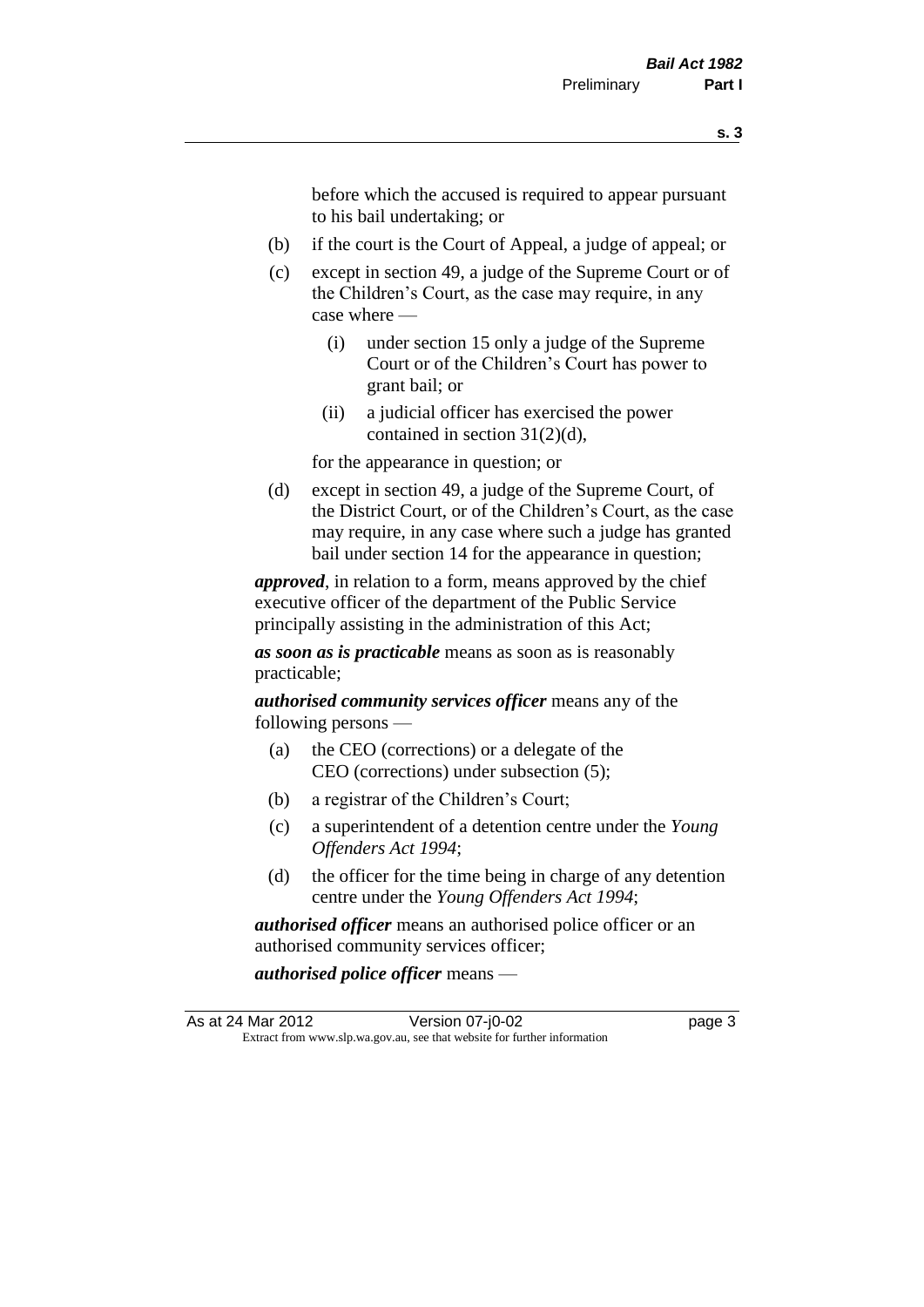- (a) a police officer who holds the rank of sergeant, or a higher rank;
- (b) the police officer who is for the time being in charge of a police station;
- (c) whichever of these officers is for the time being in charge of a lock-up —
	- (i) a police officer;
	- (ii) a special constable appointed under the *Police Act 1892* Part III whose powers, duties and obligations are or include those of an authorised police officer under this Act;
	- (iii) a police auxiliary officer appointed under the *Police Act 1892* Part IIIB whose powers, duties and obligations are or include those of an authorised police officer under this Act;

*bail undertaking* means an undertaking described in section 28(2);

*CEO (corrections)* means the chief executive officer of the Public Sector agency principally assisting the Minister administering Part 8 of the *Sentence Administration Act 2003* in its administration;

*Chief Judge* means the Chief Judge of the District Court;

*Chief Justice* means the Chief Justice of Western Australia;

*child* has the same meaning as "young person" has in the *Young Offenders Act 1994*;

*community corrections officer* has the same meaning as in the *Sentence Administration Act 2003*;

*court* means each of the following —

- (a) the Magistrates Court;
- (b) the Children's Court;
- (c) the Coroner's Court of Western Australia;
- (d) the District Court;

page 4 Version 07-j0-02 As at 24 Mar 2012 Extract from www.slp.wa.gov.au, see that website for further information

#### **s. 3**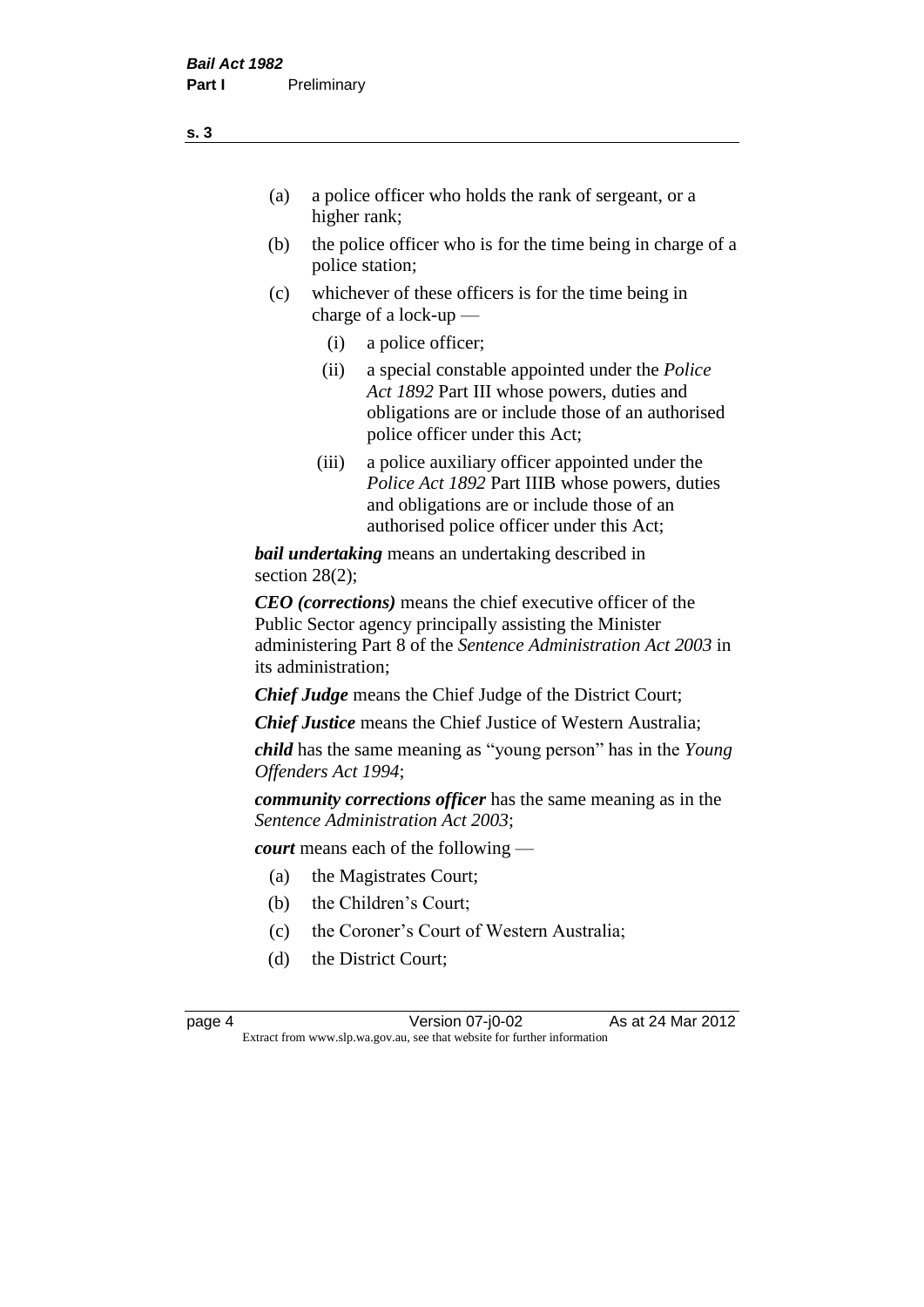**s. 3**

- (e) the Supreme Court;
- (f) the Court of Appeal;

*court custody centre* has the meaning given in the *Court Security and Custodial Services Act 1999* section 3;

*Director of Public Prosecutions* means —

- (a) the Director of Public Prosecutions for the State; or
- (b) the officer in charge in the State of the Commonwealth Office of the Director of Public Prosecutions,

as the case requires;

*early release order* means an early release order made under the *Sentence Administration Act 1995* <sup>2</sup> or *Sentence Administration Act 2003*;

*electronic address* means a facsimile number, email address or other electronic address, as the case requires;

*electronic communication* means facsimile transmission, email or other form of electronic communication as defined in the *Electronic Transactions Act 2003* section 5;

*home detention condition* means a home detention condition imposed under clause 3 of Part D of Schedule 1;

*judge of appeal* has the meaning given in the *Supreme Court Act 1935* section 4(1);

*judicial officer* means any person empowered to exercise jurisdiction in a court whether or not he is sitting as a court, and includes a single justice and, where the context so requires, the Court of Appeal exercising jurisdiction under this Act;

*lock-up* includes a place prescribed as a lock-up for the purposes of the *Court Security and Custodial Services Act 1999*;

*offence* means any act, omission or conduct which renders the person doing the act, making the omission or engaging in the conduct liable to any punishment, and includes an alleged offence; but nothing in this definition shall limit the operation of subsection (4);

*prosecutor* includes —

As at 24 Mar 2012 **Version 07-j0-02 Page 5** Extract from www.slp.wa.gov.au, see that website for further information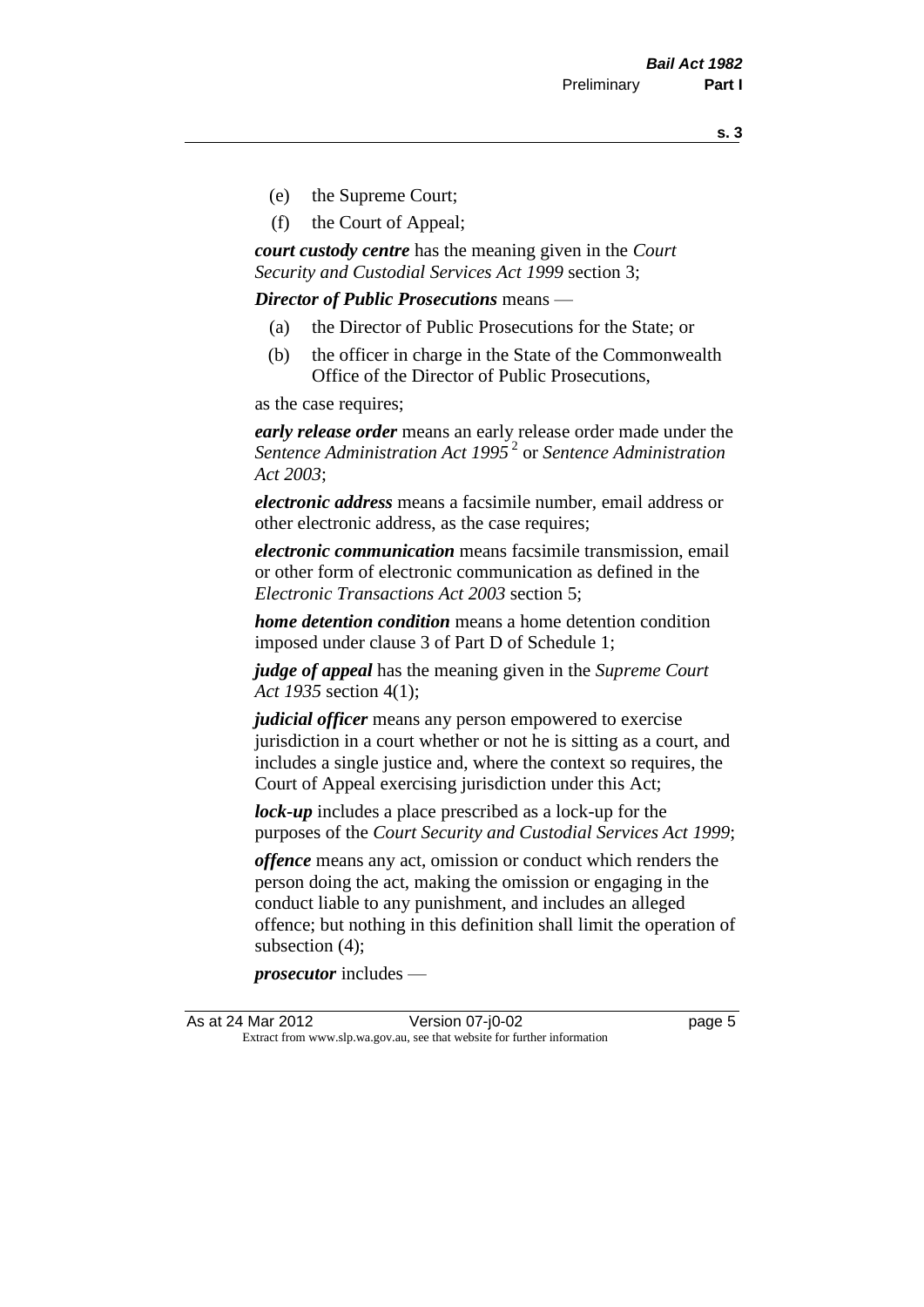- (a) in the case of an offence charged in a prosecution notice, the prosecutor;
- (b) in the case of an offence charged in an indictment, the State or the Commonwealth, as the case may be;

*registrar* of a court means —

- (a) for a court other than the Coroner's Court of Western Australia, the principal registrar, a registrar or a deputy registrar of the court; or
- (b) for the Coroner's Court of Western Australia, a coroner's registrar as defined in the *Coroners Act 1996* section 3;

*serious offence* means —

- (a) an offence against section 51(2a); and
- (b) an offence described in Schedule 2;

*surety* and *surety undertaking* have the meanings assigned to them by section 35;

*surety approval officer* means a person who is authorised by section 36 to decide whether an applicant should be approved as a surety;

*trial* means all proceedings for an offence between —

- (a) the time when the accused is called upon to plead to the prosecution notice or the indictment; and
- (b) the time when the accused is found not guilty or is sentenced.
- (2) A reference in this Act
	- (a) to a power to grant bail includes a reference to a power to refuse bail;
	- (b) to a grant of bail includes a reference to a grant of bail by the exercise of a power in section 31(2).

page 6 Version 07-j0-02 As at 24 Mar 2012 Extract from www.slp.wa.gov.au, see that website for further information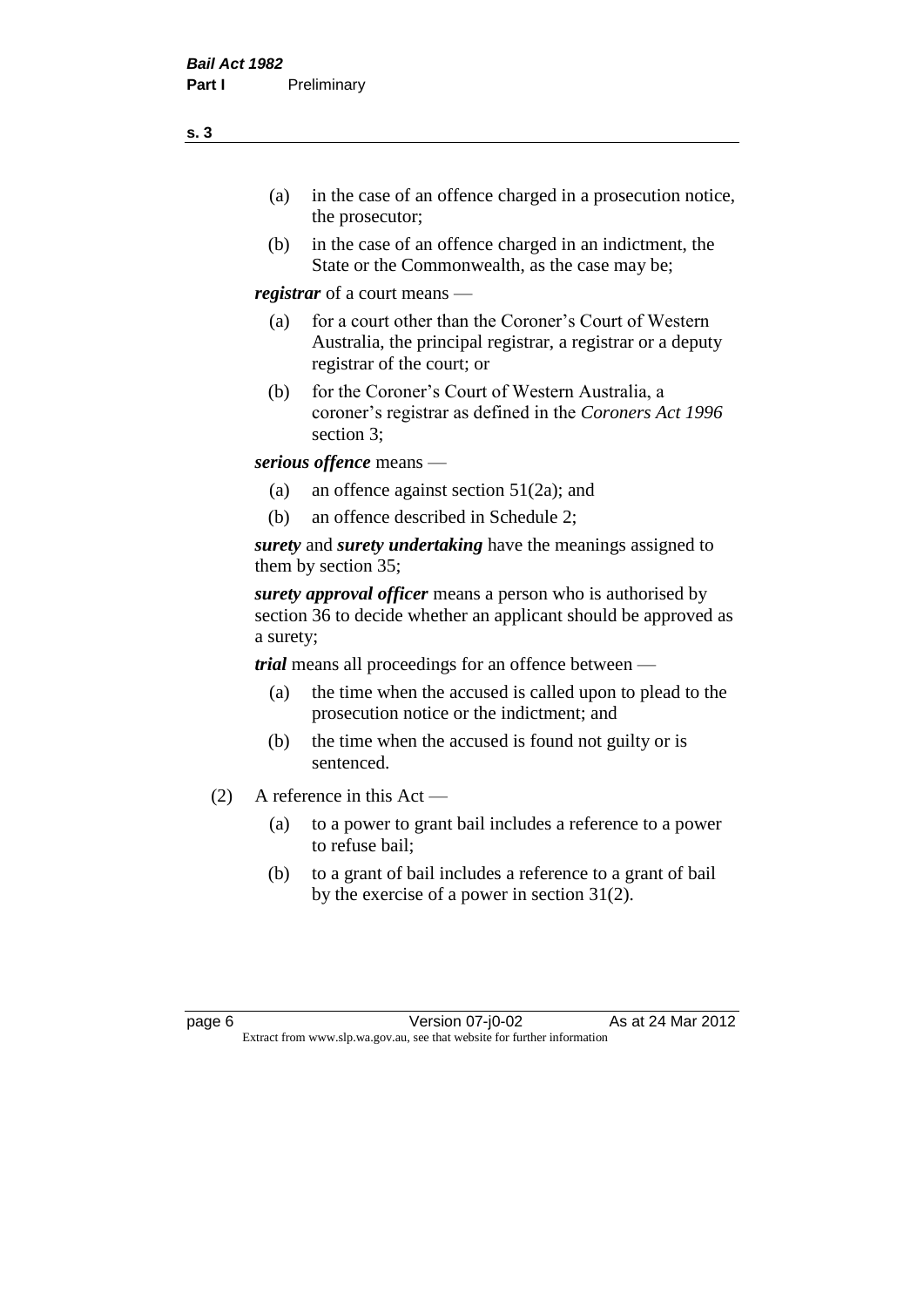- **s. 3**
- (3) Where in this Act there is a reference to a requirement that an accused appear in court, the reference is to a requirement, unless a contrary intention appears, that the accused —
	- (a) surrender himself into the custody of the court or, in the case of a bail undertaking, of the court specified therein, or of such person as the court may direct, to be dealt with according to law;
	- (b) submit himself to a search of his person and any property then in his possession (which is hereby authorised) and allow to be taken from him, to be dealt with according to the relevant law and procedures, anything so found; and
	- (c) remain in custody until authorised to be released therefrom.
- (4) If a person is arrested under a warrant issued
	- (a) under section 50, 79, 84E or 129 of the *Sentencing Act 1995* in connection with a possible breach of a conditional release order, a sentence of suspended imprisonment or conditional suspended imprisonment, or a community order imposed under that Act; or
	- (b) under section 43 of the *Young Offenders Act 1994* in respect of an alleged breach of a youth community based order, an intensive youth supervision order or a conditional release order made under that Act,
	- then
		- (c) the person is to be taken as having been arrested and to be in custody awaiting an appearance in court for the offence for which the sentence was imposed;
		- (d) the first appearance in court after the arrest is to be taken, for the purposes of sections  $5(1)$  and  $8(1)$  and clause 1 of Part A and clause 7 of Part C of Schedule 1, to be the initial appearance for that offence; and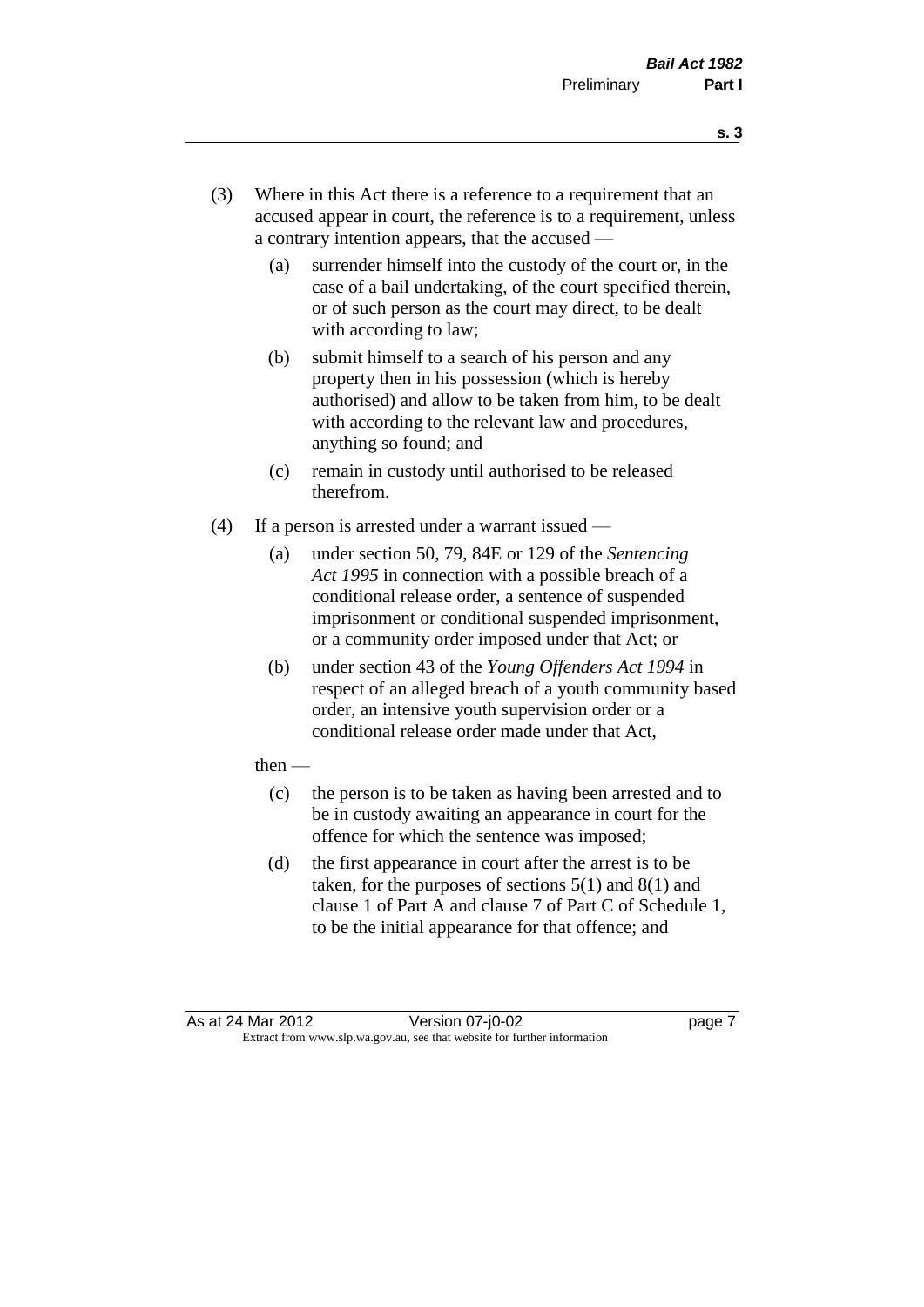**s. 3A**

- (e) the proceedings following the arrest are to be taken to be proceedings for that offence and to be a trial for the purpose of the definition in subsection (1) of "trial".
- (5) The CEO (corrections) may by writing signed by him delegate to any officer of the department of which he is the chief executive officer any function he has under this Act as an authorised community services officer.

*[Section 3 amended by No. 74 of 1984 s. 3; No. 15 of 1988 s. 4; No. 49 of 1988 s. 78; No. 61 of 1990 s. 4; No. 31 of 1993 s. 6; No. 45 of 1993 s. 4 and 12; No. 78 of 1995 s. 7; No. 57 of 1997 s. 21(1); No. 54 of 1998 s. 4 and 14; No. 47 of 1999 s. 7; No. 50 of 2003 s. 29(3); No. 65 of 2003 s. 121(2); No. 27 of 2004 s. 13(2); No. 34 of 2004 s. 251; No. 45 of 2004 s. 28(4); No. 59 of 2004 s. 141; No. 84 of 2004 s. 11, 82 and 83(2); No. 65 of 2006 s. 51 and 53; No. 6 of 2008 s. 4 and 24(2).]* 

*[Section 3. Modifications to be applied in order to give effect to Cross-border Justice Act 2008: section altered 1 Nov 2009. See endnote 1M; amended by No. 42 of 2009 s. 12.]*

#### **3A. Sending notices by electronic communication**

- (1) A reference in this Act, however expressed, to a notice being sent to a person (the *addressee*) by electronic communication is a reference to the notice being sent by electronic communication —
	- (a) to an electronic address provided by the addressee for the purpose of being served with the notice; and
	- (b) in an electronic format that enables it to be printed or otherwise generated by the addressee.
- (2) If a notice is sent in accordance with subsection (1), the notice is to be presumed, unless the contrary is shown, to have been received at the time when, in the ordinary course of events, the electronic communication would have entered the information system, as defined in the *Electronic Transactions Act 2003* section 5, of the addressee.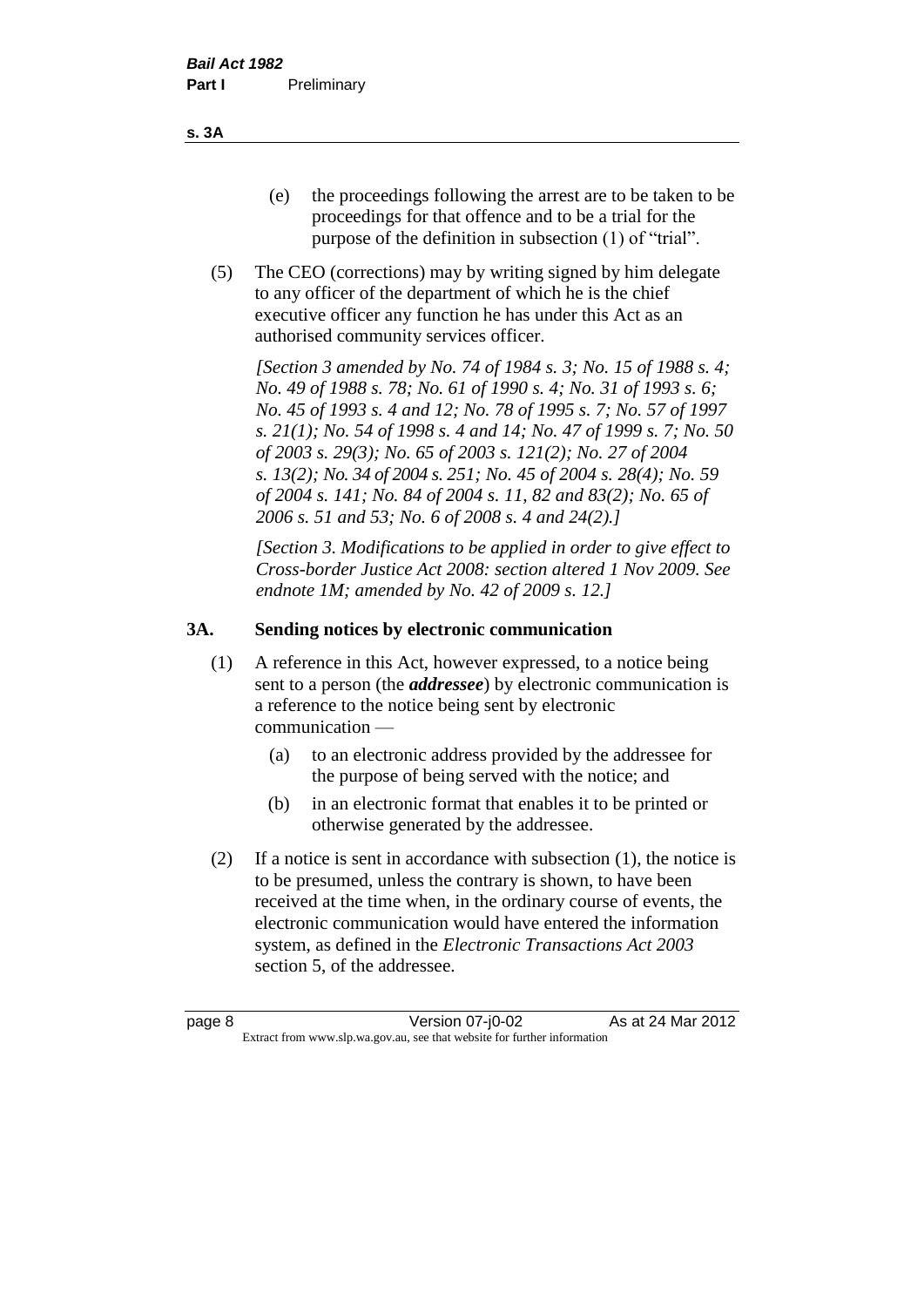*[Section 3A inserted by No. 6 of 2008 s. 5.]*

#### **4. Application of this Act**

The operation of this Act extends to any appearance in a court for an offence —

- (a) except to the extent that in this Act, or in the law creating the offence or applicable thereto, express provision is made excluding or limiting the operation of this Act in respect of that appearance;
- (b) whether or not that law contains a reference to the granting of bail;
- (c) however any reference in that law to the granting of bail may be expressed; and
- (d) as if any reference therein to the taking of a recognizance were to a requirement that, except where bail is dispensed with under this Act, the accused enter into a bail undertaking.

*[Section 4 amended by No. 84 of 2004 s. 82.]*

*[4AA.* 1M *Modifications to be applied in order to give effect to Crossborder Justice Act 2008: section inserted 1 Nov 2009. See endnote 1M.]*

#### **4A. Detention and bail where accused appears in response to summons or court hearing notice**

- $(1)$  Where
	- (a) an accused has appeared in court for an offence pursuant to a summons or court hearing notice issued under the *Criminal Procedure Act 2004*; and
	- (b) a judicial officer adjourns the proceedings,

the accused is not to be detained in custody to further appear before the court for that offence unless the judicial officer so orders.

As at 24 Mar 2012 **Version 07-j0-02 page 9** Extract from www.slp.wa.gov.au, see that website for further information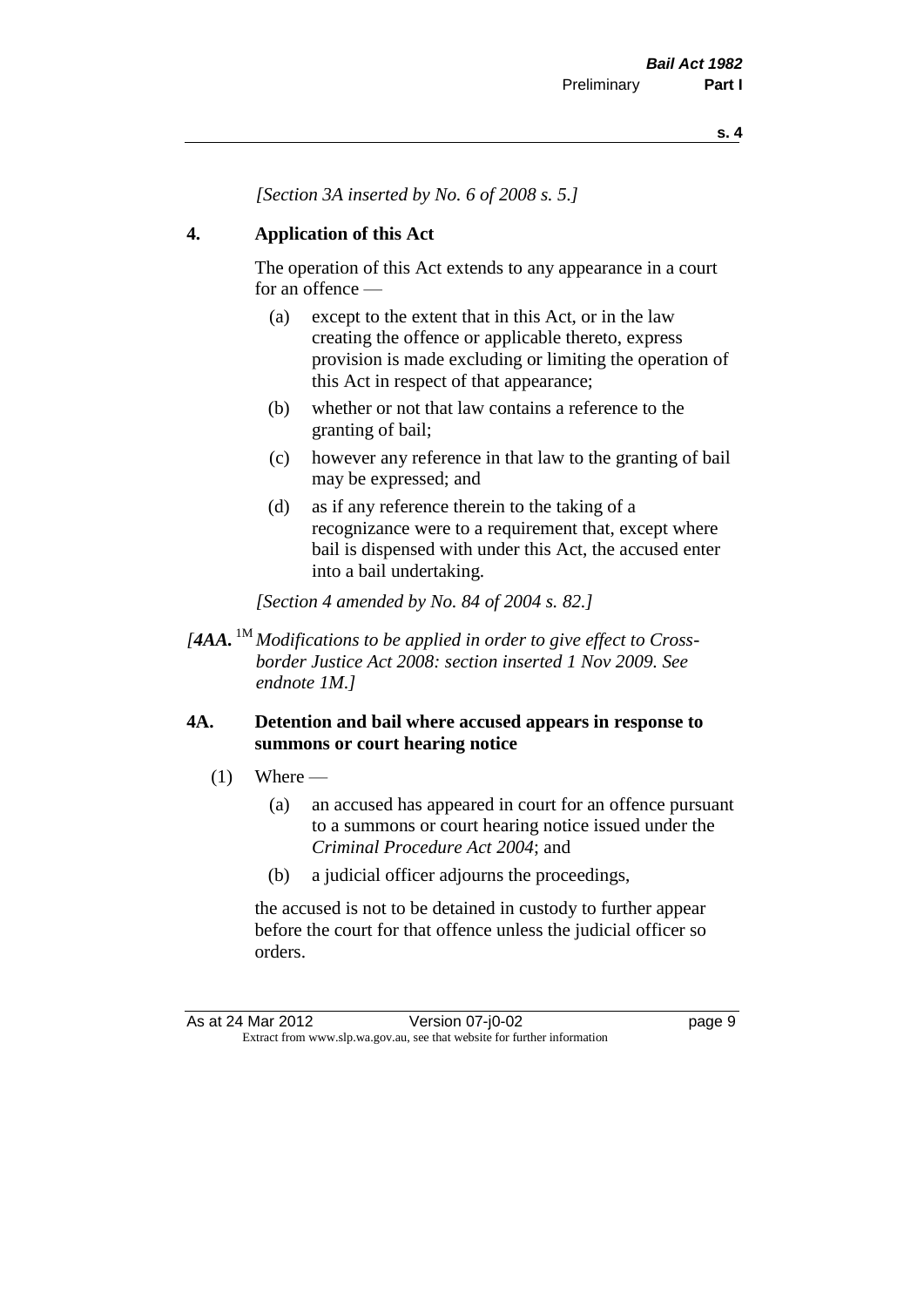#### **s. 4A**

- (2) If an order is made under subsection (1), the duty described in section 7(1) applies.
- (3) On any appearance in court by the accused a judicial officer to whom section 7(1) applies may revoke an order made under subsection (1).

*[Section 4A inserted by No. 6 of 2008 s. 6(1).]*

page 10 Version 07-j0-02 As at 24 Mar 2012 Extract from www.slp.wa.gov.au, see that website for further information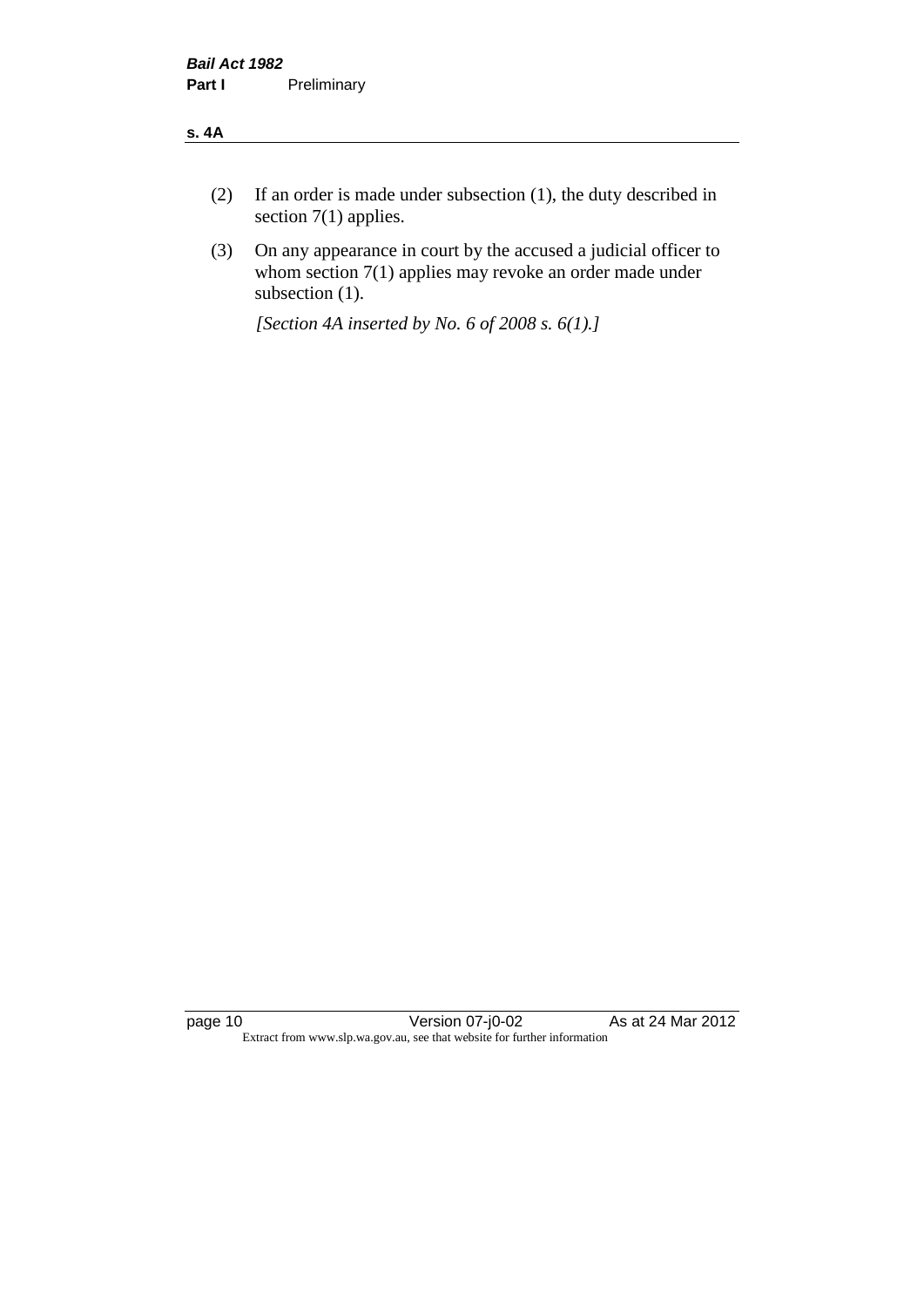## **Part II — Rights of accused in relation to bail**

*[Heading amended by No. 84 of 2004 s. 82.]* 

#### **5. Right of accused to have bail considered under this Act**

- (1) An accused who is in custody for an offence awaiting his initial appearance in court therefor is entitled —
	- (a) subject to sections 9, 10, 12 and 16(2), to have his case for bail for that appearance considered under and in accordance with this Act as soon as is practicable;
	- (b) if his case is not so considered, or if he is refused bail or is not released on bail, to be brought before a court as soon as is practicable.
- (2) An accused who is in custody awaiting any appearance in court for an offence, other than an initial appearance, is entitled, subject to sections 7B, 7C, 7E, 9 and 10, to have his case for bail for that appearance considered under and in accordance with this Act.

*[Section 5 amended by No. 74 of 1984 s. 4; No. 84 of 2004 s. 82; No. 6 of 2008 s. 7.]* 

#### **6. Duty on arresting officer and others to consider bail**

- (1) This section applies to a police officer or other person (the *arrester*) who —
	- (a) charges a person who is under arrest (the *accused*) with an offence; and
	- (b) does not release the accused unconditionally under section 142 of the *Criminal Investigation Act 2006*,

or who arrests a person under a warrant.

- (2) This section is subject to  $-$ 
	- (a) the exercise of the power conferred by section 9; and
	- (b) sections 10, 12 and 16 and clause 3A of Part C of Schedule 1.

As at 24 Mar 2012 Version 07-j0-02 page 11 Extract from www.slp.wa.gov.au, see that website for further information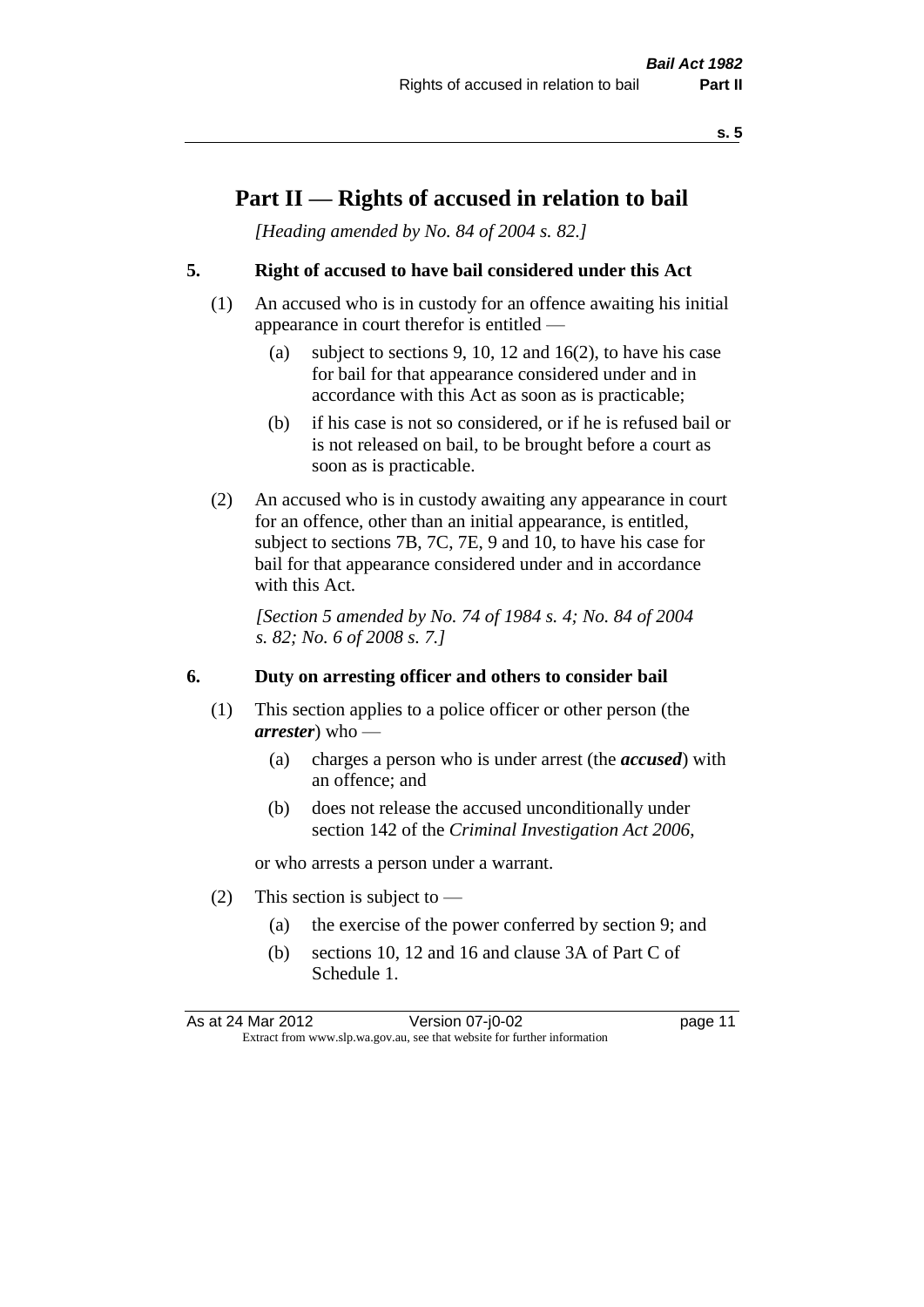- (3) The duties in this section shall be performed whether or not an application for bail is made by or on behalf of the accused.
- (4) As soon as is practicable after the accused is charged, or arrested under a warrant, as the case may be, the arrester shall either —
	- (a) bring the accused or cause the accused to be brought before a court; or
	- (b) perform the other duties of the arrester under this section.
- (5) If the arrester has power to grant the accused bail, the arrester shall consider the accused's case for bail.
- (6) If the arrester does not have power to grant the accused bail, the arrester shall, unless subsection (8), (9) or (10) applies, bring or cause the accused to be brought before an authorised police officer or a justice or, in the case of a child, any authorised officer or a justice, who shall consider the accused's case for bail as soon as is practicable.
- (7) Even if the arrester has power to grant the accused bail, the arrester may, instead of complying with subsection (5), comply with subsection (6) as if the arrester did not.
- (8) If under section 15 only a judge of the Supreme Court or a judge of the Children's Court has power to grant the accused bail, the arrester shall bring the accused or cause the accused to be brought before a judge of the Supreme Court or a judge of the Children's Court, as the case requires, who shall consider the accused's case for bail as soon as is practicable.
- (9) If under section 16 only a justice has power to grant the accused bail, the arrester shall bring the accused or cause the accused to be brought before a justice, who shall consider the accused's case for bail as soon as is practicable.
- (10) If section 16A applies, the arrester shall bring the accused or cause the accused to be brought before a court or judge referred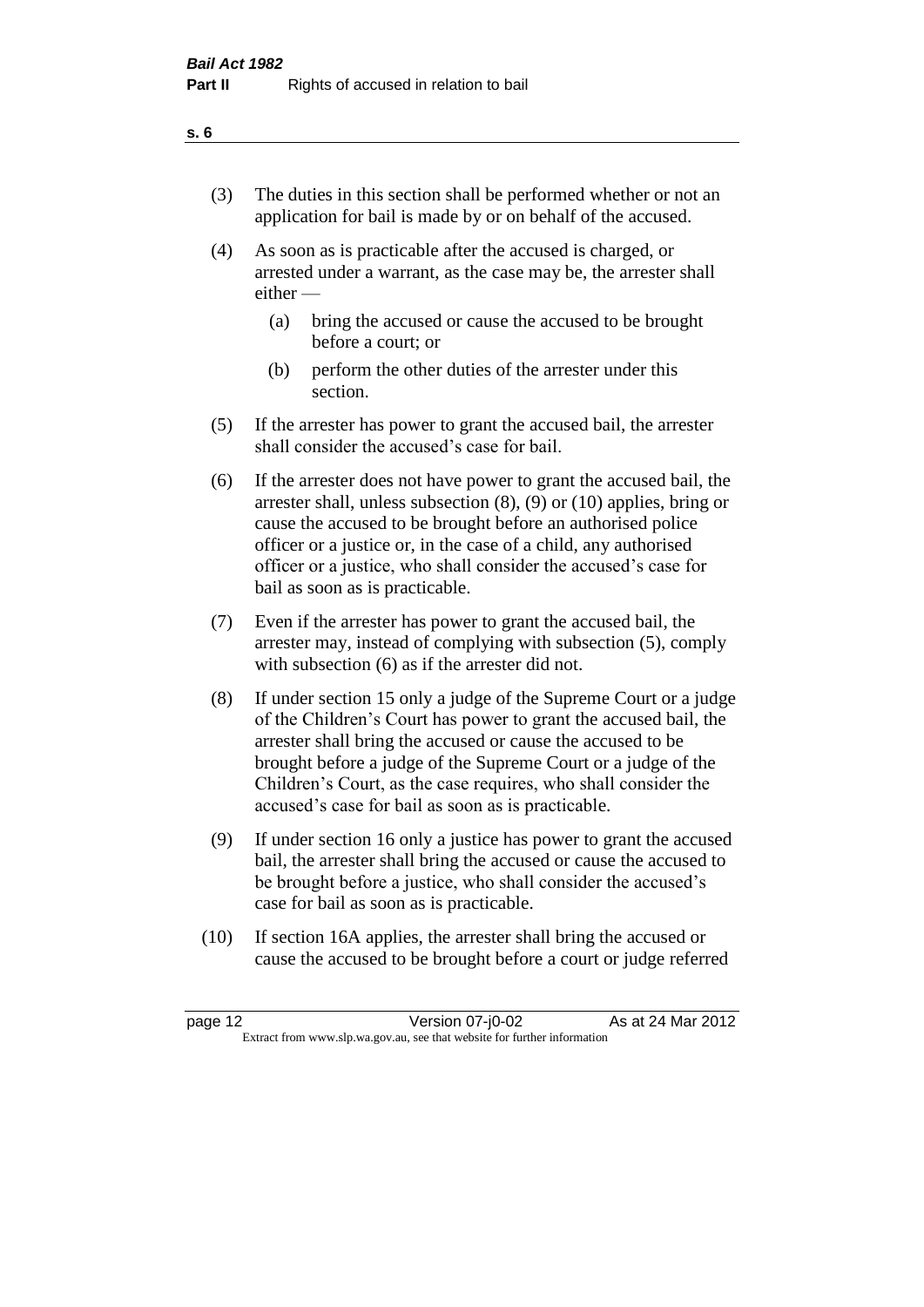to in section 16A(1), who shall consider the accused's case for bail as soon as is practicable.

*[Section 6 inserted by No. 59 of 2006 s. 4(1).]* 

#### **6A. Whether custody justified to be considered in certain cases**

 $(1)$  In this section —

*accused* means an accused who is under arrest, other than pursuant to a warrant;

*released* means released from custody without being required to enter into, or without having entered into, a bail undertaking;

*serious offence* means an indictable offence the penalty specified by a written law for which is or includes imprisonment for 5 years or more or life;

*summary court* means the Magistrates Court or the Children's Court.

- (2) An authorised officer or justice who is considering an accused's case for bail for an initial appearance in a summary court on a charge of an indictable offence that is not a serious offence may order that the accused be served with a summons under the *Criminal Procedure Act 2004*, and released, in respect of the charge unless satisfied —
	- (a) that there are reasonable grounds to suspect the accused would not obey the summons if served with it; or
	- (b) that not releasing the accused is justified under subsection (4) or for any other reason.
- (3) An authorised officer or justice who is considering an accused's case for bail for an initial appearance in a summary court on a charge of a simple offence must order that the accused be served with a court hearing notice under the *Criminal Procedure Act 2004*, and released, in respect of the charge unless satisfied —
	- (a) that the presence of the accused when the charge is dealt with is likely to be necessary for any reason or for sentencing purposes; or

| As at 24 Mar 2012 | Version 07-j0-02                                                         | page 13 |
|-------------------|--------------------------------------------------------------------------|---------|
|                   | Extract from www.slp.wa.gov.au, see that website for further information |         |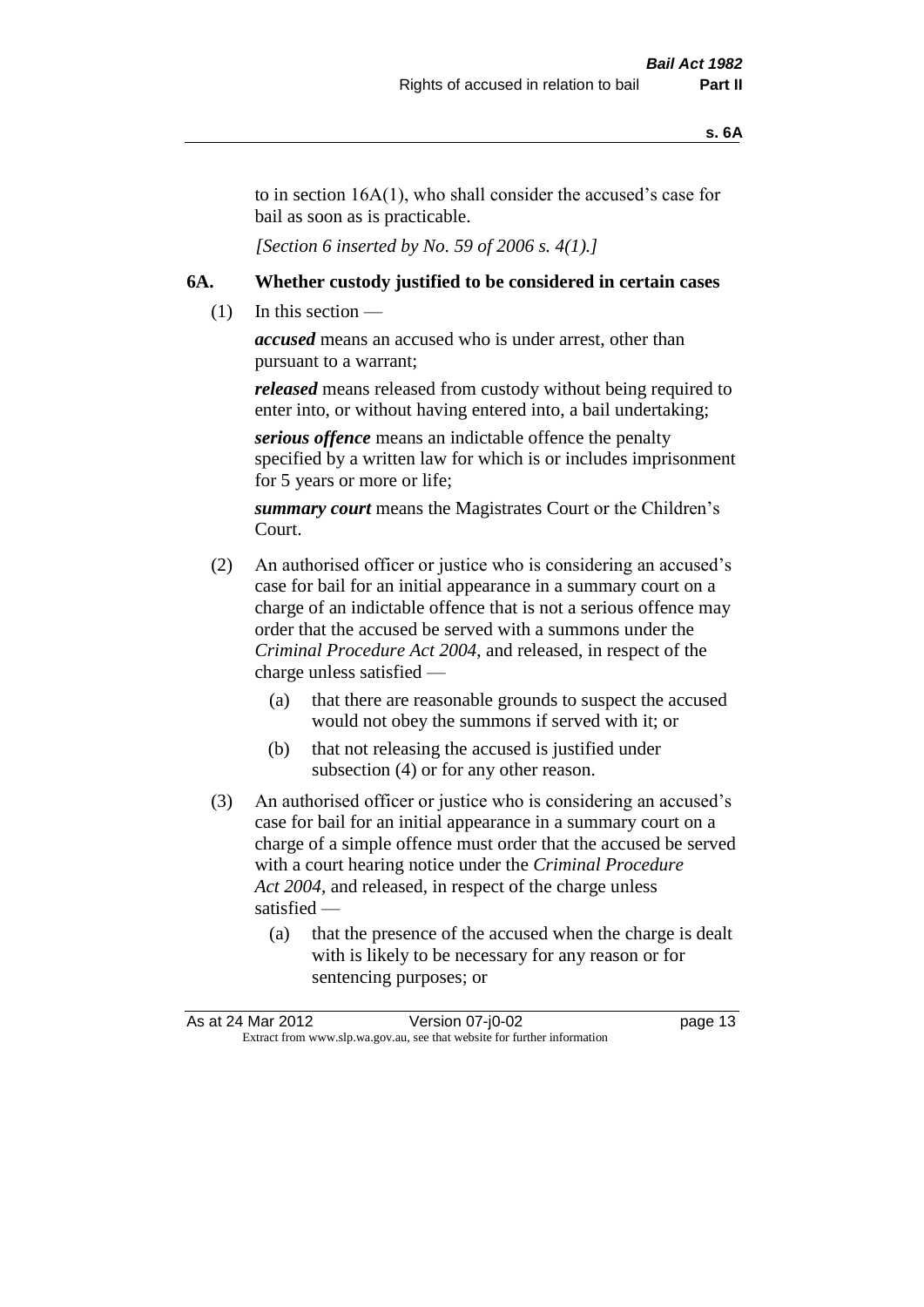#### **s. 7**

- (b) that not releasing the accused is justified under subsection (4) or for any other reason.
- (4) Not releasing an accused is justified if there are reasonable grounds to suspect that if the accused were released —
	- (a) the accused
		- (i) would commit an offence;
		- (ii) would continue or repeat an offence with which he or she is charged;
		- (iii) would endanger another person's safety or property; or
		- (iv) would interfere with witnesses or otherwise obstruct the course of justice, whether in relation to the accused or any other person;

or

- (b) the accused's safety would be endangered.
- (5) This section does not affect the operation of section 28 or 30 of the *Criminal Procedure Act 2004*.

*[Section 6A inserted by No. 59 of 2006 s. 5.]* 

#### **7. Duty imposed on judicial officers in respect of unconvicted accused**

(1) Upon and following an accused's initial appearance in court for an offence every judicial officer who may thereafter order his detention or continued detention in custody before conviction for the offence is under a duty, unless section 7B, 7C or 7E applies, to consider the accused's case for bail, whether or not an application for bail is made by the accused or on his behalf.

*[(2)-(4) deleted]*

page 14 Version 07-j0-02 As at 24 Mar 2012 Extract from www.slp.wa.gov.au, see that website for further information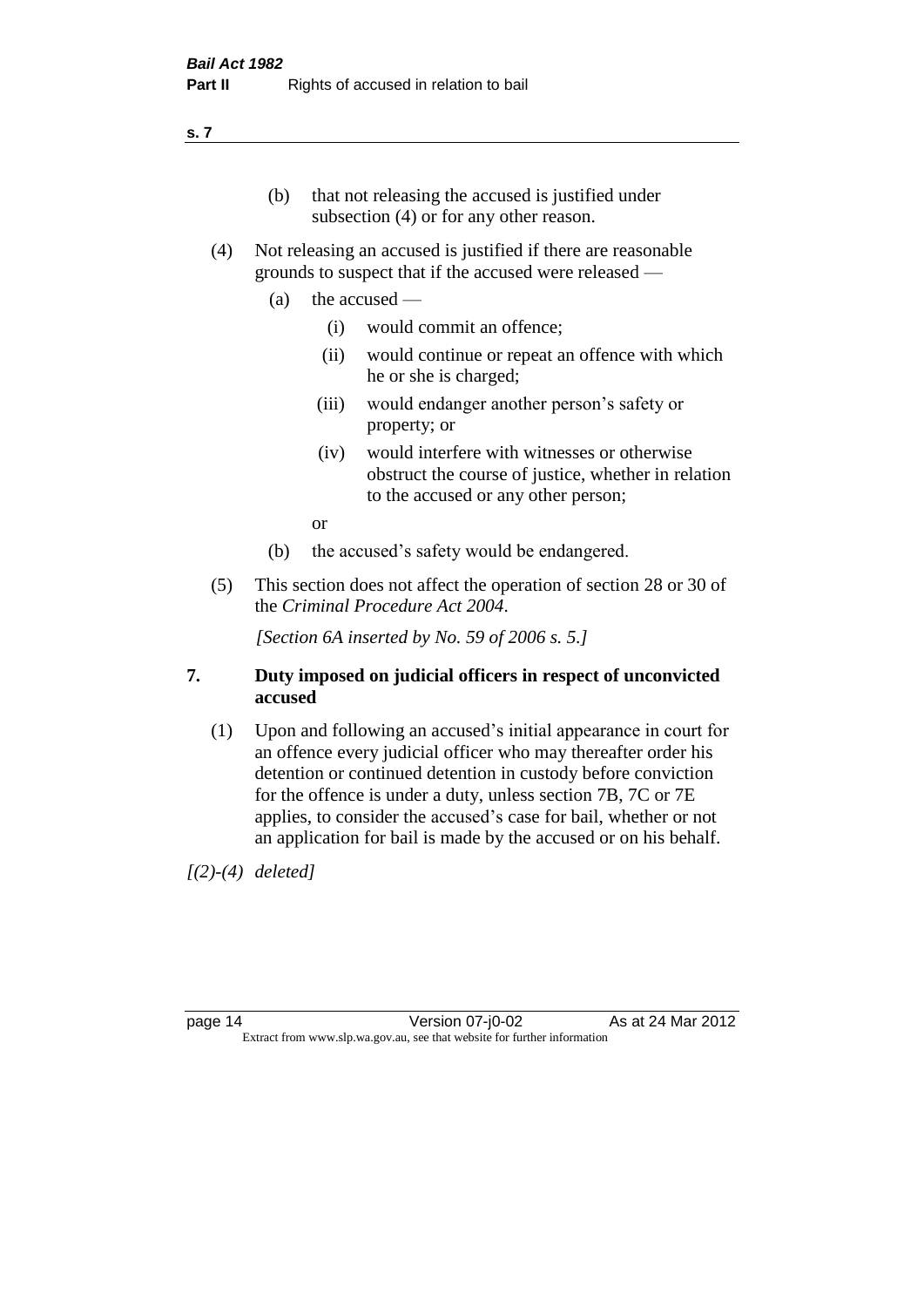(5) The operation of this section is subject to the exercise of the powers conferred by sections 7A and 9 and to the provisions of sections 10, 12 and 16(2) and clause 3A of Part C of Schedule 1.

*[Section 7 amended by No. 74 of 1984 s. 5; No. 49 of 1988 s. 80; No. 45 of 1993 s. 6; No. 84 of 2004 s. 82; No. 59 of 2006 s. 4(2); No. 6 of 2008 s. 8.]* 

#### **7A. Bail may be dispensed with by court**

- (1) A judicial officer referred to in section 7(1) may, instead of discharging the duty imposed by that subsection, dispense with the requirement for bail for an appearance in court for an offence by an accused if the judicial officer —
	- (a) has jurisdiction to do so under section 13A(1); and
	- (b) may properly do so under section 13A(2).
- (2) Where the requirement for bail is dispensed with under this section, the accused has a right to be at liberty until the accused is required to appear before a court for the offence, but subject  $\mathrm{to}$  —
	- (a) section 59A; and
	- (b) any requirement that the accused be in custody for some other offence or reason.

*[Section 7A inserted by No. 6 of 2008 s. 9(1).]*

#### **7B. Special provision for adult accused in murder cases**

 $(1)$  In this section —

*judge* means a judge of the Supreme Court.

- (2) This section applies where
	- (a) an accused is in custody for an offence of murder so that under section 15 only a judge has power to grant bail; and
	- (b) the accused is not a child.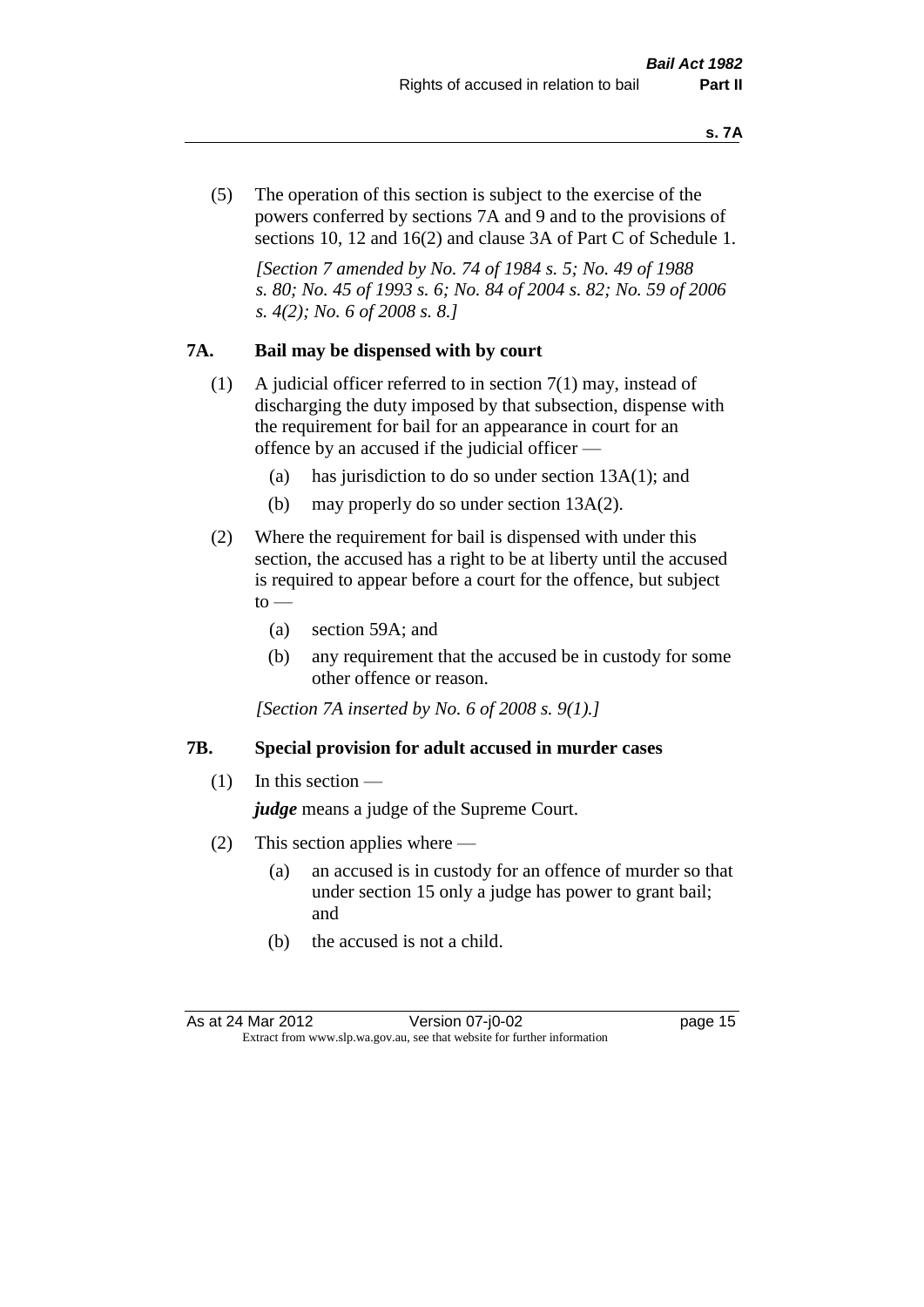#### **s. 7B**

- (3) Where this section applies the accused, or a person on the accused's behalf, may make an application to a judge for bail at any time before conviction for the offence.
- (4) Upon an accused's initial appearance in court for an offence of murder, the judicial officer who may order the accused's detention in custody is under a duty to inform the accused of the right conferred by subsection (3).
- $(5)$  Where
	- (a) an accused's case for bail has been considered by a judge on an application under subsection (3); and
	- (b) bail has been refused,

the accused's case for bail shall not be considered on any subsequent occasion in the same case when the accused's continued detention may be ordered unless subsection (6) applies.

- (6) The accused's case for bail shall again be considered by a judge if the accused, or a person on the accused's behalf, applies to a judge and satisfies the judge that —
	- (a) new facts have been discovered, new circumstances have arisen or the circumstances have changed since bail was refused; or
	- (b) the accused failed to adequately present the accused's case for bail on the previous occasion.
- $(7)$  Where
	- (a) an accused's case for bail has been considered by a judge on an application under subsection (3); and
	- (b) bail has been granted,

on any subsequent appearance in the same case a judicial officer may order, notwithstanding section 15, that bail is to continue on the same terms and conditions.

page 16 Version 07-j0-02 As at 24 Mar 2012 Extract from www.slp.wa.gov.au, see that website for further information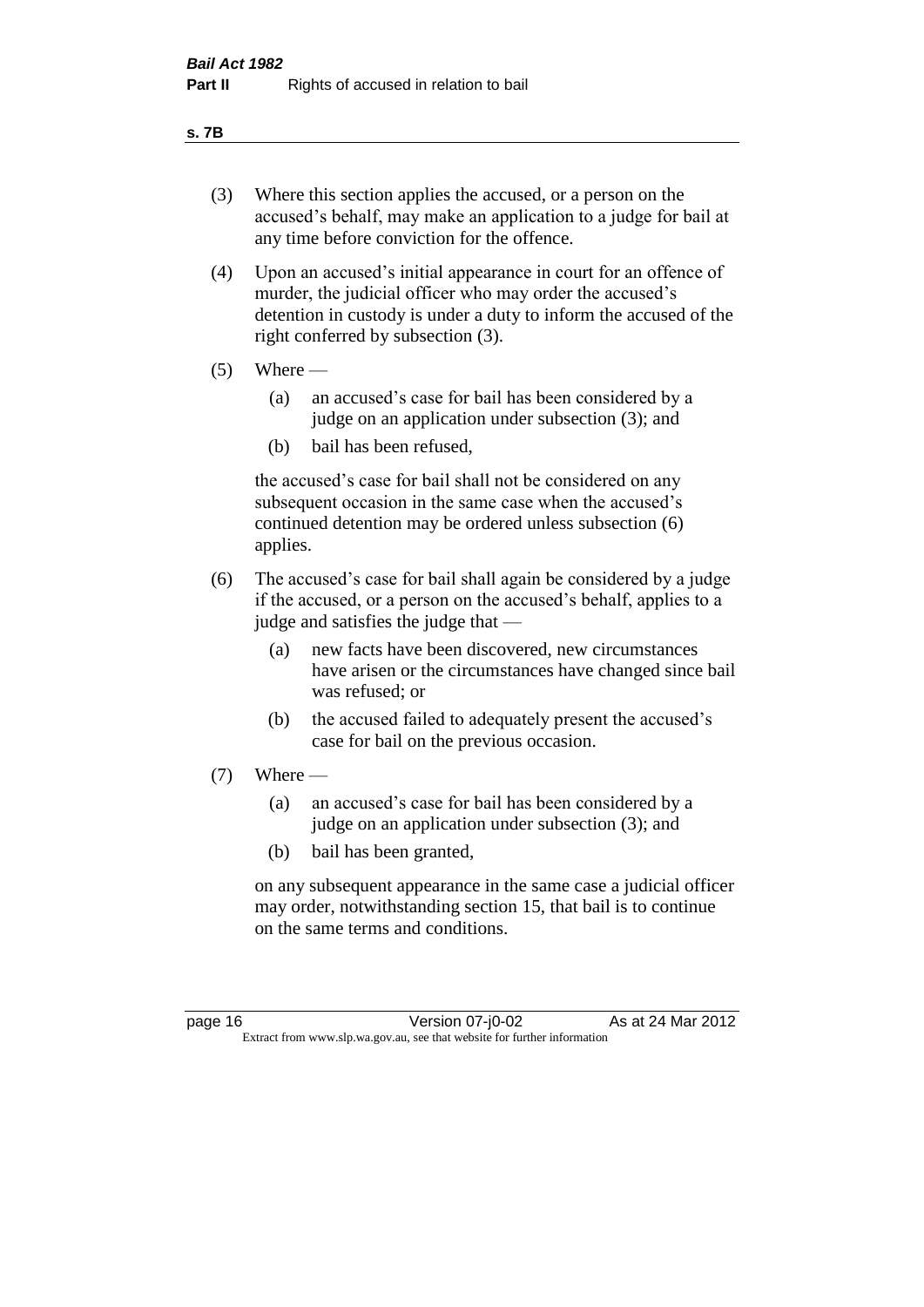(8) The accused is to be taken before a judge for the purposes of an application under this section only if the judge so orders.

*[Section 7B inserted by No. 6 of 2008 s. 9(1); amended by No. 29 of 2008 s. 24(2) and (3).]*

#### **7C. Special provision for child accused in murder cases**

- (1) This section applies where a child accused is in custody for an offence of murder so that under section 15 only a judge of the Children's Court has power to grant bail.
- (2) Where this section applies, the judicial officer referred to in section 7(1) other than a judge of the Children's Court, shall, whether or not an application for bail is made by the accused or on the accused's behalf, cause the accused to be taken as soon as is practicable before a judge of the Children's Court for the purpose of having the accused's case for bail considered by the judge.
- (3) Notwithstanding subsection (2), where
	- (a) the duty described in that subsection has been discharged once in relation to a child accused's case for bail; and
	- (b) bail has on that occasion been refused by a judge of the Children's Court,

the accused's case for bail need not be considered on any subsequent occasion in the same case when the accused's continued detention may be ordered unless subsection (4) applies.

- (4) On a subsequent occasion the accused may apply to the judicial officer who may order the accused's continued detention for a reconsideration of the accused's case for bail on the ground  $that -$ 
	- (a) new facts have been discovered, new circumstances have arisen or the circumstances have changed since bail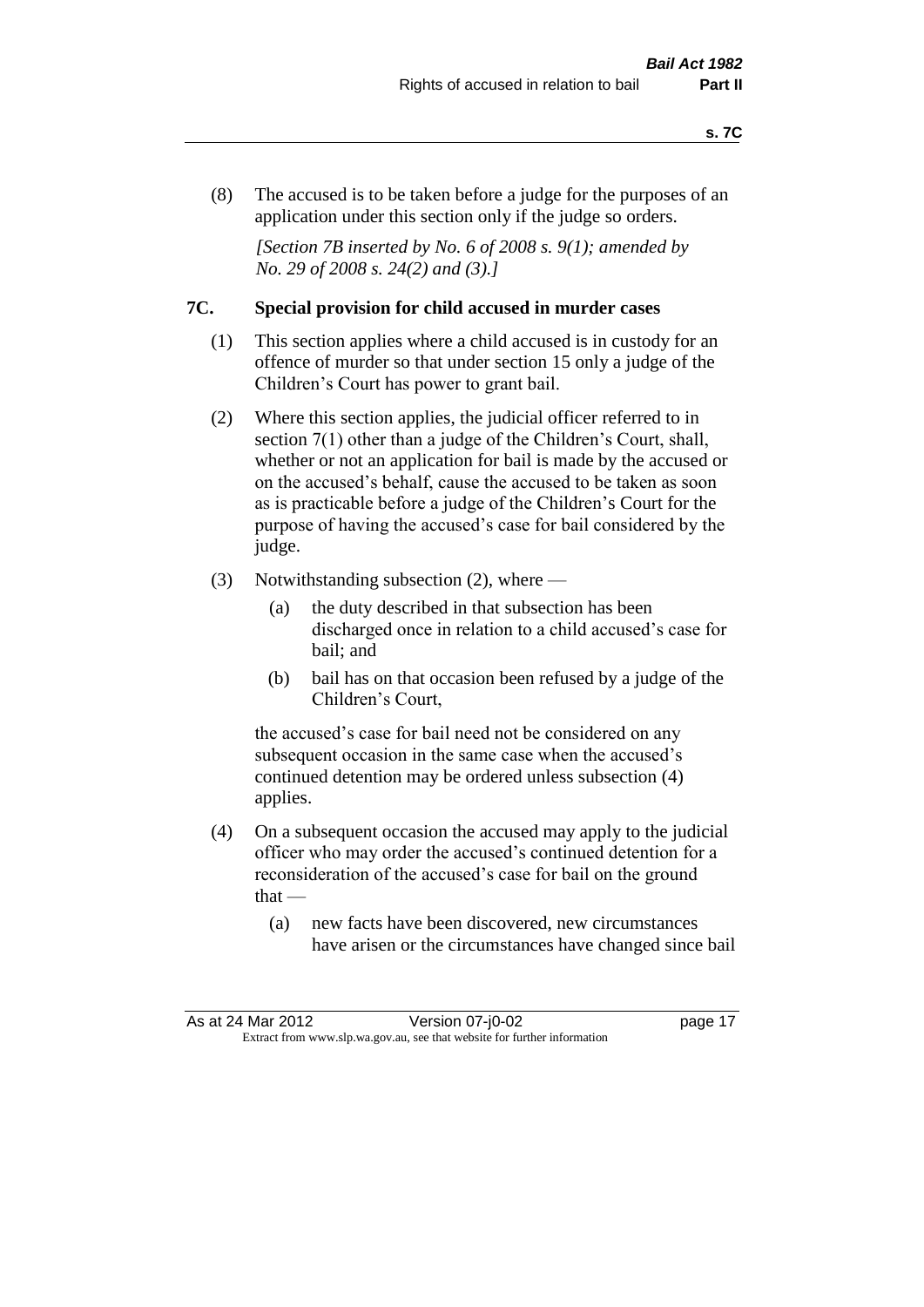#### **s. 7D**

was refused on the occasion mentioned in subsection (3); or

- (b) the accused failed to adequately present the accused's case for bail on that occasion.
- (5) If the judicial officer is satisfied as to one or more of those grounds the judicial officer shall cause the accused to be taken as soon as is practicable before a judge of the Children's Court for the purpose of having the accused's case for bail considered by the judge.

*[Section 7C inserted by No. 6 of 2008 s. 9(1); amended by No. 29 of 2008 s. 24(4).]*

#### **7D. Previous decision may be adopted**

- (1) Notwithstanding section 7(1), after
	- (a) the duty described in that subsection has been discharged once in relation to an accused's case for bail; or
	- (b) a judge of the Children's Court has considered the case under section 15,

it is sufficient on any subsequent consideration of bail in the same case for a judicial officer, including a judge of the Children's Court acting under section 15, to make inquiry of the accused in terms of subsection (2).

- (2) The inquiry to be so made is  $-$ 
	- (a) whether any new fact has been discovered or new circumstance has arisen, or whether the circumstances have changed, since bail was previously granted or refused; and
	- (b) whether the accused considers that the accused failed to adequately present the accused's case for bail on a previous occasion.
- (3) Unless the judicial officer is satisfied that there is any reason of the kind mentioned in subsection (2) for not doing so, the

page 18 Version 07-j0-02 As at 24 Mar 2012 Extract from www.slp.wa.gov.au, see that website for further information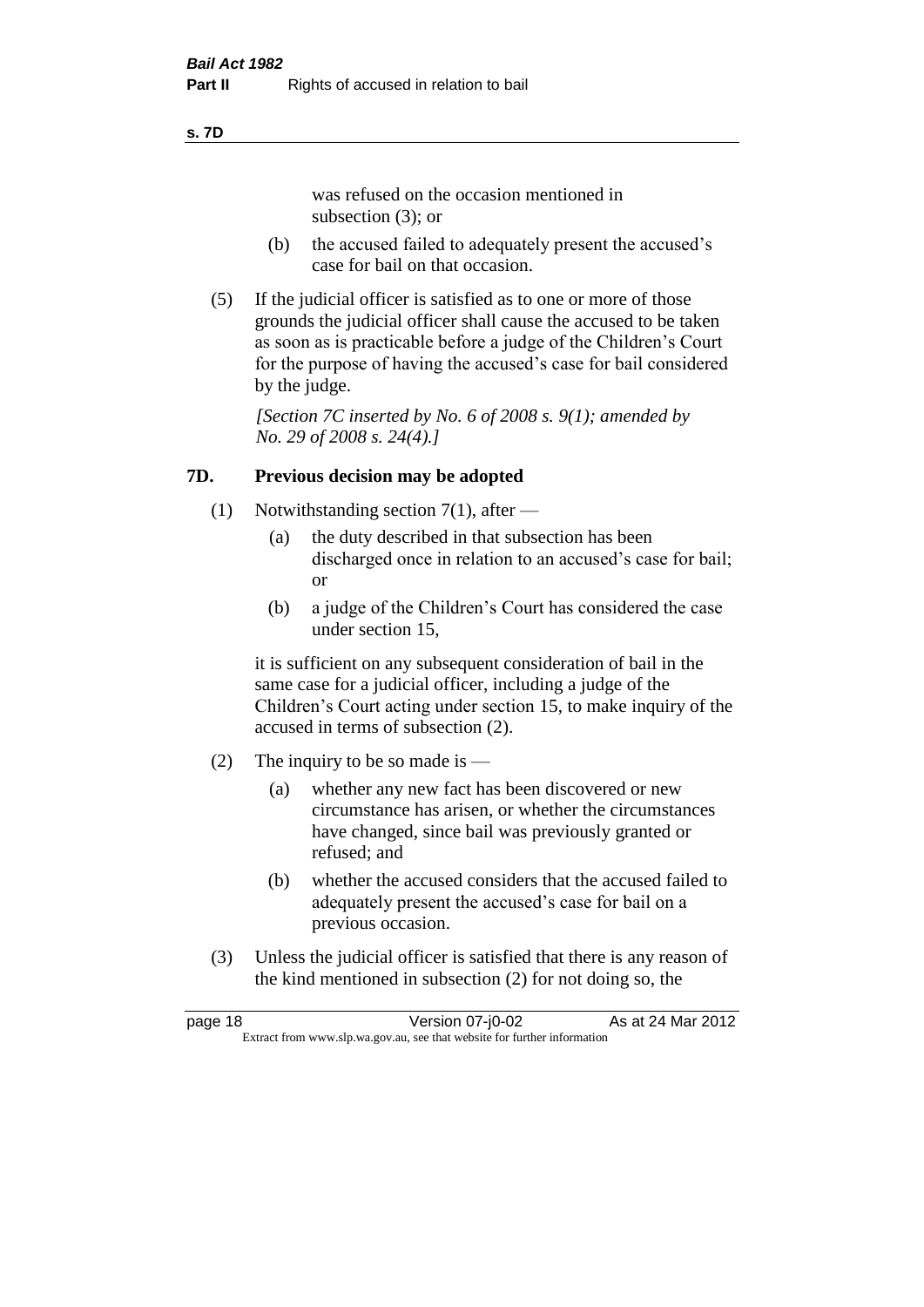judicial officer may adopt the decision previously made in the case, but with power to make such variations of the terms and conditions of bail as the judicial officer thinks fit.

*[Section 7D inserted by No. 6 of 2008 s. 9(1).]*

#### **7E. Bail during trial**

- $(1)$  Where
	- (a) an accused has been refused bail for the accused's appearance for trial for an offence; and
	- (b) the trial extends beyond one day,

a judicial officer referred to in section 7(1) need not comply with that subsection unless the accused, or a person on the accused's behalf, applies for bail.

(2) In subsection  $(1)$  —

*trial* means that part of proceedings for an offence when evidence is being received by the court in respect of the offence and also extends to any time when —

- (a) legal argument is being heard; or
- (b) a judicial officer or a jury is deliberating.

*[Section 7E inserted by No. 6 of 2008 s. 9(1).]*

#### **7F. Bail for appeal from courts of summary jurisdiction**

- (1) If a person is in custody and an appeal has been commenced under the *Criminal Appeals Act 2004* Part 2 in connection with the decision by virtue of which the person is in custody, the person may apply for bail —
	- (a) if the appeal is to be heard and determined by the Court of Appeal or if an application has been made to the Court of Appeal for leave to appeal to the Court of Appeal — to a judge of appeal; or
	- (b) in any other case to a judge of the Supreme Court.

As at 24 Mar 2012 Version 07-j0-02 page 19 Extract from www.slp.wa.gov.au, see that website for further information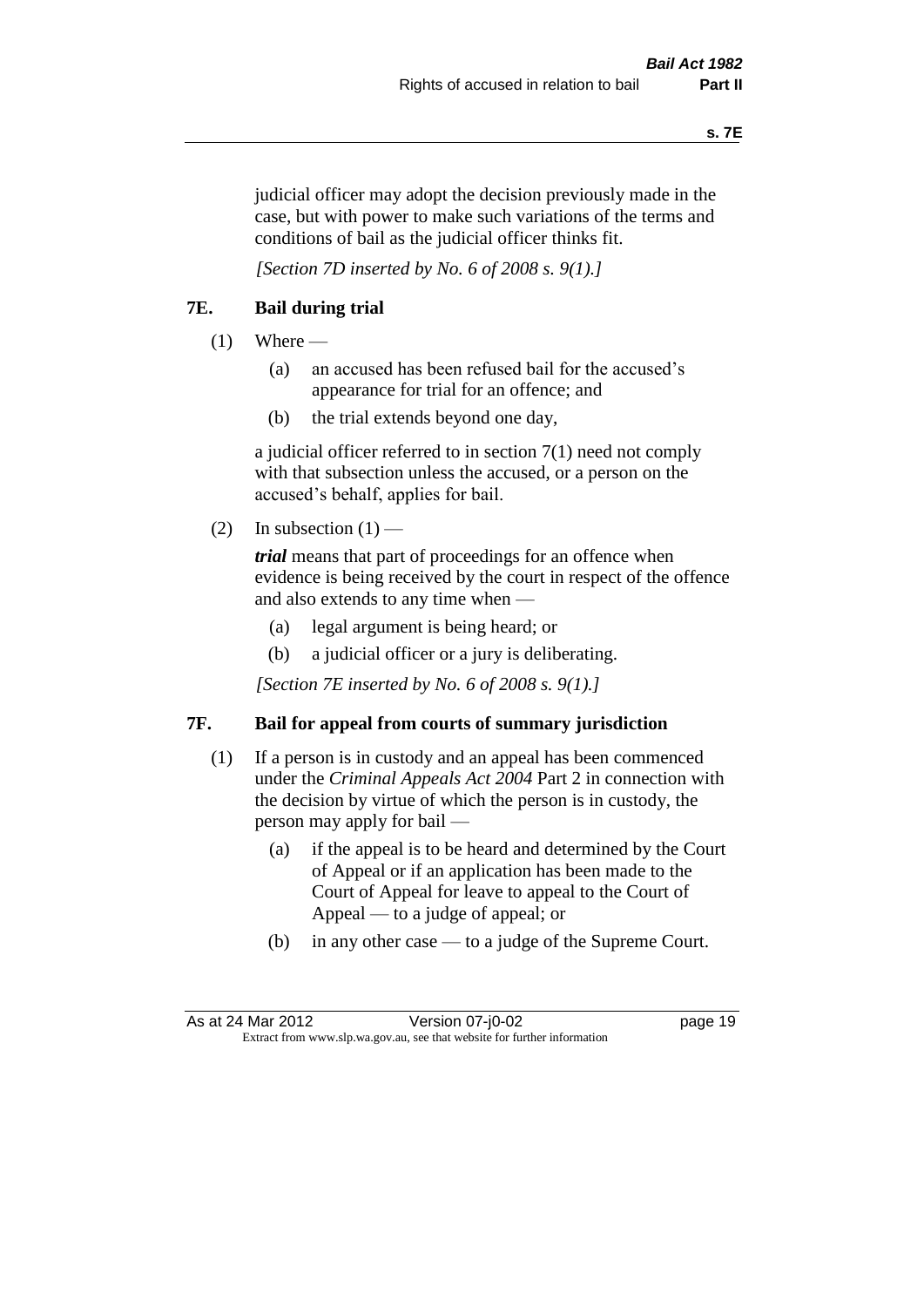- (2) Bail shall not be granted to an applicant for bail under subsection (1) unless —
	- (a) the applicant has given notice of the application for bail  $to -$ 
		- (i) the Director of Public Prosecutions; or
		- (ii) the State Solicitor,
		- as the case may require; and
	- (b) that official has been given an opportunity to be heard on the application.

*[Section 7F inserted by No. 6 of 2008 s. 9(1).]*

#### **8. Accused to be given information and approved forms**

- (1) Subject to subsection (4), a judicial officer or authorised officer who is called upon to consider an accused's case for bail, on the first occasion when it arises in relation to an offence or group of offences for which an accused is required to appear, shall ensure that the accused is, or has been, given —
	- (a) such information in writing as to the effect of this Act as is prescribed for the purposes of this paragraph;
	- (b) an approved form for completion, designed to disclose to the judicial officer or authorised officer all information relevant to the decision; and
	- (c) where the accused is unable or insufficiently able, to read, speak or write English, such assistance as he may reasonably require in order to have communicated to him the information mentioned in paragraph (a) and complete the form referred to in paragraph (b).
- (2) After an accused case for bail has been considered once, a judicial officer or authorised officer on any subsequent consideration of bail in the same case shall —
	- (a) comply with subsection  $(1)(a)$ ; and

**s. 8**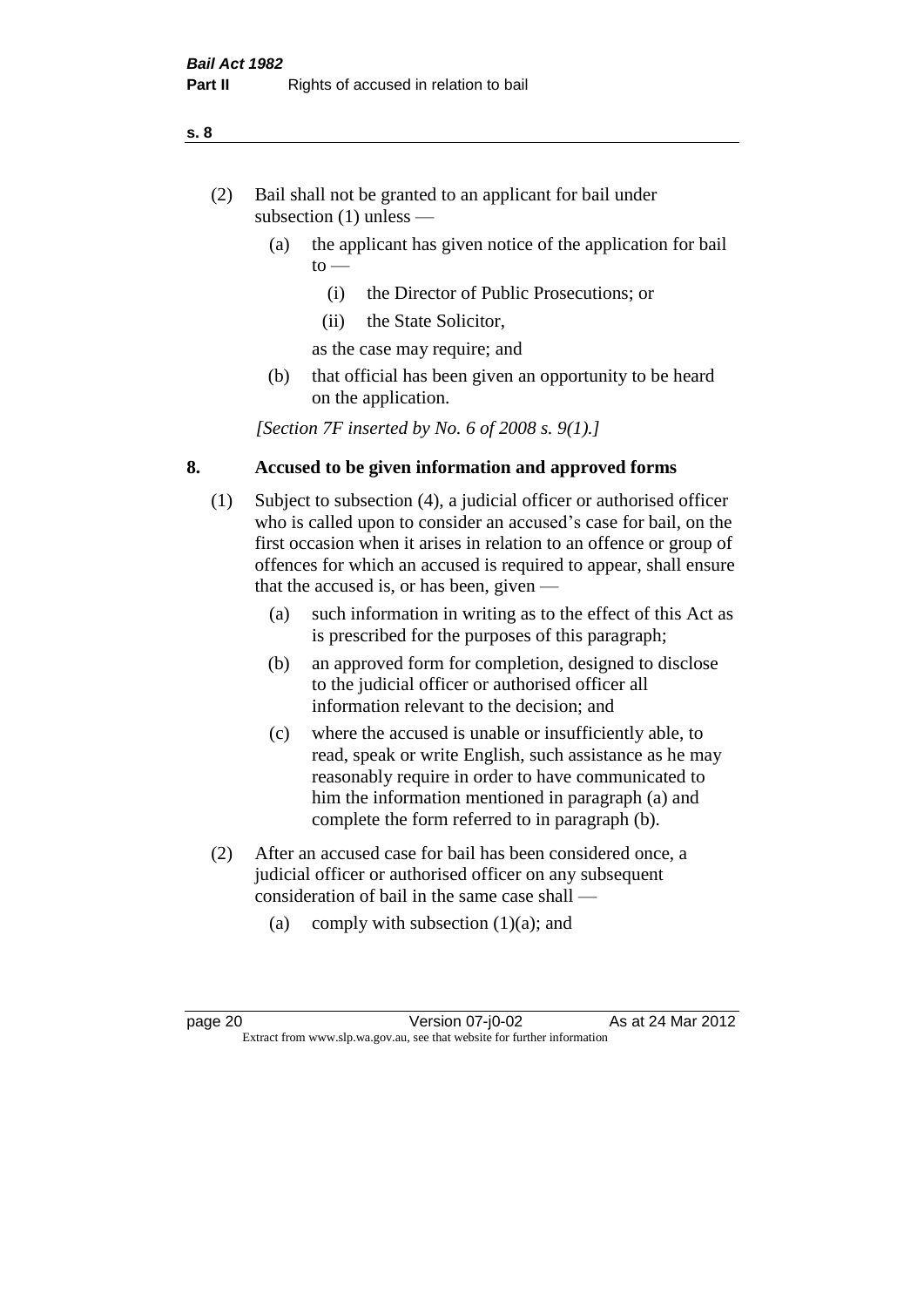- (b) either comply with subsection  $(1)(b)$  or obtain the form previously completed for the purposes of that paragraph, if any, and ensure that —
	- (i) the form is revised in order to show any changes which he is informed have occurred since it was completed; and
	- (ii) any assistance, of the kind referred to in subsection  $(1)(c)$  is given to the accused for the purpose of completing or revising the form, as the case may be.
- (3) Nothing in this section shall be read as limiting section 23.
- (3a) Notwithstanding subsection  $(1)(a)$  or  $(2)(a)$  a judicial officer or authorised officer need not comply with that paragraph if it appears to him that the accused's case for bail is such that bail is likely to be granted to him in accordance with this Act; but if it subsequently appears to him that bail will not be granted or that the accused is dissatisfied with any condition imposed on the grant of bail he shall then comply with that paragraph.
- (4) Notwithstanding subsection (1)(b) or (2)(b), a judicial officer or an authorised officer may dispense with completion or revision of the form referred to in those paragraphs if it appears to him  $that -$ 
	- (a) the accused's case for bail is such that bail is likely to be granted to him in accordance with this Act; and
	- (b) the information in the possession of the judicial officer or authorised officer is sufficient for his consideration of the case.
- (5) Where a person has applied for bail for an appeal as mentioned in section 7F(1), this section applies as if the consideration of bail for the appeal were a first consideration of bail for an offence.

*[Section 8 amended by No. 74 of 1984 s. 6; No. 15 of 1988 s. 6; No. 33 of 1989 s. 18; No. 84 of 2004 s. 82; No. 6 of 2008 s. 9(2) and 43(1).]*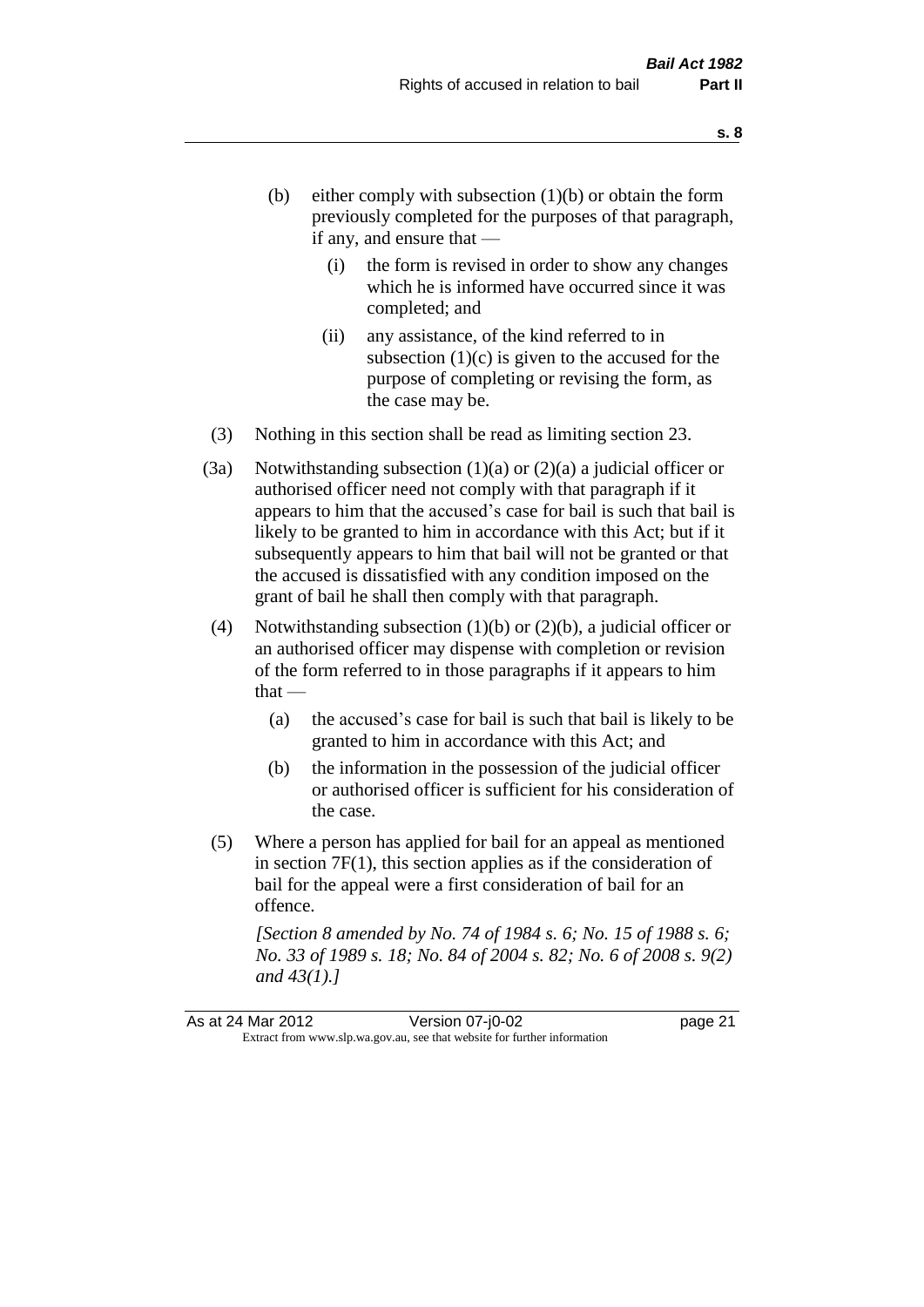- **9. Bail decision may be deferred until further information obtained** 
	- (1) Subject to section 26(2) of the *Young Offenders Act 1994*, a judicial officer or authorised officer who is called upon to consider a case for bail may defer consideration of the case for a period not exceeding 30 days if he thinks it is necessary —
		- (a) to obtain more information for the purpose of making a decision in accordance with this Act; or
		- (b) to take any step authorised by section  $24(1)$  or  $24A(1)$ or (2).
	- (2) Nothing in this section shall be taken to limit the right of an accused to be brought before a court as soon as is practicable if he is not released on bail.

*[Section 9 amended by No. 57 of 1997 s. 21(2); No. 84 of 2004 s. 82; No. 6 of 2008 s. 10(1).]*

#### **10. Sections 5, 6 and 7 do not apply where accused imprisoned for other cause**

Notwithstanding sections 5, 6 and 7, the rights conferred on an accused and the duties imposed on police officers, authorised officers and judicial officers by those sections in respect of an appearance in court for an offence do not arise where —

- (a) the accused is in custody for some other offence or reason (including the non-payment of a sum of money); and
- (b) the police officer, authorised officer or judicial officer is satisfied that the accused is likely to remain in custody for that other offence or reason until or beyond the time for the appearance for the first-mentioned offence.

*[Section 10 amended by No. 84 of 2004 s. 82.]*

page 22 Version 07-j0-02 As at 24 Mar 2012 Extract from www.slp.wa.gov.au, see that website for further information

**s. 9**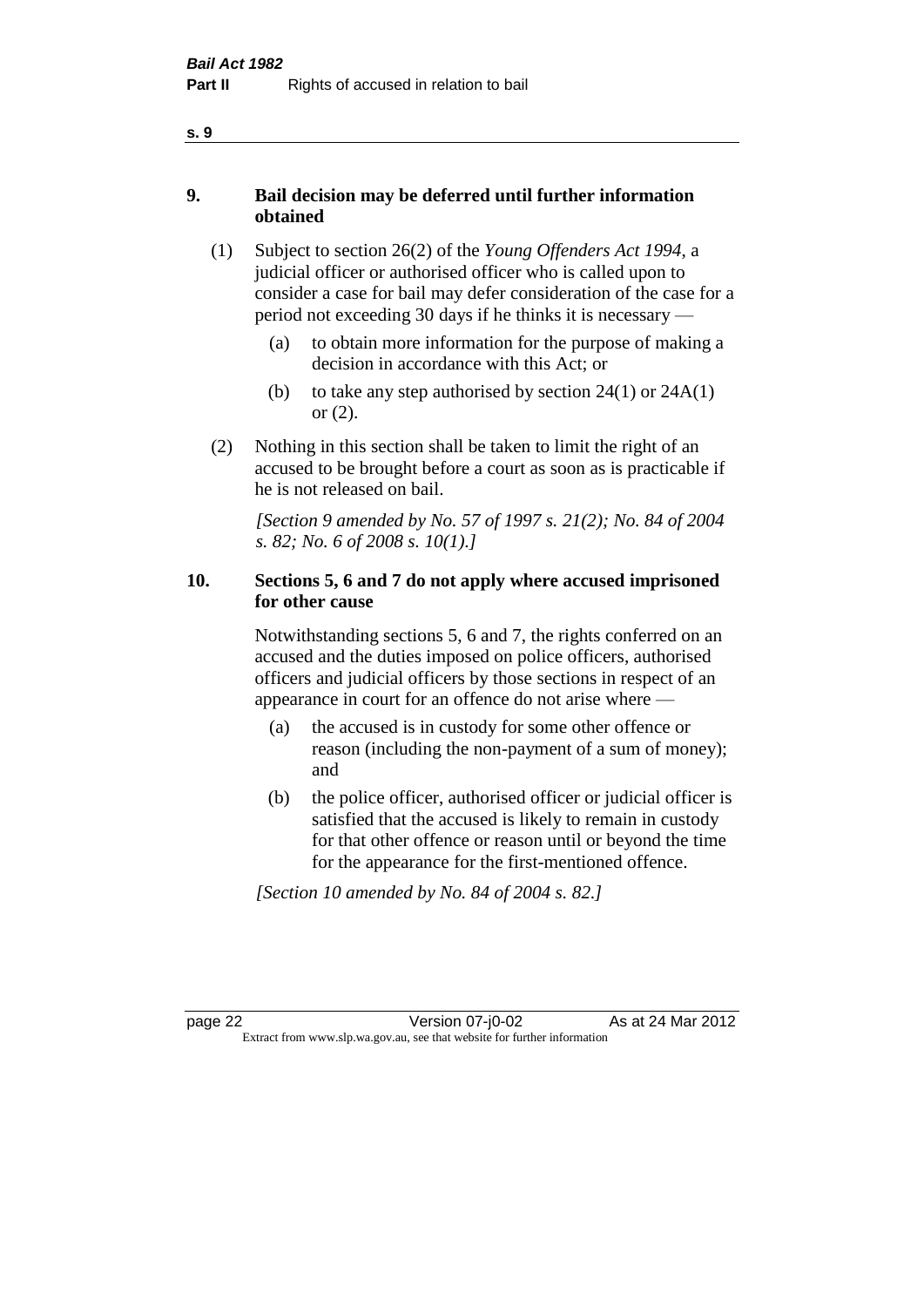#### **11. Rights following grant of bail**

- $(1)$  When
	- (a) bail has been granted to an accused for an appearance in court;
	- (b) all conditions which are to be complied with before the release of the accused have been complied with; and
	- (c) he has entered into a bail undertaking for that appearance or his bail undertaking is deemed to be amended under section 31(3),

the accused has a right to be at liberty until he is required to appear, or to next appear, before a court, but subject to —

- (d) any requirement that he be in custody for some other reason;
- (e) the exercise of the powers in sections 14(3), 17A, 46, 50F, 54 and 55; and
- (f) the limitation mentioned in section 12.
- (2) Where the accused is in custody in a lock-up, court custody centre or prison, the right conferred by subsection (1) is also subject to the person in charge of the lock-up, court custody centre or prison either —
	- (a) signing a certificate under subsection (3); or
	- (b) receiving notice that a certificate has been signed by another person under that subsection.
- (3) After an accused becomes entitled to be at liberty as provided in subsection (1), a person referred to in section 29 may sign a certificate to that effect in the prescribed form.
- (4) The person in charge of a lock-up, court custody centre or prison in which the accused is in custody shall release the accused from custody as soon as is practicable after —
	- (a) the person in charge signs the certificate; or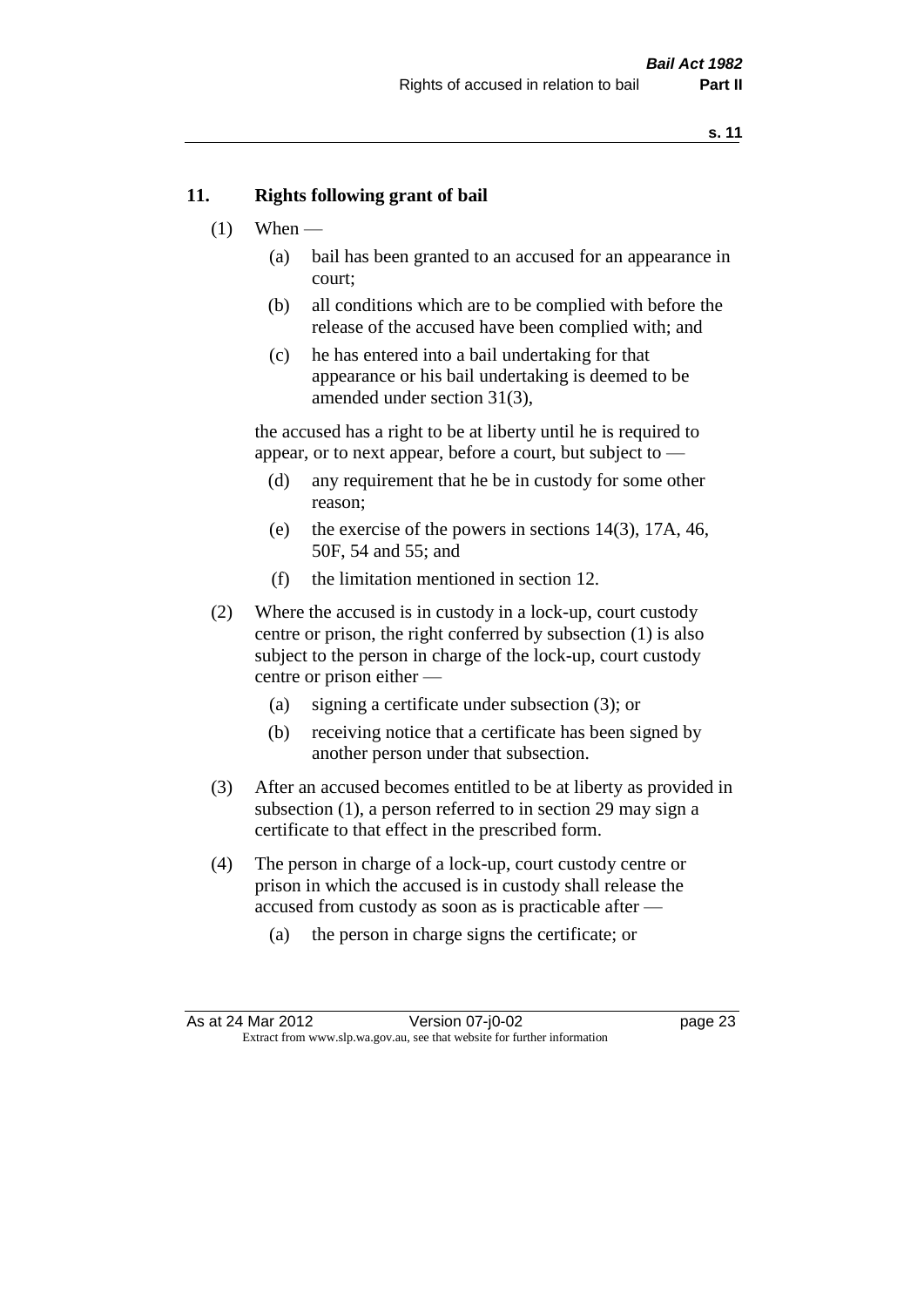(b) if the certificate is signed by a person other than the person in charge, the person in charge receives notice as described in subsection (2)(b).

*[Section 11 amended by No. 74 of 1984 s. 7; No. 15 of 1988 s. 7; No. 49 of 1988 s. 81; No. 45 of 1993 s. 7; No. 47 of 1999 s. 8; No. 59 of 2004 s. 141; No. 84 of 2004 s. 82; No. 6 of 2008 s. 11(1) and (2).]* 

#### **12. Further limitation on rights in s. 7A(2) and 11**

The right of an accused to have his case for bail considered as soon as is practicable, his right to be at liberty as mentioned in sections 7A(2) and 11(1), and the corresponding duties created by this Part, are limited so far as is reasonably necessary for the exercise or performance by a person of any statutory power or function vested in him which requires or permits the continued custody of the accused, including the exercise of the powers set out in Part 12 of the *Criminal Investigation Act 2006* and Parts 6 and 7 of the *Criminal Investigation (Identifying People) Act 2002*.

*[Section 12 amended by No. 6 of 2002 s. 96; No. 84 of 2004 s. 82; No. 59 of 2006 s. 6; No. 6 of 2008 s. 12.]*

page 24 Version 07-j0-02 As at 24 Mar 2012 Extract from www.slp.wa.gov.au, see that website for further information

**s. 12**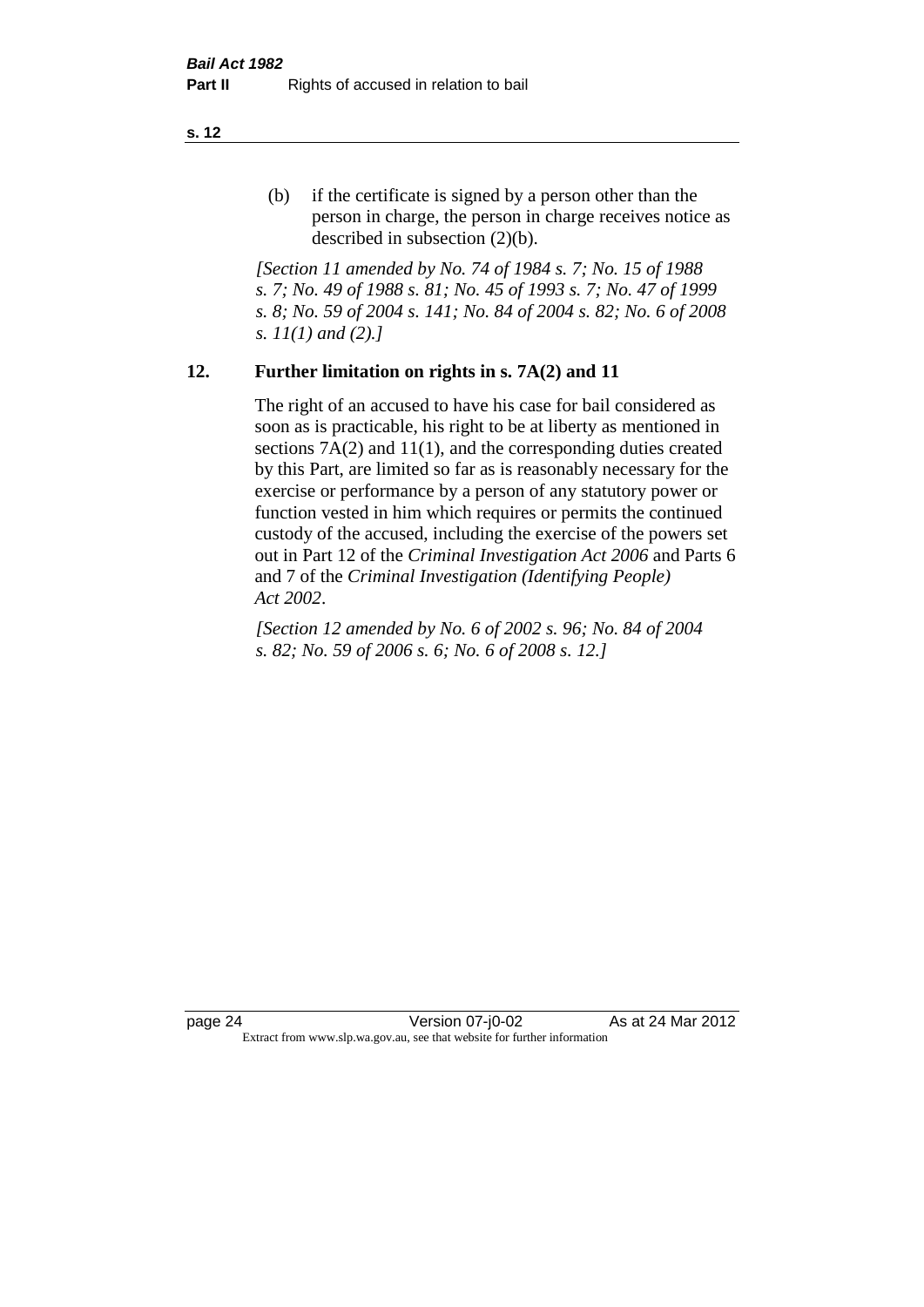## **Part III — Jurisdiction relating to bail**

*[Heading inserted by No. 6 of 2008 s. 13.]*

#### **13. Jurisdiction to grant bail**

- (1) Jurisdiction to grant bail for any appearance described in the first column of Part A of Schedule 1 is vested in the judicial officer or authorised officer specified in the second column of that Part opposite thereto and shall be exercised subject to and in accordance with this Part and the further provisions in Parts B, C and D of Schedule 1.
- (2) A home detention condition shall not be imposed as a condition of bail except by a judicial officer.

*[Section 13 amended by No. 61 of 1990 s. 5; No. 45 of 1993 s. 12.]* 

#### **13A. Jurisdiction to dispense with bail and how jurisdiction to be exercised**

- (1) Jurisdiction to dispense with the requirement for bail under section 7A for any appearance described in the first column of Schedule 1 Part A clause 2 or 3 is vested, subject to Schedule 1 Part B, in the judicial officer specified in the second column of that clause opposite that description, but Schedule 1 Part A clause 7 does not apply for the purposes of this subsection.
- (2) The jurisdiction referred to in subsection (1) is exercisable  $only$ —
	- (a) in respect of an appearance in court before conviction for an offence; and
	- (b) if it appears to the judicial officer that bail would be granted in accordance with Schedule 1 Part C clause 1 or 2 but that in the circumstances the completion of bail papers is an unnecessary imposition.
- (3) Where a judicial officer dispenses with the requirement for bail for an appearance by an accused the registrar of the court shall,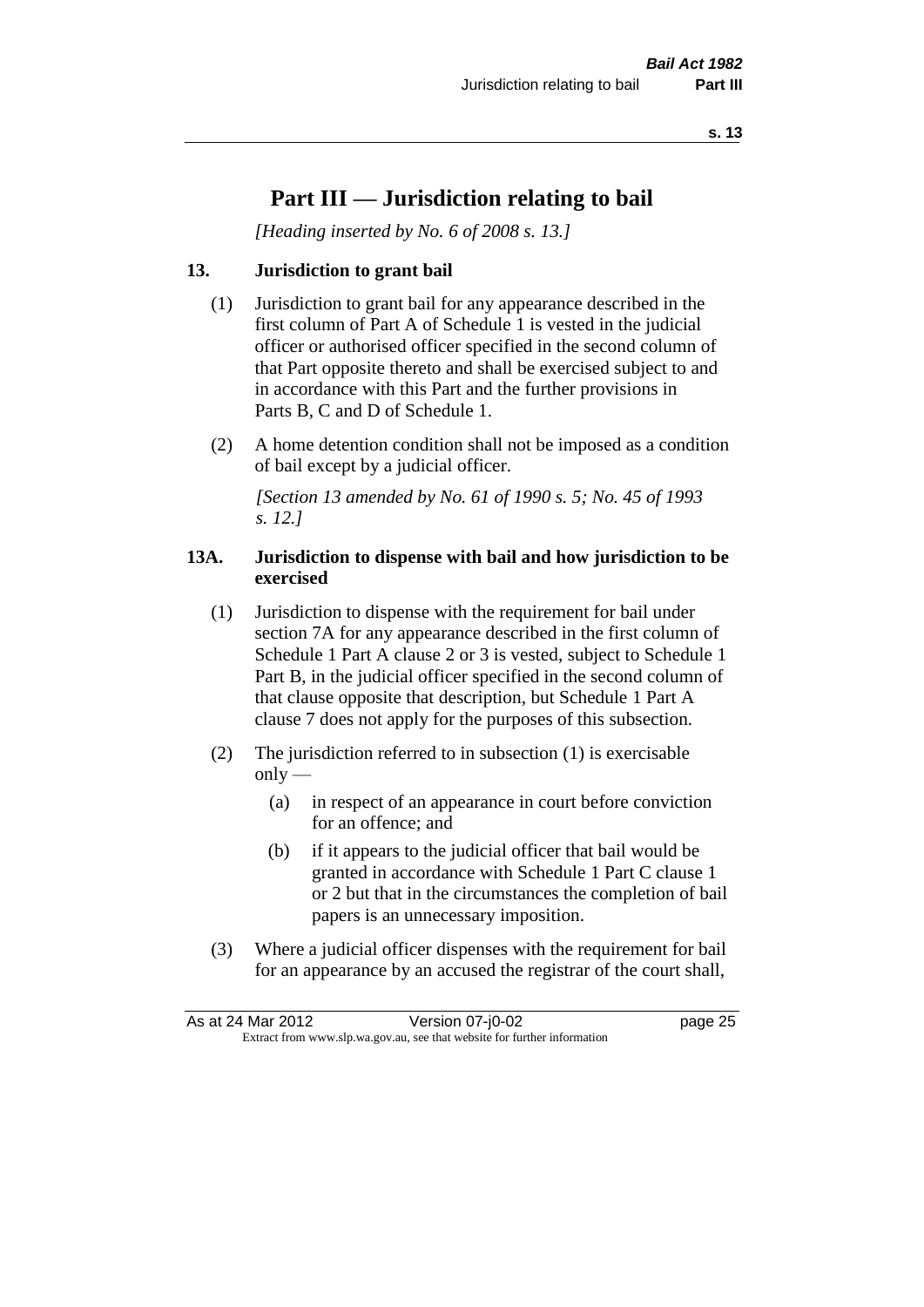#### **s. 13B**

in accordance with section 13B, give written notice to the accused of the time and place for the appearance.

*[Section 13A inserted by No. 6 of 2008 s. 14.]*

#### **13B. Giving and proof of notices under s. 13A(3)**

- (1) A written notice to an accused under section 13A(3) shall be
	- (a) given to the accused personally; or
	- (b) sent to the accused
		- (i) by post to the accused's address appearing in the records of the court; or
		- (ii) in urgent cases or with the accused's consent, by electronic communication.
- (2) A person who gives or sends a notice in accordance with subsection (1) shall endorse on a file copy of the notice a certificate showing —
	- (a) that the person has done so; and
	- (b) the time of doing so.
- (3) If a notice is sent by post under subsection  $(1)(b)(i)$ , the notice is to be presumed, unless the contrary is shown, to have been received at the time when, in the ordinary course of events, it would have been delivered.
- (4) In any proceedings
	- (a) a document purporting to be a copy of a notice referred to in subsection (1) is evidence of the terms of the notice; and
	- (b) an endorsement on a copy of a notice referred to in subsection (2) purporting to be a certificate referred to in that subsection is evidence of the matters appearing in the certificate without proof of the signature of the person who made the endorsement.

*[Section 13B inserted by No. 6 of 2008 s. 14.]*

page 26 Version 07-j0-02 As at 24 Mar 2012 Extract from www.slp.wa.gov.au, see that website for further information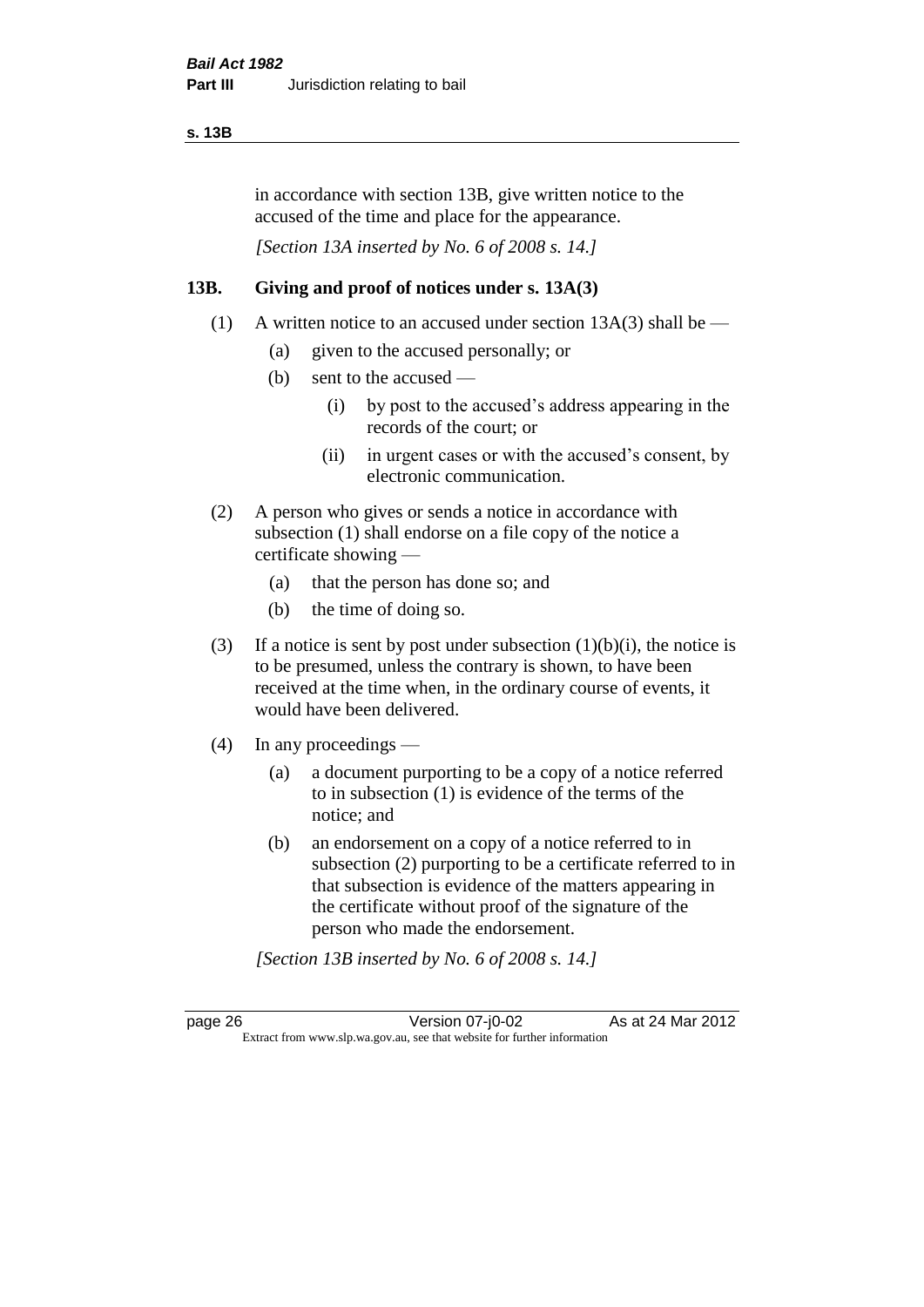#### **14. Extent of judge's jurisdiction**

- (1) A judge may, in accordance with this  $Act -$ 
	- (a) exercise a power to grant bail which is conferred upon any other judicial officer or any authorised officer by this Act; and
	- (b) revoke or vary any bail previously granted by any other such officer; and
	- (c) under section 7A dispense with the requirement for bail or revoke an existing dispensation.
- (2) Subject to subsection (2a), the jurisdiction of a judge under subsection (1) in respect of an appearance by an accused may be invoked by application made by either the prosecutor or the accused, and whether or not any other judicial officer has —
	- (a) previously granted, refused or dispensed with bail; or
	- (b) exercised any power conferred on him by section 55,

in respect of that appearance.

- (2a) After the jurisdiction under subsection (1) has been invoked once by an accused in relation to an offence or group of offences for which he is required to appear, it may not be further invoked by that accused in relation to that offence or group of offences unless the accused satisfies a judge that —
	- (a) new facts have been discovered, new circumstances have arisen or the circumstances have changed since the occasion when the jurisdiction was invoked; or
	- (b) he failed to adequately present his case for bail on that occasion.
- (3) Where under subsection (1) a judge
	- (a) revokes the bail of an accused who is at liberty, he may order that the accused be returned to custody to await the appearance for which the bail was granted;

As at 24 Mar 2012 Version 07-j0-02 page 27 Extract from www.slp.wa.gov.au, see that website for further information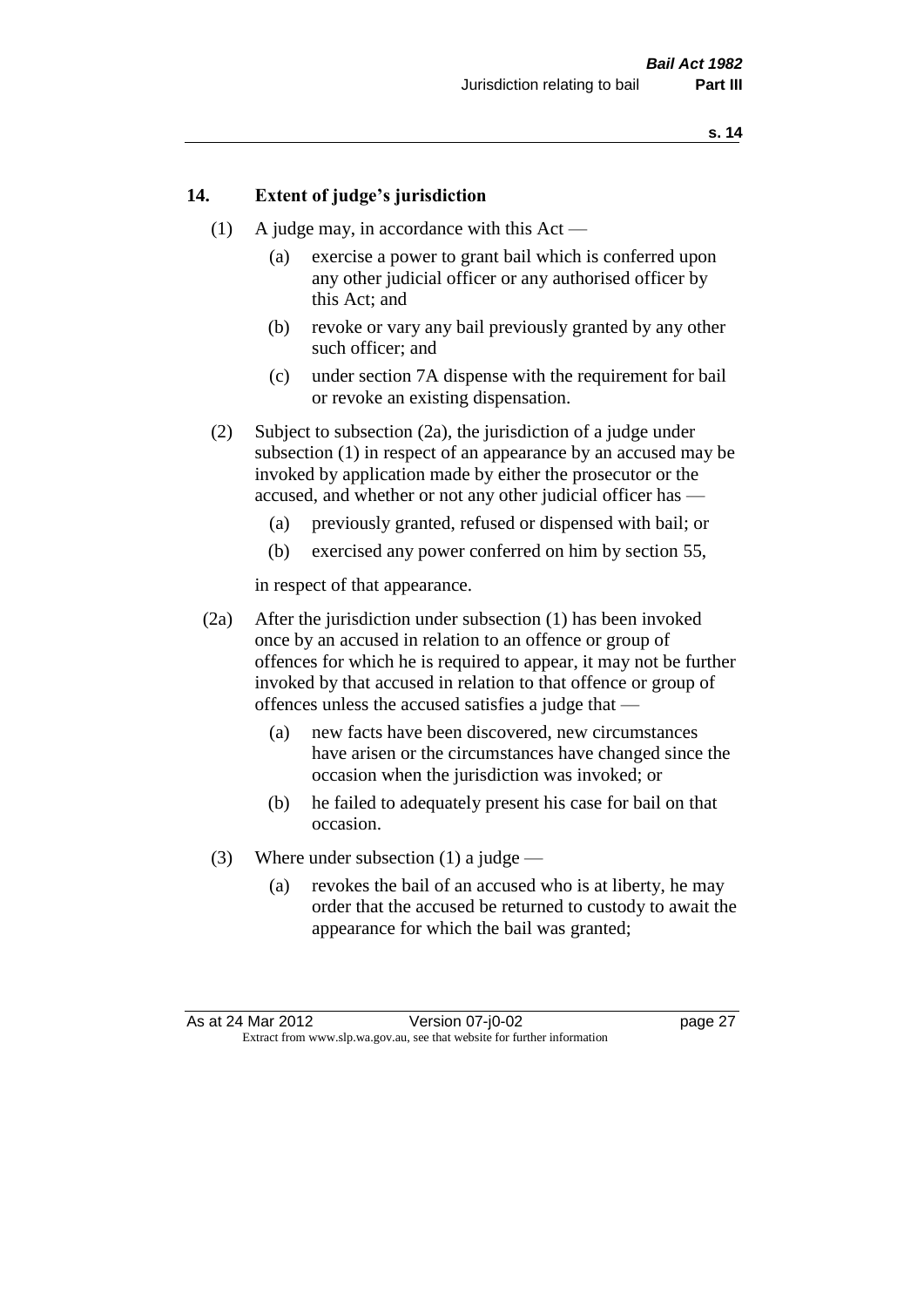#### **s. 15**

(b) varies the bail of such an accused, he may order that the accused be returned to custody until he becomes entitled to be at liberty pursuant to section 11,

and the judge may issue any warrant which may be necessary to carry such an order into effect.

- $(4)$  In this section
	- (a) references to a judge are references
		- (i) in the case of a child charged with an offence before the Children's Court, to a judge of that Court; and
		- (ii) in the case of an accused committed for trial or sentence to the District Court, to a judge of that Court; and
		- (iii) in any other case, to a judge of the Supreme Court;

and

- (b) references to any other judicial officer
	- (i) in relation to the exercise of powers under this section by a judge, are references to any judicial officer whose jurisdiction is inferior to that of the judge; but
	- (ii) in relation to the exercise of powers under this section by a judge of the Supreme Court, do not include a judge of the Children's Court or a judge of the District Court.

*[Section 14 amended by No. 74 of 1984 s. 8; No. 49 of 1988 s. 82; No. 84 of 2004 s. 82; No. 6 of 2008 s. 15(1)-(4).]* 

#### **15. Exclusive jurisdiction of Supreme Court judge in murder cases**

(1) Where an accused is in custody for murder, the power to grant bail shall be exercised only by a judge of the Supreme Court, or

page 28 Version 07-j0-02 As at 24 Mar 2012 Extract from www.slp.wa.gov.au, see that website for further information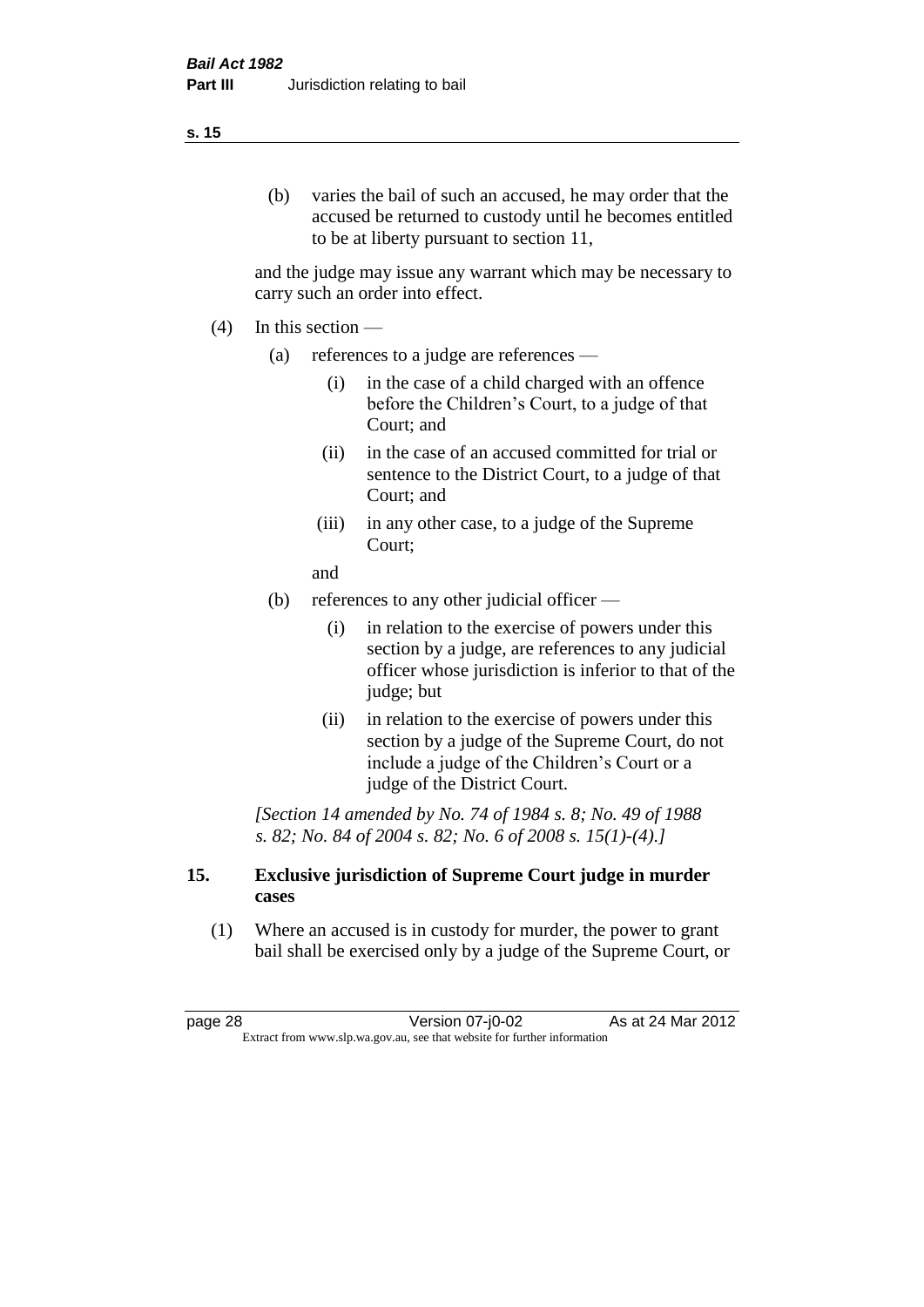#### **s. 15A**

in the case of an accused who is a child by a judge of the Children's Court, except —

- (a) where section  $31(2)(d)$  applies; or
- (b) to the extent that the Court of Appeal exercises its powers under Part A of Schedule 1.
- *[(2) deleted]*

*[Section 15 amended by No. 52 of 1984 s. 35; No. 74 of 1984 s. 9; No. 49 of 1988 s. 83; No. 70 of 1988 s. 45; No. 45 of 1993 s. 12; No. 45 of 2004 s. 28(4); No. 84 of 2004 s. 82; No. 29 of 2008 s. 24(5).]* 

#### **15A. Appeal from decision of judge**

(1) In this section —

*bail decision* means a decision —

- (a) to grant or refuse bail; or
- (b) to vary or revoke bail; or
- (c) to dispense with the requirement for bail; or
- (d) to impose any condition on a grant of bail,

and includes a decision under section 55 or 59A(4).

- (2) The prosecutor or the accused may appeal to the Court of Appeal against a bail decision of —
	- (a) a judge of the Children's Court; or
	- (b) a judge of the District Court; or
	- (c) a judge of the Supreme Court.
- (3) The leave of the Court of Appeal is required for each ground of appeal in an appeal under this section.
- (4) The *Criminal Appeals Act 2004* section 27(2), (3) and (4) apply, with necessary modifications, as if an appeal under this section were an appeal under Part 3 of that Act.

As at 24 Mar 2012 Version 07-j0-02 page 29 Extract from www.slp.wa.gov.au, see that website for further information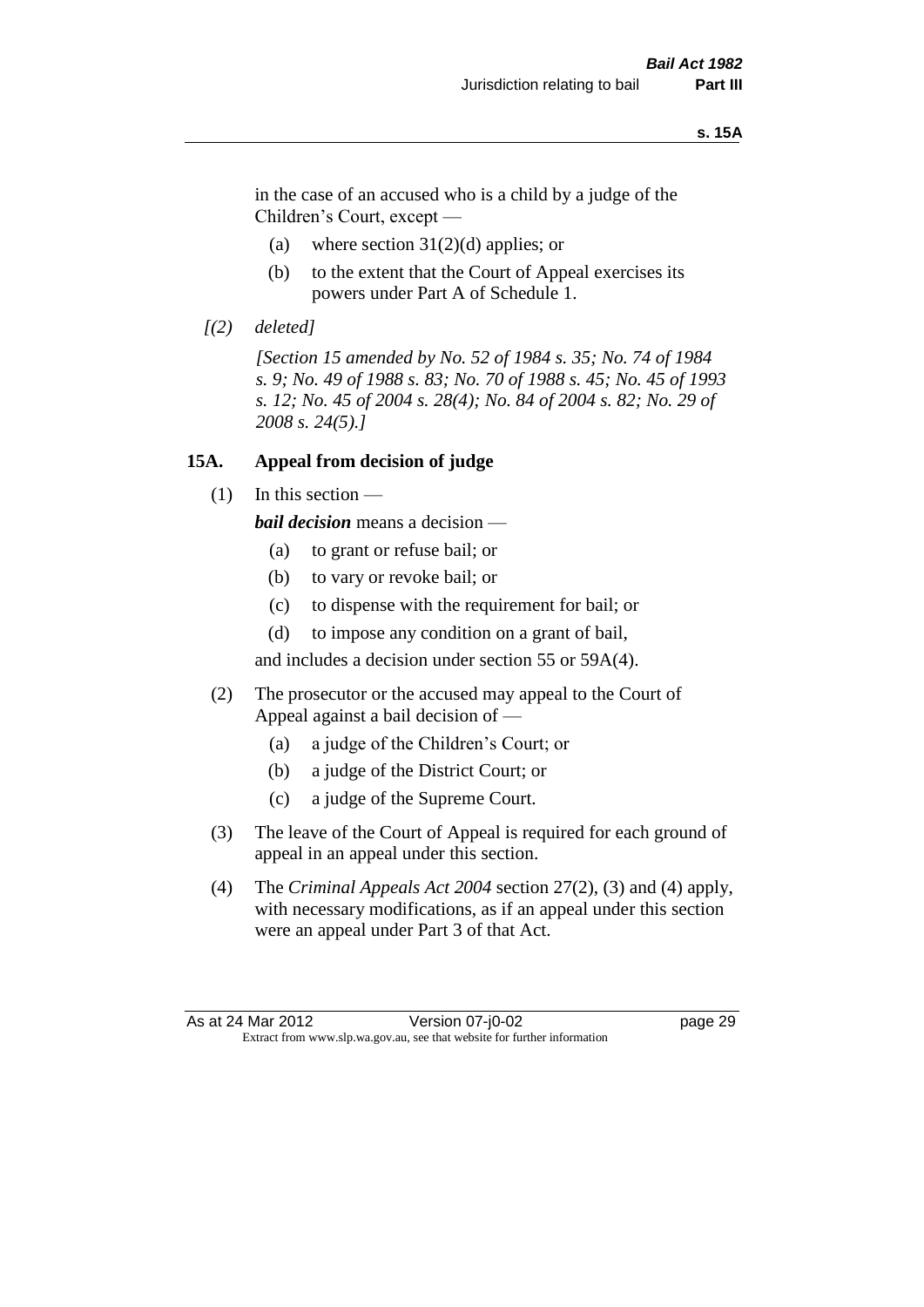#### **s. 15B**

- (5) An appeal under this section shall be commenced and conducted in accordance with this section, section 15B and rules of court made by the Supreme Court.
- (6) An appeal under this section shall be commenced by lodging with the Court of Appeal an application for leave to appeal that sets out the grounds of the appeal.
- (7) An appeal under this section cannot be commenced later than 21 days after the date of the bail decision unless the Court of Appeal orders otherwise.
- (8) An accused who is a party to an appeal under this section and who is in custody is entitled to be present at the hearing of the appeal if the accused so requests, and any official responsible for that custody who is informed of such a request shall do what is necessary to give effect to it.
- (9) For the purposes of giving effect to a request referred to in subsection (8), arrangements may be made for the accused to appear before the Court of Appeal by means of a video link or an audio link in accordance with section 66B, unless the Court of Appeal has ordered that the accused appear before it in person.

*[Section 15A inserted by No. 6 of 2008 s. 16(1).]*

# **15B. Determination of appeal under s. 15A and related provisions**

- (1) The Court of Appeal has jurisdiction to hear and determine an appeal under section 15A.
- (2) The Court of Appeal shall determine an appeal on the material and evidence that was before the judge whose decision is the subject of the appeal.
- (3) Any decision of the Court of Appeal in relation to bail shall be made in accordance with the relevant provisions of sections 13A and 17 and Schedule 1.

| page 30 |  |
|---------|--|
|         |  |

page 30 Version 07-j0-02 As at 24 Mar 2012 Extract from www.slp.wa.gov.au, see that website for further information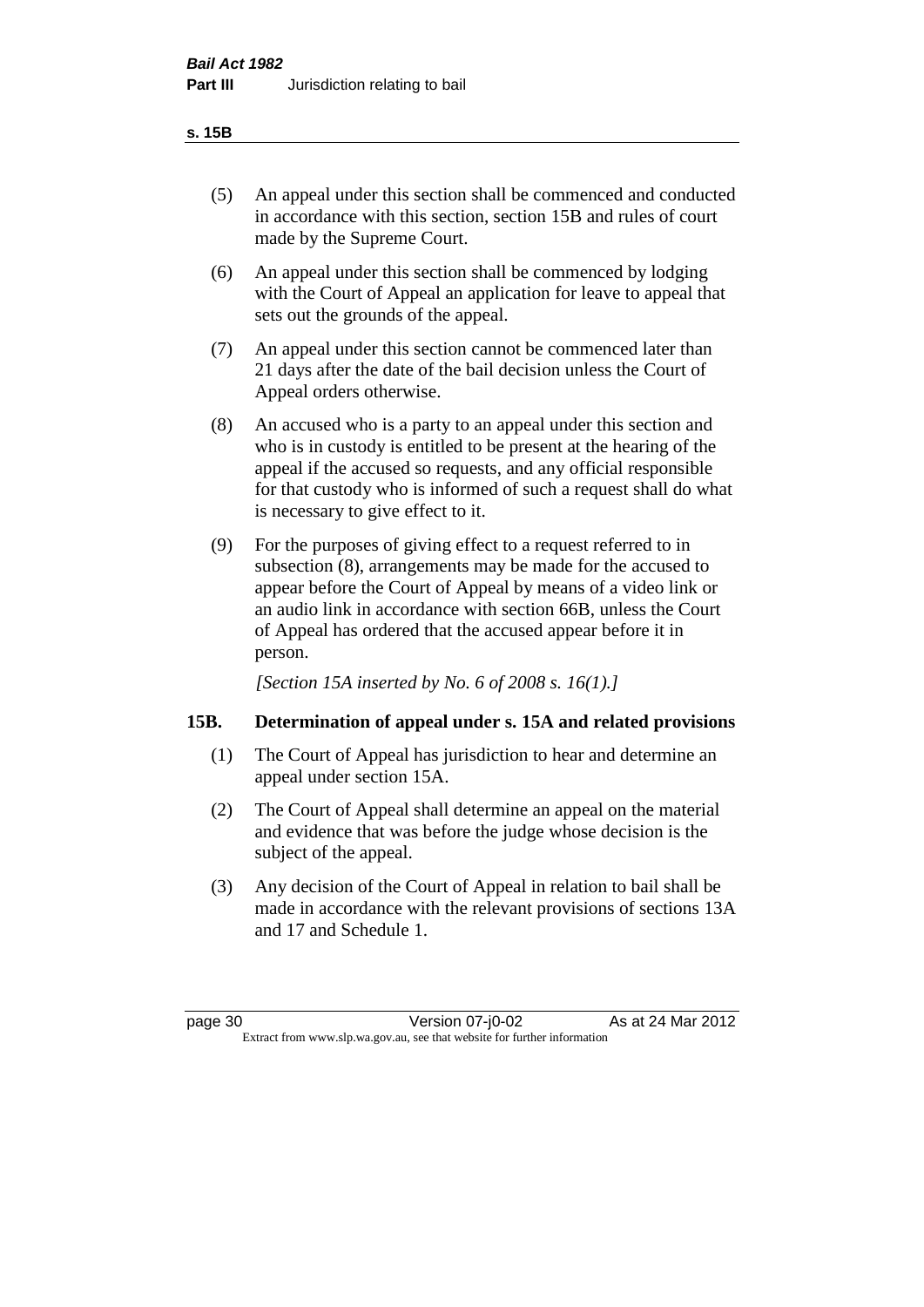- (4) Where in determining an appeal the Court of Appeal revokes the bail of an accused who is at liberty, it may order that the accused be returned to custody to await the appearance for which the bail was granted.
- (5) Where in determining an appeal the Court of Appeal varies the bail of an accused who is at liberty, it may order that the accused be returned to custody until the accused becomes entitled to be again at liberty pursuant to section 11.
- (6) A judge of appeal may issue any warrant that may be necessary to carry into effect an order under subsection (4) or (5).

*[Section 15B inserted by No. 6 of 2008 s. 16(1).]*

#### **16. Bail of person arrested on warrant**

- (1) Subject to sections 14 and 15 where the arrest of an accused for an offence is made pursuant to a warrant he shall not be granted bail before he is brought before a court or judicial officer as commanded by the warrant, except by a justice acting in terms of section 6(9).
- (2) Notwithstanding subsection (1) or any other provision of this Act, an accused who has been arrested pursuant to a warrant —
	- (a) issued under section 59B; or
	- (b) issued under the *Criminal Procedure Act 2004* for an offence against section 51(1) or (2),

shall not have a right to have his case for bail considered, and shall not be granted bail, before he is brought before the court as commanded by the warrant.

*[Section 16 amended by No. 59 of 2004 s. 141; No. 84 of 2004 s. 11 and 82; No. 59 of 2006 s. 4(3); No. 6 of 2008 s. 36(2).]*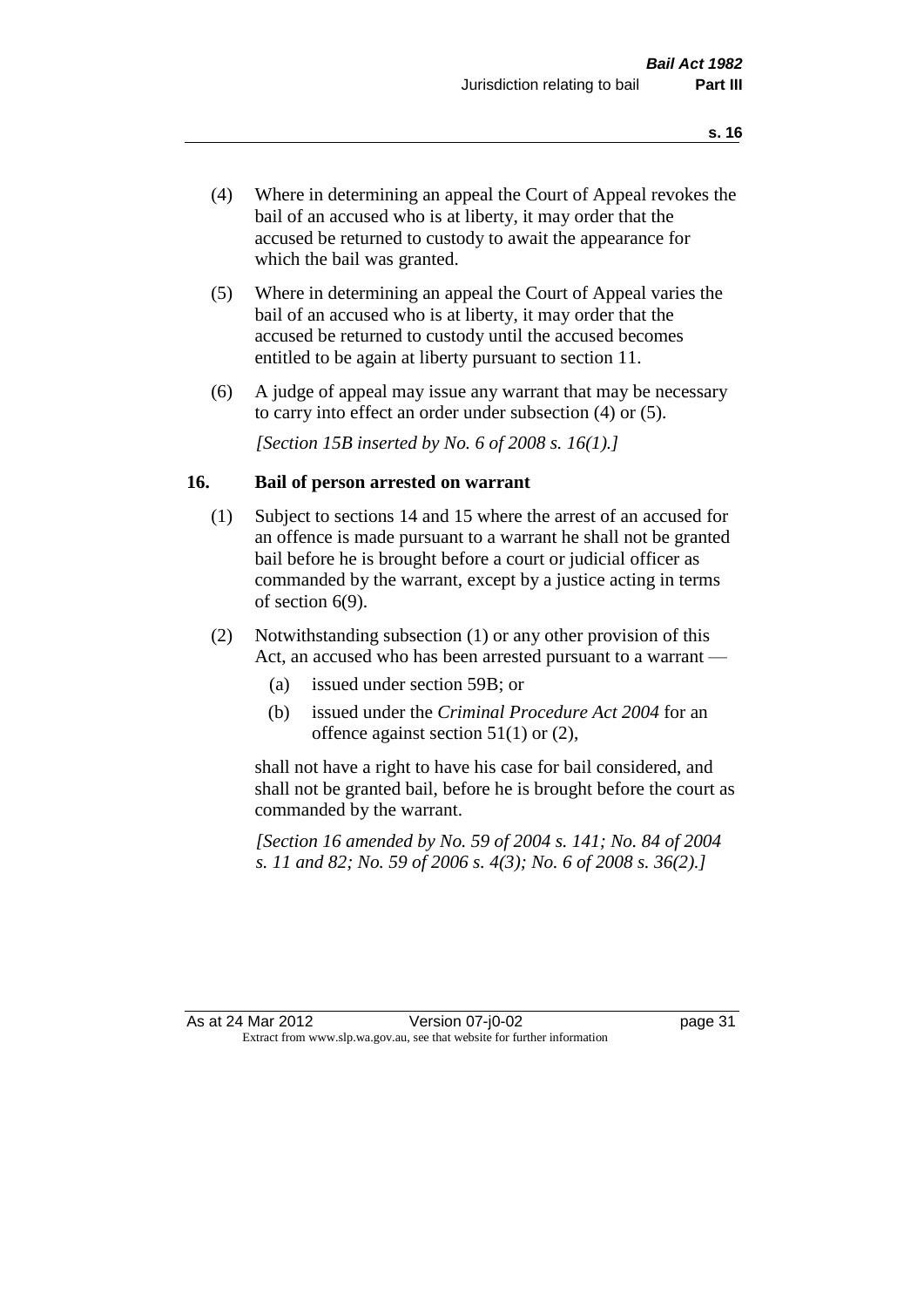| ۰, | ۰. |
|----|----|
|----|----|

# **16A. Restrictions on powers of authorised officers and justices in certain cases**

- (1) Where this section applies to a person who has been arrested for an offence jurisdiction does not arise under section 13 until the person is brought before —
	- (a) a court constituted by or so as to include a magistrate; or
	- (b) where section 15 applies, a judge of the Supreme Court or a judge of the Children's Court as the case may require.
- (2) This section applies where
	- (a) a person has been arrested in an urban area for a serious offence; and
	- (b) the serious offence is alleged to have been committed while the accused was —
		- (i) on bail for; or
		- (ii) at liberty under an early release order made in respect of,

another serious offence.

- (3) This section also applies where a person has been arrested in an urban area for an offence against section 61(1) of the *Restraining Orders Act 1997* (which creates offences for breaches of violence restraining orders).
- (4) In this section —

*urban area* means —

- (a) the metropolitan region as defined in the *Planning and Development Act 2005* and any prescribed area that adjoins that region; and
- (b) any other prescribed area of the State, being the whole or part of, or an area adjoining, a local government district under the *Local Government Act 1995* that is designated under that Act as a city or a town.

*[Section 16A inserted by No. 54 of 1998 s. 6(1); amended by No. 38 of 2004 s. 59; No. 84 of 2004 s. 82; No. 38 of 2005 s. 15.]*

page 32 Version 07-j0-02 As at 24 Mar 2012 Extract from www.slp.wa.gov.au, see that website for further information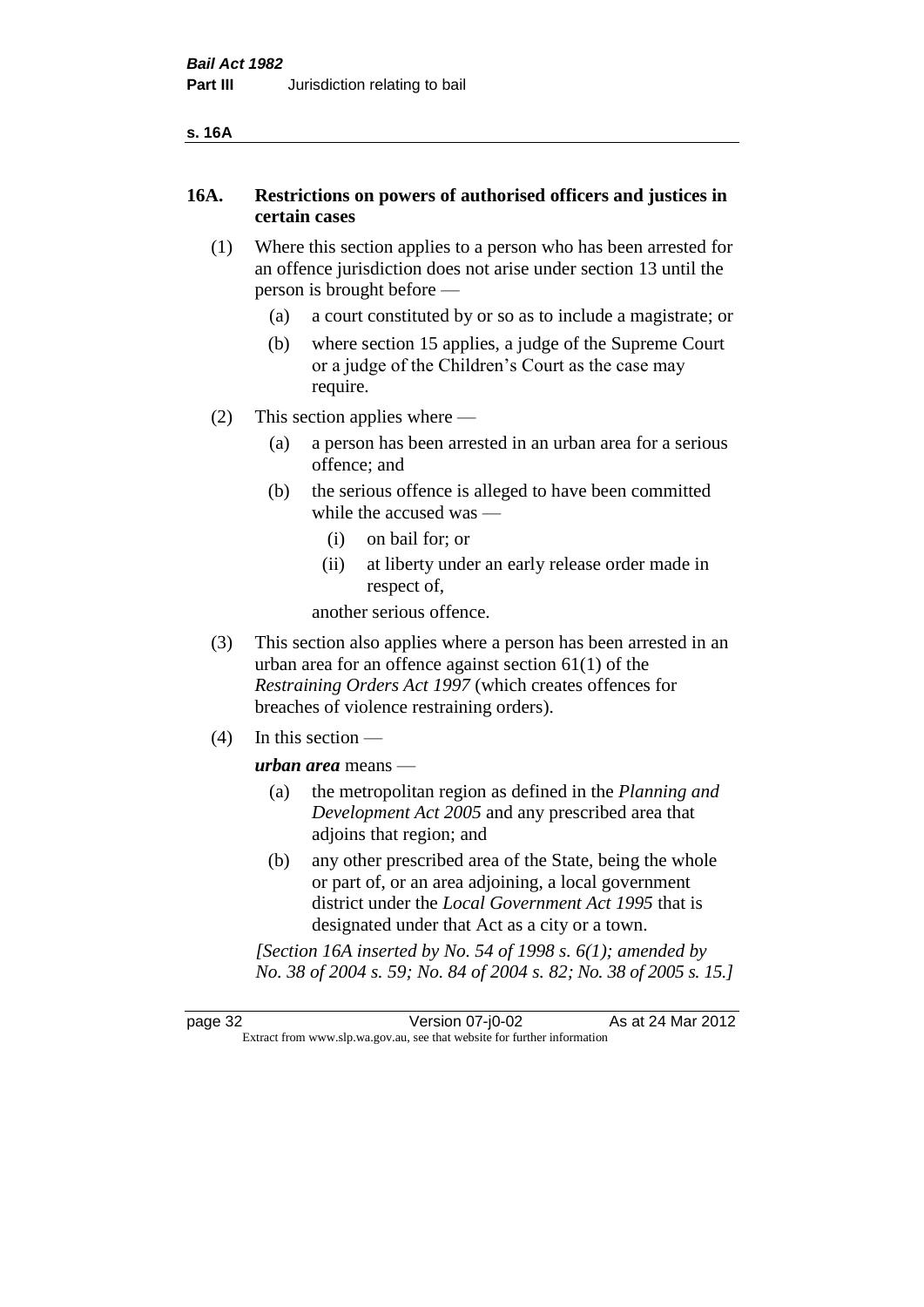# **17. Conditions which may be imposed**

- (1) A judicial officer or authorised officer may impose conditions on a grant of bail only to the extent that he is authorised to do so by clause 2(3)(c) of Part C and Part D of Schedule 1.
- (2) Conditions imposed on a grant of bail shall not be any more onerous on the accused than the judicial officer or authorised officer considers is required in the public interest having regard to the nature of the offence for which the accused is in custody and the circumstances of the accused.

*[Section 17 amended by No. 45 of 1993 s. 8 and 12; No. 84 of 2004 s. 82.]* 

# **17A. Further provisions as to responsible person's undertaking (Schedule 1 Part C clause 2)**

- (1) Where this section applies, an authorised police officer may
	- (a) cancel an undertaking of the kind described in clause 2(3)(c) of Part C of Schedule 1;
	- (b) approve of another person as a responsible person within the meaning in that clause; and
	- (c) detain the accused or order his detention until the person so approved enters into an undertaking of the kind mentioned in paragraph (a).
- (2) Subsection (1) applies where
	- (a) a person has entered into an undertaking referred to in paragraph (a) of that subsection;
	- (b) a judicial officer when granting bail ordered that the person may under this section be released from the undertaking by an authorised police officer; and
	- (c) the person wishes to be so released.
- (3) A police officer may, for the purpose of the exercise of the powers in subsection (1), take into custody a child accused who has been released on bail.

| As at 24 Mar 2012 | Version 07-j0-02                                                         | page 33 |
|-------------------|--------------------------------------------------------------------------|---------|
|                   | Extract from www.slp.wa.gov.au, see that website for further information |         |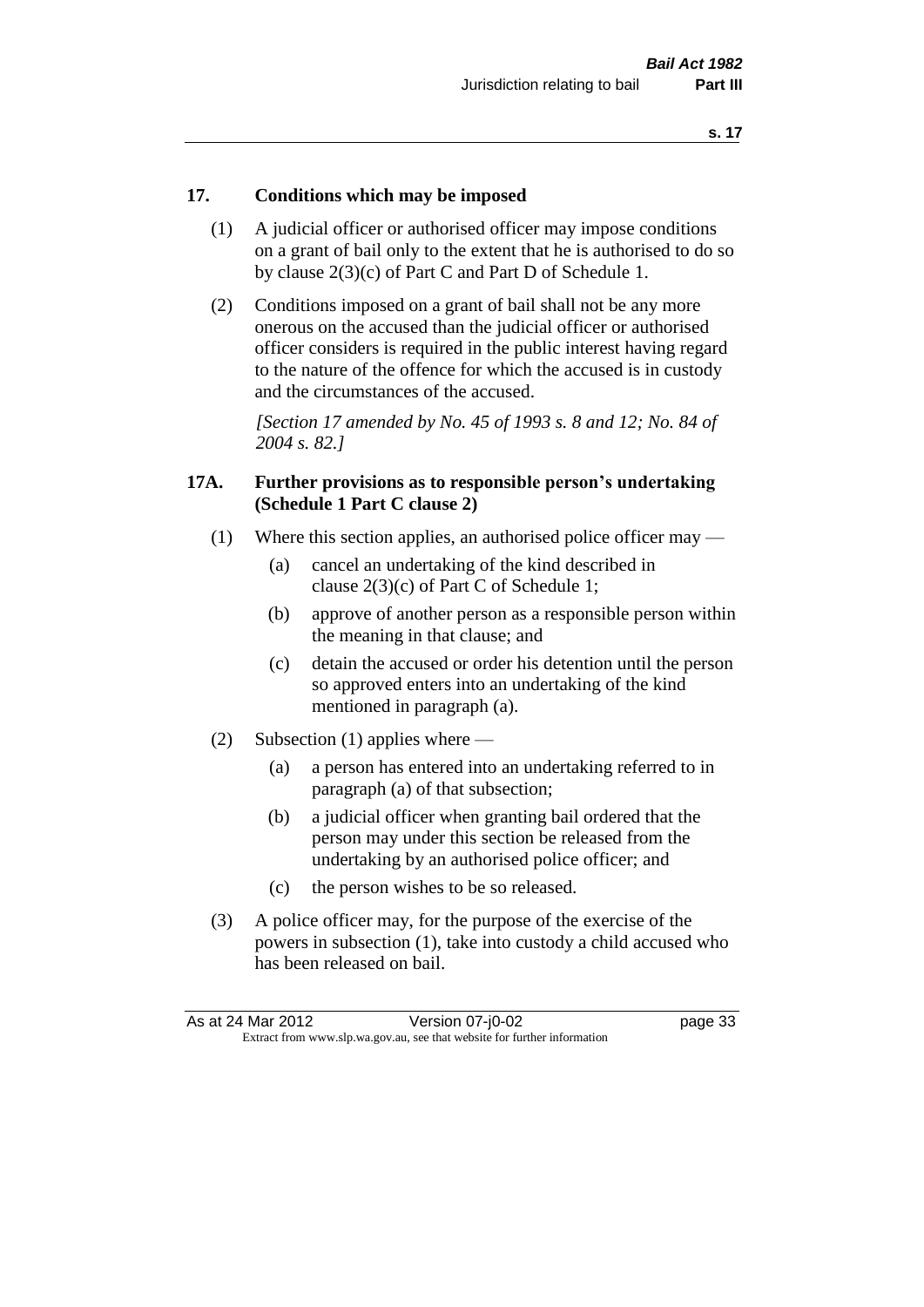#### **s. 17A**

- (4) If the police officer is not an authorised police officer he shall, as soon as is practicable, bring the accused before an authorised police officer for the purpose referred to in subsection (3).
- (5) After an undertaking has been entered into as mentioned in subsection  $(1)(c)$ , the accused, subject to this Act, has a right to be at liberty until he is required to appear before a court.

*[Section 17A inserted by No. 45 of 1993 s. 9; amended by No. 84 of 2004 s. 82.]* 

*[18-19. Deleted by No. 59 of 2006 s. 7(1).]*

page 34 Version 07-j0-02 As at 24 Mar 2012 Extract from www.slp.wa.gov.au, see that website for further information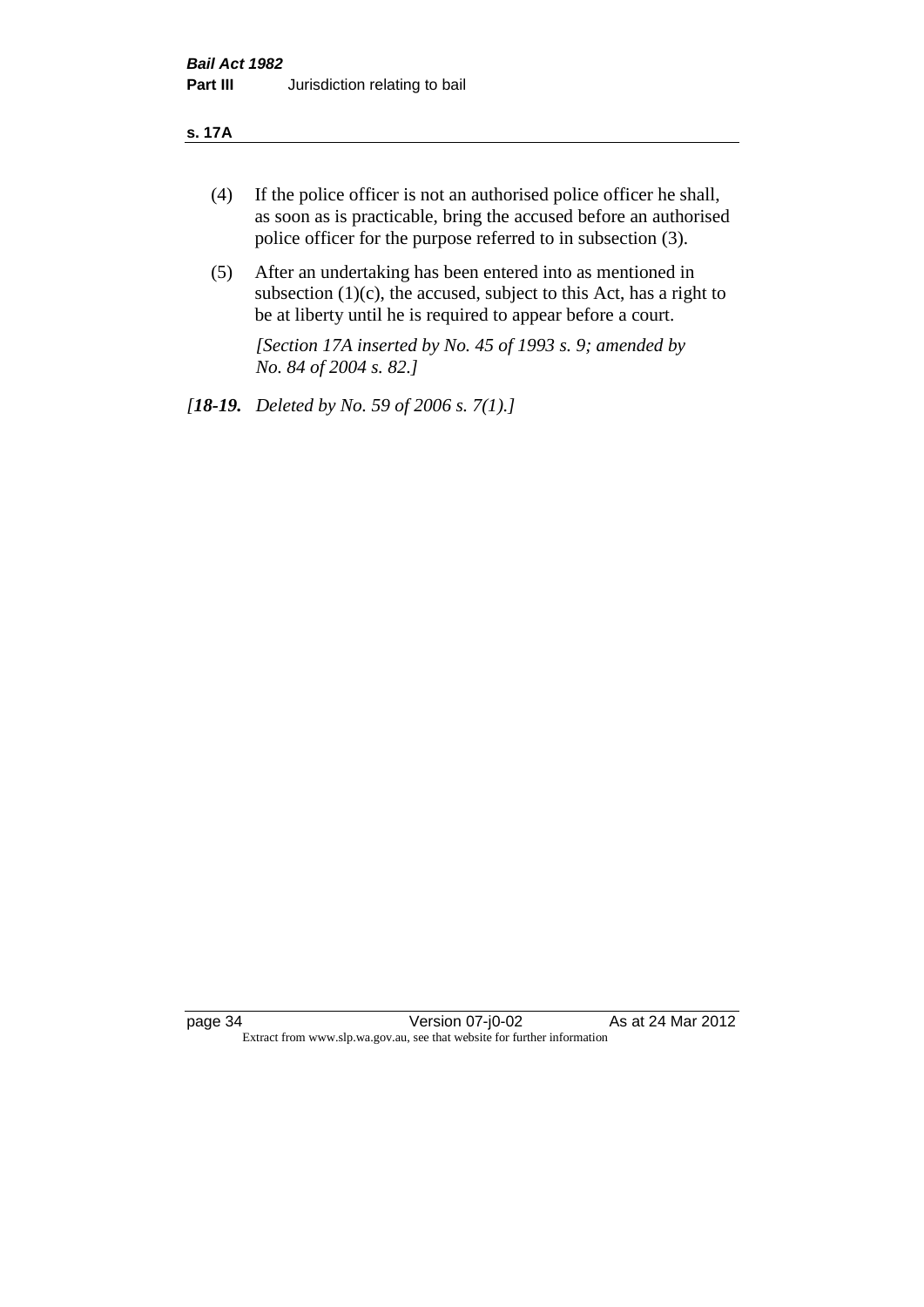# **Part IV — Hearing of case for bail, parties, and evidence**

# **20. Power to consider bail** *in camera* **and to prohibit publication**

- (1) On the consideration by a judicial officer of a case for bail of an accused who is charged with an offence triable by jury, the judicial officer may, to avoid prejudice to either party, exercise the powers described in subsection (2), but shall only exercise the power in paragraph (b) thereof if he considers that the exercise of the power in paragraph (a) is not, on its own, likely to be sufficient to avoid prejudice.
- (2) The powers referred to in subsection (1) are to order
	- (a) that no report, or summary, of any statement, or of any specified statement, made or furnished at the hearing shall be published by any means;
	- (b) that the bail application be heard *in camera*.
- (3) Where an order is made under subsection (2)(a), no report, or summary, of any statement referred to in that paragraph shall be published by any means —
	- (a) if the offence is one that may be tried on indictment, before a court decides that it is to be tried on indictment;
	- (b) if the accused is discharged from further proceedings upon the prosecution notice or indictment brought against him for the offence, before he is so discharged; or
	- (c) if the accused is tried on indictment for the offence, before the trial is ended.
- (4) A person who, except with lawful excuse, fails to comply with an order made under this section commits an offence.

Penalty: \$1 000.

*[Section 20 amended by No. 50 of 2003 s. 37(2); No. 4 of 2004 s. 58; No. 84 of 2004 s. 11 and 82.]*

As at 24 Mar 2012 Version 07-j0-02 page 35 Extract from www.slp.wa.gov.au, see that website for further information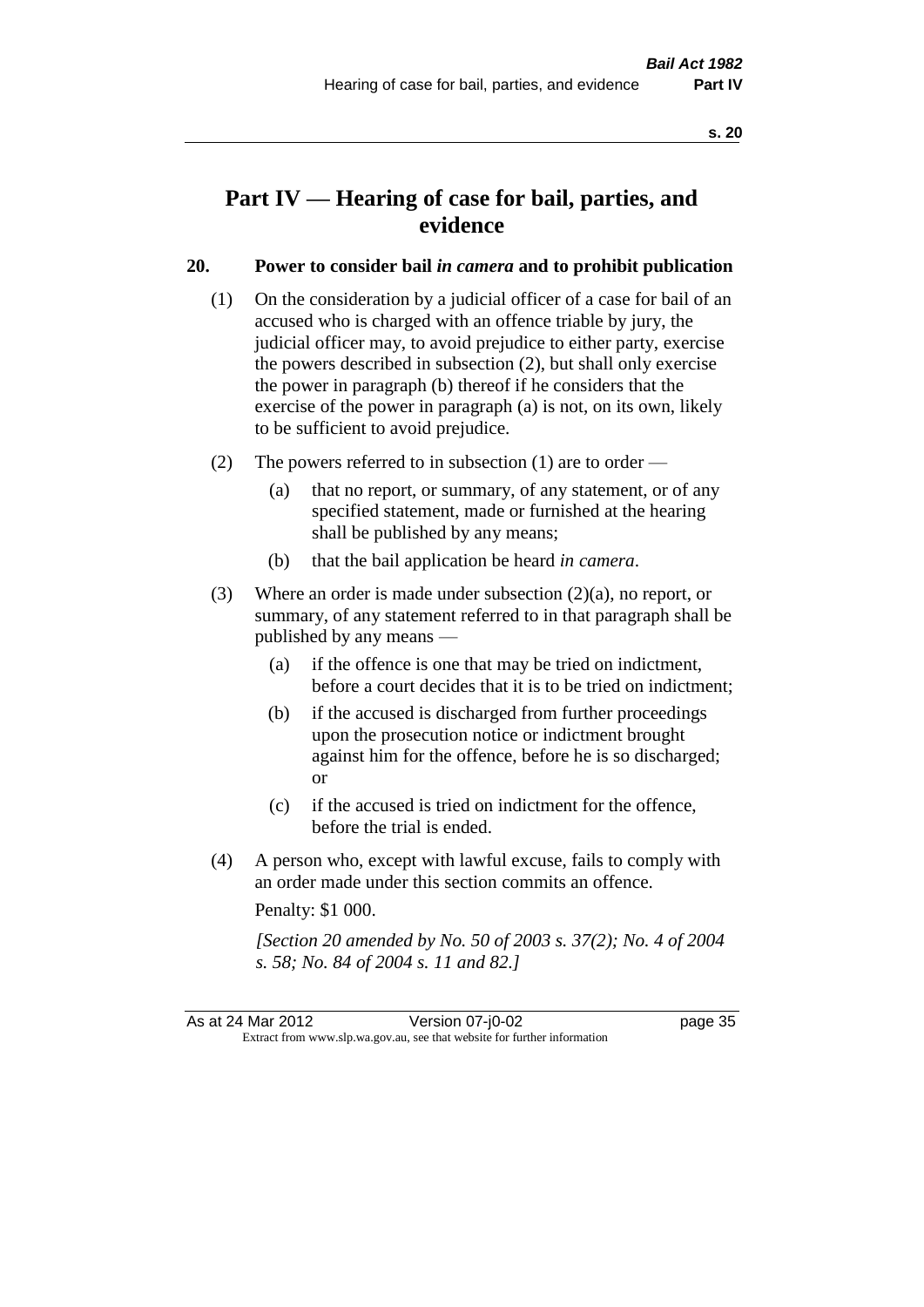#### **s. 21**

# **21. Parties**

- (1) The parties to proceedings on a case for bail are the prosecutor and the accused and, subject to subsection (2), no other person shall be a party to, or be represented at, the proceedings.
- (2) Nothing in subsection (1) affects the right of
	- (a) the Attorney General to apply for leave, or be an appellant, under Part 2 of the *Criminal Appeals Act 2004*; or
	- (b) the Director of Public Prosecutions or the State Solicitor to receive notice and be heard under section 7F(2); or
	- (c) an officer referred to in section 33 of the *Children's Court of Western Australia Act 1988* to be present at and participate in proceedings concerning a child under that section.

*[Section 21 amended by No. 15 of 1988 s. 9; No. 49 of 1988 s. 84; No. 33 of 1989 s. 18; No. 31 of 1993 s. 7; No. 65 of 2003 s. 88(3); No. 59 of 2004 s. 141; No. 84 of 2004 s. 11 and 82; No. 6 of 2008 s. 9(3).]* 

# **22. Evidence**

A judicial officer or authorised person may in considering any case for bail receive and take into account such information as he thinks fit whether or not the same would normally be admissible in a court of law.

# **23. Accused not bound to supply information**

An accused is not obliged to complete, or furnish information for, the form referred to in section  $8(1)(b)$ , or for any revision thereof, or to furnish any information, whether on oath or otherwise, for the purpose of having his case for bail considered.

*[Section 23 amended by No. 84 of 2004 s. 82; No. 6 of 2008 s. 43(2).]* 

page 36 Version 07-j0-02 As at 24 Mar 2012 Extract from www.slp.wa.gov.au, see that website for further information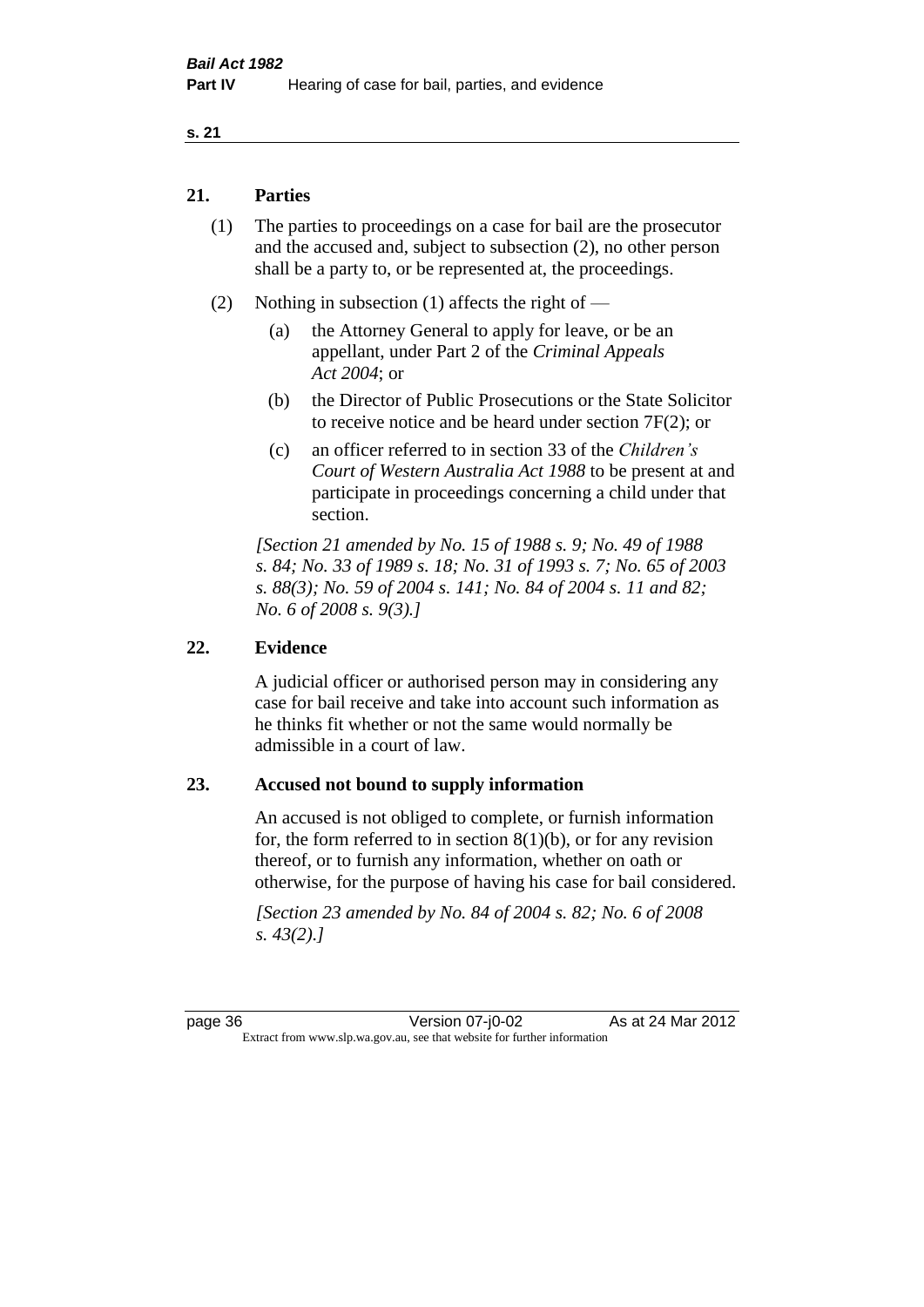# **24. Information may be referred to police officer for verification or for report**

- (1) A judicial officer or authorised officer who is called upon to consider a case for bail may —
	- (a) request that any information placed before the judicial officer or authorised officer by the accused for the purposes of the case be verified by a police officer, and to that end may refer to a police officer the form mentioned in section 8(1)(b), after it has been completed or revised;
	- (b) request that a report on any matter mentioned in Part C of Schedule 1, so far as it applies to an accused whose case is being or to be considered, be made by a police officer.
- (2) Where a reference or request is made under subsection (1) a police officer shall, as soon as is practicable —
	- (a) make a report to the judicial officer or the authorised officer accordingly; and
	- (b) furnish a copy of the report to the accused or his solicitor or counsel.

*[Section 24 inserted by No. 61 of 1990 s. 6; amended by No. 45 of 1993 s. 12; No. 84 of 2004 s. 82; No. 6 of 2008 s. 43(2).]* 

# **24A. Information may be referred to community corrections officer for verification or for report**

- (1) A judicial officer who is called upon to consider a case for bail may refer to a community corrections officer any matter referred to in section 24(1) and may request a community corrections officer to do any matter referred to in that section.
- (2) A judicial officer who is called upon to consider a case for bail and who desires to impose a home detention condition as a condition on a grant of bail, shall request that a report be made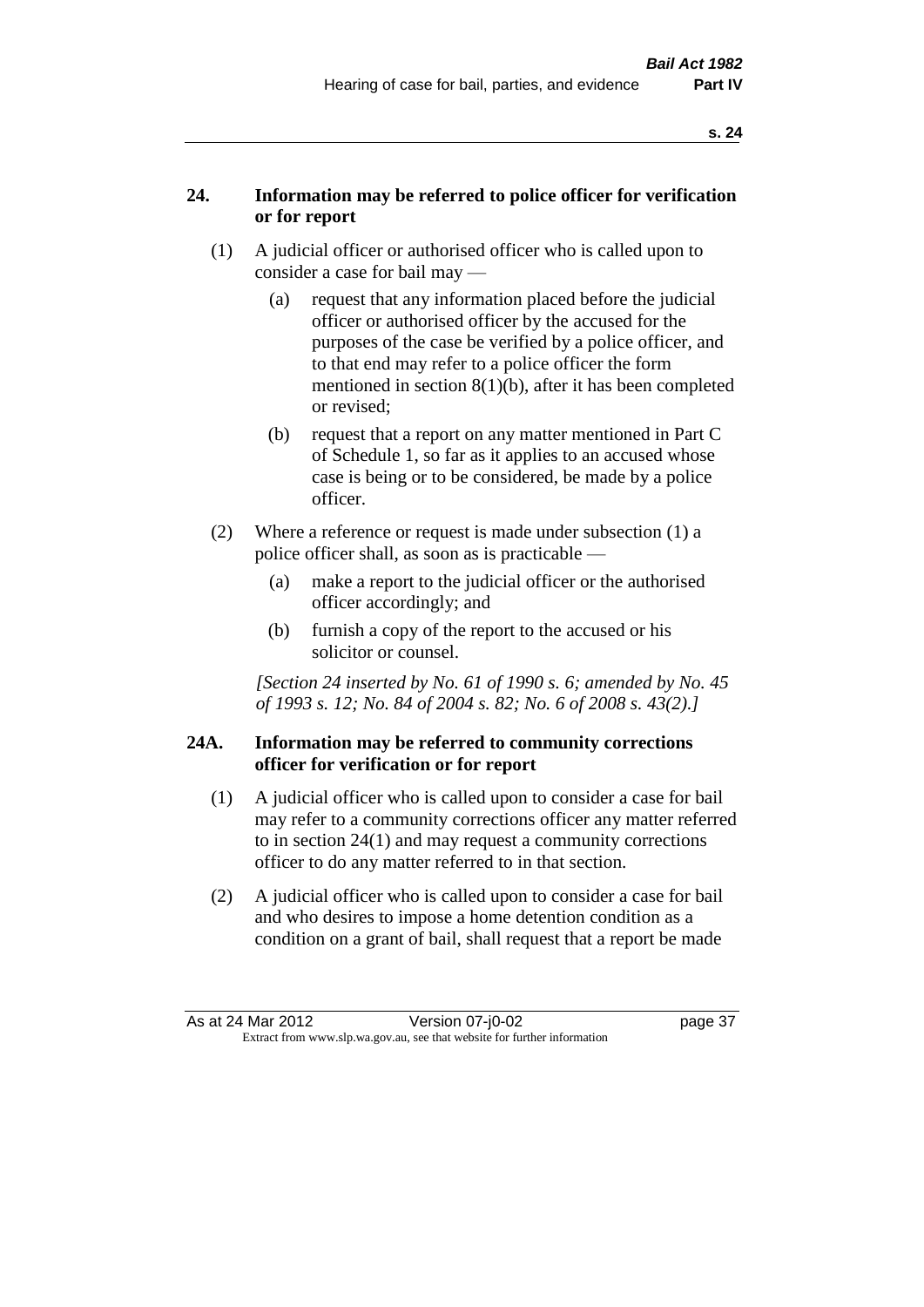**s. 25**

by a community corrections officer about the suitability of the accused to be subject to a home detention condition.

- (3) Where a reference or a request is made under subsection (1) or a report is requested under subsection (2) a community corrections officer shall, as soon as is practicable, make a report to the judicial officer and, at the discretion of the judicial officer, copies may be made available to the prosecution or to the accused or his solicitor or counsel.
- (4) Where a community corrections officer makes a report that an accused is suitable to be subject to a home detention condition, the officer shall annex to the report and provide to the accused or his solicitor or counsel, a list of those conditions in rules made under section 50L that may be applied to the accused by the CEO (corrections) while the accused is subject to the home detention condition.

*[Section 24A inserted by No. 61 of 1990 s. 7; amended by No. 31 of 1993 s. 9; No. 84 of 2004 s. 82; No. 65 of 2006 s. 53.]* 

# **25. Protection of accused as to information given for bail purposes**

A statement made by an accused to a judicial officer or authorised officer for the purpose of a decision whether bail should be granted to him for any appearance in court for an offence shall not be admissible in evidence against him at his trial for that offence.

*[Section 25 amended by No. 84 of 2004 s. 82.]* 

# **26. Record of decision and reasons**

- (1) A bail record form shall be completed by an authorised officer or a justice if he —
	- (a) refuses to grant bail to an accused; or
	- (b) grants bail to an accused in the circumstances referred to in clause 3 of Part B of Schedule 1; or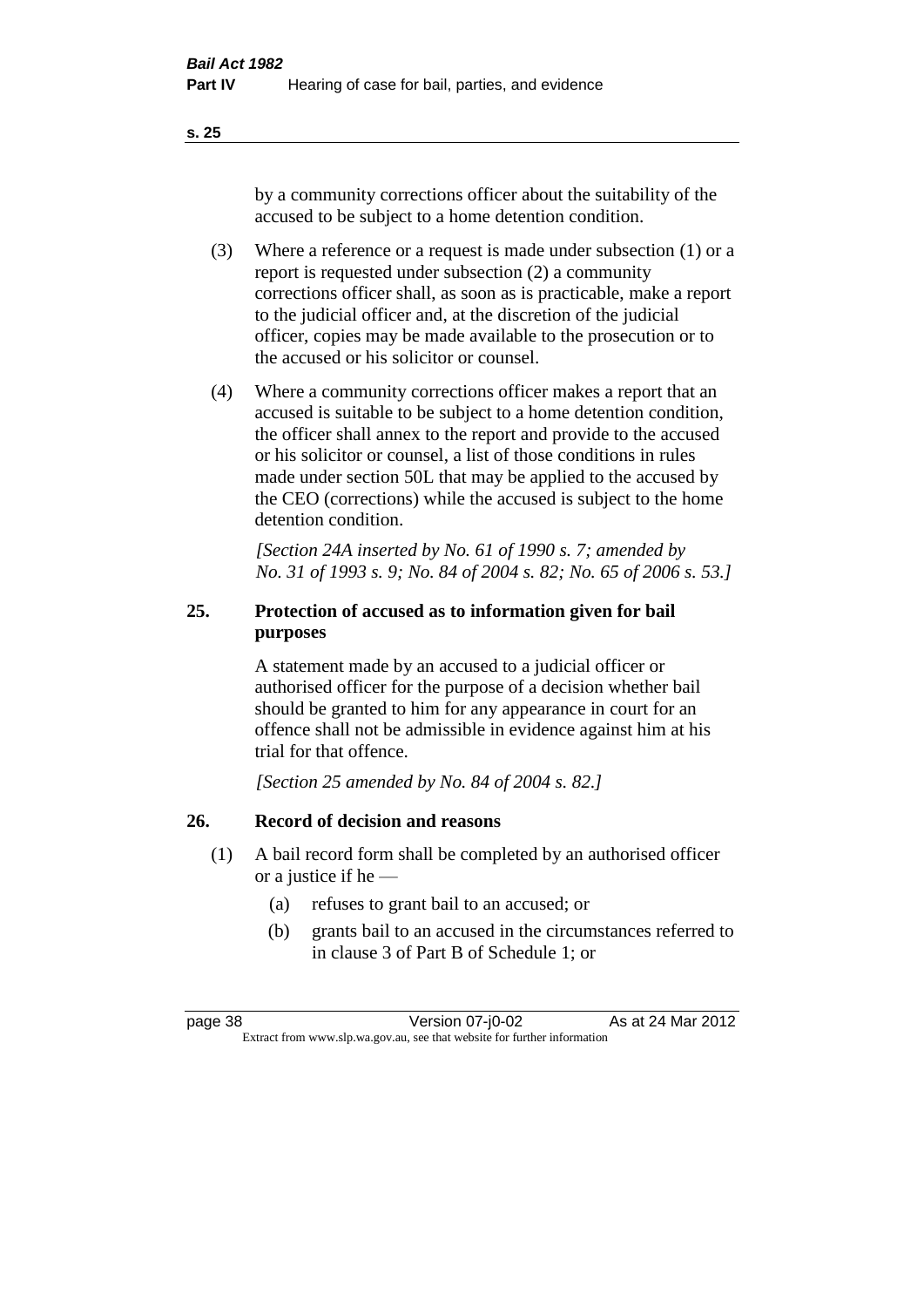- (ba) grants bail to an accused for a serious offence to which Schedule 1 Part C clause 3A applies; or
- (c) imposes any condition on a grant of bail and it appears to him that the accused is dissatisfied with the condition.
- (2) Where a judicial officer, other than a justice
	- (a) refuses to grant bail to an accused; or
	- (aa) grants bail to an accused for a serious offence to which Schedule 1 Part C clause 3A applies; or
	- (b) imposes any condition on a grant of bail and it appears to him that the accused is dissatisfied with the condition,

a record of the decision and of the reasons therefor shall be made.

- (3) The accused, the prosecutor or an intending prosecutor shall be entitled, upon request, to be furnished with a copy of the bail record form or, where subsection (2) applies, of the record made.
- (4) For the purposes of this section
	- (a) references to a justice do not include a magistrate or a judge of the District Court or the Supreme Court or the Children's Court who is a justice; and
	- (b) a bail record form is an approved form designed to contain a summary of the matters relevant to the decision as to the bail of an accused, including those matters set out in Part C of Schedule 1, the decision made, and the reasons for the decision.

*[Section 26 inserted by No. 15 of 1988 s. 10; amended by No. 49 of 1988 s. 85; No. 45 of 1993 s. 12; No. 59 of 2004 s. 141; No. 84 of 2004 s. 82; No. 6 of 2008 s. 17 and 43(1).]* 

# **27. Transmission of relevant papers to court**

(1) An authorised officer and a judicial officer who consider an accused's case for bail for an appearance for an offence and a

As at 24 Mar 2012 Version 07-j0-02 page 39 Extract from www.slp.wa.gov.au, see that website for further information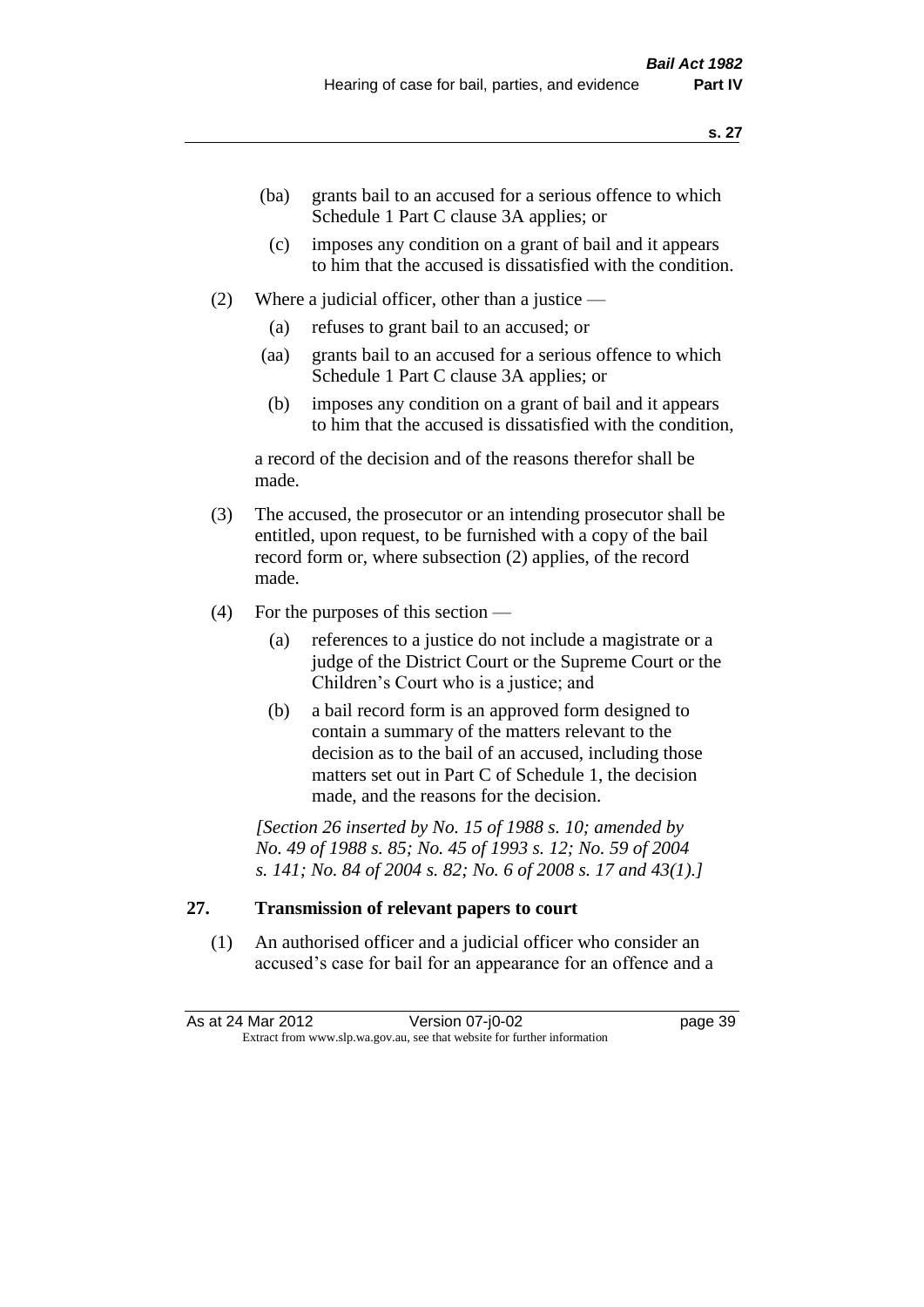**s. 27A**

person before whom a bail undertaking or a surety undertaking is entered into shall ensure that the relevant papers are sent as soon as is practicable, to the court before which the accused is required to appear.

(2) In subsection (1) *the relevant papers* in relation to any particular officer or person means such papers as are prescribed to be sent by that officer or person.

*[Section 27 amended by No. 84 of 2004 s. 82; No. 59 of 2006 s. 7(2).]* 

# **27A. Transmission of papers to CEO (corrections)**

A judicial officer who grants bail subject to a home detention condition shall ensure that a copy of the bail record form and of the bail undertaking are sent as soon as is practicable to the CEO (corrections).

*[Section 27A inserted by No. 61 of 1990 s. 8; amended by No. 31 of 1993 s. 9; No. 65 of 2006 s. 53.]*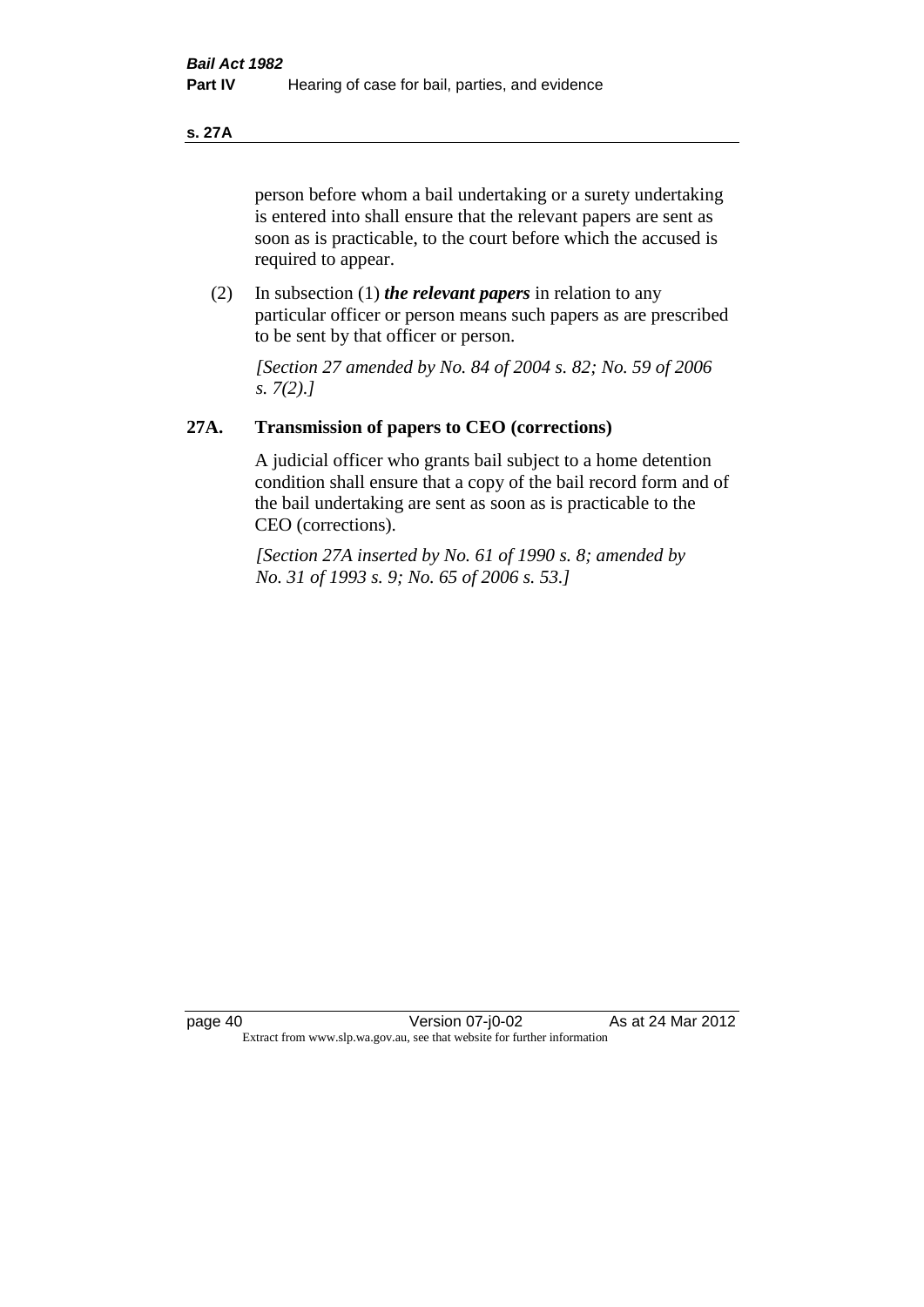# **Part V — Bail undertakings**

#### **28. Bail undertaking**

- (1) A person shall not be released on bail for an appearance in court unless he has entered into a bail undertaking for that appearance or is deemed to have done so under section 31(3).
- (2) A bail undertaking is an undertaking in writing by an accused in the prescribed form —
	- (a) that he will appear at a time and place specified, or deemed by section 31(3) to be specified, in the undertaking; and
	- (b) that if the accused fails to appear at that time and place the accused will, as soon as is practicable, appear at the court at which the accused was required to appear, when that court is sitting; and
	- (c) that he will comply with such conditions as may be imposed on him under clause 2 of Part D of Schedule 1; and
	- (d) that he will comply with any home detention condition which may be imposed as a condition on a grant of bail to him pursuant to clause 3 of Part D of Schedule 1,

and containing any agreement as to forfeiture of money by the accused which may be required pursuant to clause 1 of that Part.

- (3) A bail undertaking for any appearance may be entered into in respect of more than one offence.
- (4) The undertakings mentioned in subsection (2)(a) and (b) are, subject to section 34, enforceable under sections 51, 57 and 58.

*[Section 28 amended by No. 61 of 1990 s. 9; No. 45 of 1993 s. 12; No. 59 of 2004 s. 141; No. 84 of 2004 s. 82; No. 6 of 2008 s. 18(1).]*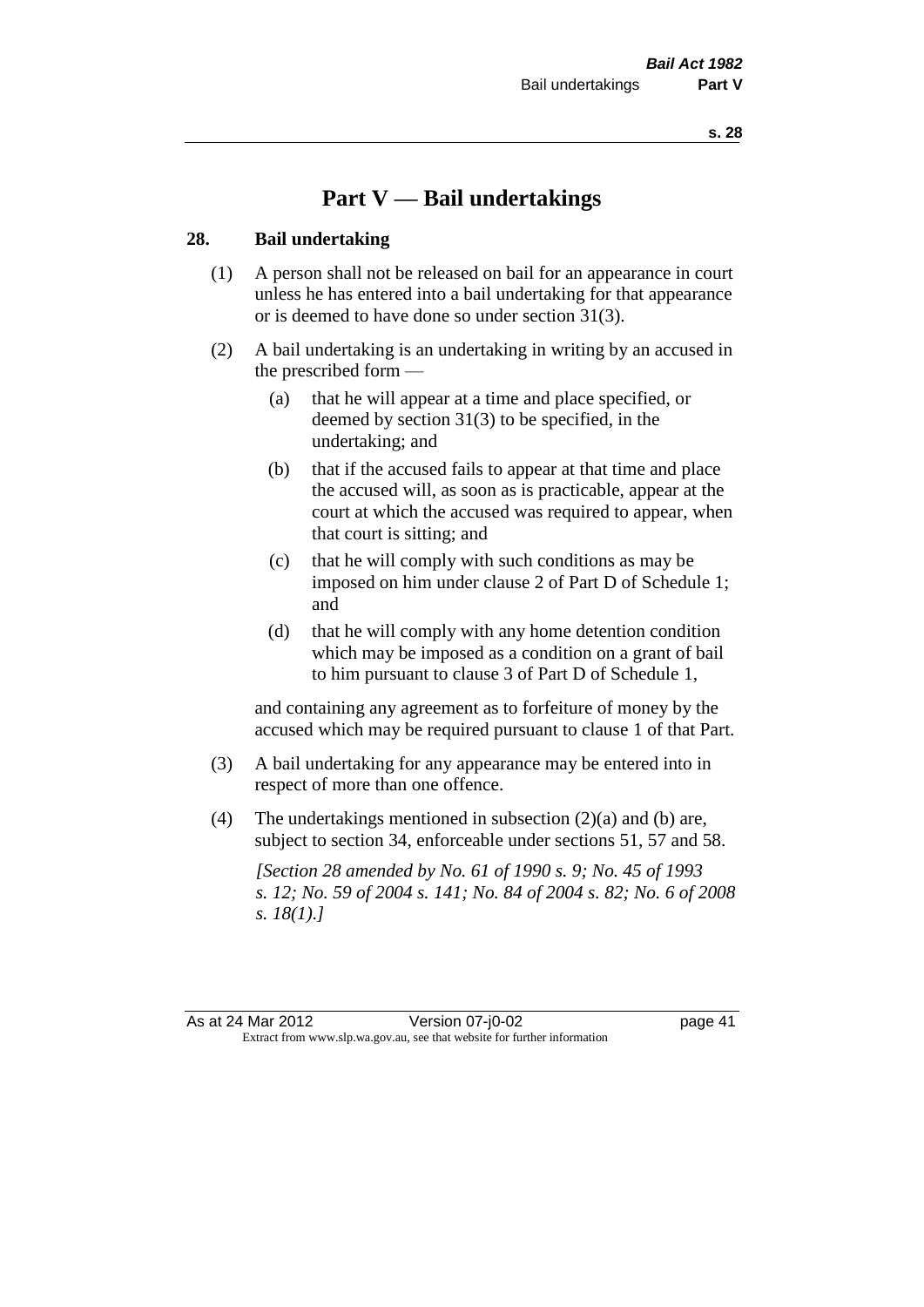# **29. Before whom bail undertaking may be entered into**

A bail undertaking need not be entered into before the judicial officer or authorised officer who granted bail but may be entered into before any of the following persons —

- (a) a judicial officer;
- (b) a registrar of a court, other than a deputy registrar of the Magistrates Court or the Children's Court;
- (c) an authorised police officer;
- (d) an associate of a judge of the Supreme Court, the District Court or the Children's Court;
- (e) where the accused is in a lock-up or prison, any person for the time being in charge of the lock-up or prison;
- (f) where the accused is in a court custody centre, any person for the time being in charge of the centre who is approved for the purposes of this paragraph by the chief executive officer of the department of the Public Service principally assisting in the administration of the *Court Security and Custodial Services Act 1999*;
- (g) where the accused is a child, any authorised community services officer.

*[Section 29 amended by No. 15 of 1988 s. 11; No. 49 of 1988 s. 86; No. 2 of 1996 s. 61; No. 59 of 2004 s. 141; No. 84 of 2004 s. 82; No. 6 of 2008 s. 19.]* 

# **30. Duties of person before whom bail undertaking is entered into**

- (1) The person before whom a bail undertaking is to be entered into by an accused shall before it is entered into —
	- $(a)$  either
		- (i) read it to the accused; or
		- (ii) be informed by the accused that the accused has read it; or
		- (iii) if necessary, have it translated to the accused; and

page 42 Version 07-j0-02 As at 24 Mar 2012 Extract from www.slp.wa.gov.au, see that website for further information

**s. 29**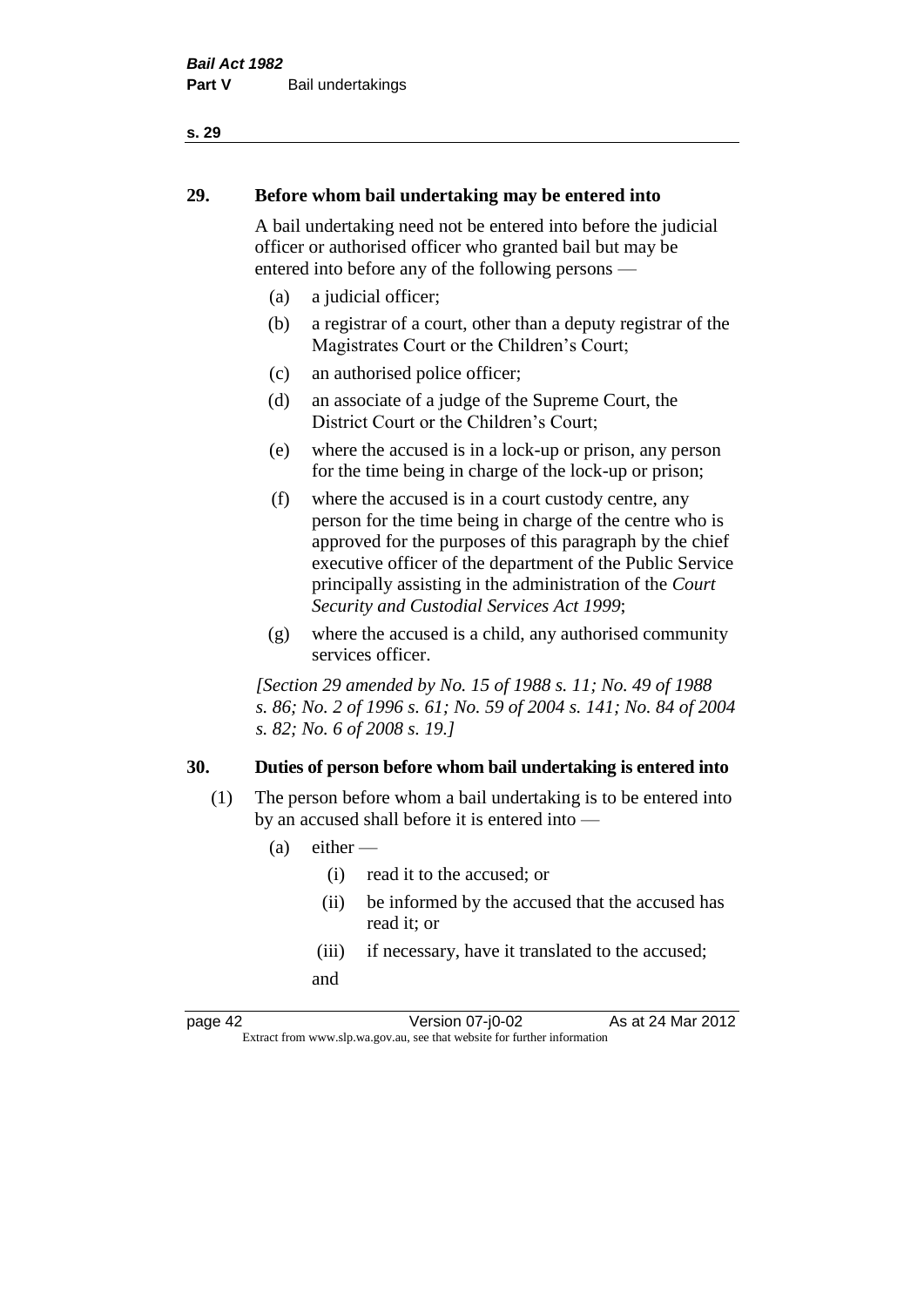- (b) ensure that all conditions which are to be complied with before the release of the accused have been complied with.
- (2) The person before whom a bail undertaking is entered into by an accused shall give to him, or cause to be given to him —
	- (a) a copy of the bail undertaking as duly completed; and
	- (b) a notice in writing in the approved form showing
		- (i) his obligations pursuant to the undertaking; and
		- (ii) the consequences of his failure to comply with them.
- (3) The person before whom a bail undertaking is entered into by an accused shall enquire of the accused whether he requires the notice referred to in subsection (2)(b) to be read or translated to him and shall take such steps as are necessary to comply with any such requirement of the accused.

*[Section 30 inserted by No. 15 of 1988 s. 12; amended by No. 84 of 2004 s. 82; No. 6 of 2008 s. 20 and 43(3).]* 

# **31. Different time and place for appearance may be substituted**

- (1) A different time or a different time and place may be substituted in accordance with this section for the time and place for appearance specified, or deemed by this section to be specified, in a bail undertaking.
- (2) A different time, or a different time and place, for the appearance by the accused may be substituted as mentioned in subsection  $(1)$  —
	- (a) upon an adjournment of proceedings at which the accused is present, by the judicial officer, if he has power to grant bail for that appearance, fixing a time and place for the resumed proceedings and notifying the accused orally thereof;
	- (b) upon an adjournment of proceedings from which the accused is absent for reasonable cause, by the judicial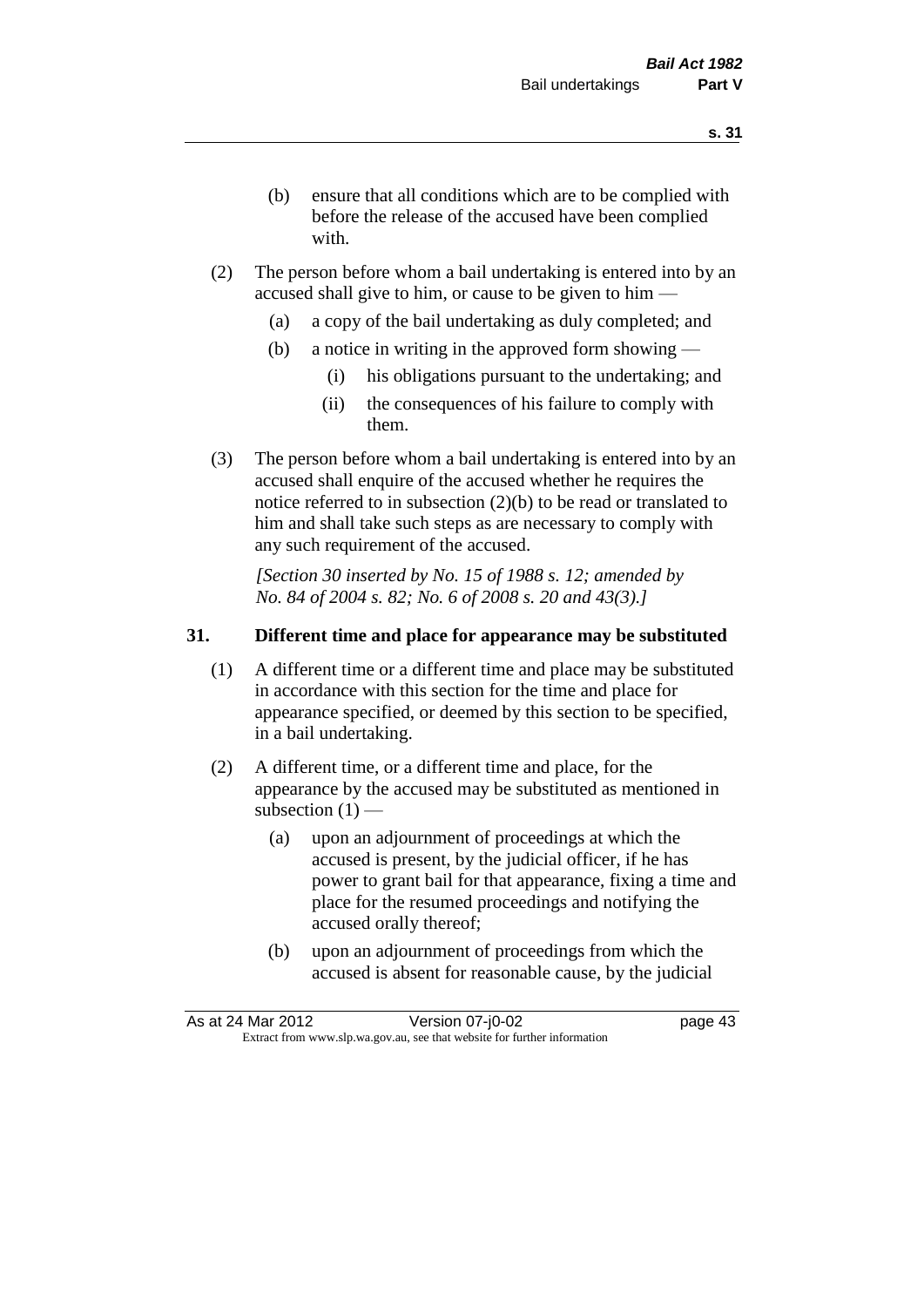officer, if he has power to grant bail for that appearance, fixing a time and place for the resumed proceedings and directing the registrar of the court to cause written notice of the time and place to be given to the accused;

- $(c)$  where
	- (i) a judge of the Supreme Court or a judge of the Children's Court has granted bail to an accused under section 15; and
	- (ii) a judicial officer, other than such a judge, has committed the accused to the Supreme Court,

by a judge of the Supreme Court or a judge of the Children's Court, as the case may require, notifying the accused orally, or directing the registrar of the court to cause written notice to be given to the accused of the time or time and place for the proceedings;

- $(d)$  where
	- (i) a judge of the Supreme Court or a judge of the Children's Court has granted bail to an accused under section 15;
	- *[(ii) deleted]*
	- (iii) the judicial officer is satisfied that there has been no material change in the facts or circumstances which applied on the grant of bail,

by the judicial officer notifying the accused orally, or directing the registrar of the court to cause written notice to be given to the accused, of the time or time and place for the resumed proceedings;

(e) upon a committal to the Supreme Court or District Court, by a judicial officer, if he has power to grant bail for that appearance, fixing a specified day in a specified sitting or session of that court and directing the registrar of the court to cause written notice of the day to be given to the accused;

page 44 Version 07-j0-02 As at 24 Mar 2012 Extract from www.slp.wa.gov.au, see that website for further information

**s. 31**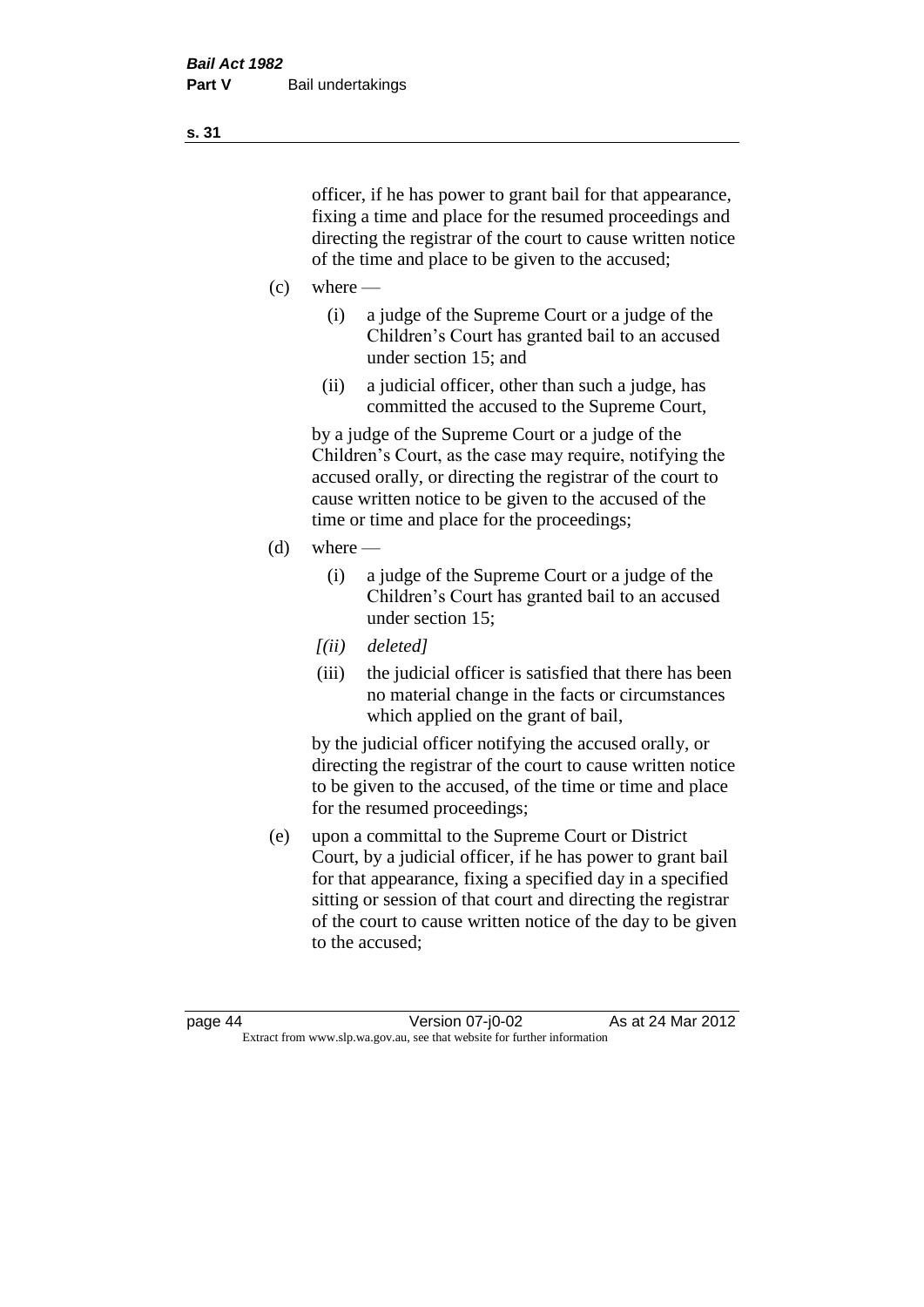- (f) where an accused has been committed for trial in the Supreme Court or the District Court in a specified sitting or session thereof or on a specified day in a specified sitting or session thereof, by an officer of the court, or a person authorised under subsection (5), fixing a time for the trial in that sitting or session and causing written notice of the time to be given to the accused;
- (g) if the parties agree to a different time or a different time and place for the proceedings, by an officer of the court giving written notice thereof to the accused.
- (3) Where a different time or a different time and place is notified to an accused pursuant to subsection (2) the bail undertaking shall be deemed to be amended to specify that time or that time and place for appearance, and the terms and conditions thereof shall continue to apply as so amended as if the accused had entered into the bail undertaking in that form.
- (4) Where the power in subsection (2)(b) is exercised upon an adjournment of proceedings the right of the accused to be at liberty under section 11(1) does not lapse by reason only that there is an interval between the adjournment of the proceedings and the time when he is notified of the time and place for the resumed proceedings.
- (5) The Chief Justice, in respect of committals to the Supreme Court, and the Chief Judge, in respect of committals to the District Court, may authorise a person or persons, by name or office, to perform the functions referred to in subsection (2)(f).

*[Section 31 amended by No. 15 of 1988 s. 13; No. 49 of 1988 s. 87; No. 27 of 2002 s. 21; No. 59 of 2004 s. 141; No. 84 of 2004 s. 82; No. 6 of 2008 s. 21(1) and (2).]*

#### **31A. Amendment of conditions during trial**

(1) In this section —

*amendment* means an addition, variation or cancellation under subsection (2);

As at 24 Mar 2012 Version 07-j0-02 page 45 Extract from www.slp.wa.gov.au, see that website for further information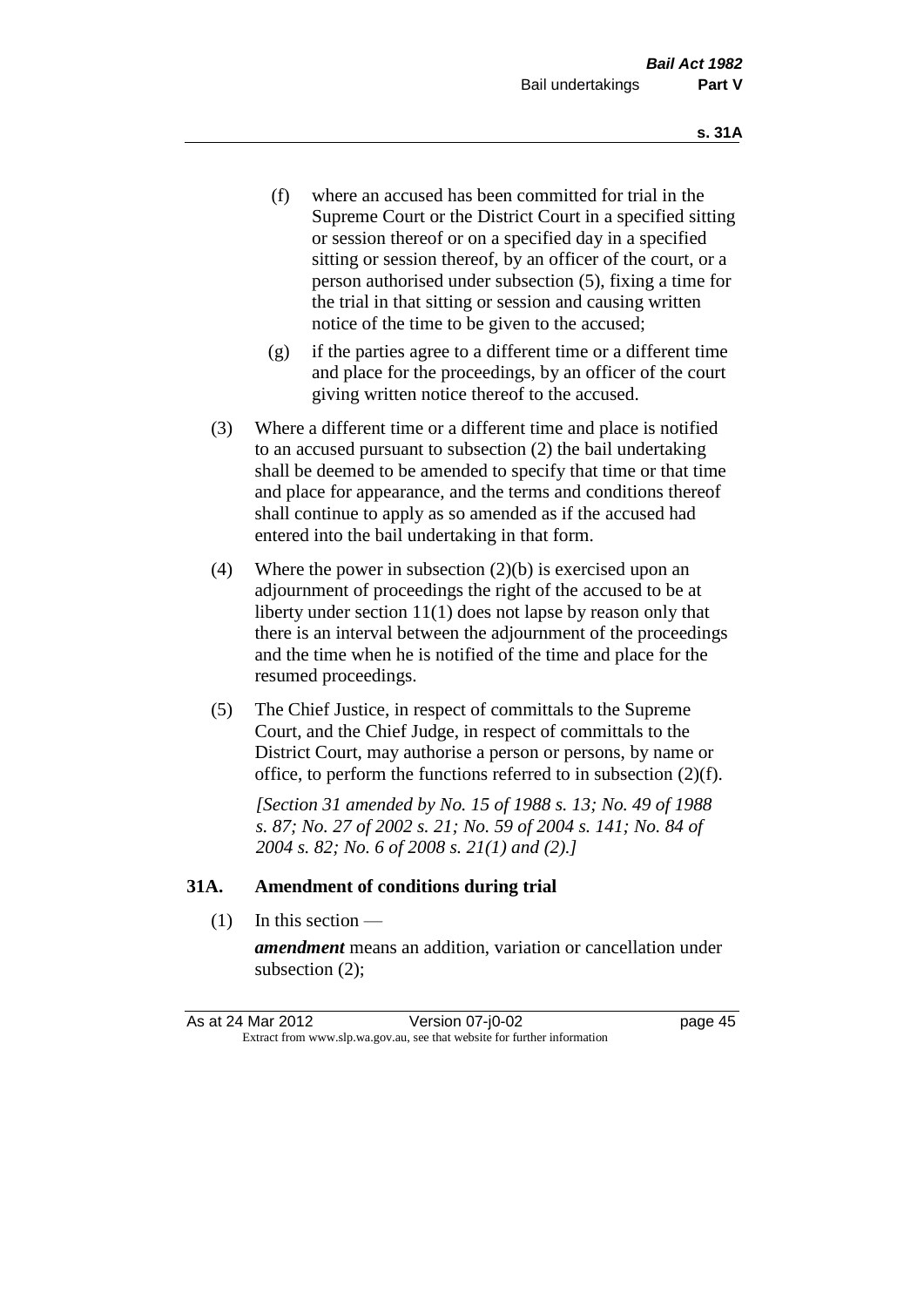#### **s. 31A**

*trial* means that part of proceedings for an offence when evidence is being received by the court in respect of the offence and also extends to any time when —

- (a) legal argument is being heard; or
- (b) a judicial officer or a jury is deliberating.

# $(2)$  Where —

- (a) an accused has been granted bail for the accused's appearance for trial for an offence; and
- (b) the trial extends beyond one day,

a judicial officer who grants bail for the next appearance by exercising the power in section  $31(2)(a)$  may also do one or more of the following —

- (c) add any condition to the extent that is authorised by clause 2 or 3 of Part D of Schedule 1;
- (d) vary a condition to that extent;
- (e) cancel a condition.
- (3) A judicial officer who adds, varies or cancels a condition under subsection (2) shall cause an officer of the court —
	- (a) to endorse the amendment on the accused's copy of the bail undertaking or, if that copy is not available for endorsement, to give written notice of the amendment to the accused; and
	- (b) to endorse on a file copy of the undertaking a certificate as to the amendment and the action taken under paragraph (a).
- (4) If the judicial officer considers that the amendment is of a minor nature, the judicial officer may, for the purposes of section 44(4), cause the officer of the court to include a statement to that effect in the endorsement or notice under subsection (3)(a) and the certificate under subsection (3)(b).

page 46 Version 07-j0-02 As at 24 Mar 2012 Extract from www.slp.wa.gov.au, see that website for further information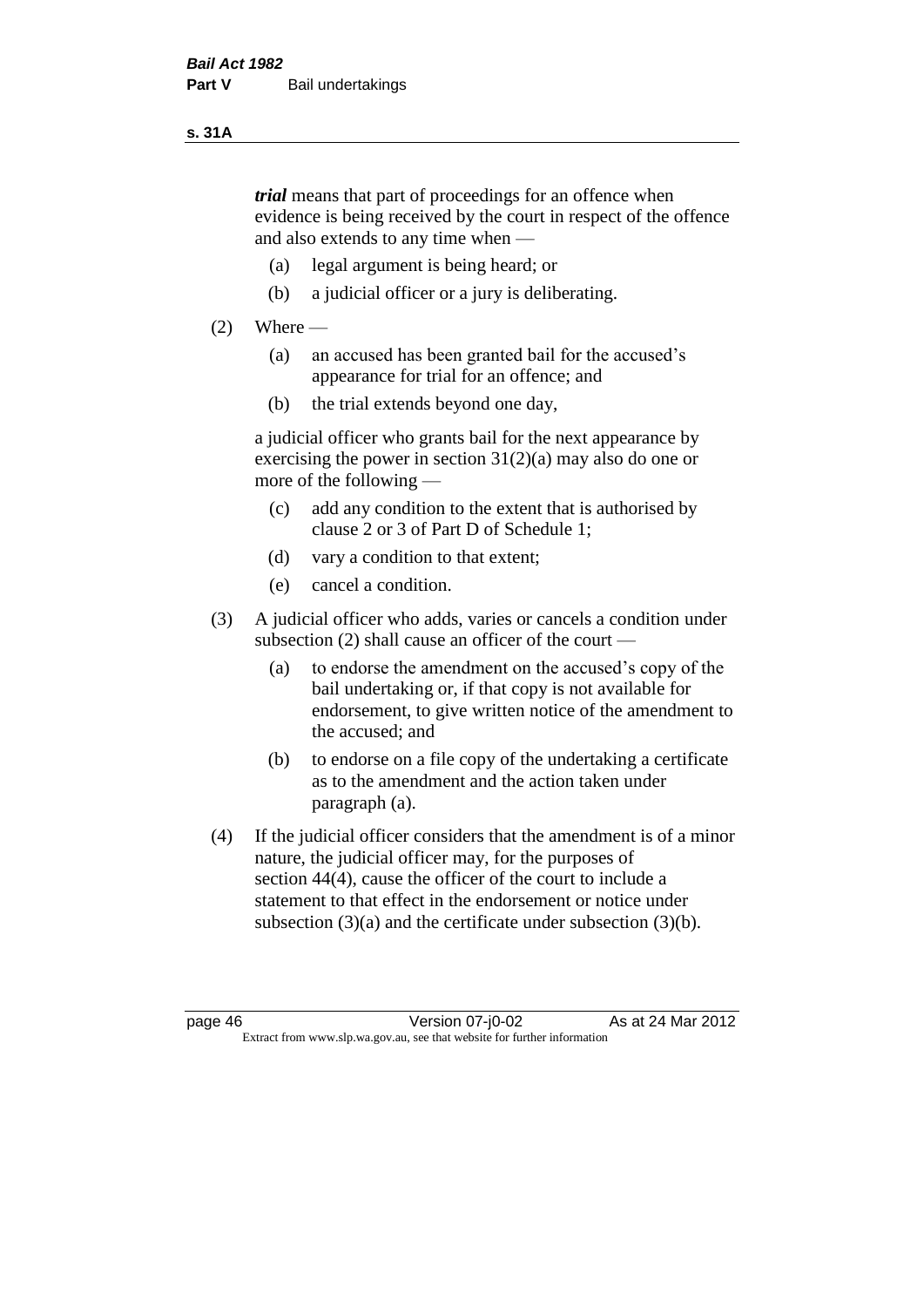- (5) When action is taken under subsection  $(3)(a)$ 
	- (a) the bail undertaking is to be regarded as having been amended as provided in the endorsement or notice, as the case requires; and
	- (b) the terms and conditions of the bail undertaking continue to apply as so amended as if the accused had entered into the bail undertaking in that form.
- (6) In any proceedings an endorsement on a copy of a bail undertaking referred to in subsection (3)(b) purporting to be a certificate referred to in that paragraph is evidence of the matters appearing in it without proof of the signature of the person who made the endorsement.

*[Section 31A inserted by No. 6 of 2008 s. 22(1).]*

# **32. Giving and proof of notices under s. 31**

- (1) A written notice to an accused under section  $31(2)$ 
	- (a) shall be given to the accused personally; or
	- (b) shall be sent to the accused by post to the accused's address appearing in the records of the court; or
	- (c) in urgent cases or with the accused's consent, shall be sent to the accused by electronic communication.
- (2) A person who gives or sends a notice in accordance with subsection (1) shall endorse on a file copy of the notice a certificate showing —
	- (a) that the person has done so; and
	- (b) the time of doing so.
- (3) If a notice is sent by post under subsection  $(1)(b)$ , the notice is to be presumed, unless the contrary is shown, to have been received at the time when, in the ordinary course of events, it would have been delivered.
- (4) The judicial officer who under section  $31(2)(a)$  notifies an accused of the time and place for resumed proceedings shall

As at 24 Mar 2012 Version 07-j0-02 page 47 Extract from www.slp.wa.gov.au, see that website for further information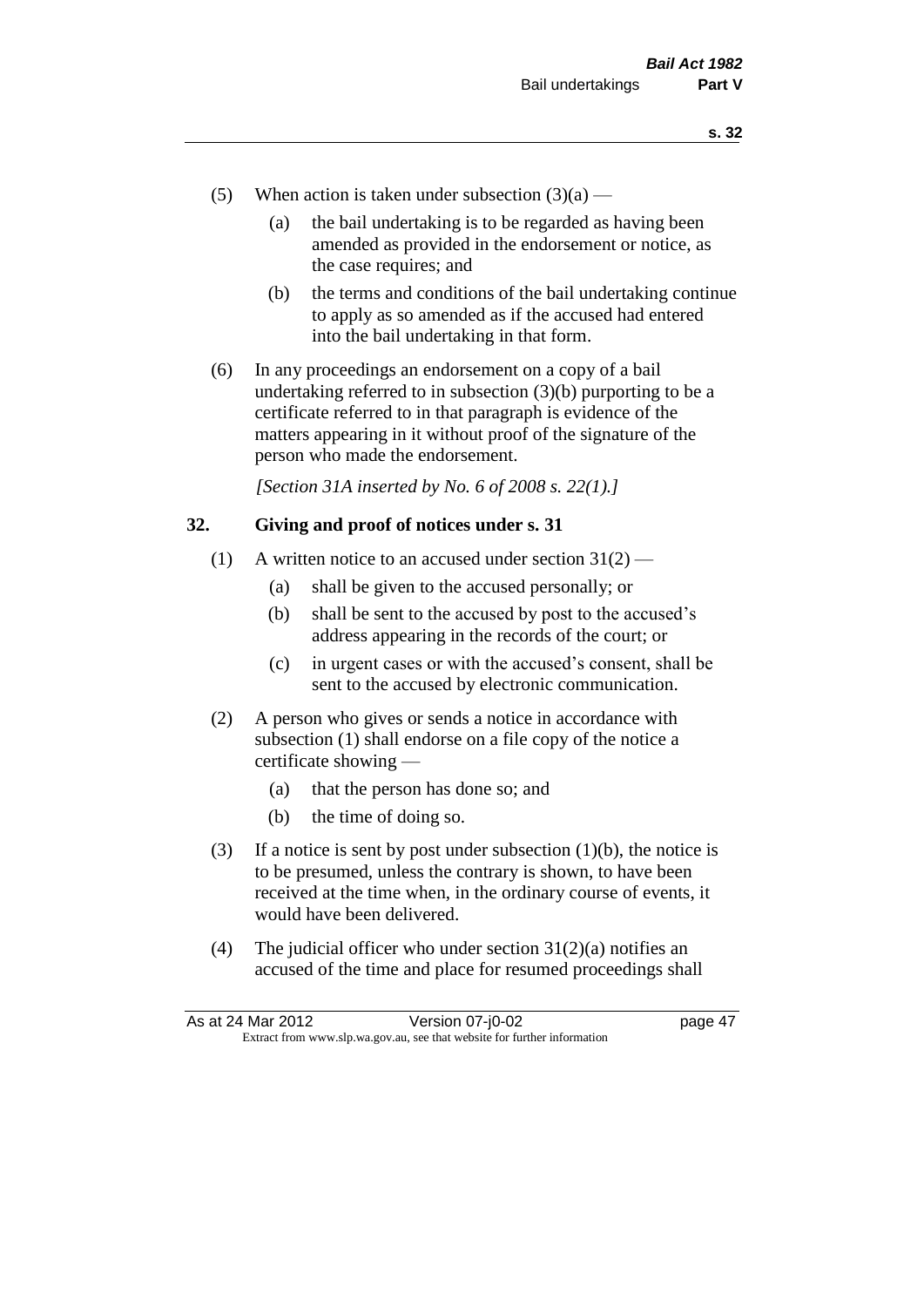cause to be endorsed on the accused's bail undertaking a certificate showing details of such time and place and that the accused has been notified of them.

- (5) In any proceedings
	- (a) a document purporting to be a copy of a notice referred to in subsection (1) shall be evidence of the terms of the notice; and
	- (b) an endorsement
		- (i) on a copy of a notice referred to in subsection (2); or
		- (ii) on a bail undertaking,

purporting to be a certificate referred to in subsection (2) or (4) is evidence of the matters appearing in it without proof of the signature of the person who made the endorsement.

*[Section 32 amended by No. 74 of 1984 s. 12; No. 84 of 2004 s. 82; No. 6 of 2008 s. 23(1)-(3).]* 

# **33. Judicial officer may order accused to enter into bail undertaking**

- (1) Where bail is granted to an accused by a judicial officer, whether with or without any condition being attached thereto, and the accused fails or refuses to enter into a bail undertaking in terms of the grant, the judicial officer who granted bail may, subject to subsection (3), order that the accused enter into the bail undertaking within such time as he may specify.
- (2) If an accused does not comply with an order under subsection (1), the judicial officer may, subject to subsection (3), further order that a bail undertaking, in such form as the judicial officer may approve, shall be deemed to have been entered into by the accused on the date of such further order, and thereupon that undertaking shall be treated as if it had been duly entered into by the accused for the purposes of this Act.

page 48 Version 07-j0-02 As at 24 Mar 2012 Extract from www.slp.wa.gov.au, see that website for further information

**s. 33**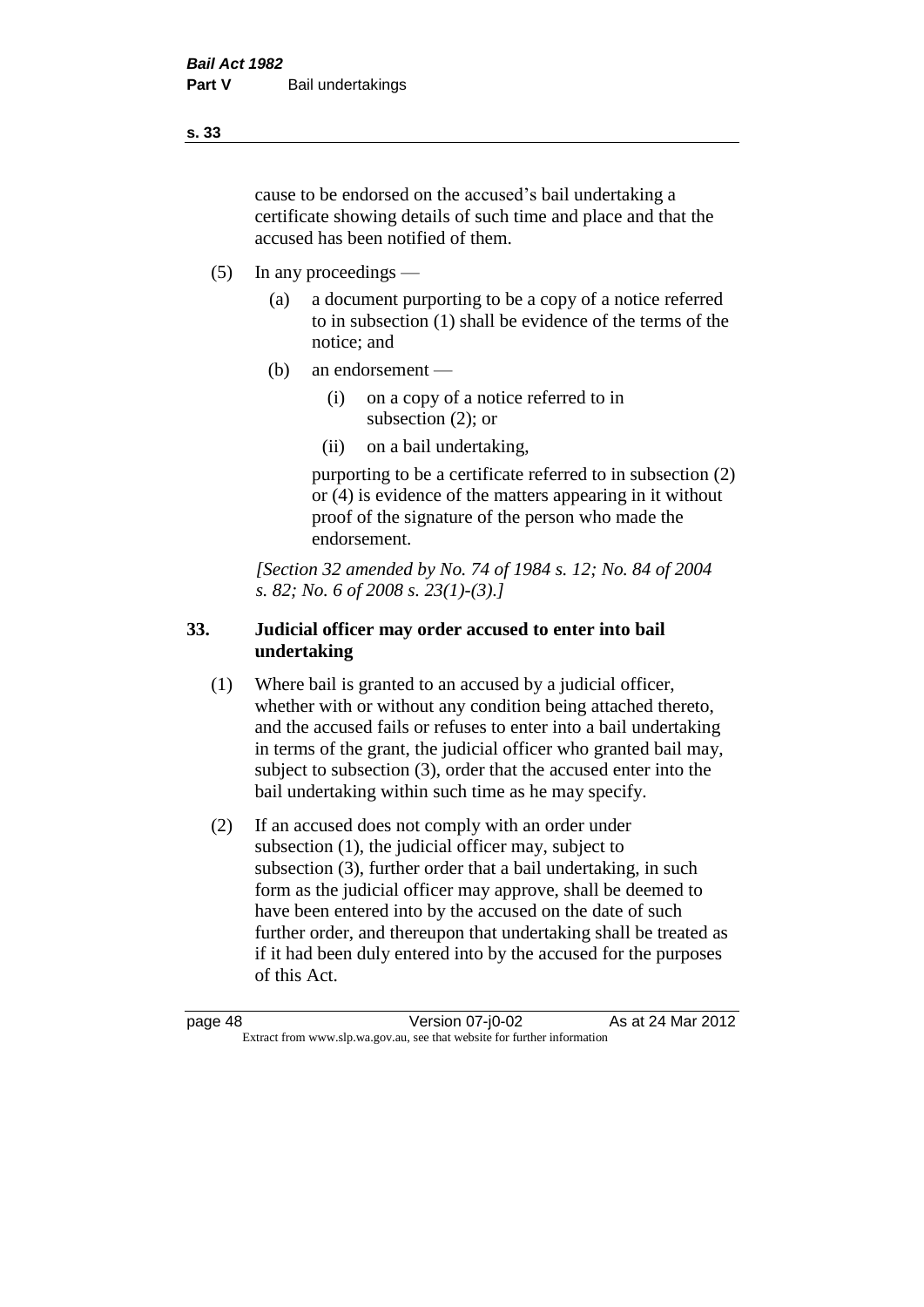- (3) A judicial officer shall not
	- (a) make an order under subsection (2) unless he has personally informed the accused of the terms and effect of the order made under subsection (1);
	- (b) exercise any of the powers conferred on him by this section unless he is satisfied that the accused has the capacity to enter into and comply with the undertaking.

*[Section 33 amended by No. 84 of 2004 s. 82.]* 

#### **34. Cessation and suspension of bail undertaking**

A bail undertaking ceases to have effect —

- (a) upon the revocation of bail under section 55;
- (b) upon the death of the accused, but only if no order has been made under section 57;
- (c) subject to section 31, upon the appearance in court by the accused as required by his bail undertaking;
- (d) upon the discharge of the accused according to law from any further proceedings for the offence, or all of the offences, to which the bail undertaking relates;
- (e) during any period before the time at which the accused is required to appear in court when he is in custody for any other offence or reason.

*[Section 34 amended by No. 84 of 2004 s. 82.]*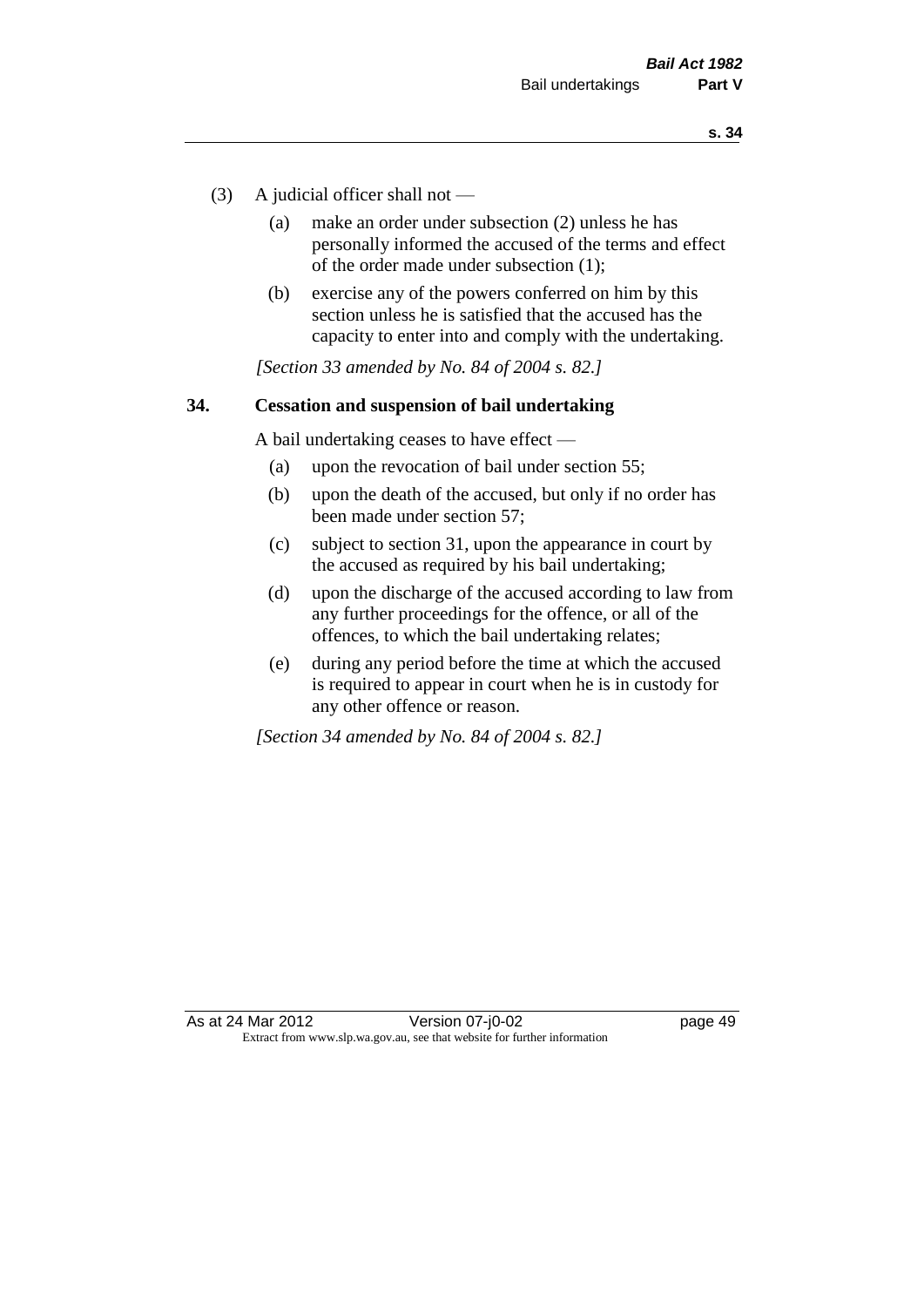**s. 35**

# **Part VI — Sureties and surety undertakings**

# **35. Surety and surety undertaking**

- (1) A surety is a person who, as a condition of the grant of bail to an accused, enters into a surety undertaking, that is to say, undertakes in writing that he will, subject to this Act, forfeit a specified amount of money if the accused fails to comply with any requirement of his bail undertaking mentioned in section  $28(2)(a)$  and (b).
- (2) A surety is required to be approved under section 40.
- (3) A forfeiture of money by a surety as mentioned in subsection (1) is enforceable as provided in section 49 but not otherwise.

*[Section 35 amended by No. 84 of 2004 s. 82; No. 6 of 2008 s. 18(3).]* 

# **36. Authority to approve sureties**

- (1) The decision whether an applicant should be approved as a surety in any case is to be made —
	- (a) by a person referred to in section 29(a) to (d); or
	- (b) where the accused to whom bail has been granted is in prison, by a person for the time being in charge of the prison; or
	- (c) where the accused to whom bail has been granted is a child, by an authorised community services officer.
- (2) A judicial officer when granting bail to an accused subject to a requirement for a surety or sureties may make an order as to —
	- (a) the giving of notice to the prosecutor of an application for approval of any surety; or
	- (b) the person or persons who are to, or may, approve any surety,

and subsection (1) has effect subject to any such order. *[Section 36 inserted by No. 6 of 2008 s. 24(1).]*

page 50 Version 07-j0-02 As at 24 Mar 2012 Extract from www.slp.wa.gov.au, see that website for further information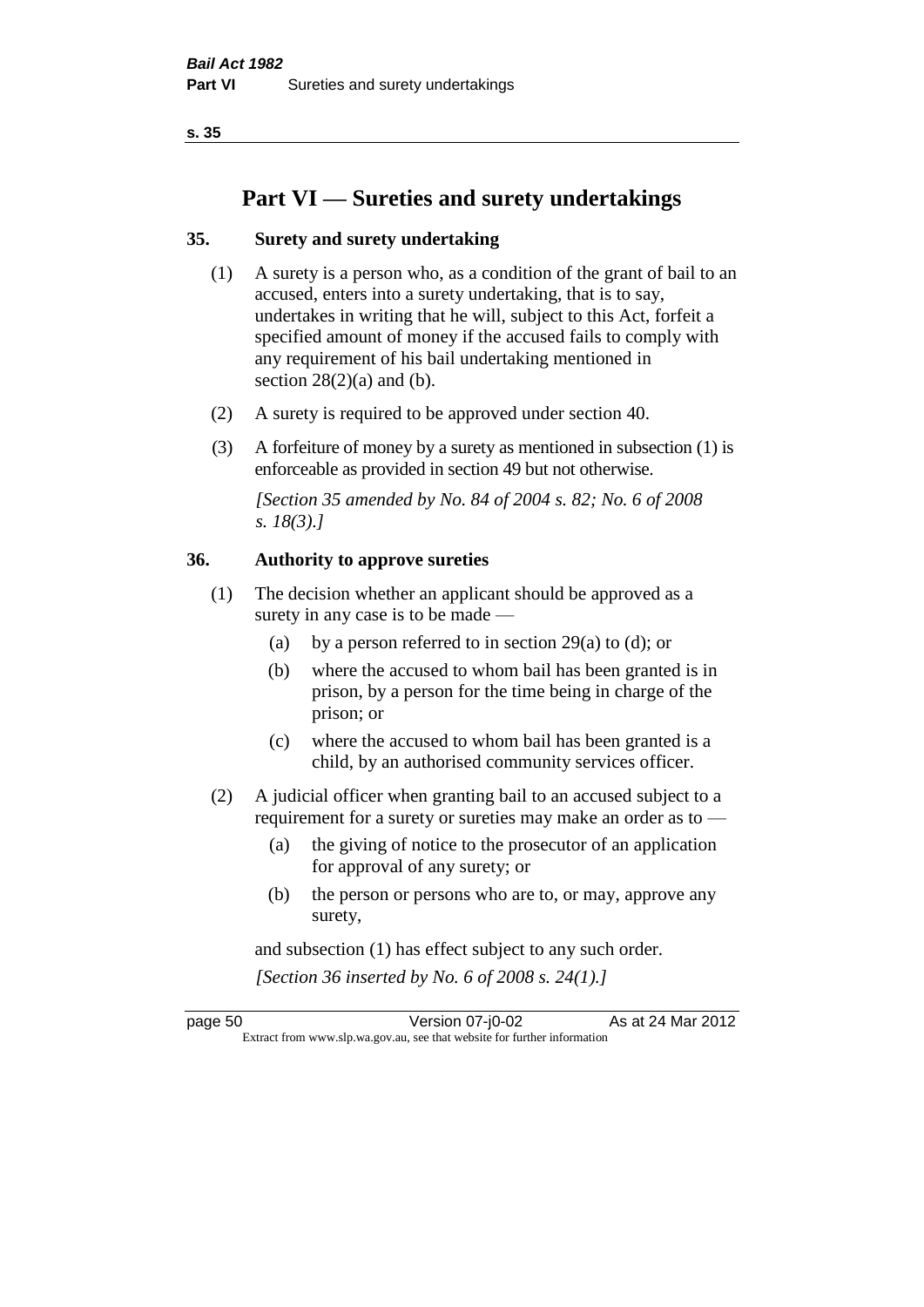# **37. Proposed surety to receive certain information and prescribed form for completion**

- (1) Whenever a surety approval officer is called upon to decide whether an applicant should be approved as a surety, he shall ensure that the applicant is, or has been, given -
	- (a) a duly completed notice in the prescribed form showing details of the terms and conditions on which bail has been granted to the accused in whose case the surety is required;
	- (b) such information in writing as to the effect of this Act in relation to the rights, obligations and liabilities of sureties as is prescribed for the purposes of this paragraph; and
	- (c) a prescribed form of declaration for completion designed to disclose to the surety approval officer all information relevant to the decision.
- (2) Before he makes his decision, the surety approval officer shall ensure that the applicant furnishes to him the declaration referred to in subsection (1)(c) duly completed.
- (3) For the purposes of this section it is sufficient if  $-$ 
	- (a) the notice, information and declaration referred to in subsection (1) are sent by electronic communication to an electronic address provided by the applicant; and
	- (b) the declaration referred to in subsection  $(1)(c)$  duly completed is sent by electronic communication to an electronic address provided by the surety approval officer.

*[Section 37 amended by No. 84 of 2004 s. 82; No. 6 of 2008 s. 24(4), (5) and 25.]* 

#### **38. Persons disqualified from being sureties**

- (1) A person is not qualified to be approved as a surety if  $-$ 
	- (a) he is under 18 years of age; or

| As at 24 Mar 2012 | Version 07-j0-02                                                         | page 51 |
|-------------------|--------------------------------------------------------------------------|---------|
|                   | Extract from www.slp.wa.gov.au, see that website for further information |         |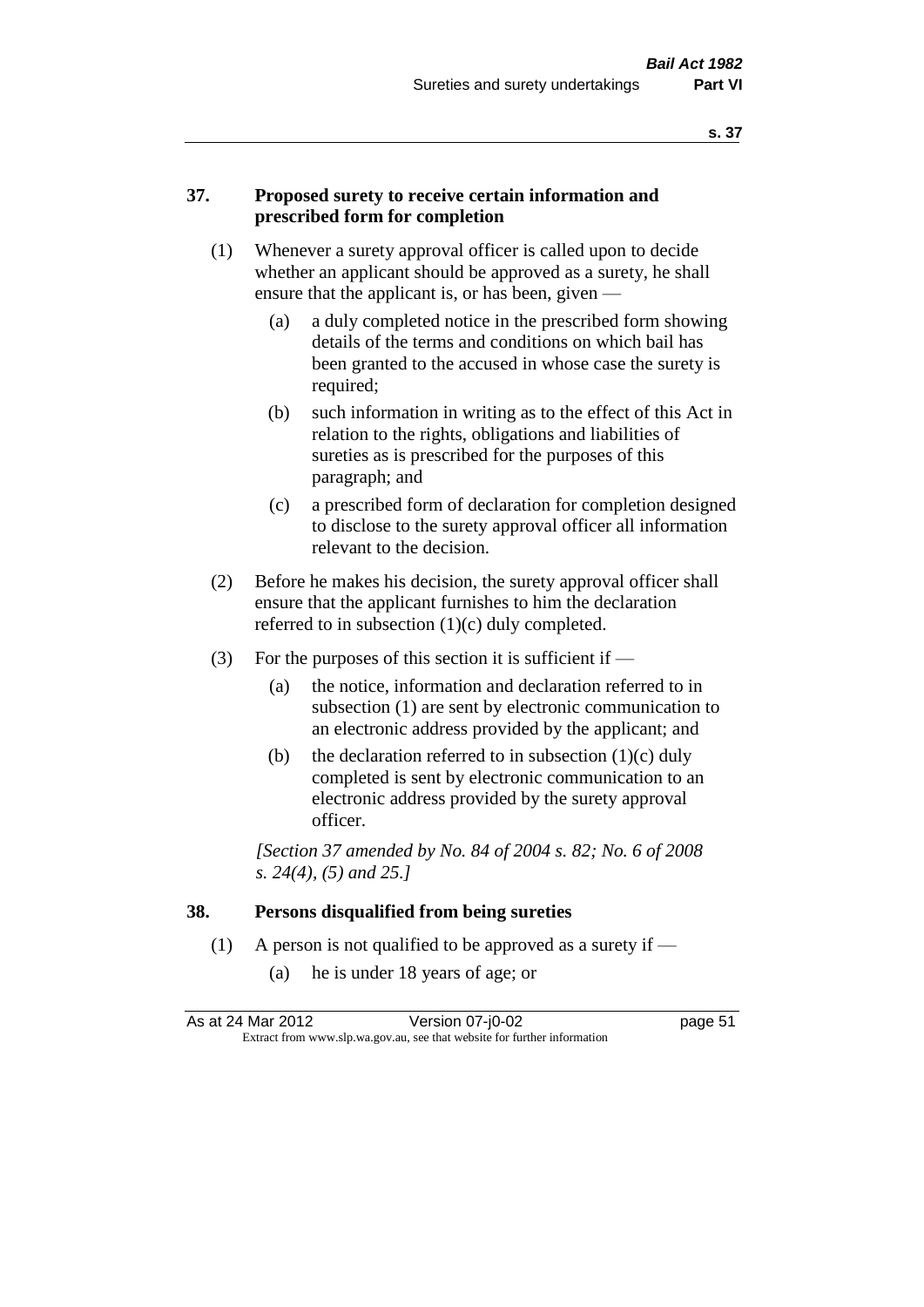(b) subject to subsection (2), the value of his assets, after provision is made for his debts and liabilities, is less than the amount which he might become liable to forfeit under his proposed surety undertaking; or

- (c) there are reasonable grounds for believing that he has been, or will be, indemnified by any person against any forfeiture referred to in paragraph (b).
- (2) Subsection (1)(b) does not apply where the applicant for approval is required to give security sufficient to cover the amount which he might become liable to forfeit.

# **39. Matters relevant to approval of sureties**

In determining whether an applicant is suitable to be a surety a surety approval officer shall have regard to all matters which appear to him to be relevant including, as well as any others, the following —

- (a) the character and antecedents of the applicant;
- (b) his proximity to or connection with the accused, whether by kinship, place of residence or otherwise; and
- (c) his ability to pay, or give security for, the amount which he might become liable to forfeit under his proposed surety undertaking, without excessive hardship to himself or his dependants.

*[Section 39 amended by No. 84 of 2004 s. 82; No. 6 of 2008 s. 24(4).]* 

# **40. Decision on application by proposed surety**

- (1) Upon receipt of the duly completed declaration referred to in section  $37(1)(c)$ , the surety approval officer shall, after making any enquiries which he thinks desirable, make a decision, as soon as is practicable, either to approve or not to approve of the applicant as a surety in that case.
- (2) If the surety approval officer does not approve of the applicant as a surety he shall record the reasons for his doing so and

page 52 Version 07-j0-02 As at 24 Mar 2012 Extract from www.slp.wa.gov.au, see that website for further information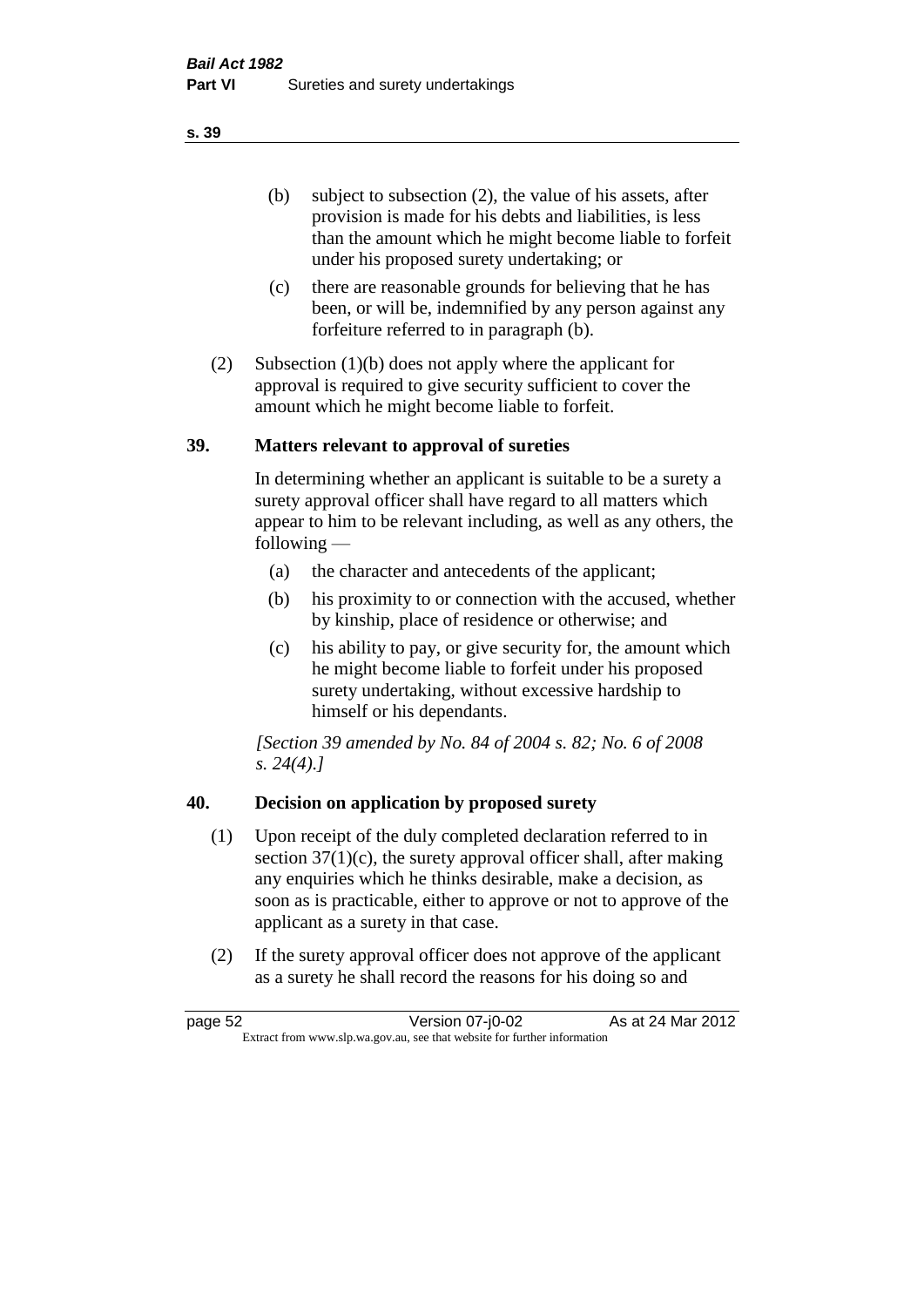inform the applicant and the accused thereof, or cause them to be so informed.

*[Section 40 amended by No. 15 of 1988 s. 15; No. 84 of 2004 s. 82; No. 6 of 2008 s. 24(5).]* 

# **41. Finality of decision to refuse approval**

- (1) A decision by a surety approval officer not to approve of the applicant as a surety is final unless the applicant becomes entitled to re-apply under subsection (2).
- (2) An applicant who is refused approval as a surety may re-apply for approval to the surety approval officer who made that decision, or if that officer is absent or unavailable to another surety approval officer, on the ground that —
	- (a) new facts have been discovered, new circumstances have arisen or the circumstances have changed since he was refused approval; or
	- (b) he failed to adequately present his case for approval on his previous application,

and the provisions of this Act, except section 37, shall, with necessary modifications, apply to any such further application and the decision thereon.

*[Section 41 amended by No. 6 of 2008 s. 24(3) and (4).]*

#### **42. Before whom surety undertaking may be entered into**

A surety undertaking need not be entered into before the surety approval officer who approved the surety but may be entered into before any person before whom the accused for whose appearance the surety is approved might enter into his bail undertaking under section 29.

*[Section 42 amended by No. 84 of 2004 s. 82; No. 6 of 2008 s. 24(5).]* 

As at 24 Mar 2012 Version 07-j0-02 page 53 Extract from www.slp.wa.gov.au, see that website for further information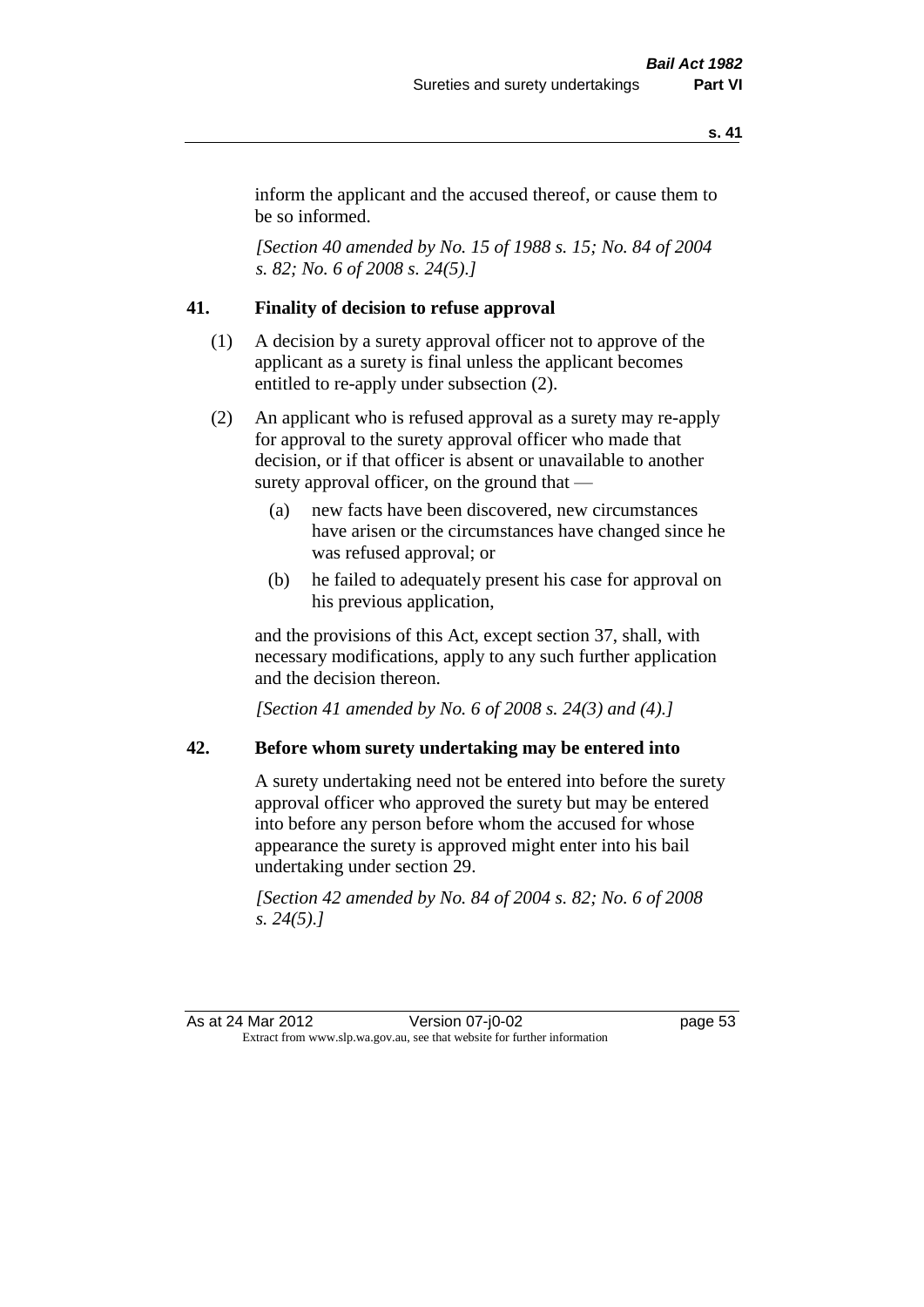#### **s. 43**

# **43. Duties of persons before whom surety undertaking is entered into**

A person before whom a surety undertaking is to be entered into —

- $(a)$  shall
	- (i) read to the surety;
	- (ii) be informed by the surety that he has read; or
	- (iii) if necessary, have translated to the surety,

the documents described in section  $37(1)(a)$  and (b), and the surety undertaking, before the surety enters into the undertaking;

- (b) shall ensure that all conditions which are to be complied with by the surety have been complied with before the surety enters into his undertaking; and
- (c) shall give to the surety a copy of his surety undertaking as duly completed.

*[Section 43 amended by No. 74 of 1984 s. 13.]* 

# **43A. Use of video link and electronic communication where proposed surety is interstate**

 $(1)$  In this section —

*proposed surety* means a person who is to enter into a surety undertaking;

*relevant official* means the person before whom the surety undertaking is to be entered into or was entered into, as the case requires;

*video link* means facilities (including closed circuit television) that enable, at the same time —

- (a) the relevant official to see and hear the proposed surety; and
- (b) the proposed surety to see and hear the relevant official.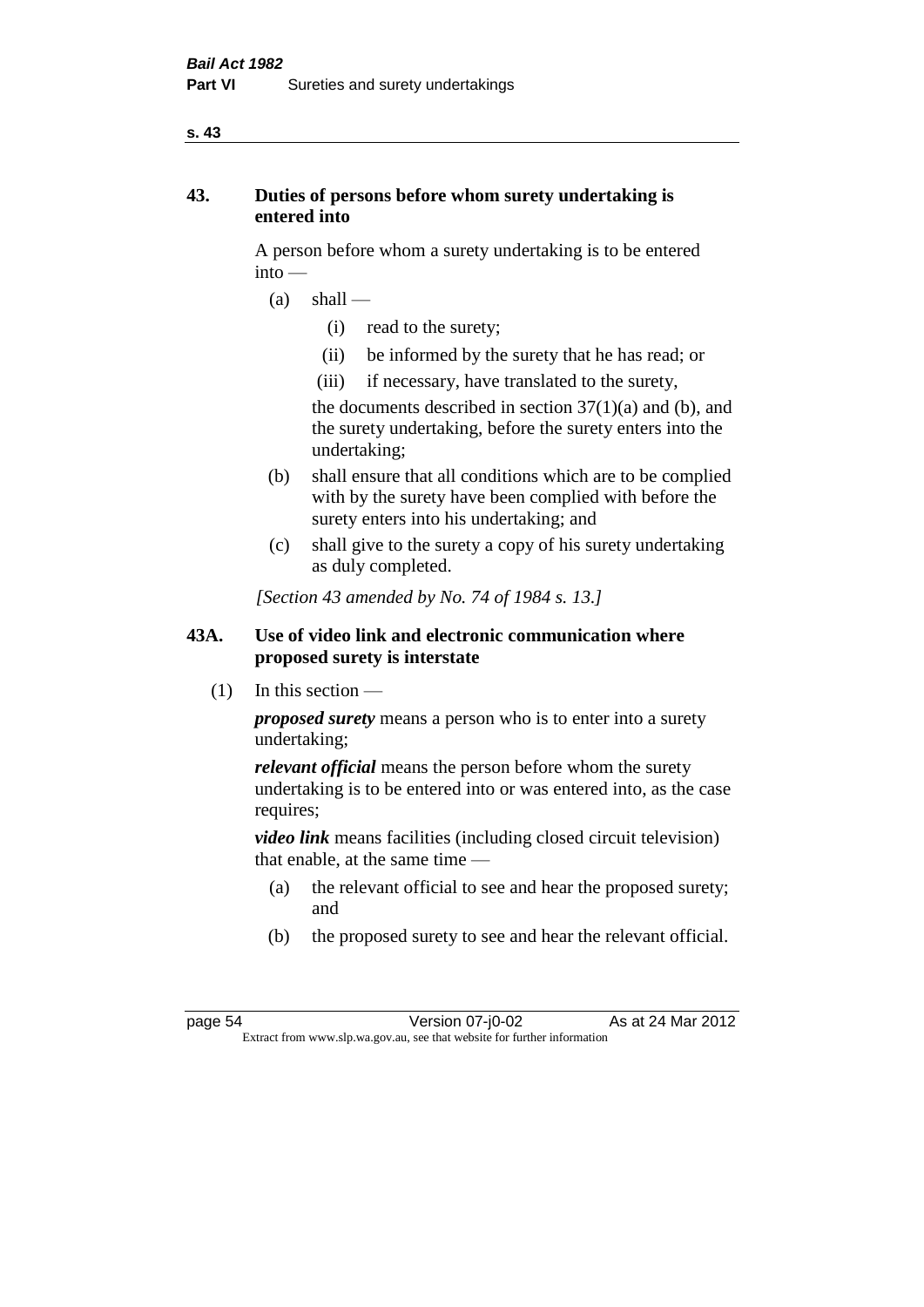- (2) This section applies if a proposed surety is in another State or a Territory.
- (3) The relevant official may comply with section  $43(a)$  and (b) by means of a video link.
- (4) The relevant official may send the surety undertaking to the proposed surety by electronic communication for completion.
- (5) The proposed surety may enter into the surety undertaking by sending the completed surety undertaking to the relevant official by electronic communication.
- (6) If the surety undertaking is sent by electronic communication under subsection (4) or (5), any requirement for the proposed surety or the relevant official to sign it is to be taken to have been complied with if the full name of the proposed surety or the relevant official, as the case requires, appears in the appropriate place in the undertaking.
- (7) The relevant official may comply with section  $43(c)$  by sending a copy of the surety undertaking as duly completed to the surety by electronic communication.
- (8) A surety undertaking that is entered into in accordance with this section is to be taken to have been entered into before the relevant official.
- (9) In any proceedings a document purporting to be a copy of a surety undertaking and purporting to be certified by the relevant official to be a copy of a surety undertaking entered into in accordance with this section is evidence of the surety undertaking without proof of the signature of the relevant official.
- (10) A reference in this section to sending a surety undertaking or copy of a surety undertaking to a person by electronic communication is a reference to sending the undertaking or copy by electronic communication to an electronic address provided by the person.

*[Section 43A inserted by No. 6 of 2008 s. 26.]*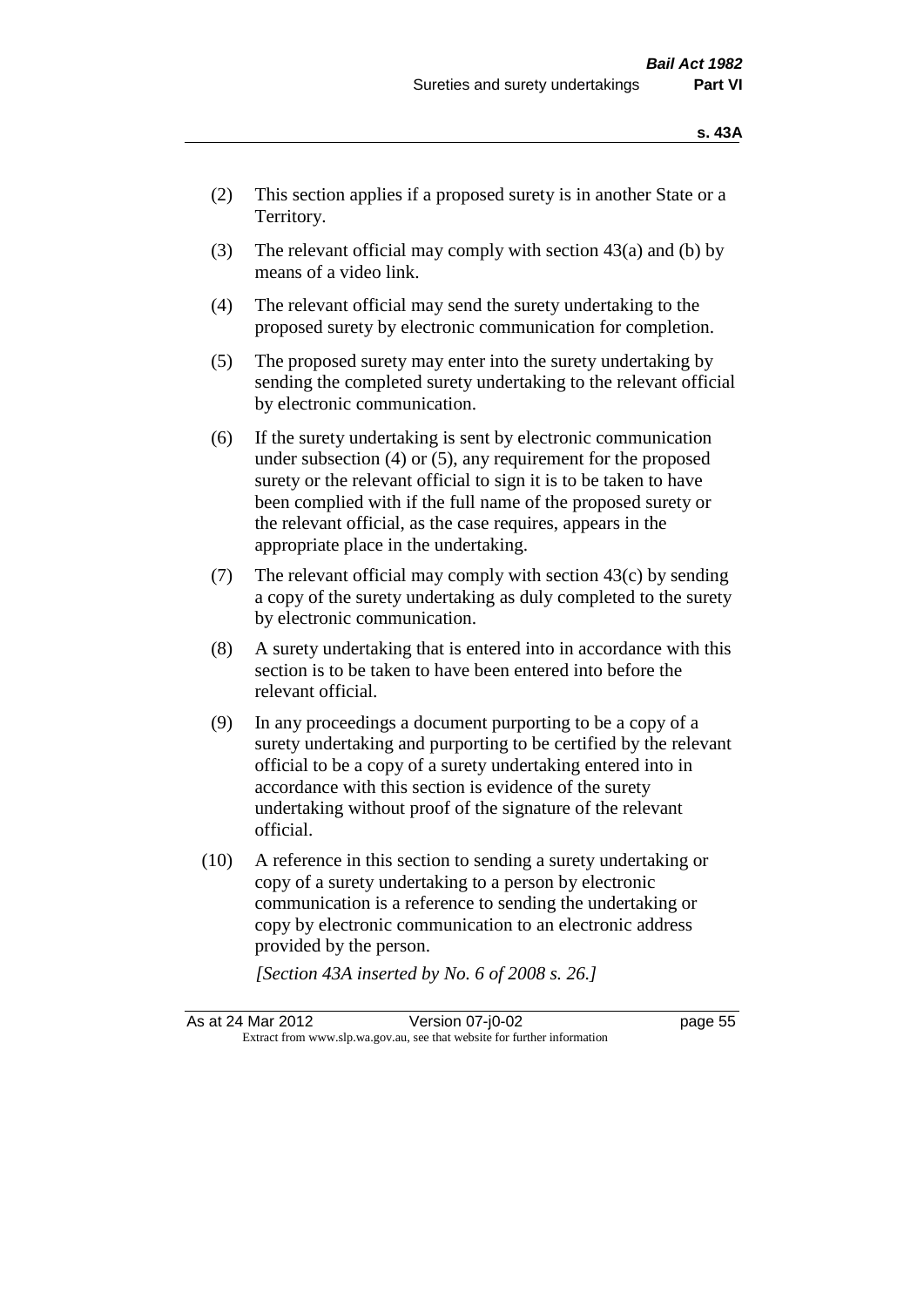#### **s. 44**

# **44. When surety undertaking extends to different time or different time and place substituted under s. 31**

- (1) A surety undertaking does not extend to the failure by the accused to appear at a different time or a different time and place substituted pursuant to section 31 unless —
	- (a) the surety undertaking contains a provision stating that it does so extend and, where applicable under subsection (5), the surety has received notice as mentioned in that subsection; or
	- (b) subsection (2) applies.
- (2) A surety undertaking extends to the failure by the accused to appear at a different time substituted pursuant to section 31 during a trial if, at the option of the surety, the undertaking contains a provision stating —
	- (a) that it does so extend; and
	- (b) the effect of subsection (4).
- (3) In subsection  $(2)$  —

*trial* means that part of proceedings for an offence when evidence is being received by the court in respect of the offence and also extends to any time when —

- (a) legal argument is being heard; or
- (b) a judicial officer or a jury is deliberating.
- (4) Subsection (2) applies despite any amendment as defined in section 31A(1) if the endorsement or notice under section 31A(3)(a) in respect of the amendment includes a statement referred to in section 31A(4).
- (5) A surety undertaking may, at the option of the surety, also contain a provision stating that where —
	- (a) a different time or a different time and place for the accused's appearance is substituted pursuant to section 31; and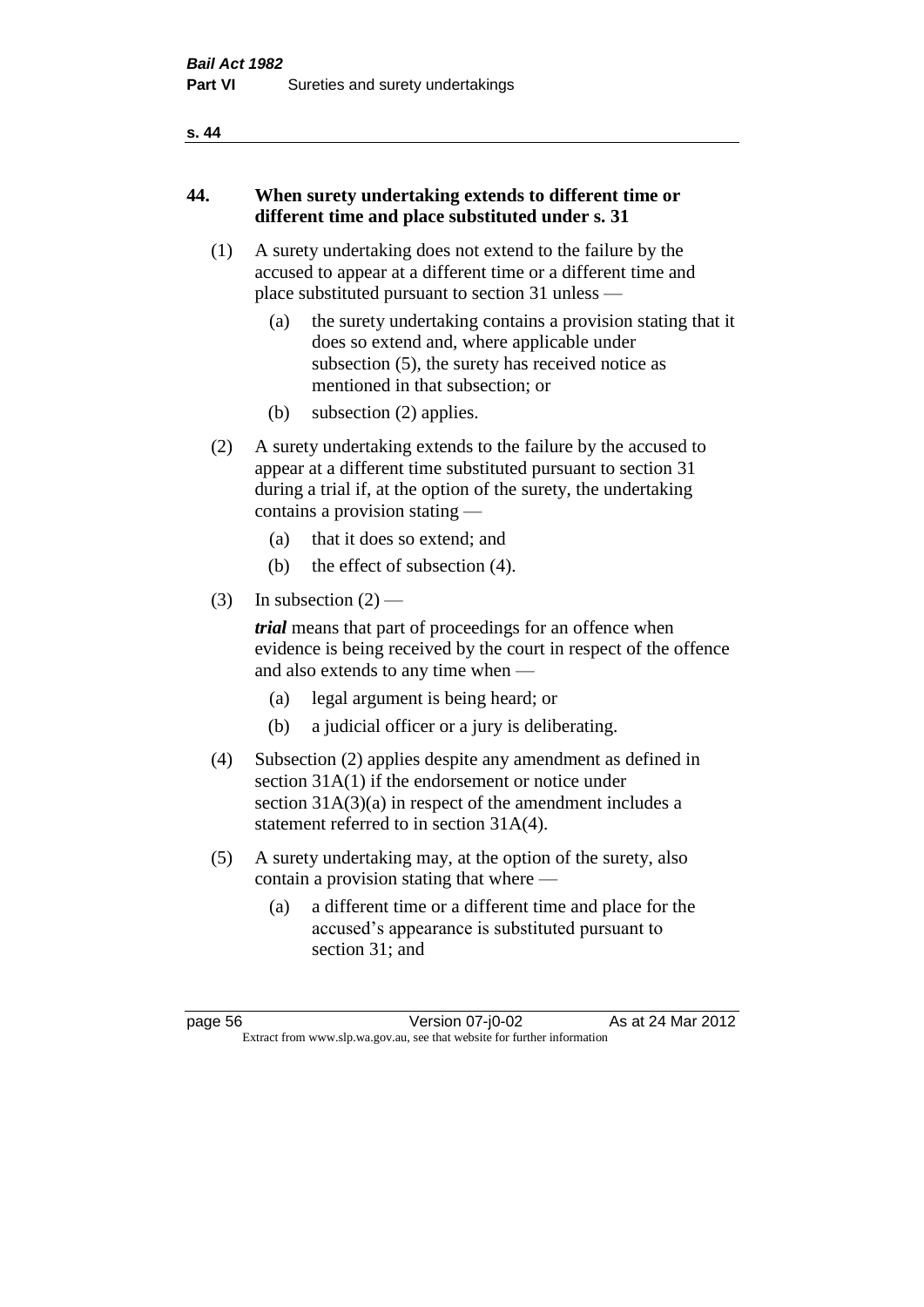(b) subsection (2) does not apply,

the surety's liability only arises if the surety is given notice, as soon as is practicable, of the different time or the different time and place.

(6) Where, by operation of this section, a surety undertaking would extend to the failure by the accused to appear at a different time or a different time and place substituted pursuant to section 31, that extension is not affected by a reduction in the number of offences to which the accused's bail undertaking relates.

*[Section 44 inserted by No. 6 of 2008 s. 27(1).]*

#### **45. Giving and proof of notices under s. 44**

- (1) For the purposes of section 44(5) notice to a surety may be  $given -$ 
	- (a) orally to the surety by the judicial officer when he fixes a time and place for the proceedings or the resumed proceedings; or
	- (b) in the approved form to the surety personally; or
	- (c) by a person authorised under subsection (5) sending or causing to be sent the approved form to the surety —
		- (i) by post to the surety's address appearing in the records of the court; or
		- (ii) in urgent cases or with the surety's consent, by electronic communication.
- (2) A person who gives a notice in accordance with subsection (1)(b) or (c) shall endorse on a file copy of the notice a certificate showing —
	- (a) that the person has done so; and
	- (b) the time of doing so.
- (2a) If a notice is sent by post under subsection  $(1)(c)$ , the notice is to be presumed, unless the contrary is shown, to have been

As at 24 Mar 2012 Version 07-j0-02 page 57 Extract from www.slp.wa.gov.au, see that website for further information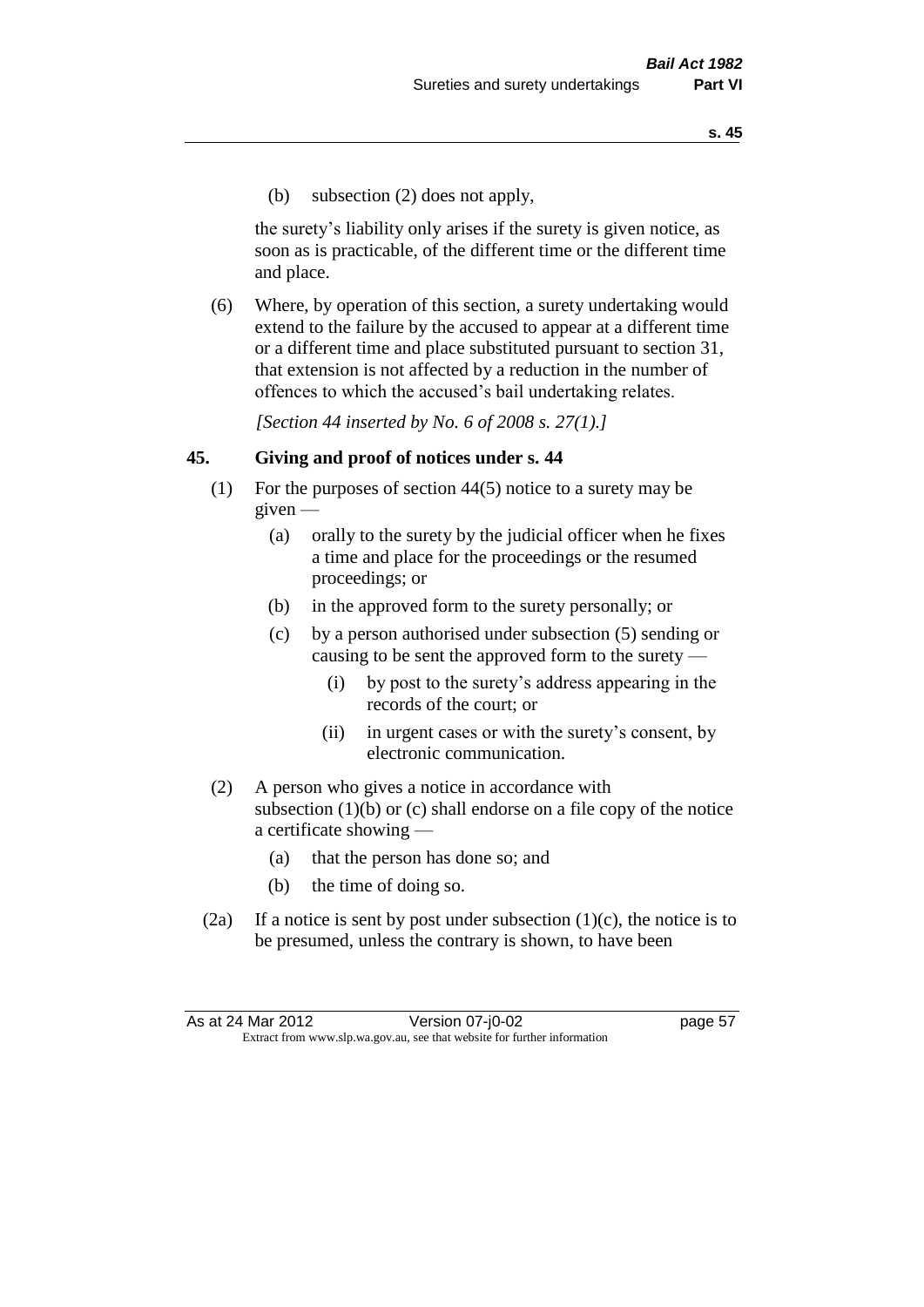received at the time when, in the ordinary course of events, it would have been delivered.

- (3) A judicial officer who, under subsection  $(1)(a)$ , notifies a surety of the time and place for the proceedings or the resumed proceedings shall cause to be endorsed on a file copy of the surety's undertaking a certificate showing details of such time and place and that the surety has been notified of them.
- (4) In any proceedings
	- (a) a document purporting to be a copy of a notice referred to in section 44(5) shall be evidence of the terms of the notice; and
	- (b) an endorsement
		- (i) on a file copy of a notice given under subsection  $(1)(b)$  or  $(c)$  purporting to be a certificate referred to in subsection (2); or
		- (ii) on a file copy of a surety undertaking purporting to be a certificate referred to in subsection (3),

is evidence of the matters appearing in the certificate without proof of the signature of the person who made the endorsement.

- (5) A registrar of the court, other than a deputy registrar of the Magistrates Court or the Children's Court, is an authorised person for the purposes of subsection (1)(c) and in addition —
	- (a) in respect of committals to the Supreme Court, the Chief Justice; and
	- (b) in respect of committals to the District Court, the Chief Judge,

may authorise a person or persons, by name or office, to perform the function referred to in subsection (1)(c).

*[Section 45 amended by No. 74 of 1984 s. 15; No. 59 of 2004 s. 141; No. 6 of 2008 s. 28(1)-(5).]* 

page 58 Version 07-j0-02 As at 24 Mar 2012 Extract from www.slp.wa.gov.au, see that website for further information

**s. 45**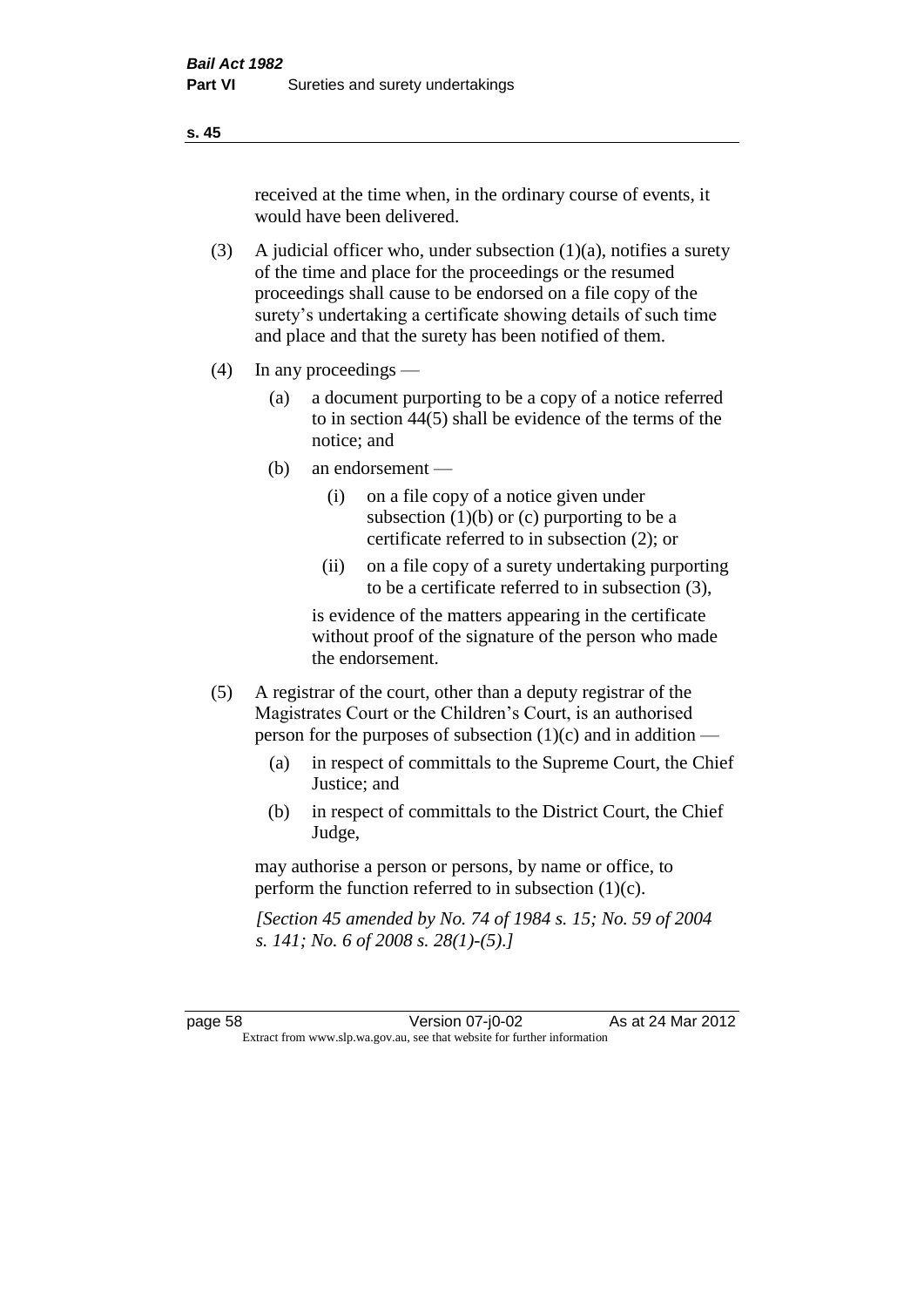#### **46. Power of surety to apprehend accused**

- (1) A surety may arrest an accused for whose appearance in court he has entered into a surety undertaking if the surety has reasonable grounds to believe that —
	- (a) the accused
		- (i) is not likely to comply with the requirements of his bail undertaking mentioned in section  $28(2)(a)$  or (b):
		- (ii) is, or has been, in breach of any condition of his bail undertaking mentioned in section 28(2)(c); or
		- (iii) is, or has been, in breach of a home detention condition mentioned in section 28(2)(d);

and

- (b) it is not expedient to invoke the assistance of the relevant officer under section 54(1) because the delay occasioned by doing so would defeat the purpose of that section.
- (2) A surety who arrests an accused under subsection (1) shall, as soon as is practicable, deliver him into the custody of a police officer and thereafter he shall be dealt with under section 54(4) and section 55, and those provisions shall apply, as if he had been arrested by a police officer under section 54(2).

*[Section 46 amended by No. 74 of 1984 s. 16; No. 61 of 1990 s. 10; No. 84 of 2004 s. 82; No. 6 of 2008 s. 33(5).]* 

#### **47. Cessation and suspension of surety undertaking**

A surety undertaking ceases to have effect —

- (a) upon the revocation of bail under section 55(1);
- (b) upon the release of an accused under section 55(2) if the surety does not consent to the continuance in force of his surety undertaking;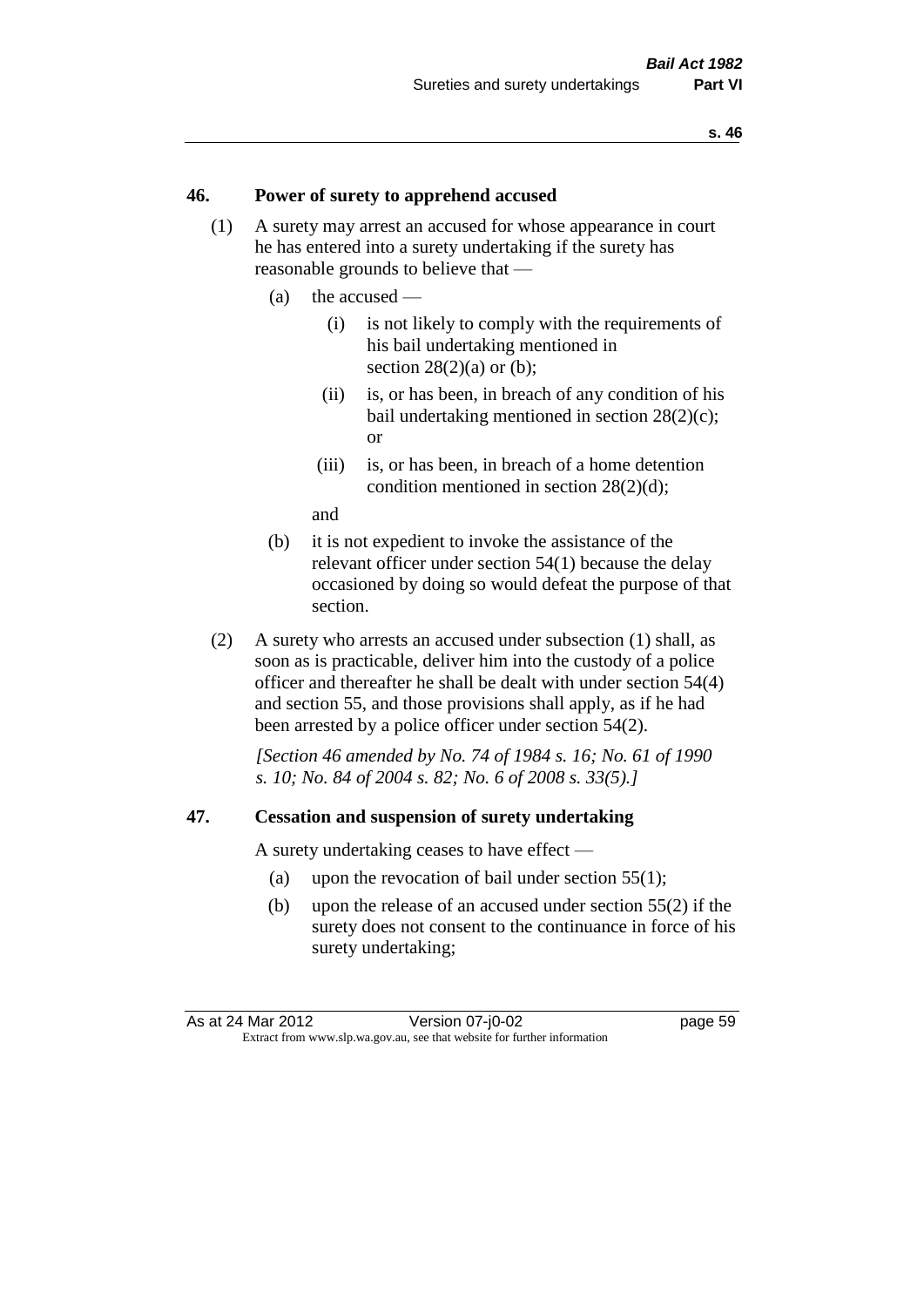- (c) upon its being cancelled under section 48(4) (and as from the time fixed therefor) by an appropriate judicial officer;
- (d) upon the death of the surety, but only if no order under section 49(1) has been made before then;
- (e) subject to sections 31 and 44, upon the appearance in court by the accused as required by his bail undertaking;
- (f) upon the discharge of the accused according to law from any further proceedings for the offence, or all of the offences, to which the surety undertaking relates; or
- (g) during any period before the time at which the accused is required to appear in court when he is in custody for any other offence or reason.

*[Section 47 amended by No. 84 of 2004 s. 82.]* 

# **48. Surety may apply for cancellation of his undertaking**

- (1) A surety may apply to an appropriate judicial officer for cancellation of his undertaking.
- (2) An application under subsection (1) may be made at any time before that specified, or deemed by section 31(3) to be specified, in the accused's bail undertaking for his appearance in court.
- (3) Upon an application being made under subsection (1) an appropriate judicial officer shall cause the accused to appear before him or another such officer and may issue a warrant or summons for that purpose.
- (4) Upon the appearance of the accused before the time mentioned in subsection (2) an appropriate judicial officer shall —
	- (a) cancel the surety undertaking; and
	- (b) exercise one of the powers set out in section  $55(1)(d)$ or (e).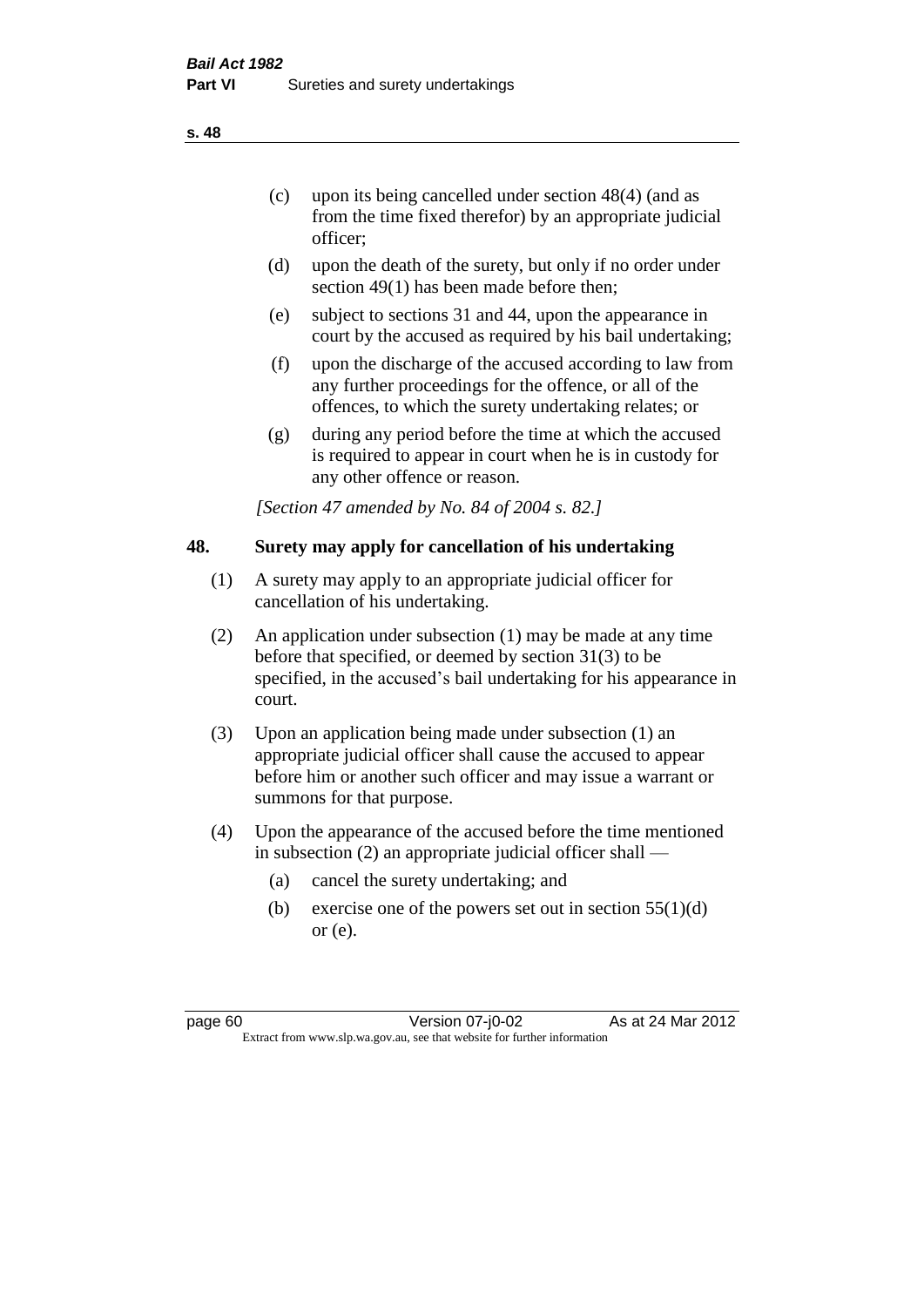- (5) An application under subsection (1) must be made, and proceedings on it are to be conducted —
	- (a) in a court of summary jurisdiction in accordance with the regulations;
	- (b) in the Supreme Court or the District Court  $-\text{in}$ accordance with rules of court.

*[Section 48 amended by No. 59 of 2004 s. 141; No. 84 of 2004 s. 7 and 82; No. 6 of 2008 s. 29.]* 

#### **49. Forfeiture of money under surety's undertaking**

- (1) Where an accused has failed to comply with any requirement of his bail undertaking mentioned in section 28(2)(a) or (b) the following provisions of this section apply for the purpose of enforcing payment to the State of any sum thereupon payable by a surety in terms of his surety undertaking —
	- (a) an application for an order that the sum be paid may be made to an appropriate judicial officer —
		- (i) by the Director of Public Prosecutions where the court before which the accused failed to appear was -
			- (I) the District Court, the Supreme Court or the Court of Appeal; or
			- (II) another court, if the Director of Public Prosecutions is the prosecutor in that court of the case against the accused;
			- or
		- (ii) in other cases, by the State Solicitor or the registrar of the court before which the accused failed to appear;
	- *[(b) deleted]*
	- (c) on the hearing of the application and upon proof of the surety's liability in terms of his undertaking, the judicial officer shall order forfeiture of the full amount specified

As at 24 Mar 2012 Version 07-j0-02 page 61 Extract from www.slp.wa.gov.au, see that website for further information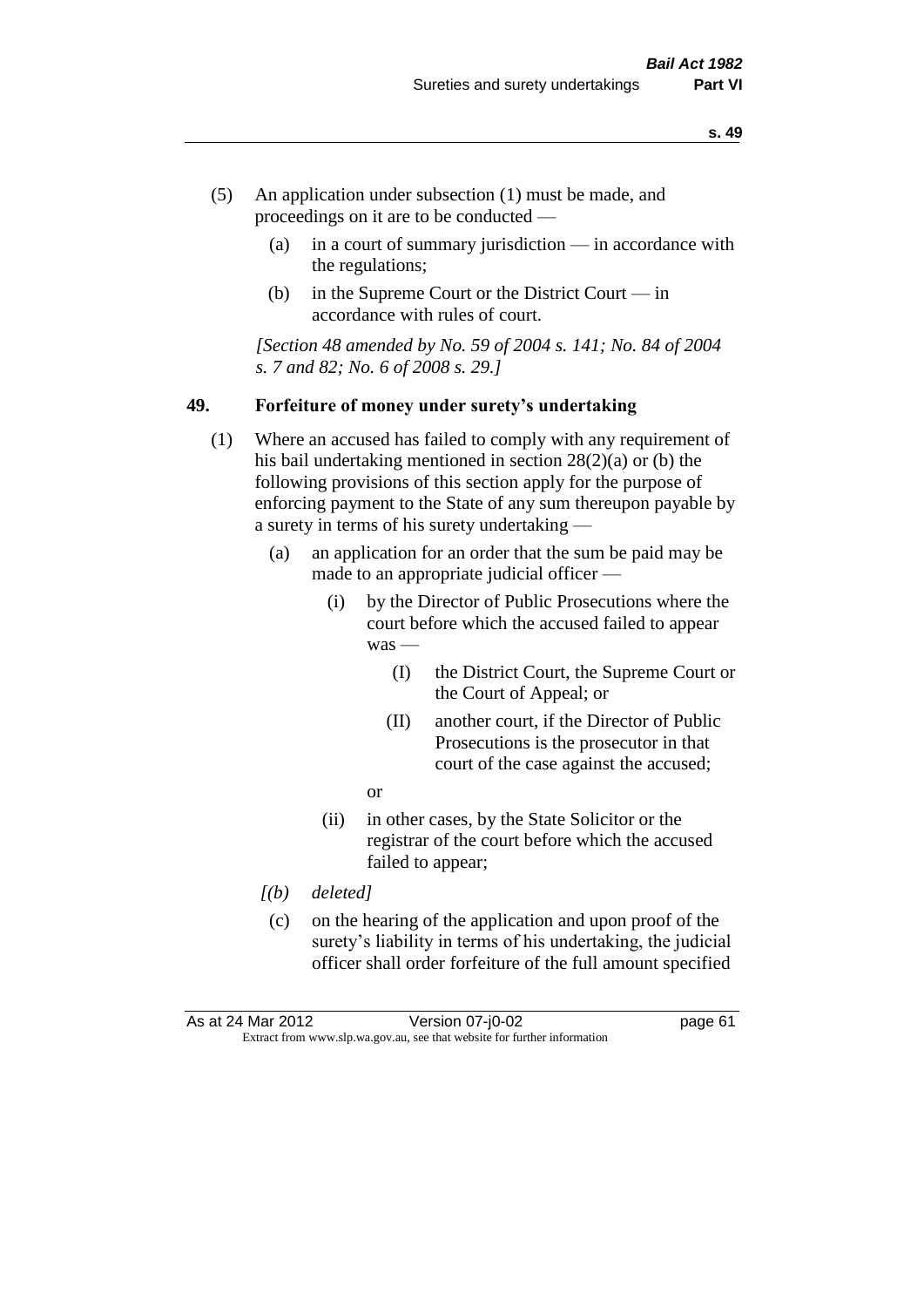in the undertaking unless the surety attends at the hearing and shows to the satisfaction of the judicial officer that there was reasonable cause for the failure of the accused to comply with the requirement to which the application relates;

- (d) notwithstanding paragraph (c), the judicial officer may decline to make an order under that paragraph or may order forfeiture in part only where the surety attends and shows to the satisfaction of the judicial officer —
	- (i) that, by reason of a change of circumstances since the undertaking was entered into, an order for forfeiture, or for forfeiture in full (as the case may be), would cause excessive hardship to the surety or his dependants; and
	- (ii) that such hardship would not be relieved by the exercise of one or more of the powers conferred by section 59;
- (e) an order may be made under this section whether or not the accused has been convicted of an offence against section 51(1) or (2) but if, after an order has been made, the surety satisfies the Governor that new facts have been discovered or new circumstances have arisen which show that there was reasonable cause for the failure of the accused as mentioned in paragraph (c), the Governor may exercise the power in section 139 of the *Sentencing Act 1995* as if the forfeiture were one to which that section applied.
- (2) An application under subsection (1) must be made, and proceedings on it are to be conducted —
	- (a) in a court of summary jurisdiction in accordance with the regulations;
	- (b) in the Supreme Court or the District Court in accordance with rules of court.

page 62 Version 07-j0-02 As at 24 Mar 2012 Extract from www.slp.wa.gov.au, see that website for further information

**s. 49**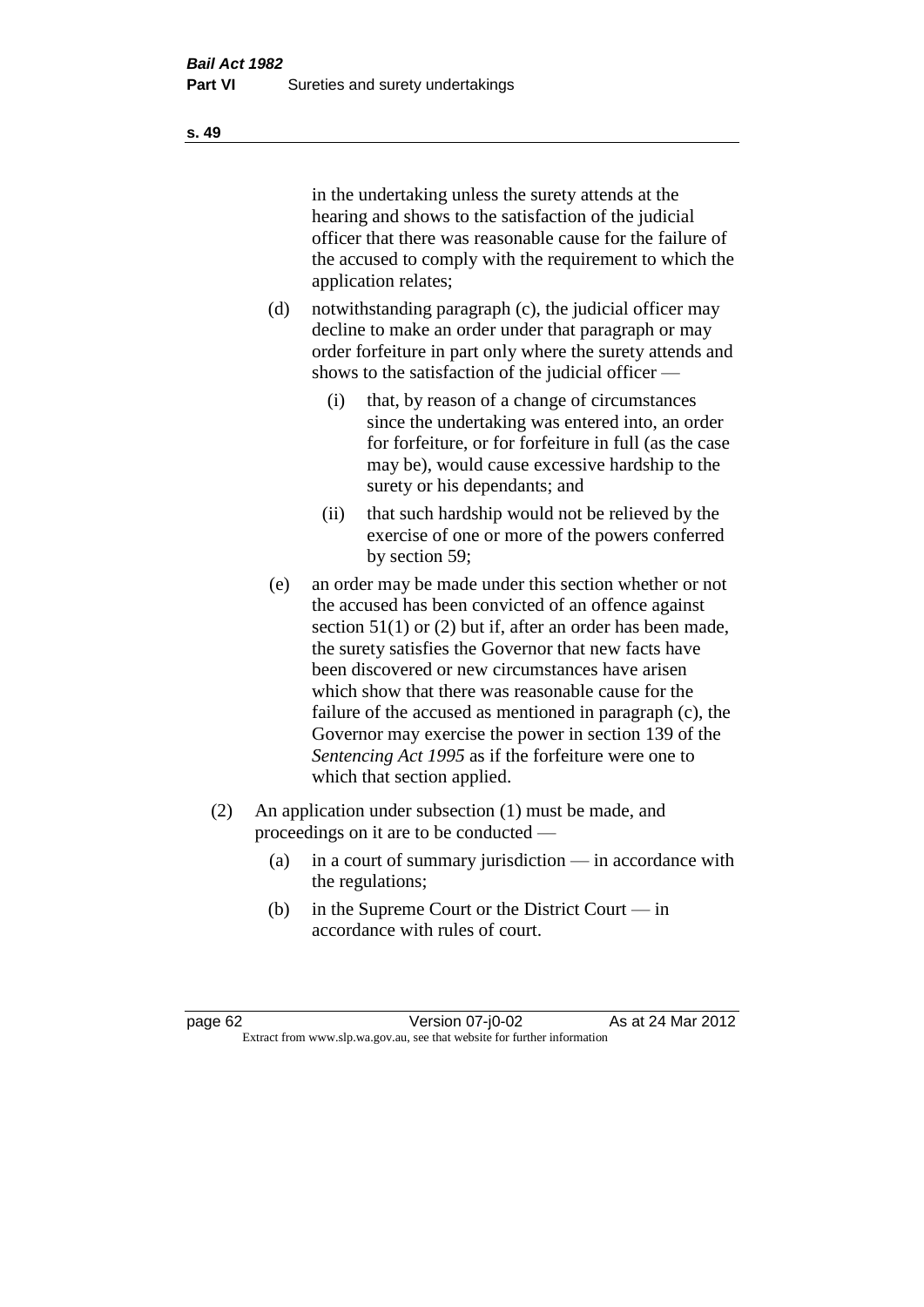- (3) Without prejudice to the recovery of such an amount as a civil debt due to the State, any amount to be paid under an order made under this section is to be paid, and its payment may be enforced under Part 5 of the *Fines, Penalties and Infringement Notices Enforcement Act 1994*, unless an order has been made under subsection (4).
- (4) If under this section the Supreme Court or the District Court makes an order requiring the payment of money, the court may make an order under section 59 of the *Sentencing Act 1995* in respect of the amount payable and for that purpose that section, with any necessary changes, applies as if the amount were a fine imposed on the surety.

*[Section 49 amended by No. 74 of 1984 s. 17; No. 92 of 1994 s. 5; No. 78 of 1995 s. 8; No. 65 of 2003 s. 121(3); No. 74 of 2003 s. 29; No. 59 of 2004 s. 141; No. 84 of 2004 s. 8, 11 and 82; No. 6 of 2008 s. 18(2) and 30(1) and (2).]* 

# **50. Offence to indemnify surety**

(1) If a person indemnifies, or agrees to indemnify, a surety or proposed surety against any liability which the surety or proposed surety may incur under this Act (including this section) he and the surety or proposed surety and any person with whom he agrees as aforesaid each commits an offence.

Penalty: \$1 000 or imprisonment for 12 months or both.

- (2) An offence is committed under subsection  $(1)$ 
	- (a) whether the agreement is made before or after the surety undertaking is entered into and whether or not a proposed surety actually becomes a surety; and
	- (b) whether the compensation is to be in money or in money's worth.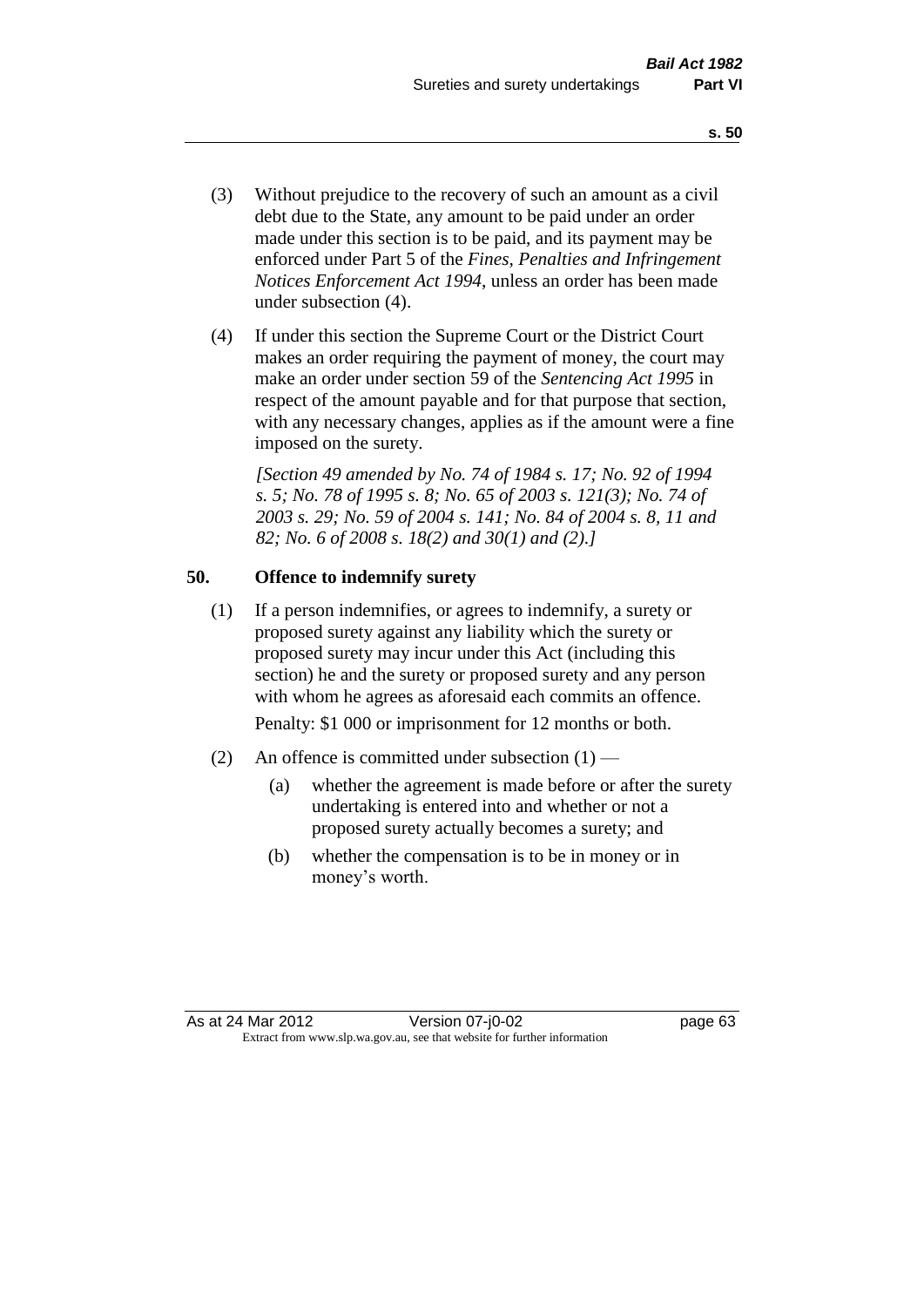| ÷<br>×<br>I<br>. .<br>×<br>۰.<br>×<br>۰.<br>v |
|-----------------------------------------------|
|-----------------------------------------------|

- (3) An offence is not committed under subsection (1) by a surety or proposed surety if he shows —
	- (a) that he had no knowledge of an agreement within the meaning of subsection  $(1)$  proposed to be entered into between 2 other persons; or
	- (b) that having such knowledge he took all steps reasonably available to him to prevent the agreement being entered into.

*[Section 50 amended by No. 74 of 1984 s. 18.]*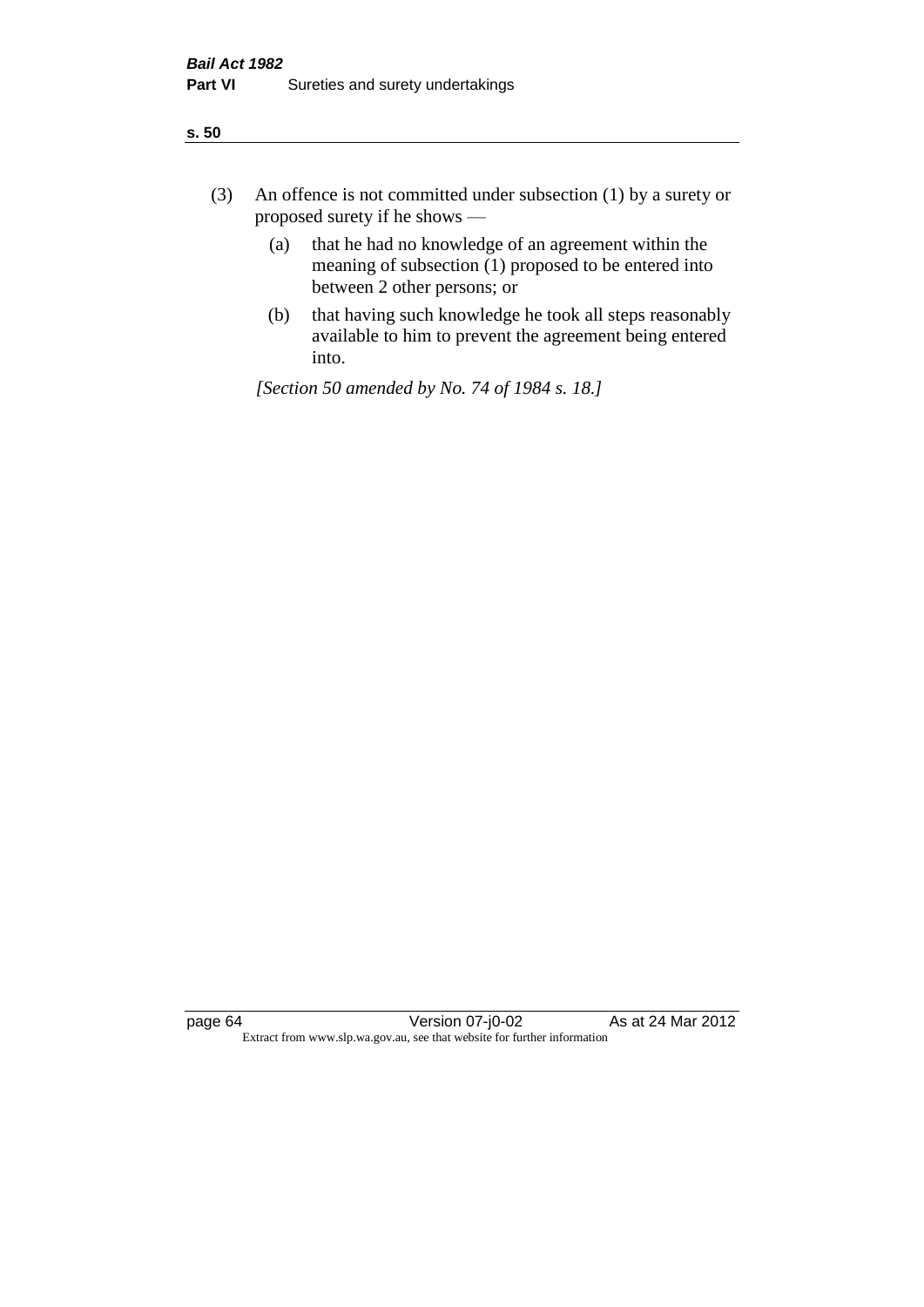#### **s. 50A**

# **Part VIA — Administration of home detention conditions**

*[Heading inserted by No. 61 of 1990 s. 11.]* 

#### **50A. Powers of CEO (corrections)**

The CEO (corrections) has all of the powers conferred under this Act on a community corrections officer and may review, vary, or rescind a direction given by a community corrections officer.

*[Section 50A inserted by No. 61 of 1990 s. 11; amended by No. 31 of 1993 s. 9; No. 65 of 2006 s. 53.]* 

*[50B. Deleted by No. 78 of 1995 s. 8.]* 

# **50C. Powers and duties of community corrections officers**

- (1) A community corrections officer may give such reasonable directions to an accused subject to a home detention condition as are necessary for the proper administration of the condition and any other condition imposed on the grant of bail to the accused including, without limiting the generality of the foregoing, directions as to —
	- (a) when the accused may leave the place where he is required by the home detention condition to remain;
	- (b) the period of any authorised absence from the place where he is required by the home detention condition to remain;
	- (c) when the accused shall return to the place where he is required by the home detention condition to remain;
	- (d) the method of travel to be used by the accused during any absence from the place where he is required by the home detention condition to remain; and
	- (e) the manner in which the accused shall report his whereabouts.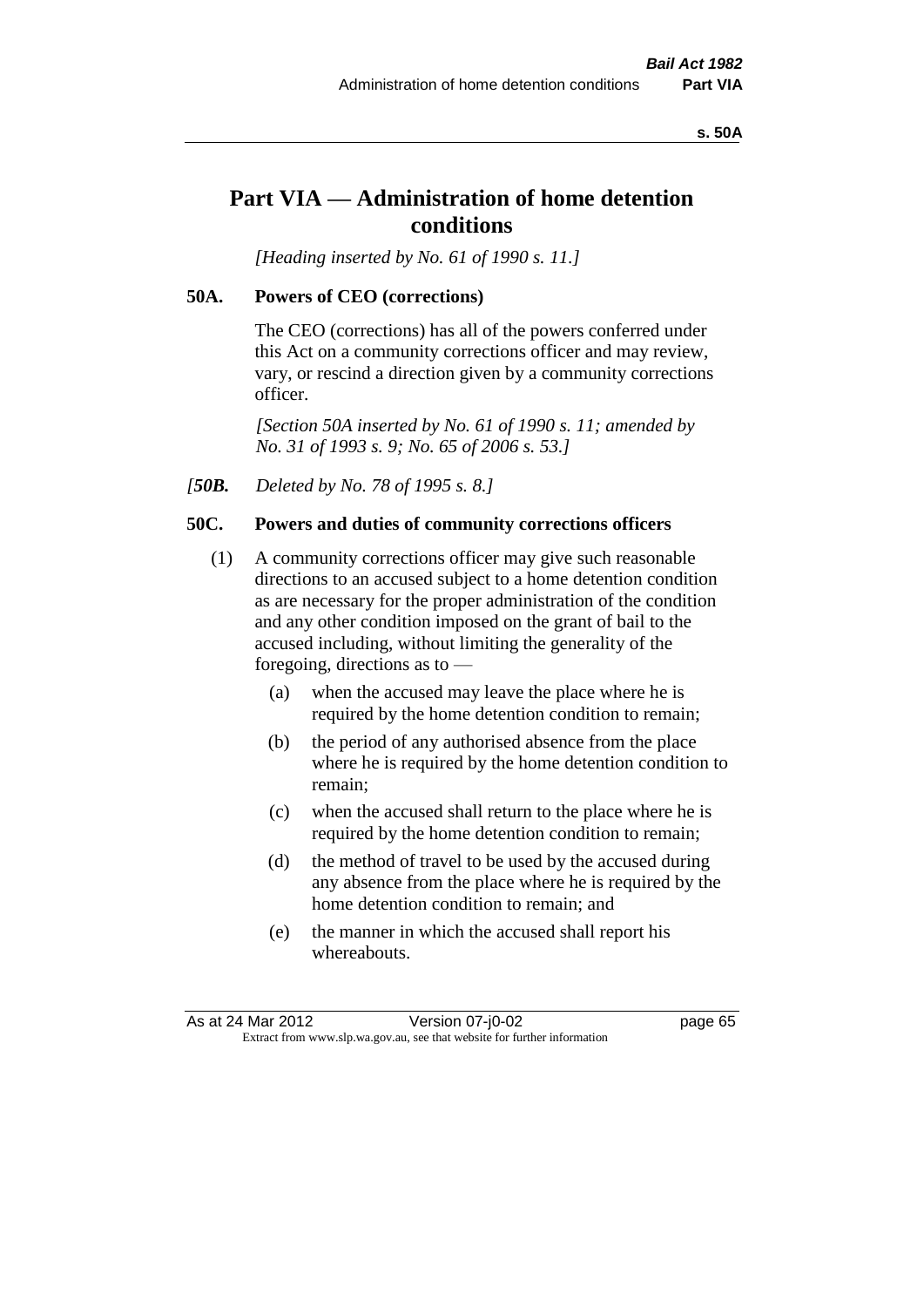**s. 50C**

| (2)     | For the purpose of ascertaining whether or not an accused is<br>complying with a home detention condition or any direction<br>given pursuant to subsection (1), a community corrections<br>officer may, at any time — |                                                                                                                                                                                              |  |
|---------|-----------------------------------------------------------------------------------------------------------------------------------------------------------------------------------------------------------------------|----------------------------------------------------------------------------------------------------------------------------------------------------------------------------------------------|--|
|         | (a)                                                                                                                                                                                                                   | enter or telephone the place where the accused is<br>required by a home detention condition to remain;                                                                                       |  |
|         | (b)                                                                                                                                                                                                                   | enter or telephone the accused's place of employment or<br>any other place where the accused is permitted or<br>required to attend; or                                                       |  |
|         | (c)                                                                                                                                                                                                                   | question any person at any place referred to in<br>paragraph $(a)$ or $(b)$ .                                                                                                                |  |
| (3)     |                                                                                                                                                                                                                       | A person who $-$                                                                                                                                                                             |  |
|         | (a)                                                                                                                                                                                                                   | hinders a person exercising powers under subsection (2);<br><sub>or</sub>                                                                                                                    |  |
|         | (b)                                                                                                                                                                                                                   | fails to answer a question put pursuant to<br>subsection $(2)(c)$ or gives an answer that the person<br>knows is false or misleading in a material particular,                               |  |
|         |                                                                                                                                                                                                                       | commits an offence.                                                                                                                                                                          |  |
|         |                                                                                                                                                                                                                       | Penalty: \$2 000 and imprisonment for 12 months.                                                                                                                                             |  |
| (4)     |                                                                                                                                                                                                                       | A community corrections officer -                                                                                                                                                            |  |
|         | (a)                                                                                                                                                                                                                   | shall keep such records and make such returns and<br>reports in relation to accused persons subject to home<br>detention conditions as the CEO (corrections) directs;<br>and                 |  |
|         | (b)                                                                                                                                                                                                                   | shall make any records relating to an accused subject to<br>a home detention condition available on the request of<br>the CEO (corrections) to him.                                          |  |
|         |                                                                                                                                                                                                                       | [Section 50C inserted by No. 61 of 1990 s. 11; amended by<br>No. 31 of 1993 s. 9; No. 50 of 2003 s. 37(3); No. 84 of 2004<br>s. 82 and 83(3); No. 65 of 2006 s. 53; No. 2 of 2008 s. 56(2).] |  |
|         |                                                                                                                                                                                                                       |                                                                                                                                                                                              |  |
| page 66 |                                                                                                                                                                                                                       | As at 24 Mar 2012<br>Version 07-j0-02<br>Extract from www.slp.wa.gov.au, see that website for further information                                                                            |  |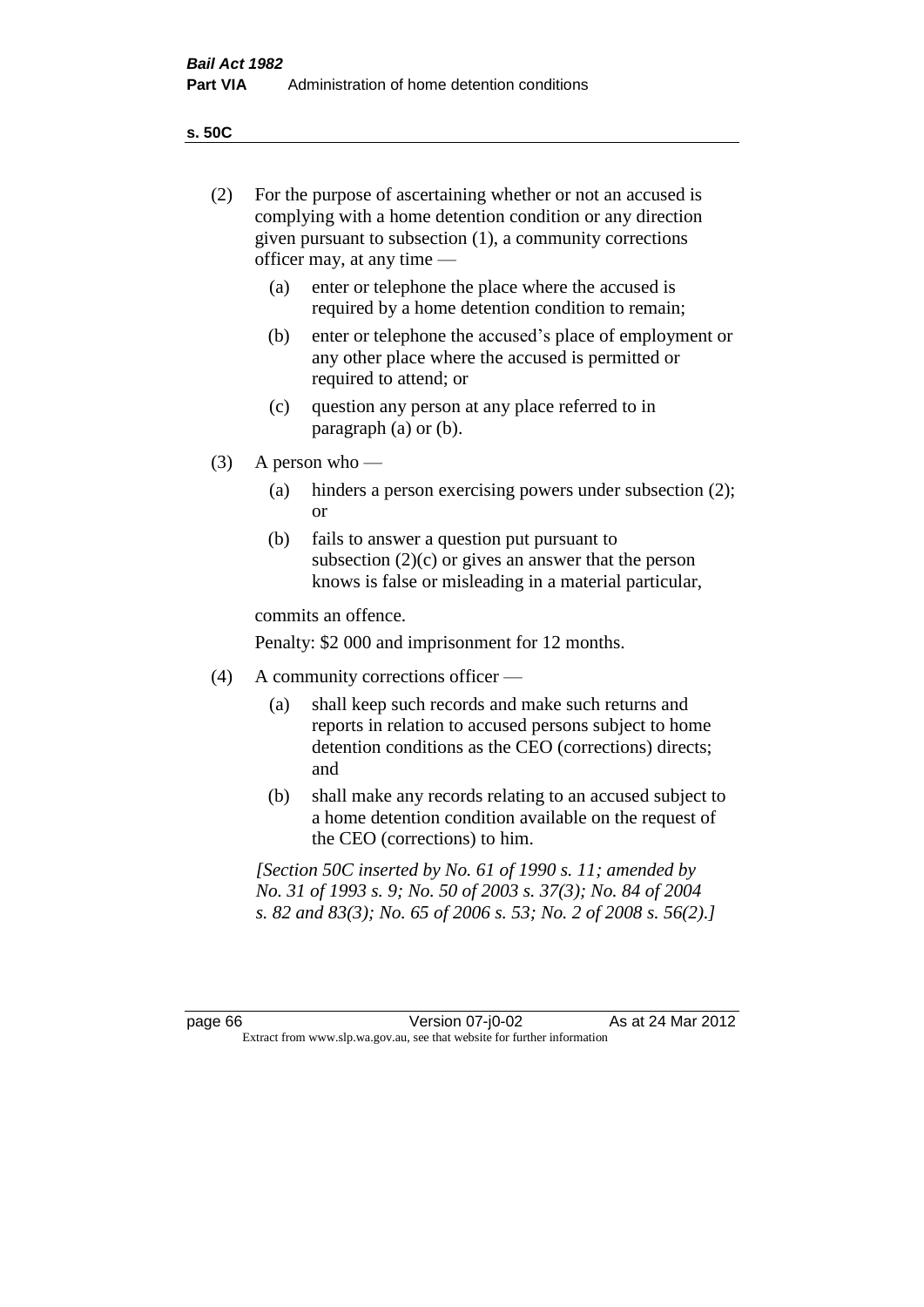# **50D. Powers of members of the Police Force**

- (1) For the purpose of ascertaining whether or not an accused is complying with a home detention condition, a member of the Police Force may —
	- (a) require the accused to produce a copy of his bail undertaking and any notice by the CEO (corrections) under section 50E(a) for inspection; and
	- (b) require the accused to explain why he is absent from the place where he is required by the home detention condition to remain.
- (2) An accused who fails to comply with subsection  $(1)(a)$  or who fails to explain when required to do so under subsection  $(1)(b)$ or who gives an explanation that the accused knows is false or misleading in a material particular, commits an offence.

Penalty: \$2 000.

*[Section 50D inserted by No. 61 of 1990 s. 11; amended by No. 31 of 1993 s. 9; No. 50 of 2003 s. 37(4); No. 84 of 2004 s. 82; No. 65 of 2006 s. 53.]* 

# **50E. CEO (corrections) may substitute a different place of detention and apply conditions**

The CEO (corrections) may, at any time, by notice in writing given to an accused granted bail subject to a home detention condition —

- (a) substitute a different place for the place where an accused is required by a home detention condition to remain;
- (b) require the accused to comply with such of the conditions specified in the list provided to the accused under section 24A(4) as are specified in the notice.

*[Section 50E inserted by No. 61 of 1990 s. 11; amended by No. 31 of 1993 s. 9; No. 84 of 2004 s. 82; No. 65 of 2006 s. 53.]*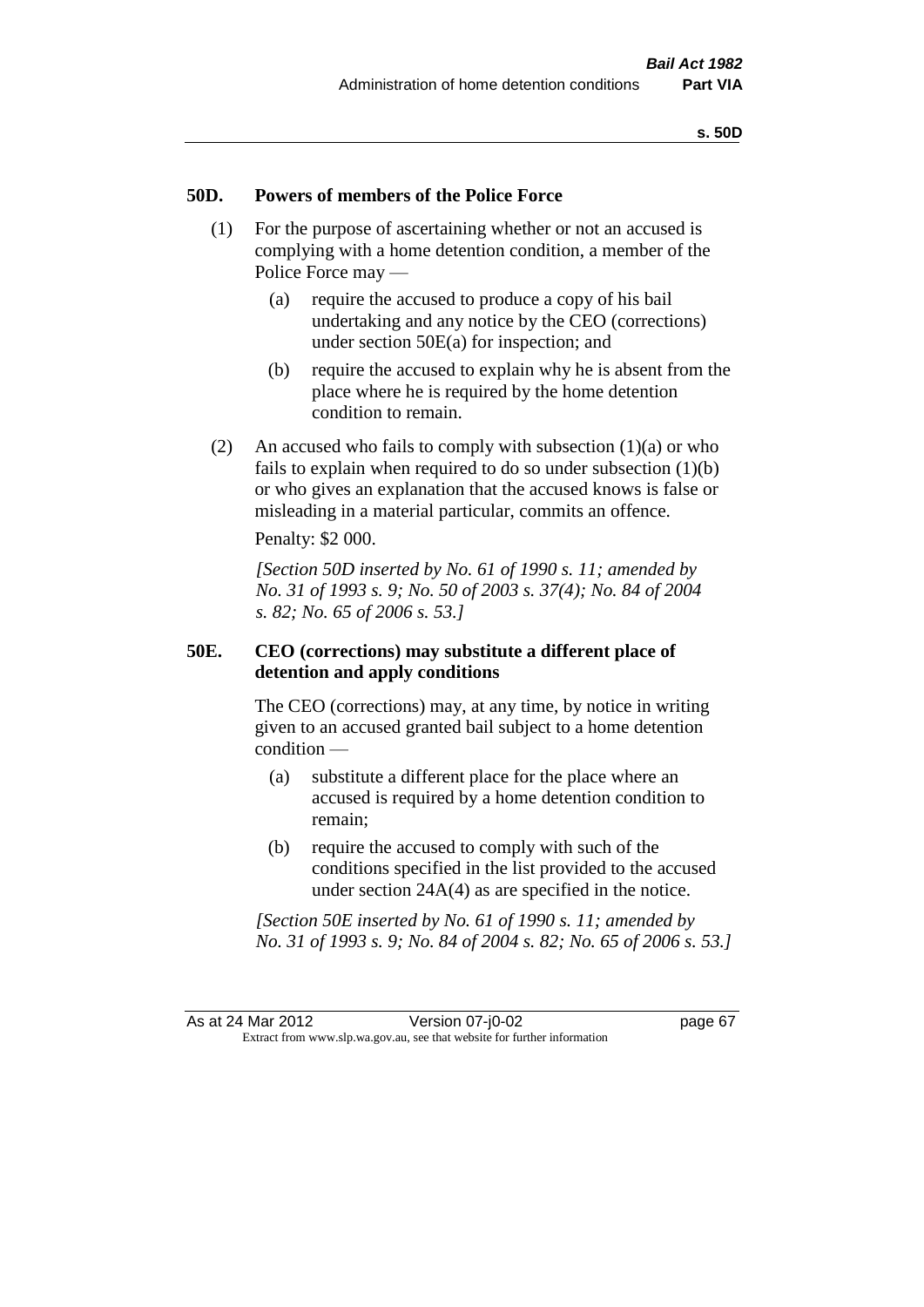| ×<br>۰. | ۰.<br>×<br>۰.<br>× |
|---------|--------------------|
|         |                    |

### **50F. CEO (corrections) may revoke bail**

- (1) Where a home detention condition has been imposed as a condition on a grant of bail to an accused the CEO (corrections) may, in his absolute discretion, by instrument signed by him and if practicable, given to the accused, revoke the bail.
- (2) Without limiting the generality of subsection (1), the power to revoke bail may be exercised where the accused —
	- (a) is not likely to comply with any requirement of his bail undertaking mentioned in section  $28(2)(a)$  or (b); or
	- (b) is, or has been, or is likely to be in breach of any condition of his bail undertaking mentioned in section  $28(2)(c)$ .
- (3) Subject to subsection (4), where the CEO (corrections) revokes bail he shall include a statement of his reasons for the cancellation in the instrument cancelling the bail.
- (4) Where the CEO (corrections) is of the opinion that it would be in the interest of the accused or any other person, or the public, to withhold from the accused any or all of the reasons referred to in subsection (3), the CEO (corrections) may so withhold the reason or reasons.
- (5) Where the CEO (corrections) revokes bail, he may, whenever necessary, issue a warrant directed to all members of the Police Force to have the accused arrested and brought before an appropriate judicial officer.

*[Section 50F inserted by No. 61 of 1990 s. 11; amended by No. 31 of 1993 s. 9; No. 84 of 2004 s. 82; No. 65 of 2006 s. 53.]* 

#### **50G. Procedure on arrest after revocation of bail**

(1) An accused arrested pursuant to a warrant issued under section 50F shall be taken as soon as is practicable before an appropriate judicial officer unless he is arrested less than 24 hours before the time at which he is due to appear in

page 68 Version 07-j0-02 As at 24 Mar 2012 Extract from www.slp.wa.gov.au, see that website for further information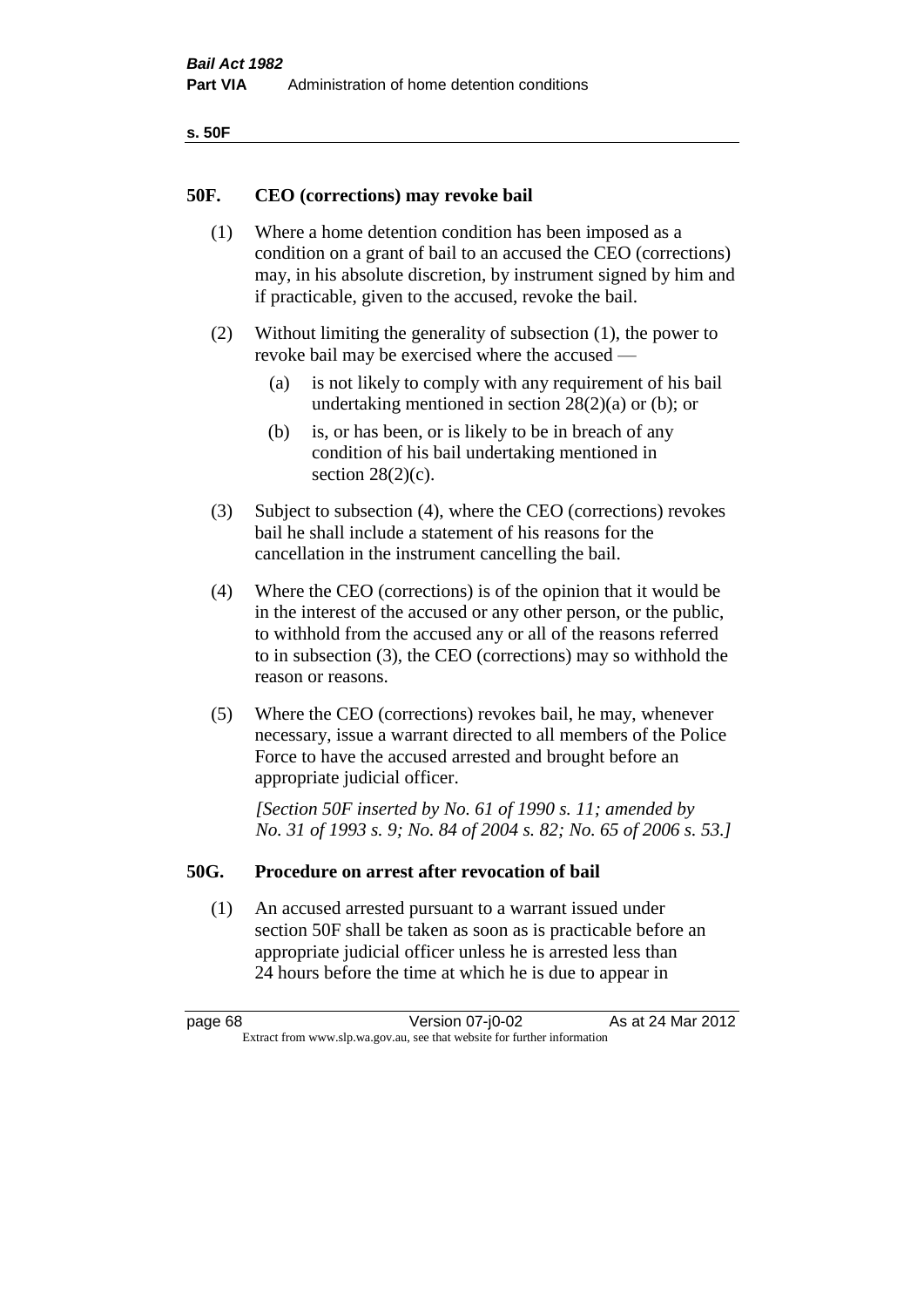accordance with his bail undertaking, in which case he shall be held in custody and brought before an appropriate judicial officer at that time.

- (2) The judicial officer before whom an accused appears under this section may —
	- (a) remand the accused in custody to appear at the time and place specified, or deemed by section 31(3) to be specified, in his bail undertaking; or
	- (b) grant fresh bail to the accused in accordance with this Act, other than clause 2 of Part B of Schedule 1.

*[Section 50G inserted by No. 61 of 1990 s. 11; amended by No. 45 of 1993 s. 12; No. 84 of 2004 s. 82.]* 

# **50H. Exclusion of the rules of natural justice**

The rules known as the rules of natural justice (including any duty of procedural fairness) do not apply to or in relation to the doing or omission of any act, matter or thing under this Part by the CEO (corrections).

*[Section 50H inserted by No. 61 of 1990 s. 11; amended by No. 31 of 1993 s. 9; No. 65 of 2006 s. 53.]* 

# **50J. Delegation by CEO (corrections)**

The CEO (corrections) may, either generally or as otherwise provided by the instrument of delegation, by writing signed by him, delegate to any person any power or duty under this Part, other than this power of delegation.

*[Section 50J inserted by No. 61 of 1990 s. 11; amended by No. 31 of 1993 s. 9; No. 65 of 2006 s. 53.]* 

# **50K. Retrieval of monitoring equipment**

If under rules made under section 50L any device or equipment has been installed at the place where an accused is required by a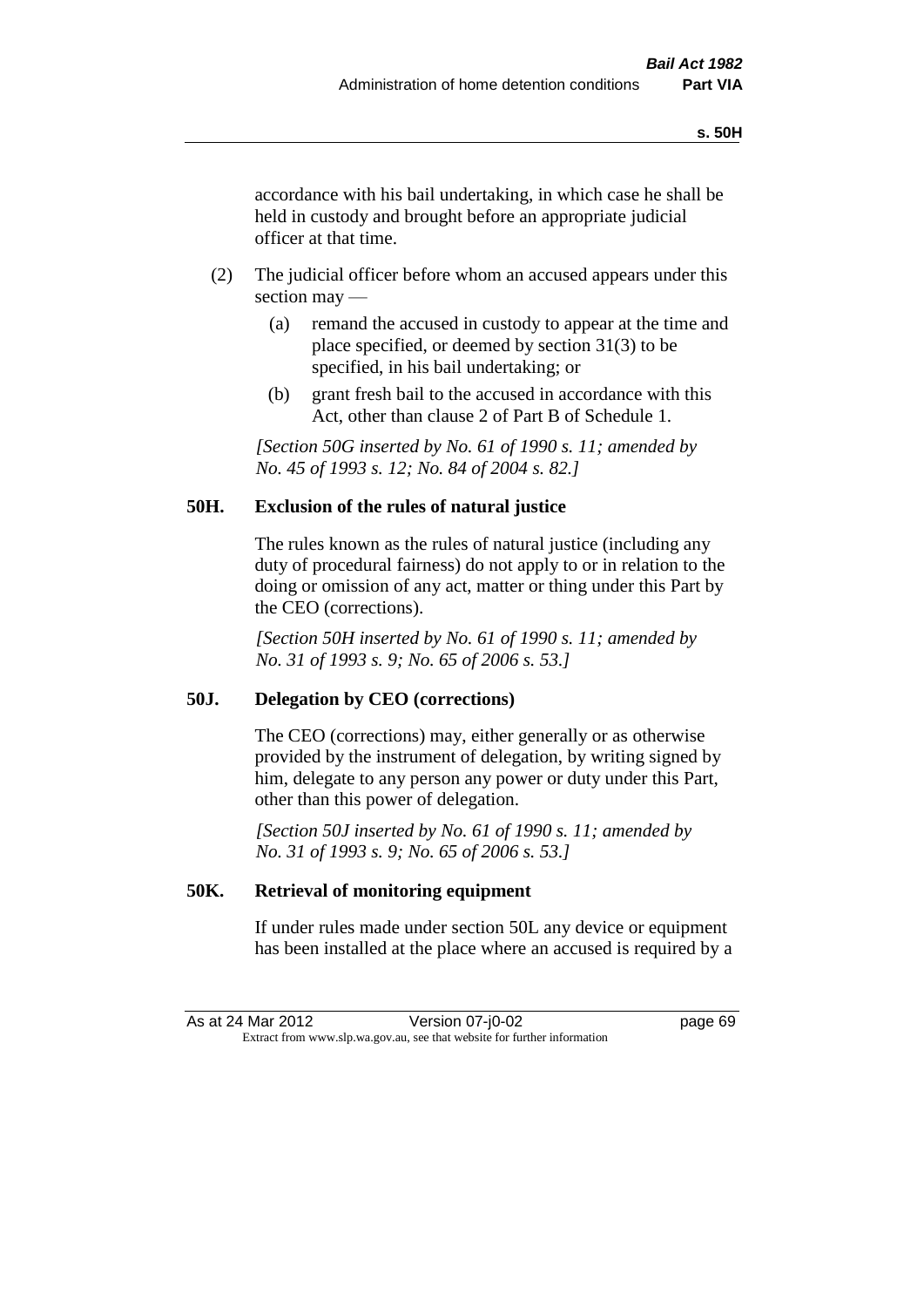#### **s. 50L**

home detention condition to remain, section 118 of the *Sentence Administration Act 2003* applies.

*[Section 50K inserted by No. 78 of 1995 s. 8; amended by No. 50 of 2003 s. 29(3); No. 84 of 2004 s. 82.]* 

# **50L. Rules**

- (1) The CEO (corrections) may, with the approval of the Minister, make rules for the purposes of this Part which may provide for the manner of ensuring that accused persons are complying with home detention conditions and for conditions to be applied to accused persons granted bail subject to home detention conditions including conditions —
	- (a) requiring an accused to wear any device;
	- (b) requiring an accused to permit the CEO (corrections) to install any device or equipment at the place where the accused is required by a home detention condition to remain.
- (2) Rules made under this section may confer a discretionary authority on any person or class of persons.
- (3) Sections 41 and 42 of the *Interpretation Act 1984* do not apply to rules made under this section.

*[Section 50L inserted by No. 61 of 1990 s. 11; amended by No. 31 of 1993 s. 9; No. 84 of 2004 s. 82 and 83(3); No. 65 of 2006 s. 53; No. 2 of 2008 s. 56(3) and (4).]*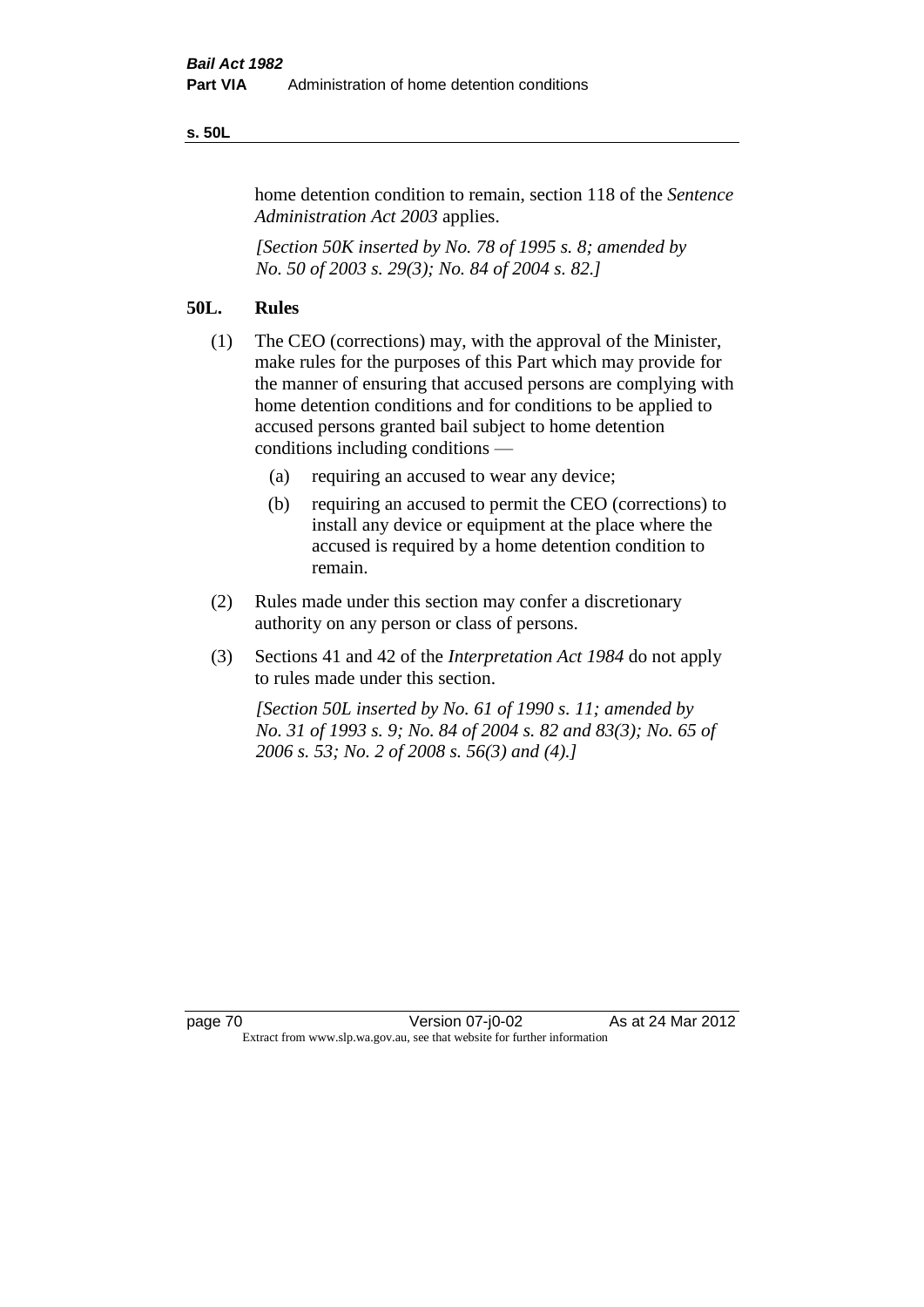# **Part VII — Enforcement of bail undertakings**

# **51. Offence to fail to comply with bail undertaking**

- (1) An accused who, without reasonable cause, fails to comply with the requirement of his bail undertaking mentioned in section 28(2)(a) commits an offence.
- (2) An accused who fails to comply with the requirement of his bail undertaking mentioned in section 28(2)(b) commits an offence.
- $(2a)$  An accused
	- (a) whose bail undertaking includes any condition imposed for a purpose mentioned in clause  $2(2)(c)$  or (d) of Part D of Schedule 1; and
	- (b) who fails to comply with the condition,

commits an offence.

- (3) An accused shall not be convicted in his absence of an offence against this section.
- (4) An accused who is charged with an offence against subsection (1) or (2) may be convicted of the other of those offences if that other offence is proved by the evidence.
- (5) A prosecution for an offence against subsection (1), (2) or (2a) may be brought at any time.
- (6) A person who is convicted of an offence against subsection (1), (2) or (2a) is liable to a fine not exceeding \$10 000 or imprisonment for a term not exceeding 3 years, or both.
- (7) A court which convicts an accused of an offence against this section may, in addition to any penalty which it may impose, order that the accused pay such sum as it may fix in or towards defraying the costs and expenses of and consequent upon his apprehension following the failure to comply with his bail undertaking for which he was convicted.

As at 24 Mar 2012 Version 07-j0-02 page 71 Extract from www.slp.wa.gov.au, see that website for further information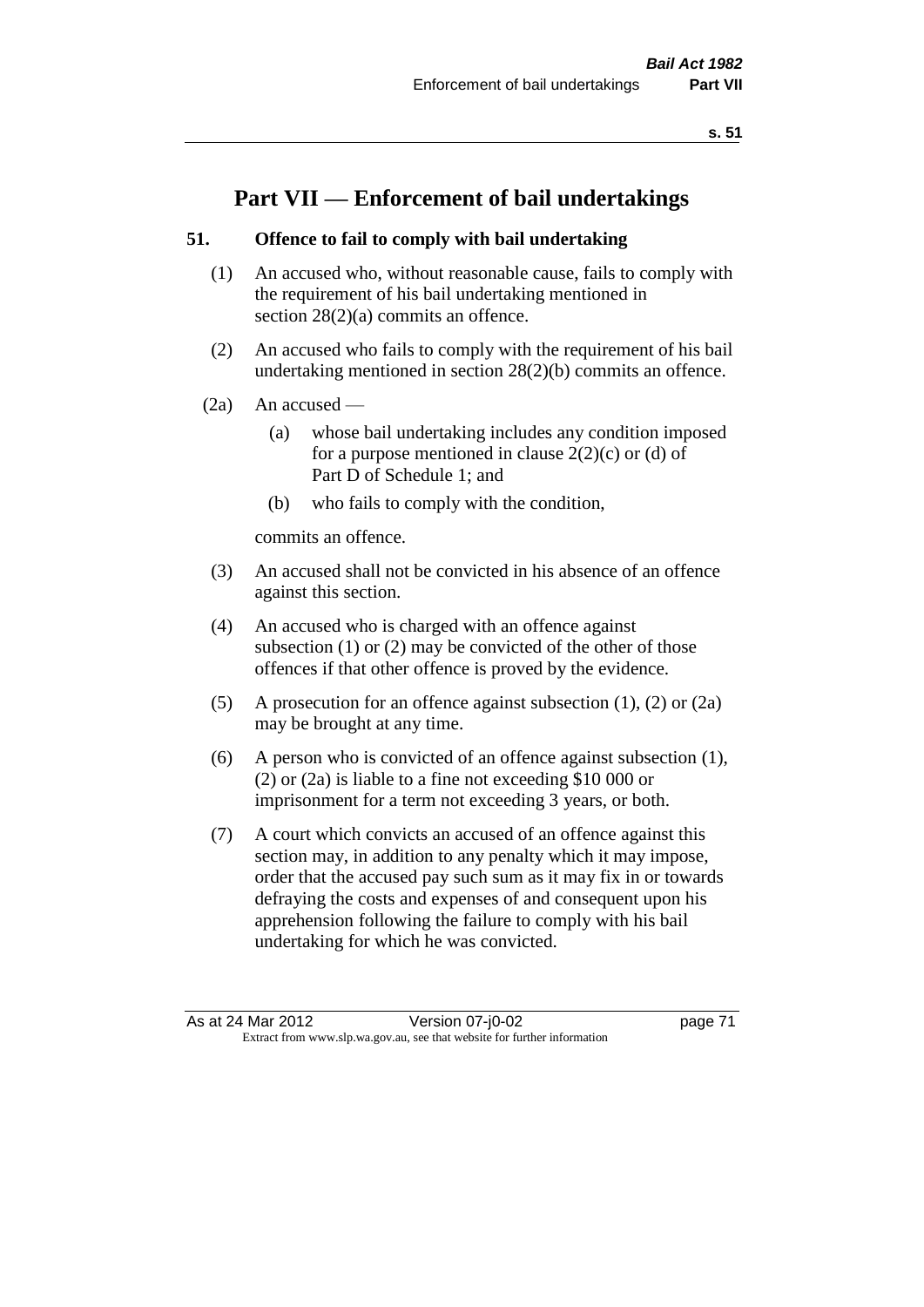#### **s. 51A**

- (8) An order made under subsection (7)
	- (a) shall specify to whom and in what manner the sum shall be paid; and
	- (b) may be enforced as though the sum were a penalty imposed under this section.

*[Section 51 amended by No. 54 of 1998 s. 9; No. 59 of 2004 s. 141; No. 84 of 2004 s. 11 and 82; No. 6 of 2008 s. 18(3).]*

# **51A. Proceedings before courts of summary jurisdiction for an offence under s. 51**

- (1) This section applies for the purpose of prosecuting an offence against section  $51(1)$ ,  $(2)$  or  $(2a)$  where the court before which the accused is bound to appear at the time when the accused fails to comply with the accused's bail undertaking is a court of summary jurisdiction.
- (2) Where this section applies, the prosecution shall be commenced and conducted by the person who was conducting the proceedings in which the accused failed to comply with the accused's bail undertaking or by a police officer.
- (3) Where this section applies, the registrar of the court before which the accused was bound to appear shall cause to be issued to the Commissioner of Police a certificate under section 64 as to the accused's failure to appear.

*[Section 51A inserted by No. 6 of 2008 s. 31(1).]*

# **52. Provisions as to summary proceedings before superior courts for an offence under s. 51**

(1) This section applies, notwithstanding any other Act, for the purpose of prosecuting an offence against section 51(1), (2) or (2a) where the court before which the accused is bound to appear at the time when he fails to comply with his bail undertaking is the Supreme Court or the District Court.

page 72 Version 07-j0-02 As at 24 Mar 2012 Extract from www.slp.wa.gov.au, see that website for further information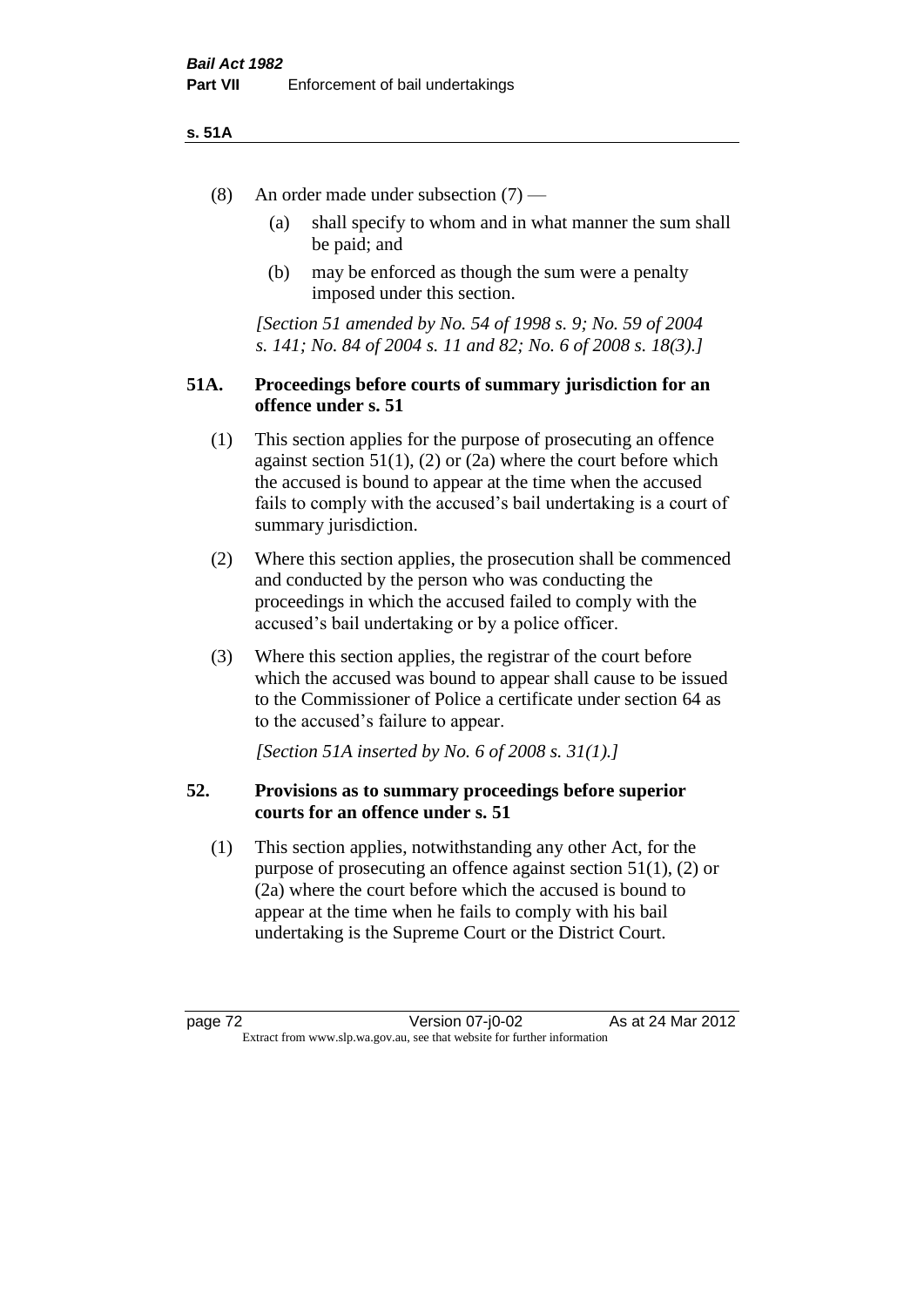- (2) Where this section applies, the accused shall be dealt with summarily for the offence and shall be so dealt with —
	- (a) by a judge of the Supreme Court in any case where the accused was bound to appear before the General Division of the Supreme Court;
	- (ab) by a judge of appeal in any case where the accused was bound to appear before the Court of Appeal;
	- (b) by a judge of the District Court in any case where the accused was bound to appear before that Court.
- (3) A prosecution for an offence which is to be dealt with under this section shall be commenced by the authorised officer (as defined in section 80 of the *Criminal Procedure Act 2004*) who was conducting the proceedings in which the accused failed to comply with his bail undertaking or by a police officer —
	- (a) where subsection  $(2)(a)$  or (ab) applies, in the Supreme Court; and
	- (b) where subsection (2)(b) applies, in the District Court.
- (3a) Where this section applies, a person authorised under subsection (3b) shall cause to be issued to the Commissioner of Police a certificate under section 64 as to the accused's failure to appear.
- (3b) The Chief Justice, in respect of cases where the court before which the accused was bound to appear is the Supreme Court, and the Chief Judge, in respect of cases where the court before which the accused was bound to appear is the District Court, may authorise a person or persons, by name or office, to perform the function referred to in subsection (3a).
- (3c) A prosecution that has been commenced under subsection (3) by a police officer shall be conducted by the Director of Public Prosecutions.
- (4) Subject to section 51(3) and (5), a prosecution for an offence which is to be dealt with under this section is to be commenced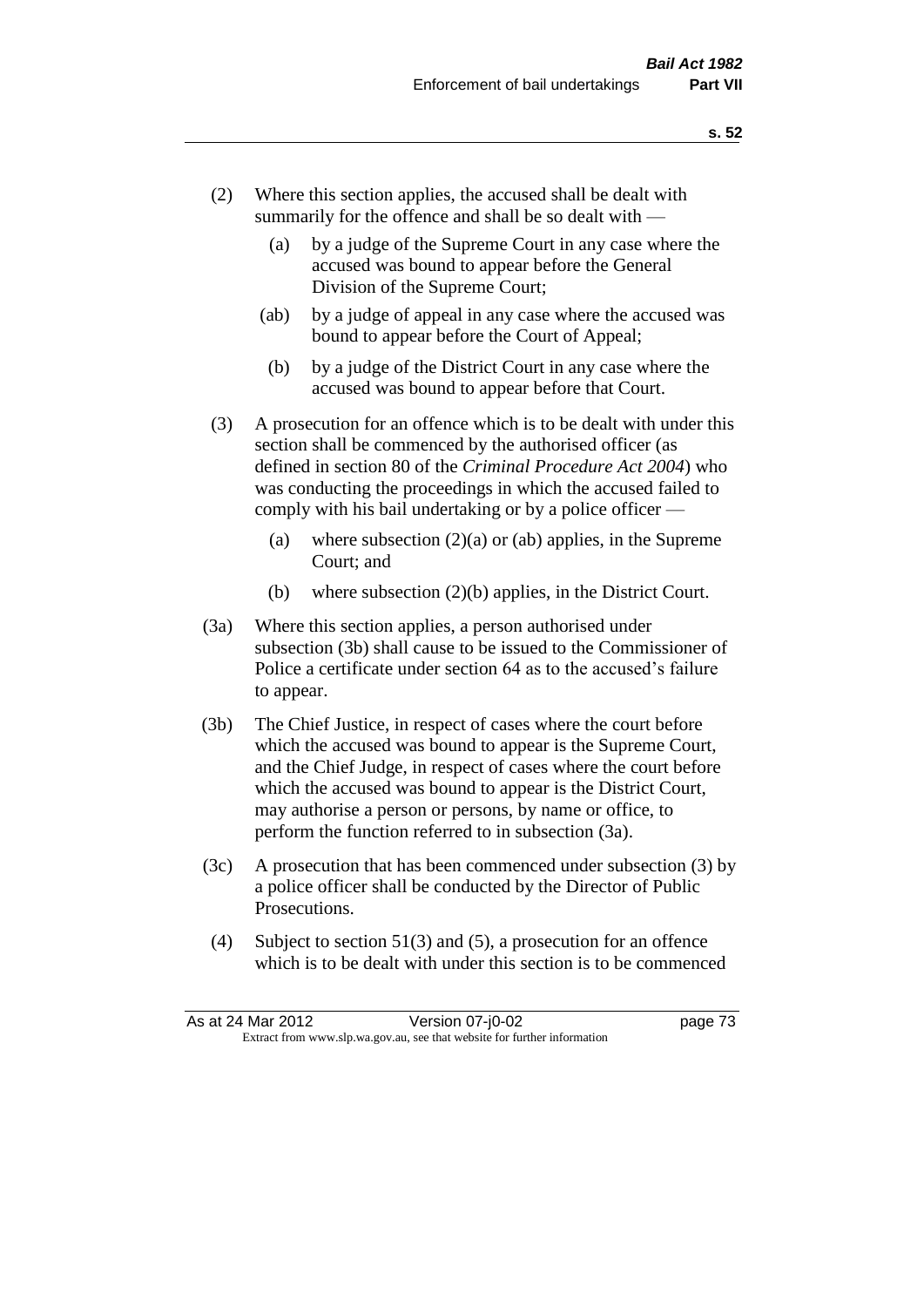and conducted under the *Criminal Procedure Act 2004* as if it were a prosecution of a simple offence in a court of summary jurisdiction, but —

- (a) no fees shall be charged by the Supreme Court or District Court for or in respect of any act or proceeding that relates to the prosecution; and
- (b) the Supreme Court or District Court cannot order a party to the prosecution to pay another party's costs of or relating to the prosecution, except under section 166(2) of the *Criminal Procedure Act 2004*.
- (5) If under section 51(6) or (7) the Supreme Court or the District Court imposes a pecuniary penalty the court may make an order under section 59 of the *Sentencing Act 1995* in respect of the amount payable.

*[Section 52 amended by No. 92 of 1994 s. 6; No. 78 of 1995 s. 8; No. 54 of 1998 s. 10; No. 45 of 2004 s. 28(2) and (4); No. 59 of 2004 s. 141; No. 84 of 2004 s. 11 and 82; No. 2 of 2008 s. 56(5); No. 6 of 2008 s. 32(1) and (2).]* 

# **53. Appeals against decisions made under s. 52**

- (1) A person who is dissatisfied with a decision (as defined in section 6 of the *Criminal Appeals Act 2004*) made under section 52 may, with the leave of the Court of Appeal, appeal against it.
- (2) For the purposes of subsection (1), Part 2 of the *Criminal Appeals Act 2004*, with any necessary changes, applies as if —
	- (a) the decision referred to in subsection (1) were a decision of a court of summary jurisdiction;
	- (b) a reference in that Part to a court of summary jurisdiction were a reference to the court that made the decision referred to in subsection (1); and
	- (c) a reference in that Part to commencing an appeal were a reference to applying for leave to appeal.

**s. 53**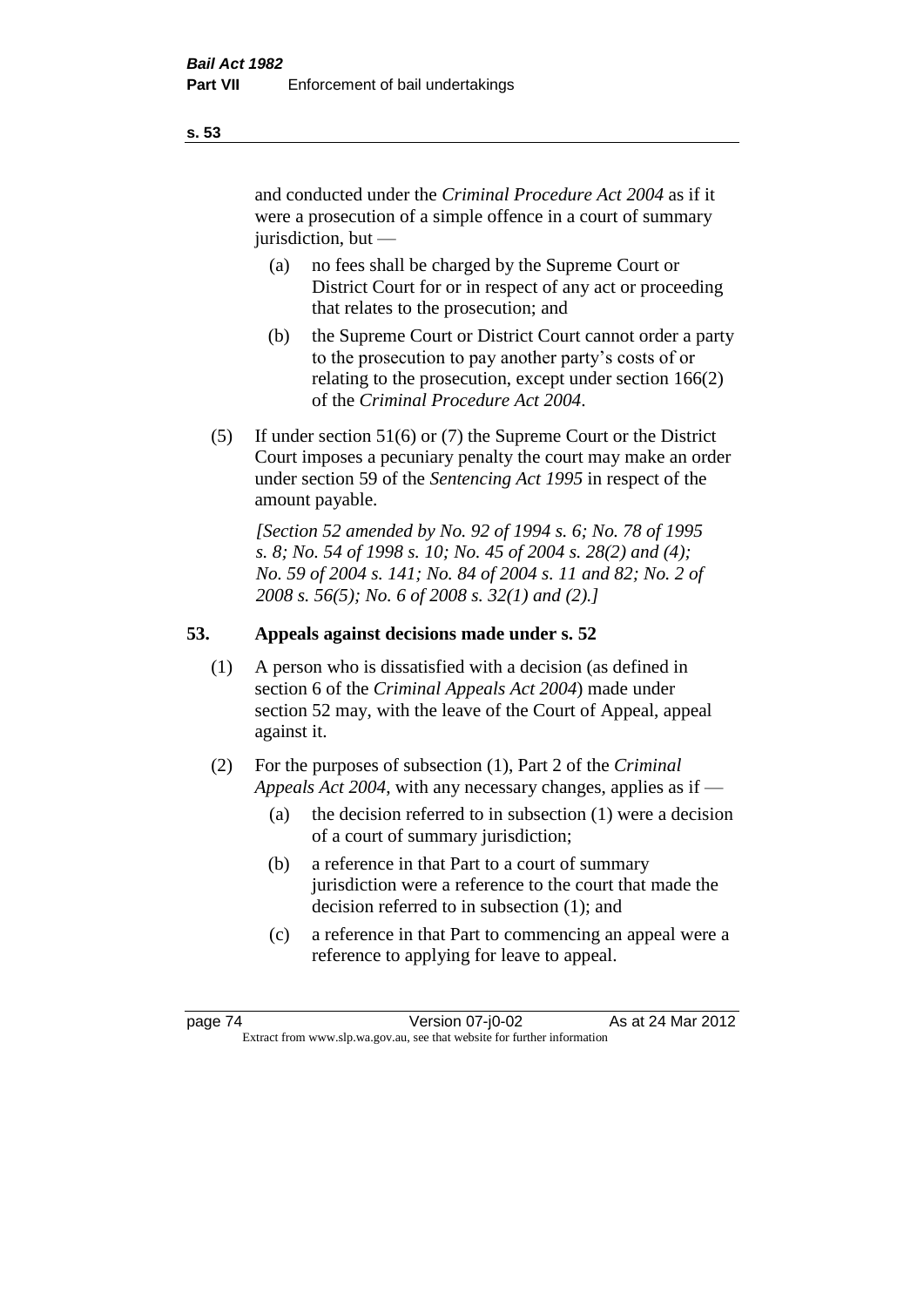(3) Despite section 13(1) of the *Criminal Appeals Act 2004*, the appeal is to be dealt with by the Court of Appeal.

*[Section 53 inserted by No. 45 of 2004 s. 28(3); amended by No. 84 of 2004 s. 11 and 82.]*

# **54. Accused on bail may be taken before a judicial officer for variation or revocation of bail**

(1a) In this section —

*relevant officer* means —

- (a) if the court before which the accused is required to appear is the District Court, the Supreme Court or the Court of Appeal — the prosecutor; or
- (b) in any other case the prosecutor or a police officer.
- (1) Where an accused has been released on bail the relevant officer may cause the accused to appear before an appropriate judicial officer to show cause why the accused's bail should not be varied or revoked if the relevant officer —
	- (a) has reasonable grounds to believe, or is notified in writing by a surety for the accused that the surety has reasonable grounds to believe, that the accused —
		- (i) is not likely to comply with any requirement of his bail undertaking mentioned in section  $28(2)(a)$  or (b);
		- (ii) is, or has been, or is likely to be in breach of any condition of his bail undertaking mentioned in section  $28(2)(c)$ ; or
		- (iii) is, or has been, in breach of a home detention condition mentioned in section 28(2)(d);
	- (b) has reasonable grounds to believe that
		- (i) any surety for the accused's appearance is no longer suitable under section 39 to be a surety, or is dead;

As at 24 Mar 2012 Version 07-j0-02 page 75 Extract from www.slp.wa.gov.au, see that website for further information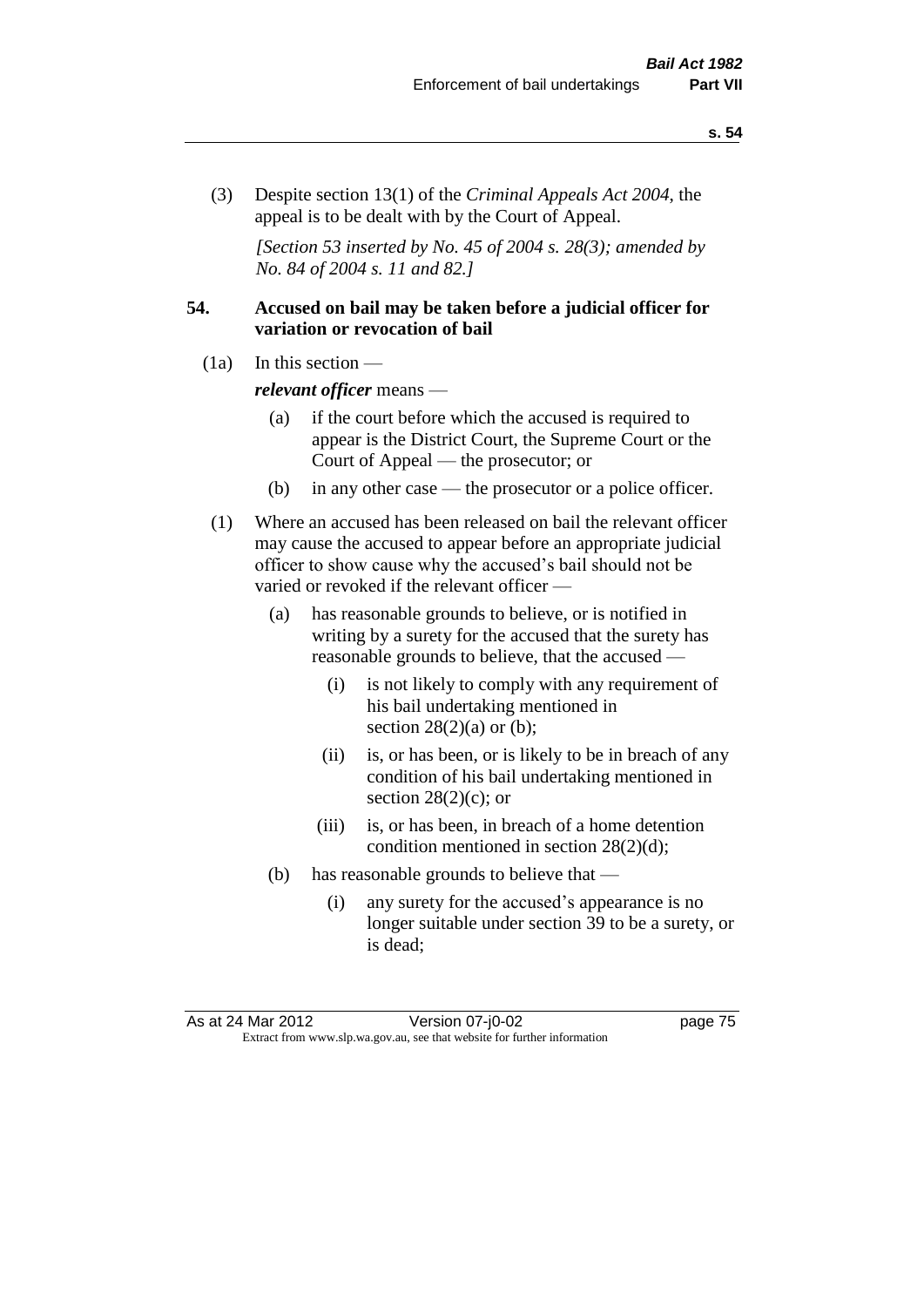|     | (11)  | for any reason any security required under Part D<br>of Schedule 1 is no longer sufficient; or                                                                                     |
|-----|-------|------------------------------------------------------------------------------------------------------------------------------------------------------------------------------------|
|     | (iii) | in a case where the accused has been granted bail<br>for the purposes of an appeal, the accused has<br>discontinued the appeal or has not prosecuted it<br>with all due diligence. |
| (2) |       | For the purposes of causing an accused to appear before an<br>appropriate judicial officer as provided in subsection $(1)$ —                                                       |

- (a) a police officer may arrest the accused without warrant and bring the accused before an appropriate judicial officer; or
- (b) the relevant officer may apply to an appropriate judicial officer for a summons or warrant on any ground specified in subsection  $(1)$ .
- (2a) A police officer shall not exercise the power conferred by subsection (2)(a) unless the police officer is the relevant officer or is requested in writing to do so by the relevant officer.
- (3) An application under subsection (2)(b) must be made, and proceedings on it are to be conducted —
	- (a) in a court of summary jurisdiction in accordance with regulations made under the *Criminal Procedure Act 2004*;
	- (b) in the Supreme Court or the District Court in accordance with rules of court made under the *Criminal Procedure Act 2004*.
- (4) An accused arrested under this section shall be taken as soon as is practicable before an appropriate judicial officer unless he is arrested less than 24 hours before the time at which he is due to appear in accordance with his bail undertaking, in which case he shall be held in custody and brought before an appropriate judicial officer at that time.

**s. 54**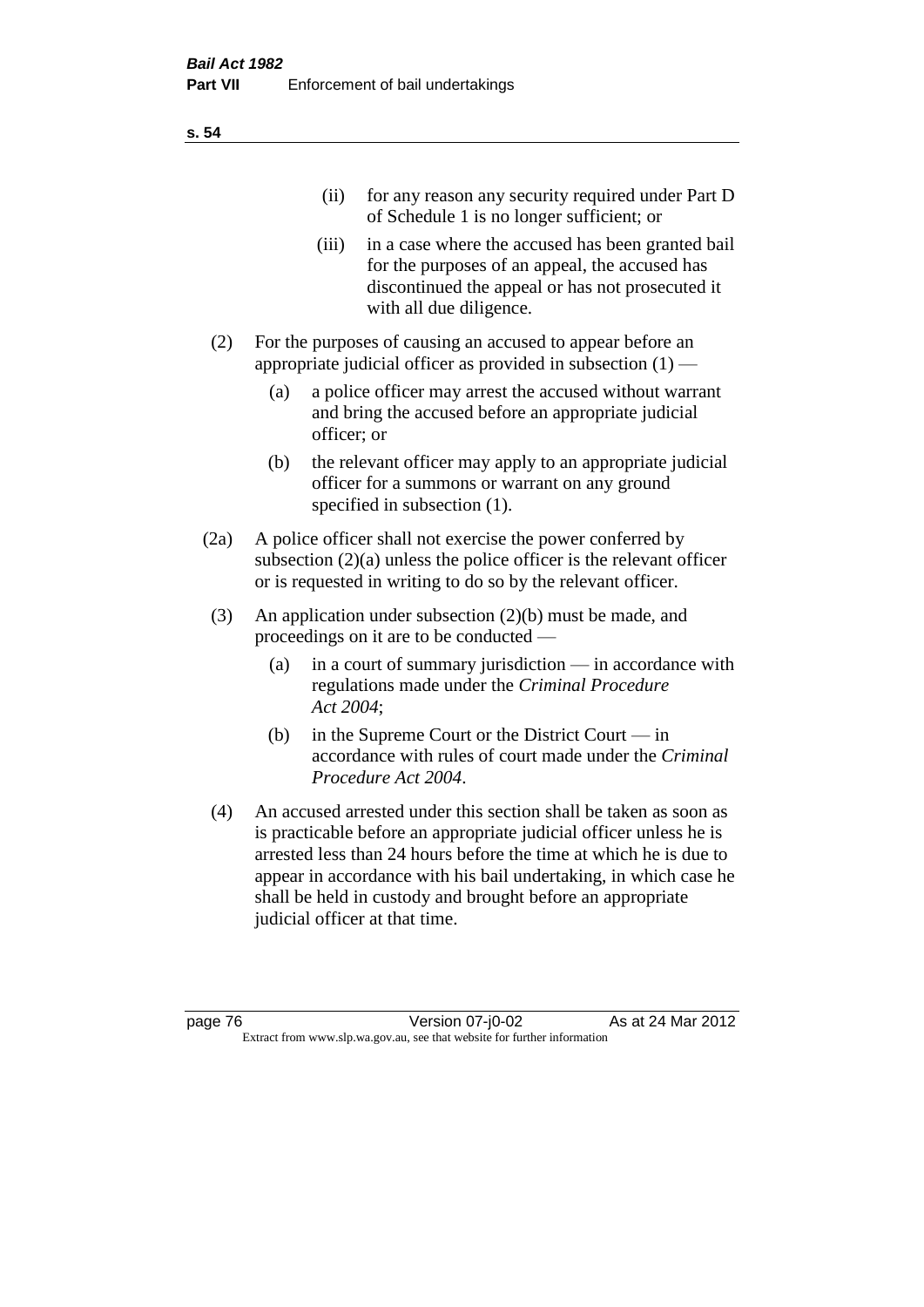- $(5)$  If
	- (a) the court before which the accused is required to appear is the District Court, the Supreme Court or the Court of Appeal; and
	- (b) a police officer is satisfied that because of the urgency of the case it is not practicable for the prosecutor to exercise the power conferred by subsection (1),

the police officer may exercise that power.

(6) If a police officer, acting under subsection (5), exercises the power conferred by subsection (1), the police officer is to be regarded as the relevant officer for the purposes of this section.

*[Section 54 amended by No. 33 of 1989 s. 18; No. 61 of 1990 s. 12; No. 45 of 1993 s. 12; No. 59 of 2004 s. 141; No. 84 of 2004 s. 9, 11 and 82; No. 6 of 2008 s. 33(1)-(4).]* 

# **54A. Accused on committal may be taken before court by which committed**

- (1) This section applies to an accused
	- (a) who has been released on bail following the accused's committal to the District Court or the Supreme Court to be tried (otherwise than for murder) or sentenced or otherwise dealt with; and
	- (b) who has not made an appearance in that court on the committal; and
	- (c) who, in the opinion of the relevant officer under section 54, should be made to show cause in terms of subsection (1) of that section.
- (2) The relevant officer may, under section 54, cause an accused to whom this section applies to appear before a judicial officer who is empowered to exercise jurisdiction in the court in which the committal order was made, instead of before an appropriate judicial officer.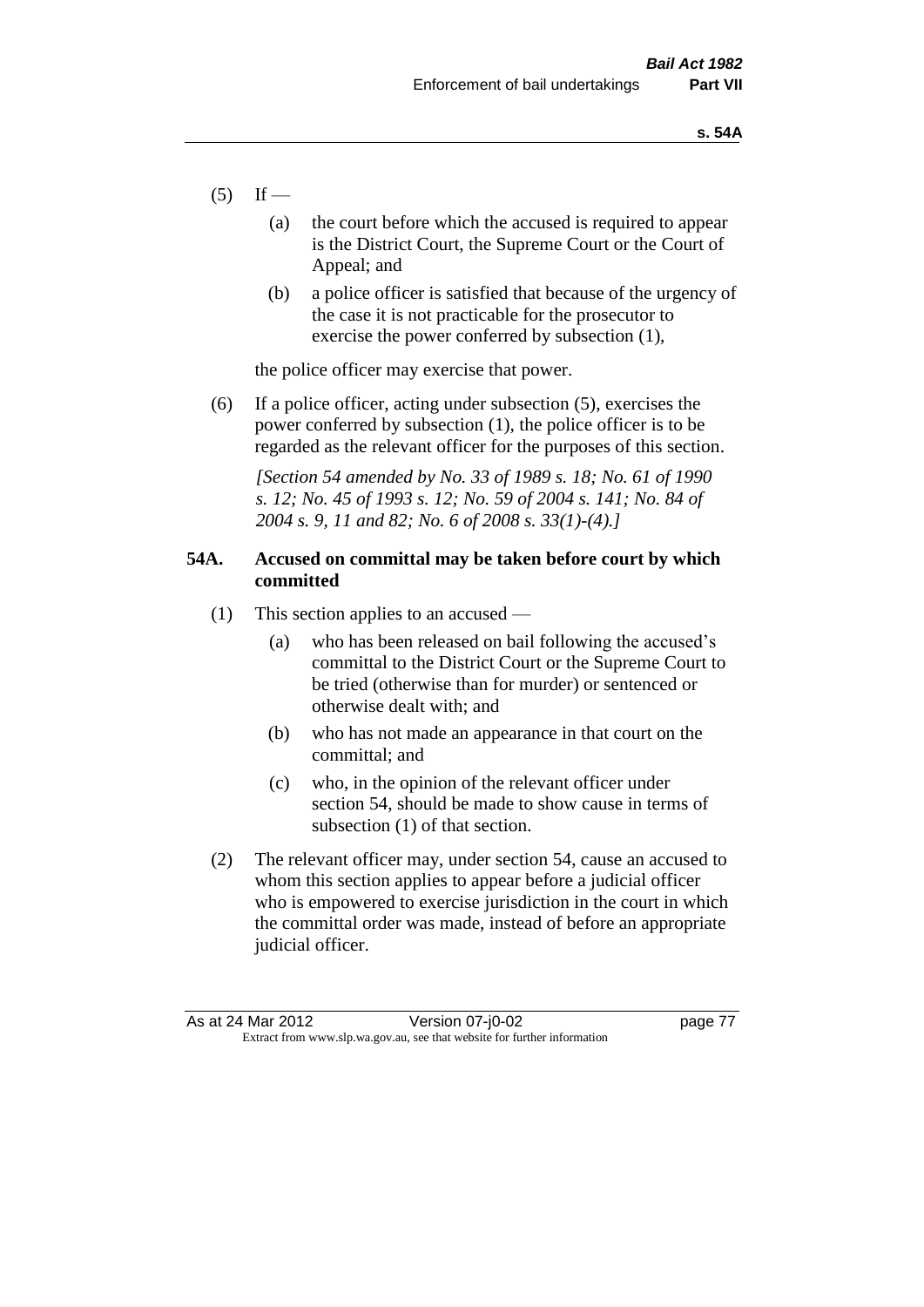# (3) A judicial officer before whom an accused so appears is to be regarded as an appropriate judicial officer for the purposes of section 54(2).

- (4) A judicial officer before whom an accused so appears is not obliged to exercise any power conferred by section 55 but may refuse to do so and direct the relevant officer to cause the accused to appear before an appropriate judicial officer.
- (5) A relevant officer shall comply with a direction given to that officer under subsection (4).

*[Section 54A inserted by No. 6 of 2008 s. 34; amended by No. 29 of 2008 s. 24(6).]*

# **55. Powers of judicial officer to revoke or vary bail**

- (1) If the judicial officer before whom an accused appears under section 54 is satisfied that —
	- (a) the accused is not likely to comply with any requirement of his bail undertaking mentioned in section 28(2)(a) or  $(b)$ :
	- (b) he is, or has been, or is likely to be, in breach of any condition of his bail undertaking mentioned in section  $28(2)(c)$ ;
	- (ba) he is, or has been, in breach of a home detention condition mentioned in section 28(2)(d); or
		- (c) any of the grounds set out in section  $54(1)(b)$  has been established,

# he may —

- (d) revoke the bail and remand the accused in custody to appear at the time and place specified, or deemed by section 31(3) to be specified, in his bail undertaking; or
- (e) revoke the bail and grant fresh bail to the accused in accordance with this Act, other than clause 2 of Part B of Schedule 1.

page 78 Version 07-j0-02 As at 24 Mar 2012 Extract from www.slp.wa.gov.au, see that website for further information

# **s. 55**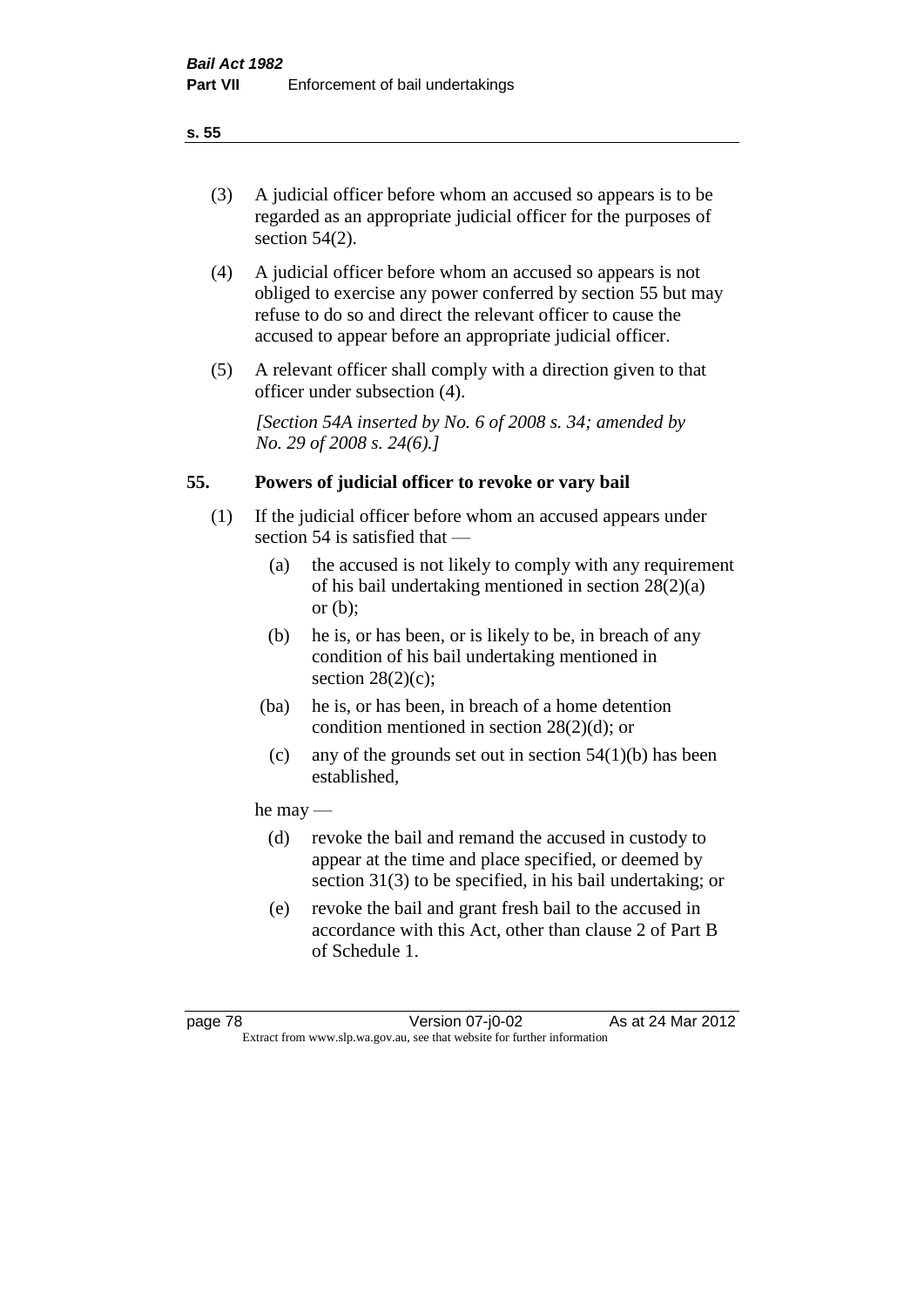(2) If the judicial officer before whom the accused so appears is not satisfied as to any of the matters mentioned in subsection (1)(a), (b), or (c) he shall release the accused on his existing bail undertaking and, with the consent in writing of the surety, on any existing surety undertaking.

*[Section 55 amended by No. 61 of 1990 s. 13; No. 45 of 1993 s. 12; No. 84 of 2004 s. 82.]* 

#### *[56. Deleted by No. 6 of 2008 s. 35.]*

#### **57. Forfeiture of money under bail undertaking**

- (1) Where an accused is convicted of an offence against section  $51(1)$ , (2) or (2a), the court by which he is convicted shall, whether or not an application is made therefor by the prosecutor, order that the full amount agreed to be forfeited, in the accused's bail undertaking, be forfeited to the State.
- (2) Notwithstanding subsection (1), the court may decline to make an order thereunder or may order forfeiture in part only where the accused shows to the satisfaction of the judicial officer —
	- (a) that, by reason of a change of circumstances since the bail undertaking was entered into, an order for forfeiture, or for forfeiture in full (as the case may be), would cause excessive hardship to the accused or his dependants; and
	- (b) that such hardship would not be relieved by the exercise of one of the powers conferred by section 59.
- (3) Without prejudice to the recovery of such an amount as a civil debt due to the State, any amount to be paid under an order made under this section is to be paid, and its payment may be enforced under Part 5 of the *Fines, Penalties and Infringement Notices Enforcement Act 1994*, unless an order has been made under subsection (4).
- (4) If under this section the Supreme Court or the District Court makes an order requiring the payment of money, the court may make an order under section 59 of the *Sentencing Act 1995* in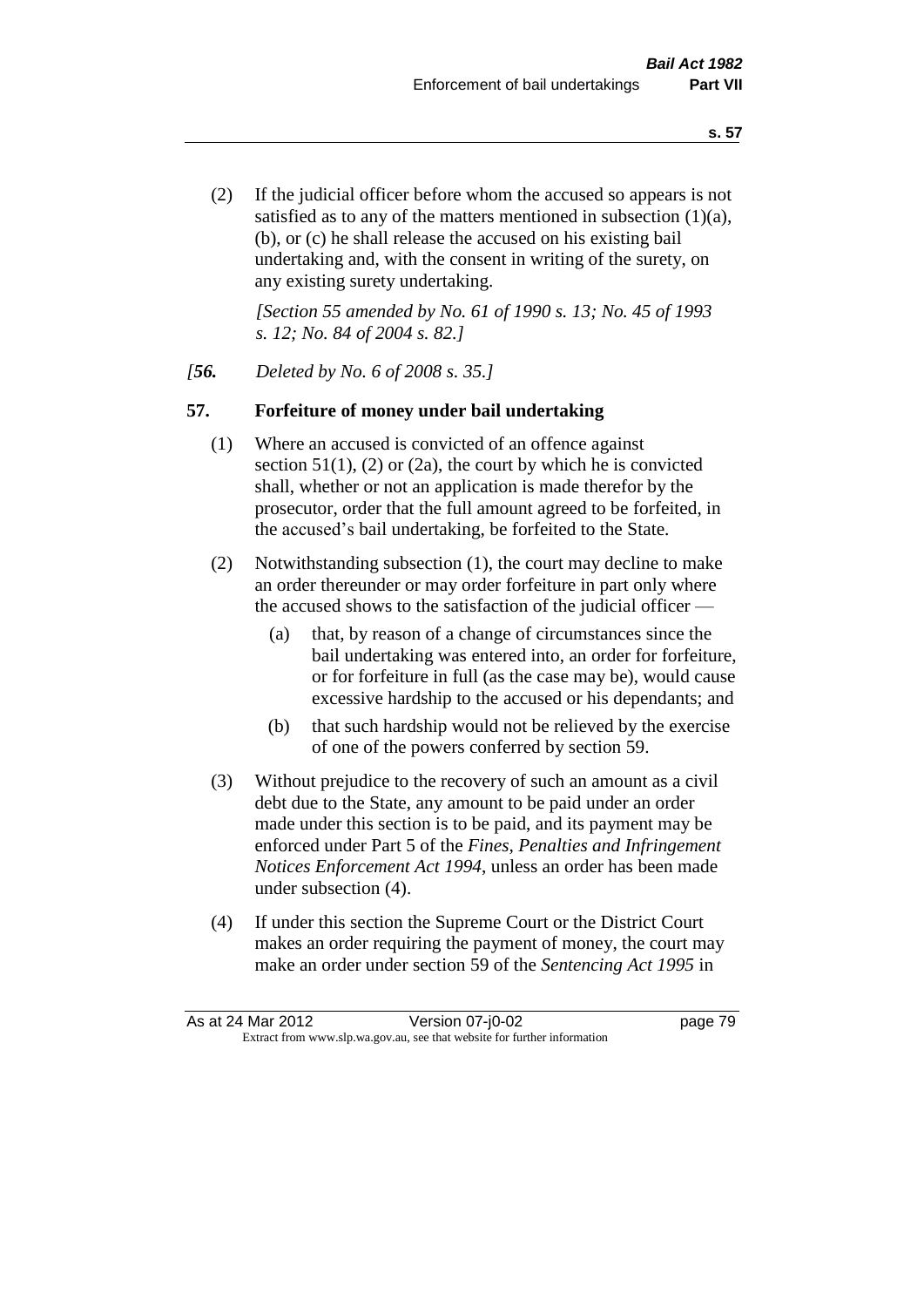respect of the amount payable and for that purpose that section, with any necessary changes, applies as if the amount were a fine imposed on the accused.

*[Section 57 amended by No. 74 of 1984 s. 19; No. 92 of 1994 s. 7; No. 78 of 1995 s. 8; No. 54 of 1998 s. 11; No. 65 of 2003 s. 121(3); No. 84 of 2004 s. 82.]* 

# **58. Automatic forfeiture on expiration of one year after absconding**

- (1) If after the expiration of one year from the day on which the accused is required to appear in court in accordance with the requirement of his bail undertaking mentioned in section  $28(2)(a)$  he has not —
	- (a) been arrested under section 59B; or
	- (b) appeared in court in accordance with the requirement of his bail undertaking mentioned in section 28(2)(b); or
	- (c) otherwise surrendered himself or been taken into custody to be dealt with on the charge or charges for which the bail undertaking was entered into,

the full amount specified in the bail undertaking shall, on the expiration of the said period, be forfeited to the State by virtue of this section without any order of the court or other formality.

(2) Upon the occurrence of a forfeiture under subsection (1) any security given by the accused may be resorted to by the State as if an order of forfeiture had been made under section 57(1).

*[Section 58 amended by No. 65 of 2003 s. 121(3); No. 84 of 2004 s. 82; No. 6 of 2008 s. 18(3) and 36(2).]*

**s. 58**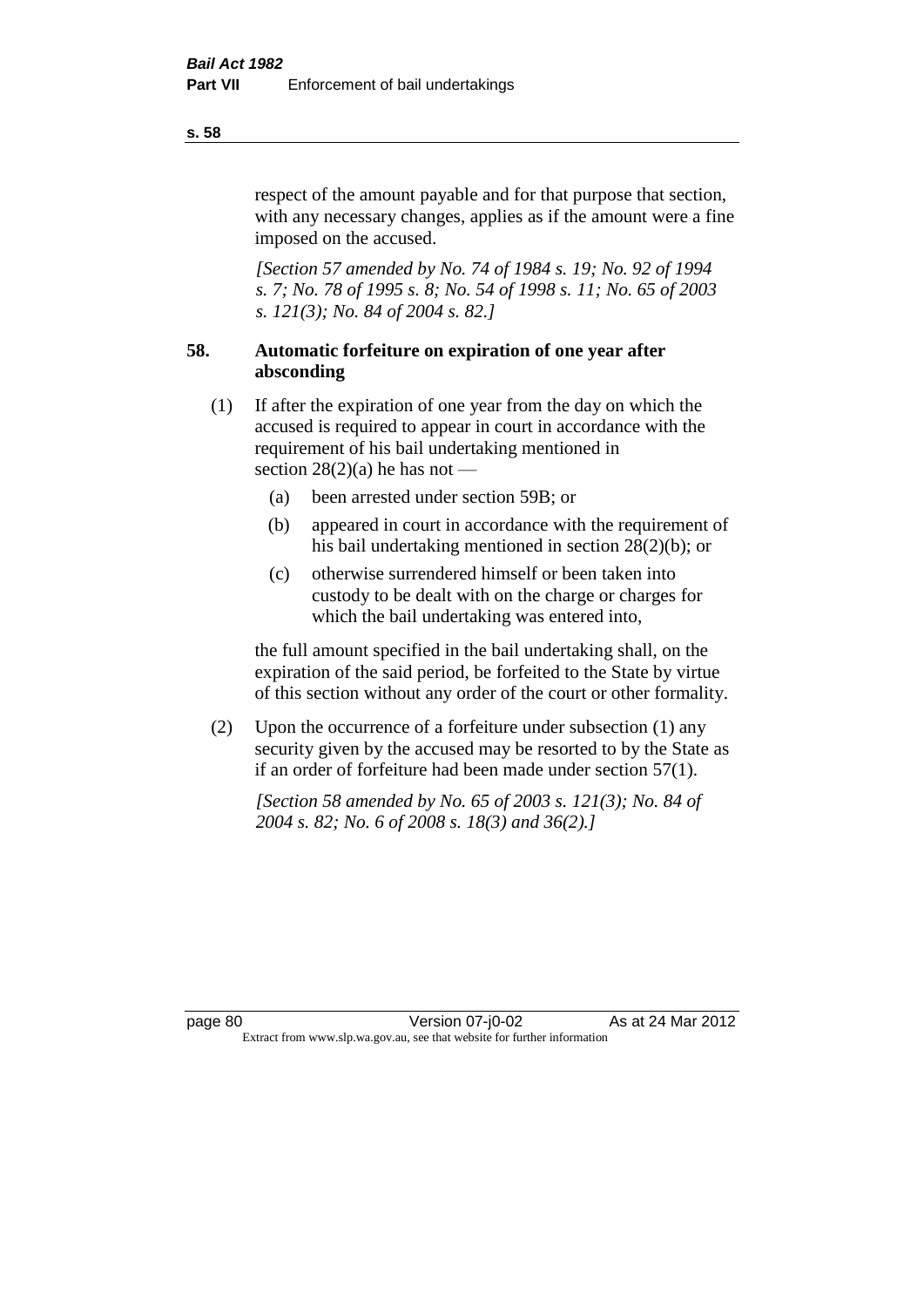# **Part VIII — Miscellaneous**

# **59. Further power of judicial officer in relation to enforcement of undertakings**

A court or an appropriate judicial officer who makes an order for forfeiture under section 49 or 57 may, when doing so, or at any time thereafter, further order —

- (a) that payment of any sum be made by specified instalments or be postponed to a specified date;
- (b) that any security given be applied in or towards payment of the sum forfeited; or
- (c) that the accused or the surety, as the case may be, do all such things and execute all such documents as may be necessary, or as may be specified in the order, for the purpose of vesting any security in the State or enabling the State to realize the same or to resort thereto to recover the sum forfeited,

and the court or an appropriate judicial officer may at any time vary or revoke an order made under paragraph (a), (b), or (c).

*[Section 59 amended by No. 65 of 2003 s. 121(3); No. 84 of 2004 s. 82.]*

# **59A. Where bail dispensed with, accused may be taken before judicial officer for reconsideration of matter**

- $(1)$  In this section *relevant officer* has the meaning given in section 54(1a).
- (2) Where the requirement for bail has been dispensed with for an accused under section 7A, the relevant officer may cause the accused to appear before an appropriate judicial officer for reconsideration of the matter, if the relevant officer has reasonable grounds to believe that the accused is not likely to appear at the time and place specified in a notice under section 13A(3).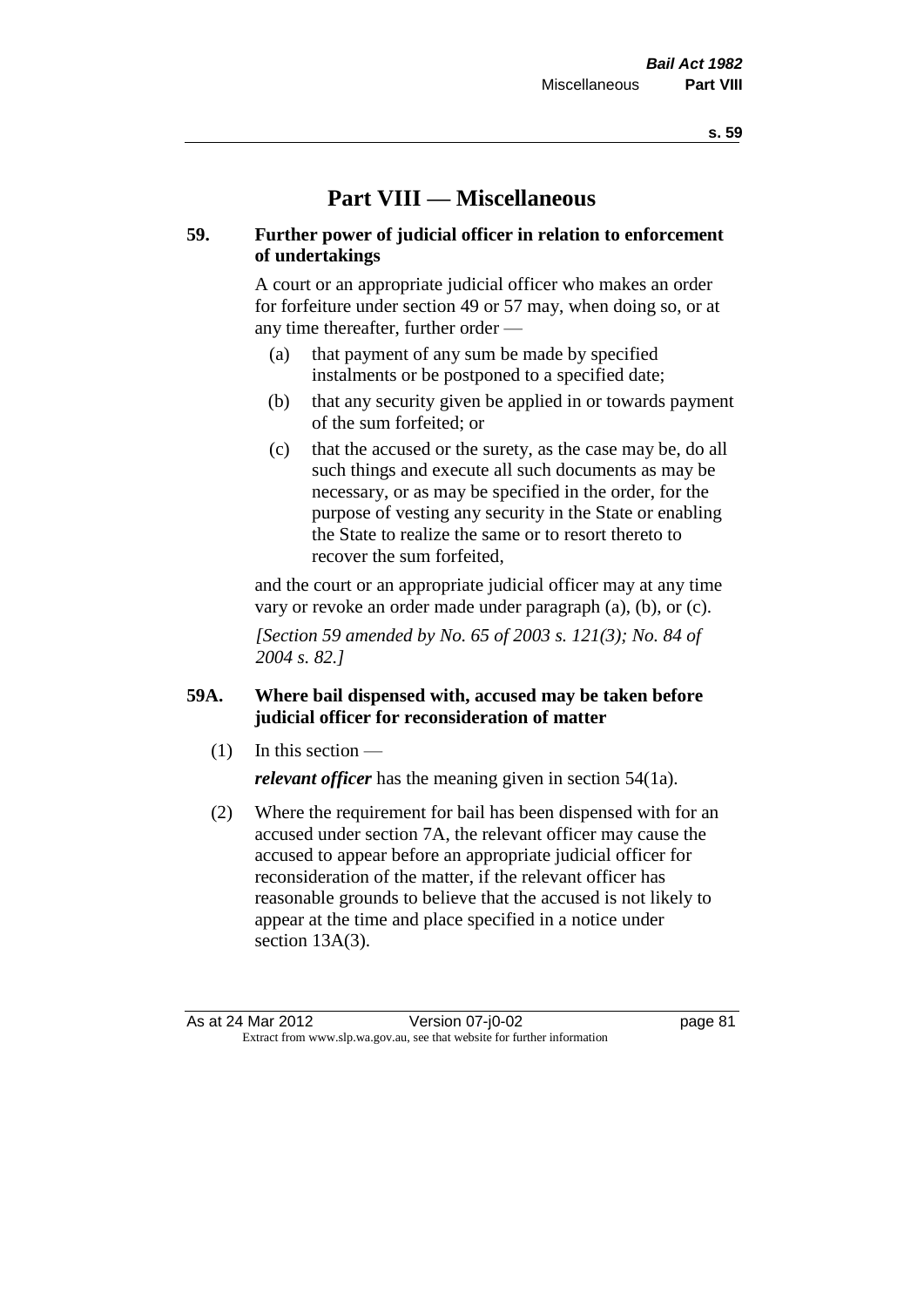- (3) Section 54(2), (2a), (3) and (4) apply, with necessary modifications, for the purposes of subsection (2).
- (4) The judicial officer before whom an accused appears under subsection (2) shall reconsider the accused's case and may, notwithstanding section 13 —
	- (a) again dispense with the requirement for bail; or
	- (b) grant bail; or
	- (c) refuse to grant bail,

in accordance with this Act, for the accused's appearance in court.

- $(5)$  If
	- (a) the court before which the accused is required to appear is the District Court, the Supreme Court or the Court of Appeal; and
	- (b) a police officer is satisfied that because of the urgency of the case it is not practicable for the prosecutor to exercise the power conferred by subsection (2),

the police officer may exercise that power.

(6) If a police officer, acting under subsection (5), exercises the power conferred by subsection (2), the police officer is to be regarded as the relevant officer for the purposes of this section.

*[Section 59A inserted by No. 6 of 2008 s. 36(1).]*

# **59B. Warrant for arrest of absconding accused**

Where —

(a) at any time after that specified in an accused's bail undertaking for an accused's appearance the accused has failed to comply with the requirements of the accused's bail undertaking mentioned in section  $28(2)(a)$  or (b); or

page 82 Version 07-j0-02 As at 24 Mar 2012 Extract from www.slp.wa.gov.au, see that website for further information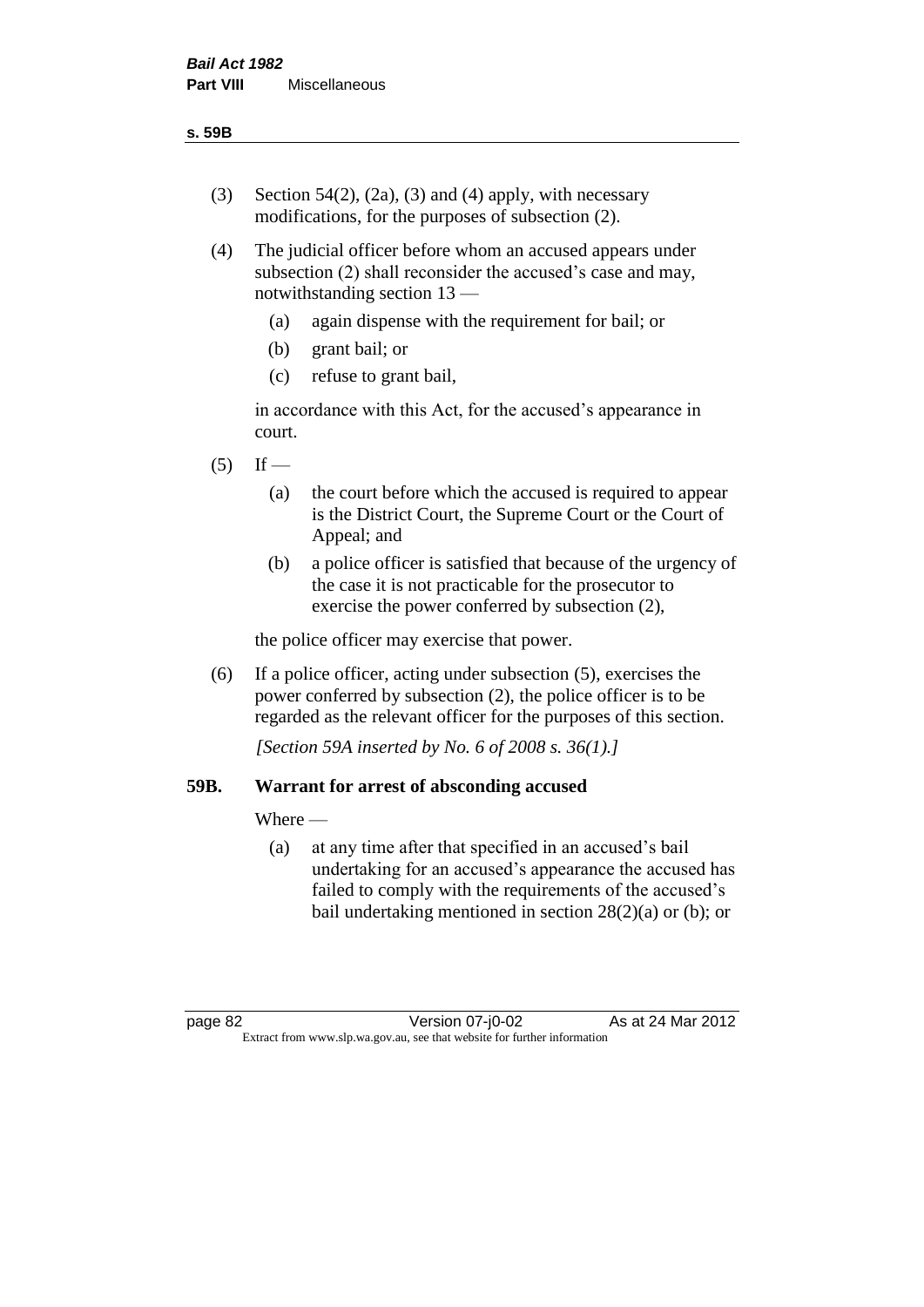(b) an accused has failed to appear at the time and place specified in a notice under section 13A(3).

the court before which the accused was required to appear may issue a warrant to arrest the accused and bring the accused before that court or a court of like jurisdiction.

*[Section 59B inserted by No. 6 of 2008 s. 36(1).]*

#### **60. Accused and surety to notify any change of address**

Where the residential address of —

- (a) an accused who has been released on bail or for whom the requirement for bail has been dispensed with; or
- (b) a surety,

changes from that appearing on his bail undertaking, surety undertaking or notice under section 13A(3), as the case may be, he shall forthwith, in writing, notify details of the change to the registrar of the court before which, at the time when the change occurs, the accused is required to appear, and if without reasonable cause he fails to do so he commits an offence.

#### Penalty: \$1 000.

*[Section 60 amended by No. 50 of 2003 s. 37(5); No. 59 of 2004 s. 141; No. 84 of 2004 s. 82; No. 6 of 2008 s. 37.]*

# **61. Offence of failing to bring arrested person before court or person able to grant bail**

- (1) A person to whom this section applies commits an offence if, having arrested another for an offence, he wilfully and without reasonable excuse fails to take that other person, or cause him to be taken, as soon as is practicable —
	- (a) before an authorised officer or judicial officer empowered by this Act to grant bail for that offence; or
	- (b) before a court.

Penalty: \$1 000 or imprisonment for 12 months or both.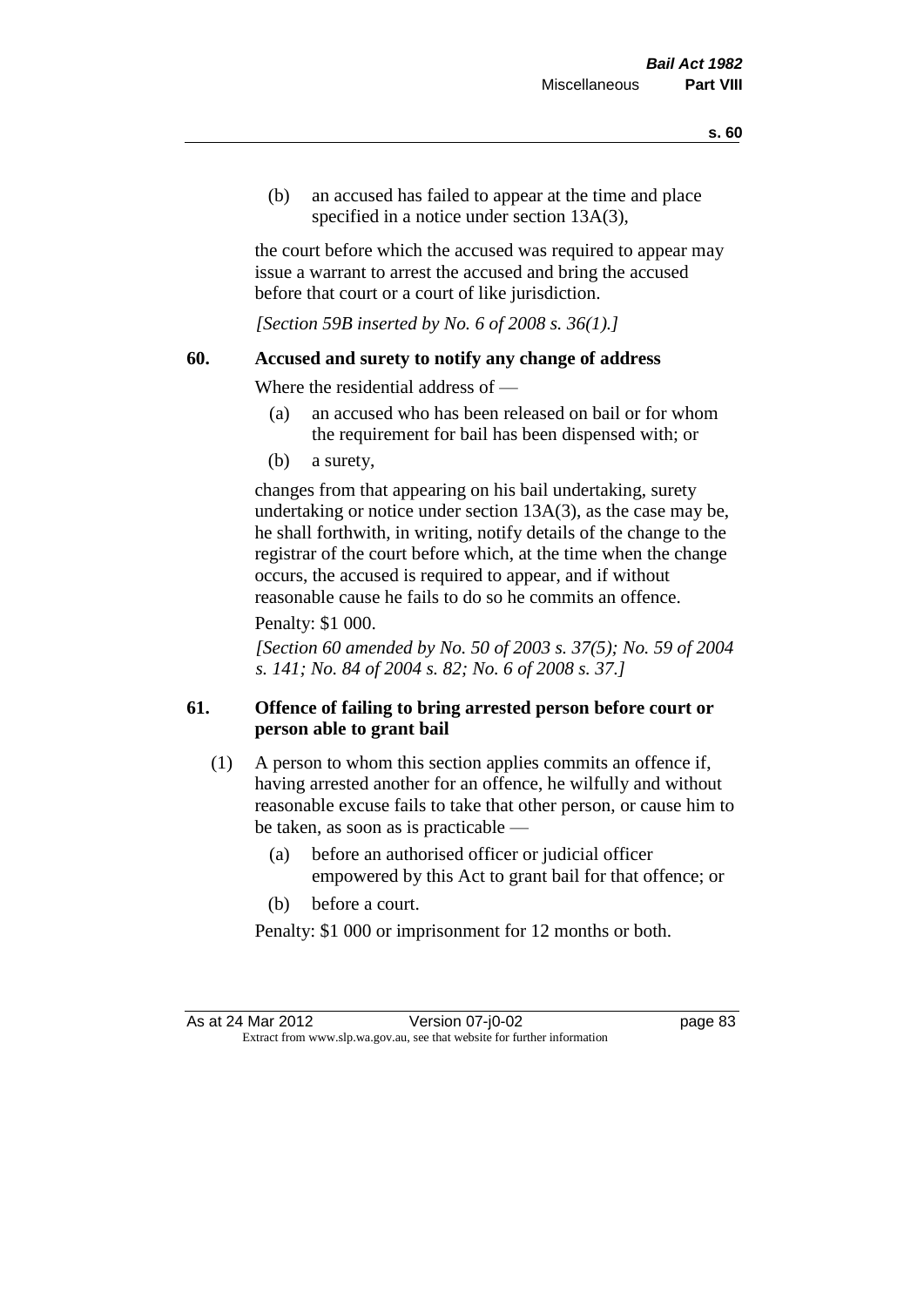#### **s. 62**

- (2) This section applies to a person who
	- (a) is not empowered by this Act to grant bail for the offence; or
	- (b) being so empowered, elects to act under section 6(7).

*[Section 61 amended by No. 15 of 1988 s. 17; No. 59 of 2006 s. 4(4); No. 6 of 2008 s. 38.]* 

# **62. Offence to give false information for bail purposes**

A person who for the purpose of obtaining —

- (a) a grant of bail for himself or a variation of the terms and conditions thereof; or
- (b) approval of himself as a surety,

makes any statement which he knows is false in a material particular, or recklessly makes any statement which is false in a material particular, commits an offence.

Penalty: \$1 000 or imprisonment for 12 months or both.

#### **63. Protection of persons carrying out this Act**

A person shall not be liable in civil proceedings on account of anything done, or omitted to be done, by him in good faith in the course of carrying out any provision of this Act, or purporting to be so done or omitted; but the liability (if any) of any other person (including the State or the Commonwealth) as his employer is not affected by this section and shall be determined as if it had not been passed.

*[Section 63 amended by No. 65 of 2003 s. 121(4).]*

#### **64. Evidence of non-appearance etc. by an accused**

Where it is required for the purposes of this Act to prove —

(a) that an accused did not appear before a particular court, at a particular place, on a particular day, at a particular time or during a particular period; or

page 84 Version 07-j0-02 As at 24 Mar 2012 Extract from www.slp.wa.gov.au, see that website for further information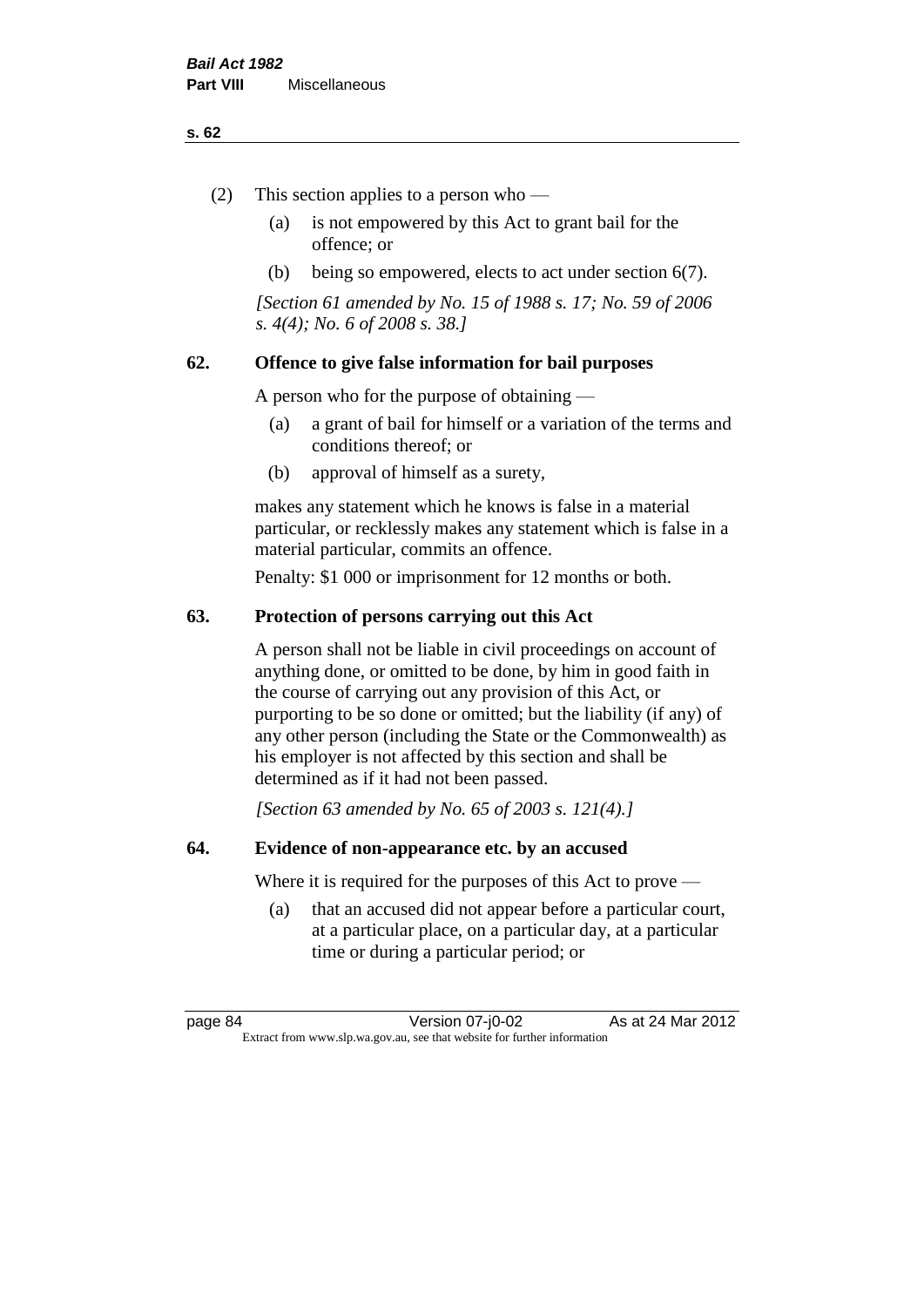(b) the day, time or period when or during which an accused did appear before a particular court at a particular place,

a certificate as to any such matter, purporting to be signed by a judicial officer or registrar of the court before which the accused was required to appear, shall be evidence of the matter so certified.

*[Section 64 amended by No. 59 of 2004 s. 141; No. 84 of 2004 s. 82.]* 

# **65. Bail undertakings by minors**

A bail undertaking entered into by a person who is under the age of 18 years shall bind him as if he were of full age.

#### **66. Abolition of other powers to grant bail**

- (1) Any power or duty that, at the commencement of this Act, exists apart from statute to grant bail to an accused awaiting an appearance in court for an offence, is abolished.
- (2) Subsection (1) has effect notwithstanding anything in section 16 of the *Supreme Court Act 1935*.
- (3) In subsection (1) *statute* means an Act of the Parliament of Western Australia, other than the *Supreme Court Act 1935*.

*[Section 66 amended by No. 84 of 2004 s. 82.]*

#### **66A. Delegation by registrar**

- (1) The registrar of a court may, either generally or as otherwise provided by the instrument of delegation, by instrument signed by him, delegate to an officer of that court any function conferred on him by or under this Act other than —
	- (a) this power of delegation; or
	- (aa) a function conferred by section  $11(3)$  or  $36(1)(a)$ ; or
	- (b) any function that a judicial officer has required him to perform personally.

As at 24 Mar 2012 Version 07-j0-02 page 85 Extract from www.slp.wa.gov.au, see that website for further information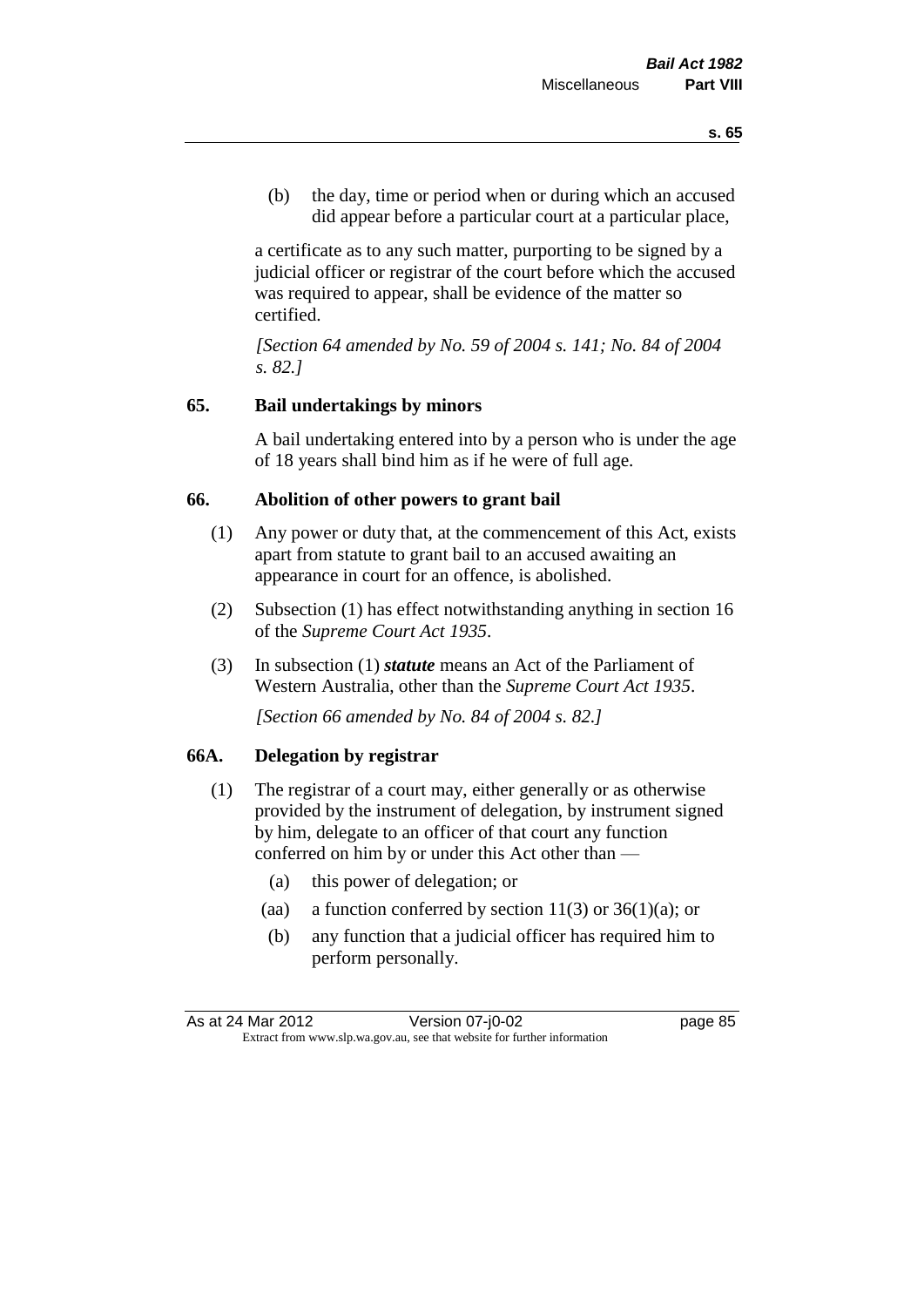**s. 66B**

(2) The superintendent of a detention centre under the *Young Offenders Act 1994* may, either generally or as otherwise provided by the instrument of delegation, by instrument signed by him, delegate to an officer of the Public Sector agency principally assisting the Minister administering that Act in its administration any function conferred on him by or under this Act, other than this power of delegation.

*[Section 66A inserted by No. 15 of 1988 s. 18; amended by No. 49 of 1988 s. 89; No. 31 of 1993 s. 8; No. 59 of 2004 s. 141; No. 65 of 2006 s. 52; No. 6 of 2008 s. 39.]* 

# **66B. Use of video link or audio link**

(1) In this section —

*audio link* means facilities (including telephone) that enable, at the same time, a judicial officer or authorised officer at one place to hear the accused at another place and vice versa;

*bail proceedings* means any proceedings under this Act including —

- (a) proceedings on a case for bail;
- (b) proceedings relating to the variation or revocation of bail;
- (c) proceedings on an application under section 48 or 49;
- (d) proceedings on an appeal under section 15A or 53;

*video link* means facilities (including closed circuit television) that enable, at the same time, a judicial officer or authorised officer at one place to see and hear the accused at another place and vice versa.

- (2) Bail proceedings may be conducted by means of a video link or an audio link.
- (3) Without limiting subsection (2), if a provision of this Act requires or authorises an accused to be brought before, or appear before, a court, judicial officer or authorised officer, the accused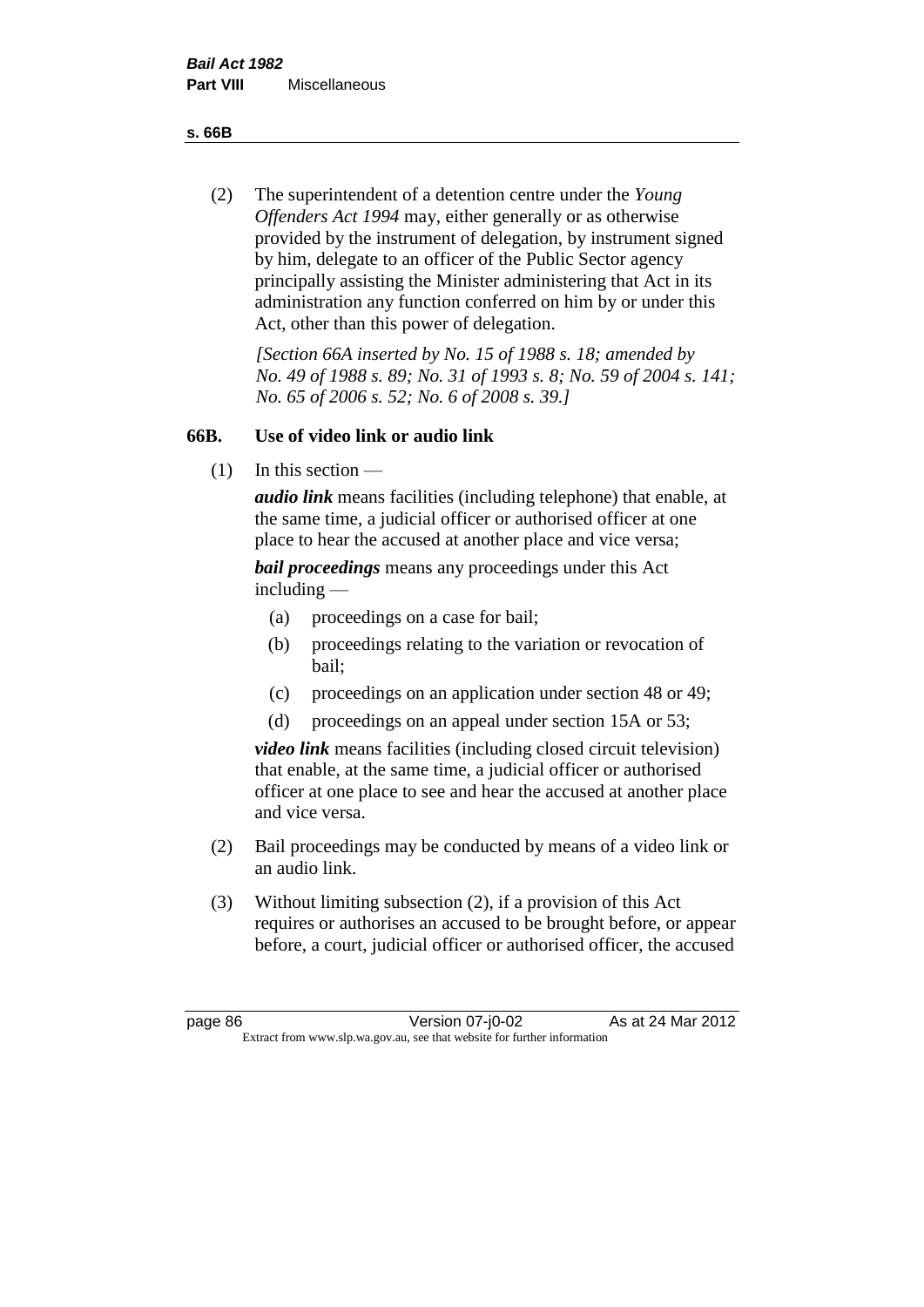may be brought before, or appear before, the court or officer by means of a video link or an audio link.

- (4) An audio link is not to be used under this section unless a video link is not available and cannot reasonably be made available.
- (5) Nothing in this section prevents a court, judicial officer or authorised officer from requiring that an accused be brought before, or appear before, the court or officer in person for the purposes of bail proceedings.

*[Section 66B inserted by No. 6 of 2008 s. 40(1).]*

# **67. Regulations**

- (1) The Governor may make regulations, not inconsistent with this Act, prescribing such things as are required or permitted by this Act to be prescribed or as it is necessary or expedient to prescribe for the purposes thereof.
- (2) Without limiting the generality of subsection (1) regulations  $\text{max}$  —
	- (a) make provision for or with respect to the making of applications —
		- (i) for or in relation to bail;
		- (ii) for the approval of sureties;
		- (iii) for the approval of security to be given by accused persons and sureties;
		- (iv) for the cancellation of a surety undertaking;
		- (v) for an order under section 49,

and for the manner in which such applications are to be made and the procedure to be followed on such applications;

(b) for the purposes of clause 5 of Part A of Schedule 1, prescribe the officer or officers who may grant bail for any prescribed appearance or class of appearance in court by an accused who is in custody;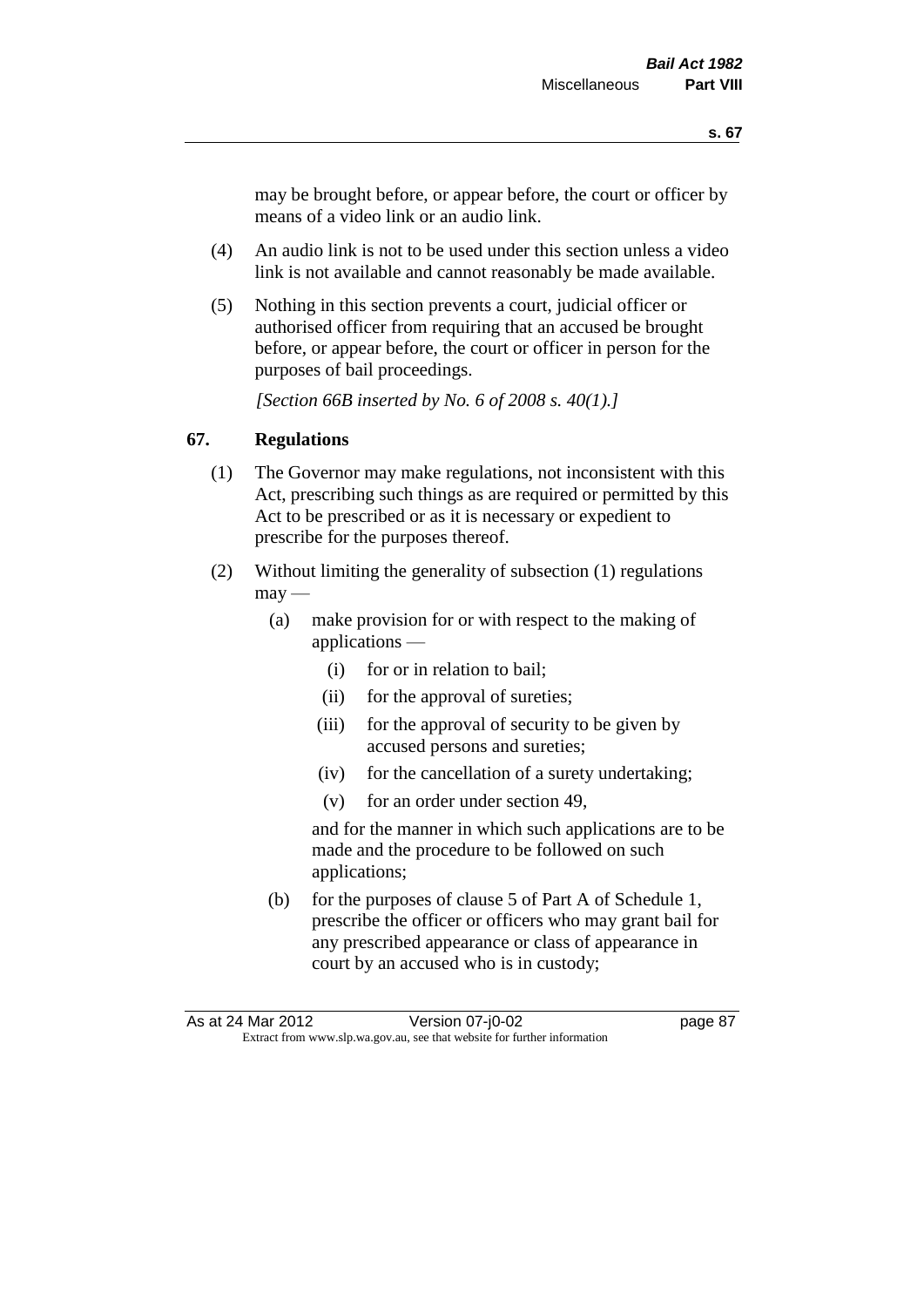**s. 67**

- (c) make provision for, or with respect to the management, control, supervision and good order of premises established for the accommodation of persons to whom bail has been granted.
- (3) Regulations made under this section may provide that a contravention or failure to comply with a regulation constitutes an offence and may provide for penalties not exceeding a fine of \$500 for offences against the regulations.

*[Section 67 amended by No. 45 of 1993 s. 12; No. 84 of 2004 s. 83(3); No. 2 of 2008 s. 56(6); No. 6 of 2008 s. 30(3).]* 

*[68. Omitted under the Reprints Act 1984 s. 7(4)(g).]*

page 88 Version 07-j0-02 As at 24 Mar 2012 Extract from www.slp.wa.gov.au, see that website for further information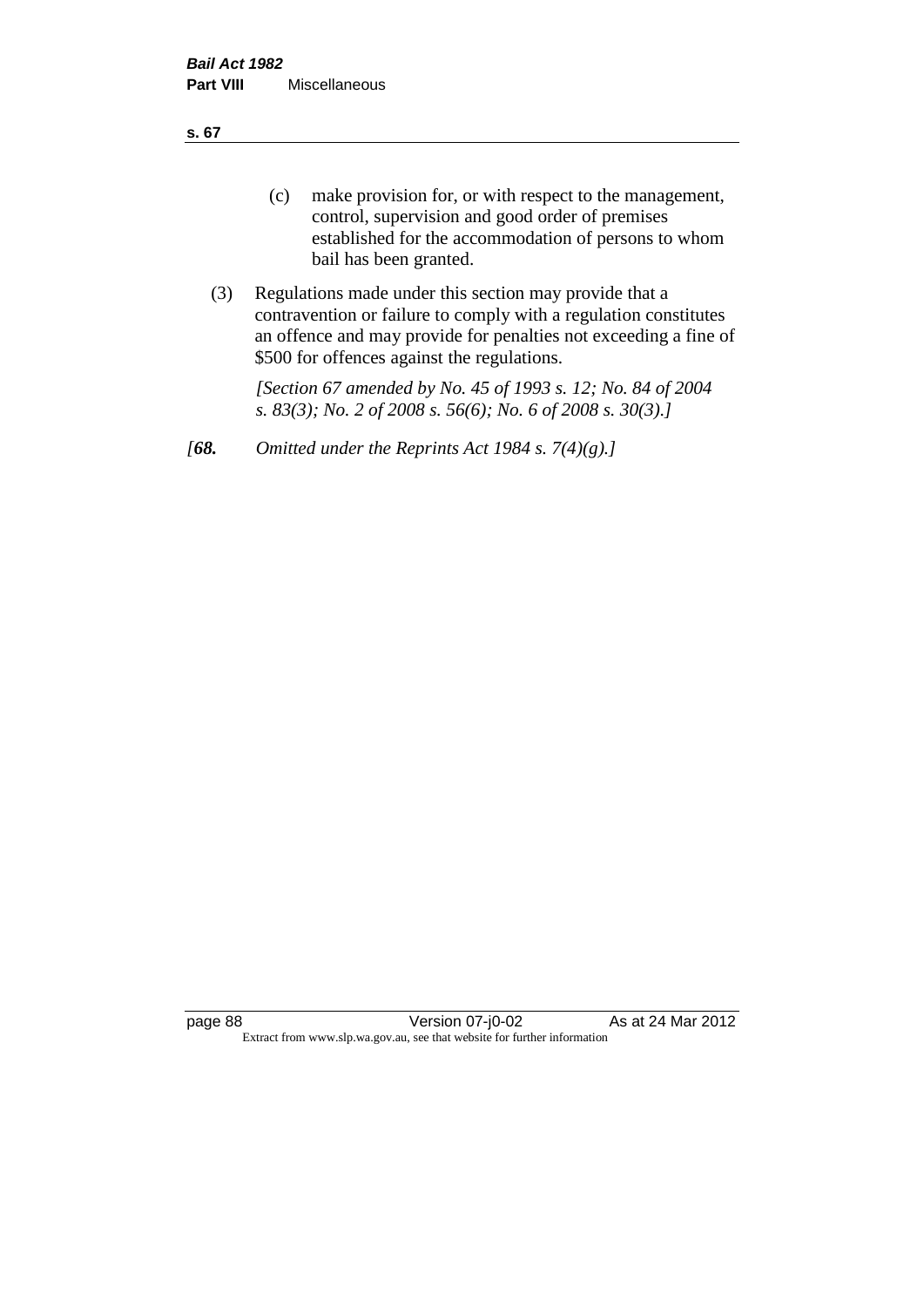# **Schedule 1 — Jurisdiction as to bail and related matters**

[s. 13, 17]

*[Heading inserted by No. 6 of 2008 s. 41(1).]*

# **Part A** — **Jurisdiction relating to bail**

*[Heading inserted by No. 6 of 2008 s. 41(2)(a).]*

**First Column** *Appearances in court* 

#### **Second Column**

*By whom bail may be granted or (where applicable) dispensed with*

*[Heading amended by No. 6 of 2008 s. 41(2)(b) and (c).]*

#### **1. Initial appearance**

| (1) | The initial appearance in a<br>court of summary<br>jurisdiction or the Children's | (a)<br>(b) | In any case $-$<br>a justice; or<br>an authorised police                                             |
|-----|-----------------------------------------------------------------------------------|------------|------------------------------------------------------------------------------------------------------|
|     | Court by an accused in, or in<br>connection with,<br>proceedings for an offence.  |            | officer; and<br>in addition, in the case of a child,<br>an authorised community<br>services officer. |
|     |                                                                                   |            |                                                                                                      |

(2) The initial appearance in the A judge of the District Court or a District Court or the Supreme Court, not being the initial appearance to which clause 3 applies. judge of the Supreme Court, as the case requires.

*[Clause 1 amended by No. 15 of 1988 s. 19; No. 49 of 1988 s. 90(a)(i); No. 59 of 2004 s. 141; No. 84 of 2004 s. 10(1) and 82.]*

**2. Appearance after adjournment** Appearance in any court or before a judicial officer by an accused after any adjournment of proceedings for an offence, not being a committal under clause 3. The judicial officer who orders the adjournment.

*[Clause 2 amended by No. 84 of 2004 s. 82.]*

As at 24 Mar 2012 Version 07-j0-02 page 89 Extract from www.slp.wa.gov.au, see that website for further information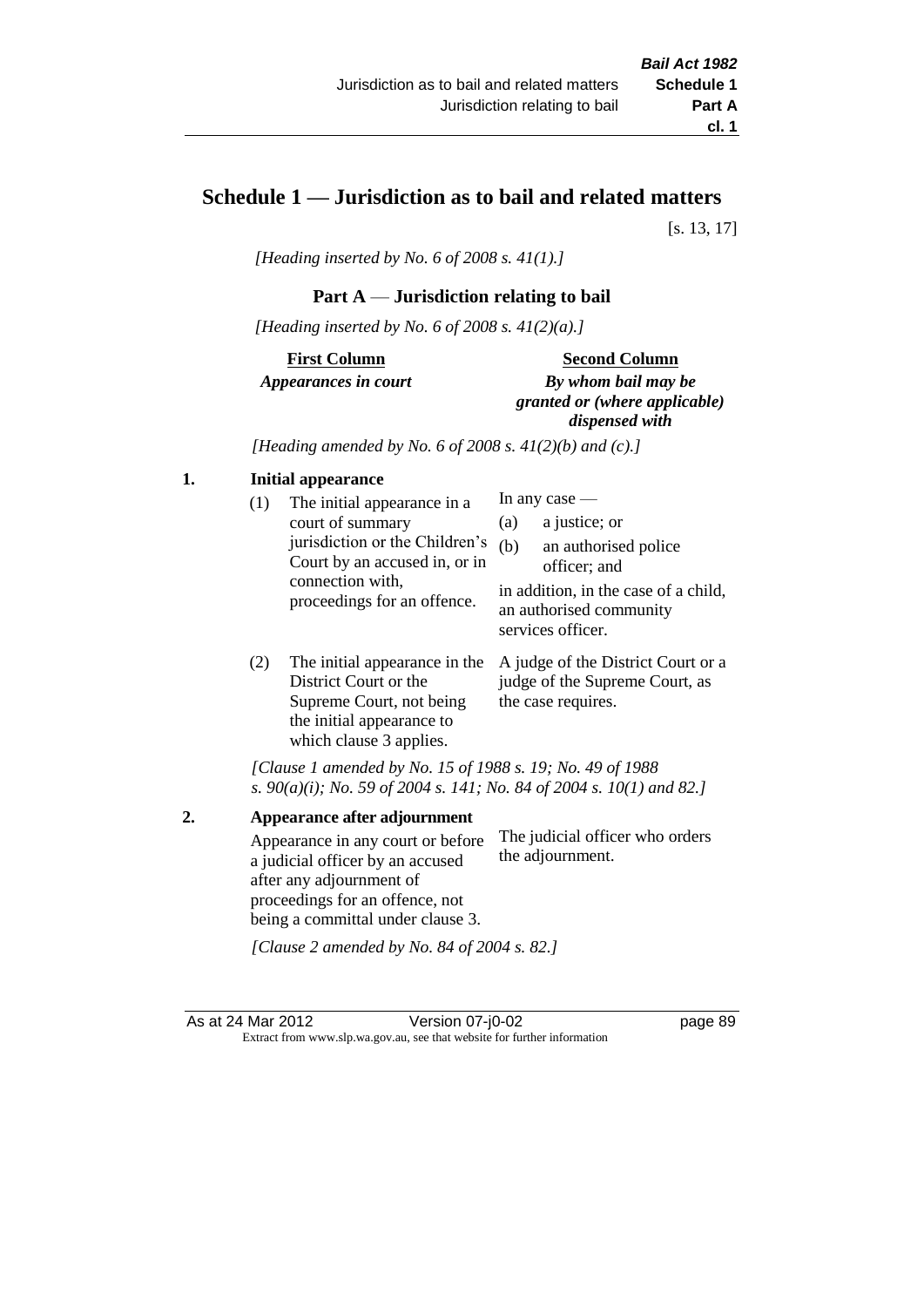|    |     | <b>First Column</b><br>Appearances in court                                                                                                                                                    | <b>Second Column</b><br>By whom bail may be<br>granted or (where applicable)<br>dispensed with                                                               |
|----|-----|------------------------------------------------------------------------------------------------------------------------------------------------------------------------------------------------|--------------------------------------------------------------------------------------------------------------------------------------------------------------|
| 3. |     |                                                                                                                                                                                                | Appearance on committal to Supreme Court or District Court                                                                                                   |
|    |     | The initial appearance by an<br>accused in the Supreme Court or<br>District Court after he has been<br>committed thereto under any Act to<br>be tried or sentenced or otherwise<br>dealt with. | The judicial officer who orders<br>the committal.                                                                                                            |
|    |     | [Clause 3 amended by No. 84 of 2004 s. 82.]                                                                                                                                                    |                                                                                                                                                              |
| 4. |     | Appearance in connection with appeal etc.                                                                                                                                                      |                                                                                                                                                              |
|    | (1) | Appearance in connection<br>with an application or appeal<br>made under the Criminal<br>Appeals Act 2004 or with<br>any order made in                                                          | If the appeal is being determined<br>by a single judge of the Supreme<br>Court, a single judge of the<br>Supreme Court;<br>If the appeal is being determined |
|    |     | determining the application<br>or appeal.                                                                                                                                                      | by the Court of Appeal, the Court<br>of Appeal or a single judge of<br>appeal.                                                                               |
|    | (2) | Appearance in connection<br>with a rehearing of<br>proceedings ordered under<br>section 28 of the Children's<br>Court of Western Australia<br>Act 1988.                                        | The Children's Court.                                                                                                                                        |
|    | (3) | Appearance in connection<br>with the reconsideration of<br>an order under section 40 of<br>the Children's Court of<br>Western Australia Act 1988.                                              | The Children's Court constituted<br>by the President.                                                                                                        |

*[Clause 4 inserted by No. 84 of 2004 s. 10(2).]*

page 90 Version 07-j0-02 As at 24 Mar 2012 Extract from www.slp.wa.gov.au, see that website for further information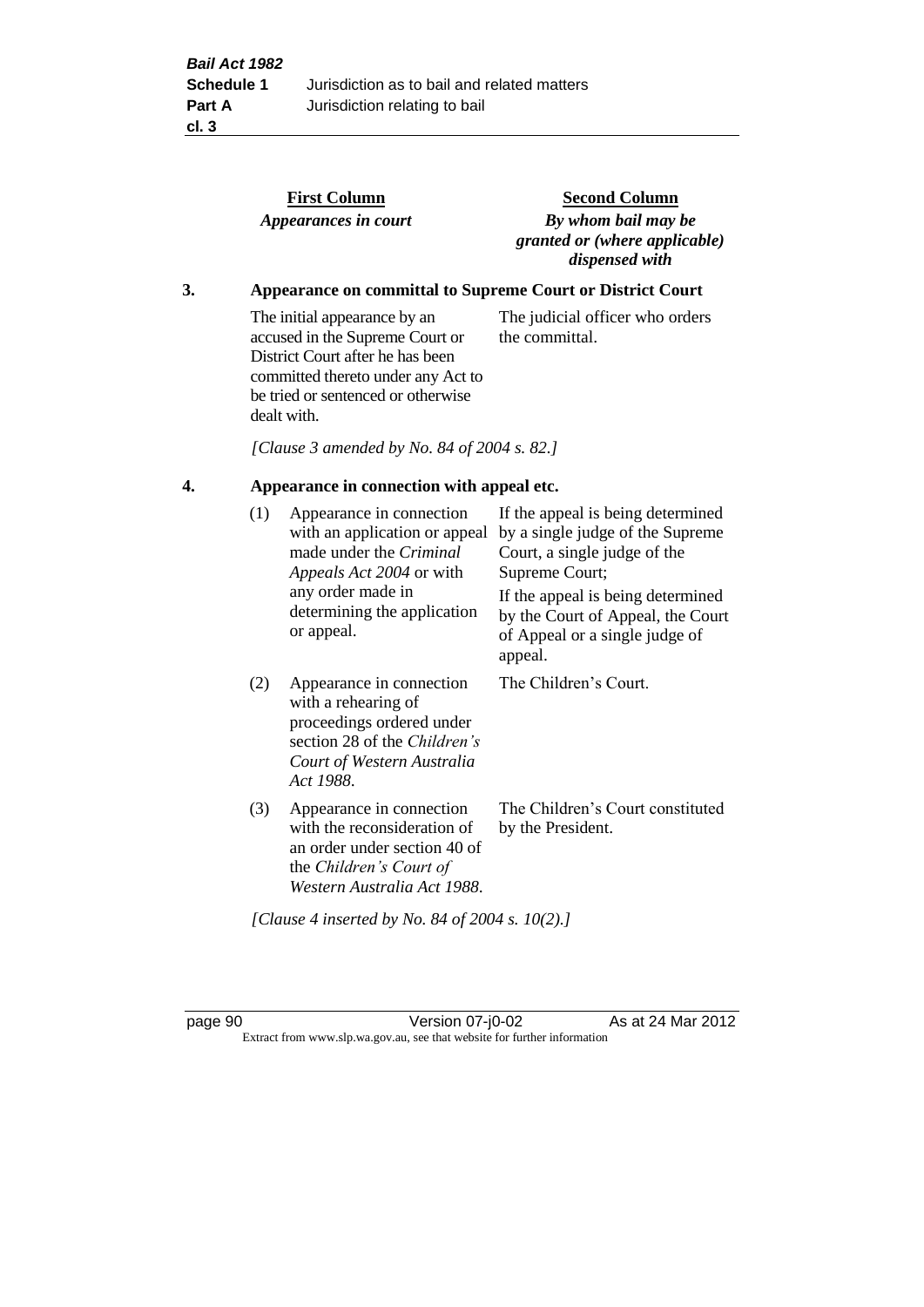| <b>First Column</b>  |  |
|----------------------|--|
| Appearances in court |  |

**Second Column** *By whom bail may be granted or (where applicable) dispensed with*

#### **5. Appearance prescribed by regulation**

Appearance in a court for any other purpose or following any other occurrence prescribed by regulations under this Act. The judicial or other officer prescribed by such regulations.

#### **6. Appearances not otherwise provided for**

Any appearance in a court not otherwise provided for in this Part or by regulations under this Act. The judicial officer who, or court which, orders the appearance.

#### **7. Term used: proceedings for an offence**

In this Part, unless the contrary intention appears —

*proceedings for an offence* in clause 2 (but not in clause 1) includes any of the following proceedings relating to that offence —

- (a) appeal proceedings;
- (b) proceedings on a writ of *habeas corpus*; and
- (c) proceedings on the re-appearance of an offender under section 50 of the *Sentencing Act 1995*.

*[Clause 7 inserted by No. 84 of 2004 s. 10(3).]*

#### **Part B** — **Cessation of powers relating to bail**

*[Heading inserted by No. 6 of 2008 s. 41(3)(a).]*

#### **1. Upon decision by judge, power of other officers ceases**

(1) In this clause —

*judge* means a judge of the Supreme Court, the Children's Court or the District Court.

(2) After a judge has granted or refused bail for an appearance by an accused the power to grant bail for that appearance ceases to be vested  $in -$ 

As at 24 Mar 2012 Version 07-j0-02 page 91 Extract from www.slp.wa.gov.au, see that website for further information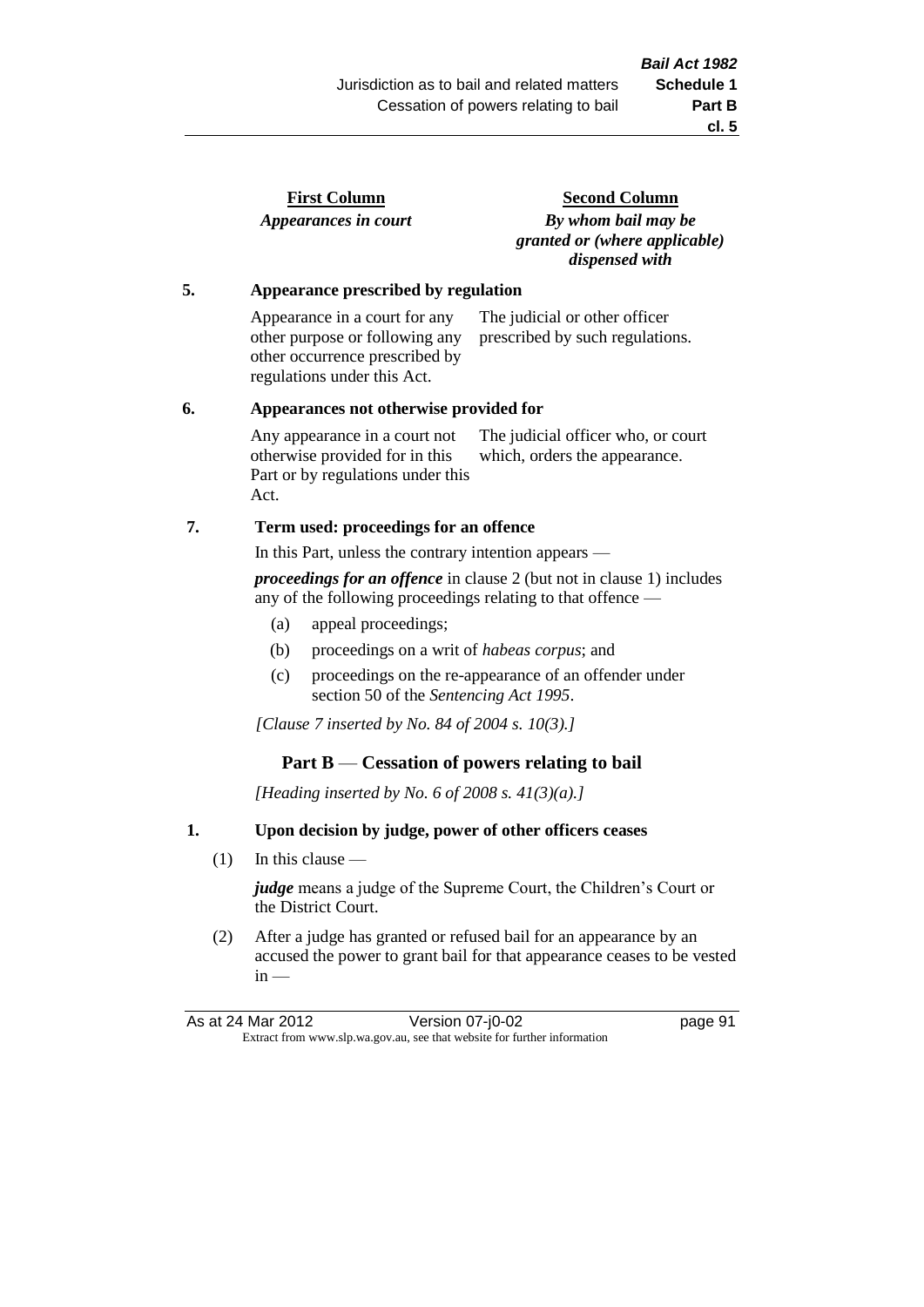- (a) any judicial officer whose jurisdiction is inferior to that of the judge; or
- (b) any authorised officer.
- (3) After a judge has dispensed with the requirement for bail for an appearance by an accused the power to grant or refuse bail for that appearance ceases to be vested in any officer referred to in subclause  $(2)(a)$  or  $(b)$ .

*[Clause 1 inserted by No. 6 of 2008 s. 41(3)(b).]*

#### **1A. Upon decision by Court of Appeal, other powers cease**

After the Court of Appeal on an appeal under section 15A —

- (a) has granted or refused bail for an appearance by an accused, the power to grant or refuse bail for that appearance; or
- (b) has dispensed with the requirement for bail for an appearance by an accused, the power to grant or refuse bail for that appearance,

ceases to be vested in any judicial officer or in any authorised officer.

*[Clause 1A inserted by No. 6 of 2008 s. 41(3)(b).]*

#### **2. Upon decision by judicial officer, his power and that of his peers ceases**

Except where clause 4 applies, the power to grant, refuse or dispense with bail for an appearance by an accused ceases to be vested in any judicial officer (including a judge of the Supreme Court) after he, or another judicial officer whose jurisdiction is co-extensive with his, has granted, refused or dispensed with bail for that appearance.

*[Clause 2 amended by No. 84 of 2004 s. 82; No. 6 of 2008 s. 41(3)(c) and (d).]*

#### **3. Cessation of power upon refusal of bail for initial appearance**

(1) After an authorised officer has refused bail for an initial appearance by an accused, the power to grant bail for that appearance ceases to be vested in another authorised officer, but a justice may nevertheless grant bail for that appearance.

page 92 Version 07-j0-02 As at 24 Mar 2012 Extract from www.slp.wa.gov.au, see that website for further information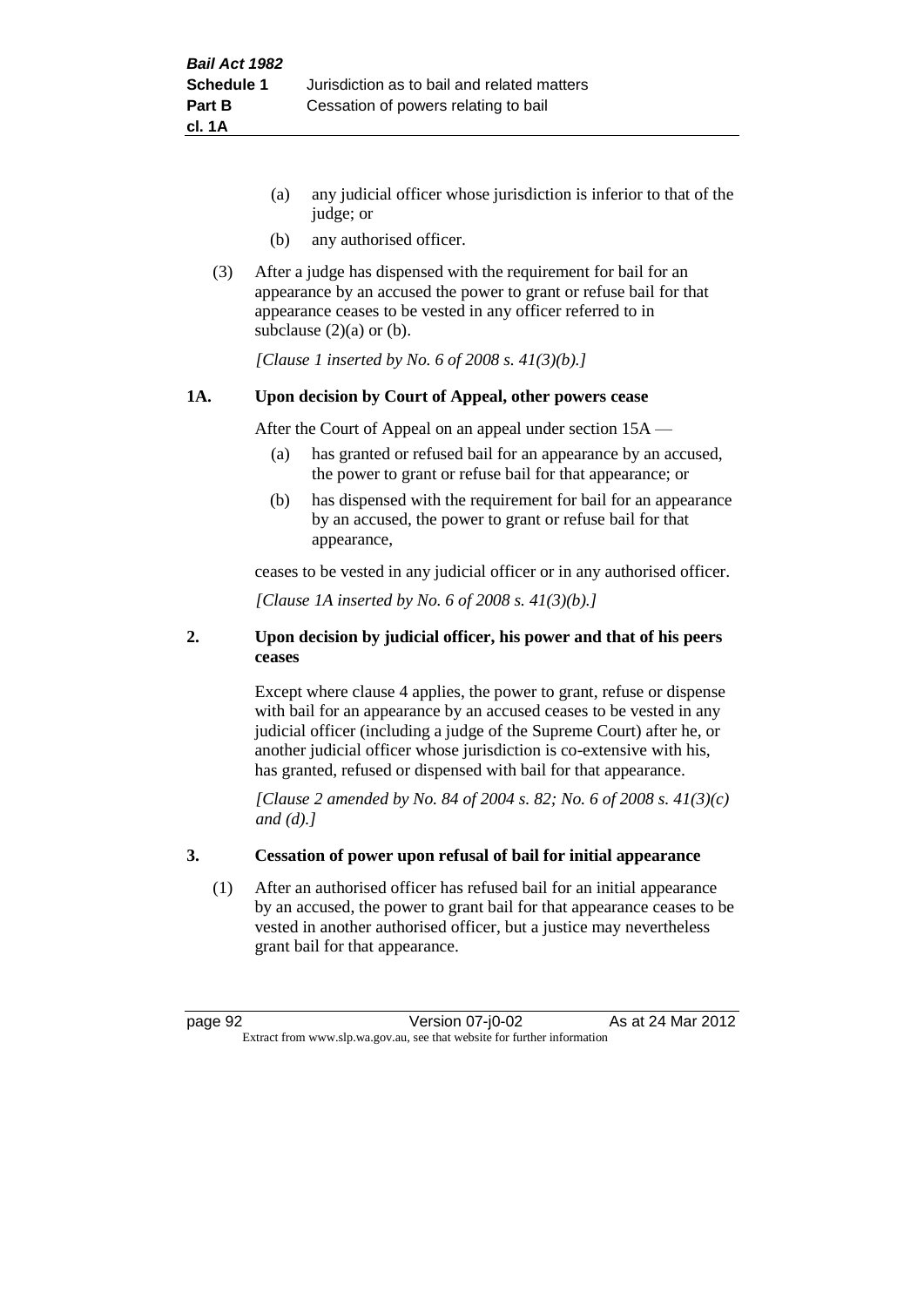(2) After a justice has refused bail for an initial appearance by an accused, the power to grant bail for that appearance ceases to be vested in an authorised officer or another justice.

*[Clause 3 inserted by No. 6 of 2008 s. 41(3)(e).]*

#### **4. Judicial officer's powers where accused proves new facts or changed circumstances**

Notwithstanding clause 2, where an accused has been refused bail for an appearance or has been granted bail therefor on terms or conditions with which he is unable or unwilling to comply, the judicial officer who granted or refused bail or another judicial officer whose jurisdiction is co-extensive with his has power to grant bail for that appearance or to vary the terms or conditions of bail previously granted therefor if the accused makes application and satisfies him that —

- (a) new facts have been discovered, new circumstances have arisen or the circumstances have changed since bail was previously granted or refused for that appearance;
- (b) he failed to adequately present his case for bail on the previous occasion when it was considered; or
- (c) where bail was granted subject to a home detention condition, he has, since the previous occasion when his case for bail was considered, complied with the home detention condition for a period of one month or more.

*[Clause 4 amended by No. 61 of 1990 s. 14; No. 84 of 2004 s. 82.]*

# **Part C — Manner in which jurisdiction to be exercised**

*[Heading deleted by No. 6 of 2008 s. 41(4)(a).]*

#### **1. Bail before conviction to be at discretion of bail authority, except for a child**

Subject to clauses 3A and 3C, the grant or refusal of bail to an accused, other than a child, who is in custody awaiting an appearance in court before conviction for an offence shall be at the discretion of the judicial officer or authorised officer in whom jurisdiction is vested, and that discretion shall be exercised having regard to the

**cl. 4**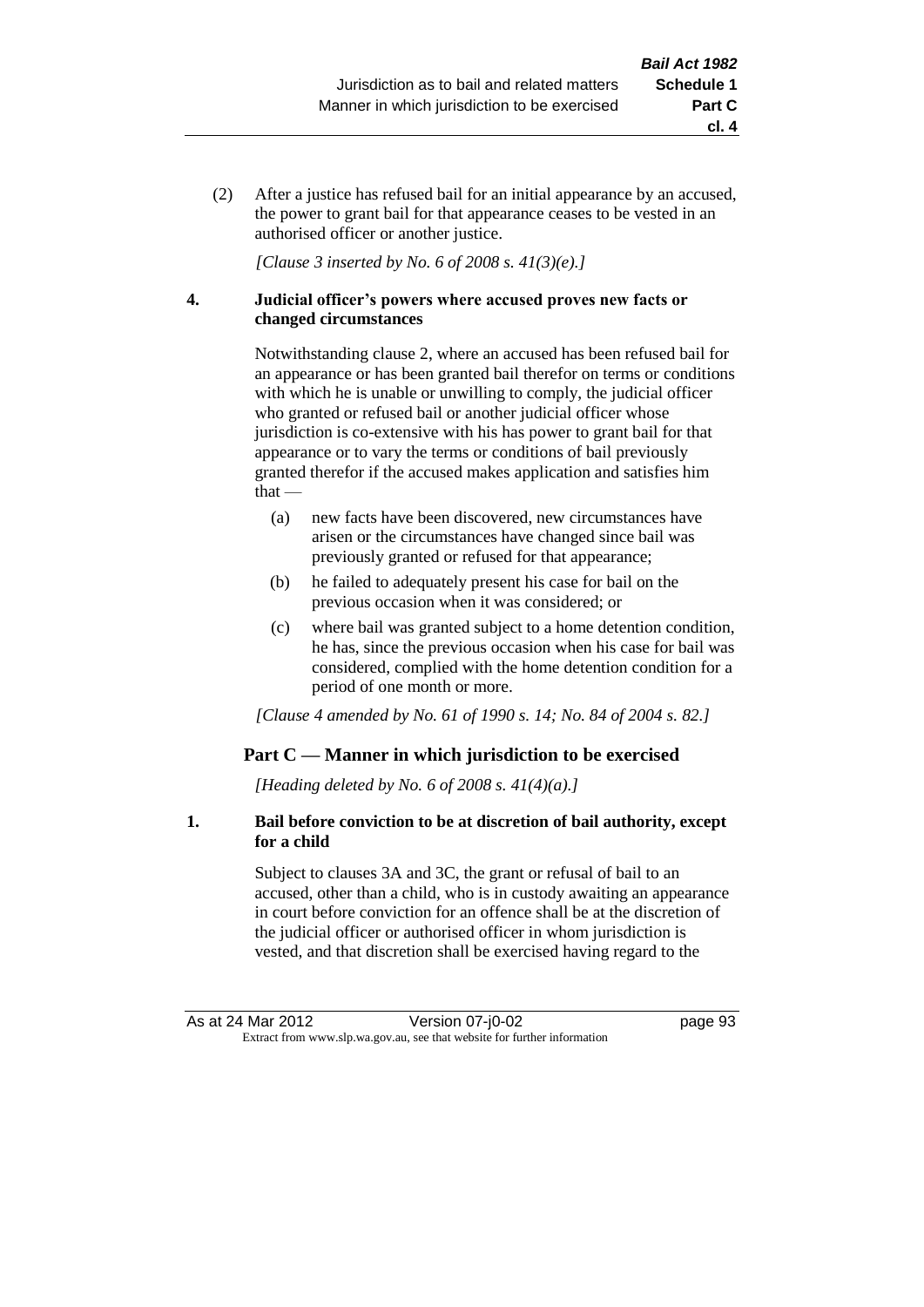following questions as well as to any others which he considers relevant —

- (a) whether, if the accused is not kept in custody, he may  $-$ 
	- (i) fail to appear in court in accordance with his bail undertaking;
	- (ii) commit an offence;
	- (iii) endanger the safety, welfare, or property of any person; or
	- (iv) interfere with witnesses or otherwise obstruct the course of justice, whether in relation to himself or any other person;
- (b) whether the accused needs to be held in custody for his own protection;
- (c) whether the prosecutor has put forward grounds for opposing the grant of bail;
- (d) whether, as regards the period when the accused is on trial, there are grounds for believing that, if he is not kept in custody, the proper conduct of the trial may be prejudiced;
- (e) whether there is any condition which could reasonably be imposed under Part D which would —
	- (i) sufficiently remove the possibility referred to in paragraphs (a) and (d);
	- (ii) obviate the need referred to in paragraph (b); or
	- (iii) remove the grounds for opposition referred to in paragraph (c);
- (f) where the accused is charged with an offence that is alleged to have been committed in respect of a child, whether a condition should be imposed under Part D requiring the accused to reside at a place other than the place where the child resides;
- (g) whether the alleged circumstances of the offence or offences amount to wrongdoing of such a serious nature as to make a grant of bail inappropriate.

*[Clause 1 amended by No. 14 of 1992 s. 11; No. 45 of 1993 s. 10(2)(a); No. 54 of 1998 s. 8(a) and (b); No. 84 of 2004 s. 82; No. 6 of 2008 s. 41(4)(b).]*

| page 94                                                                  | Version 07-j0-02 | As at 24 Mar 2012 |
|--------------------------------------------------------------------------|------------------|-------------------|
| Extract from www.slp.wa.gov.au, see that website for further information |                  |                   |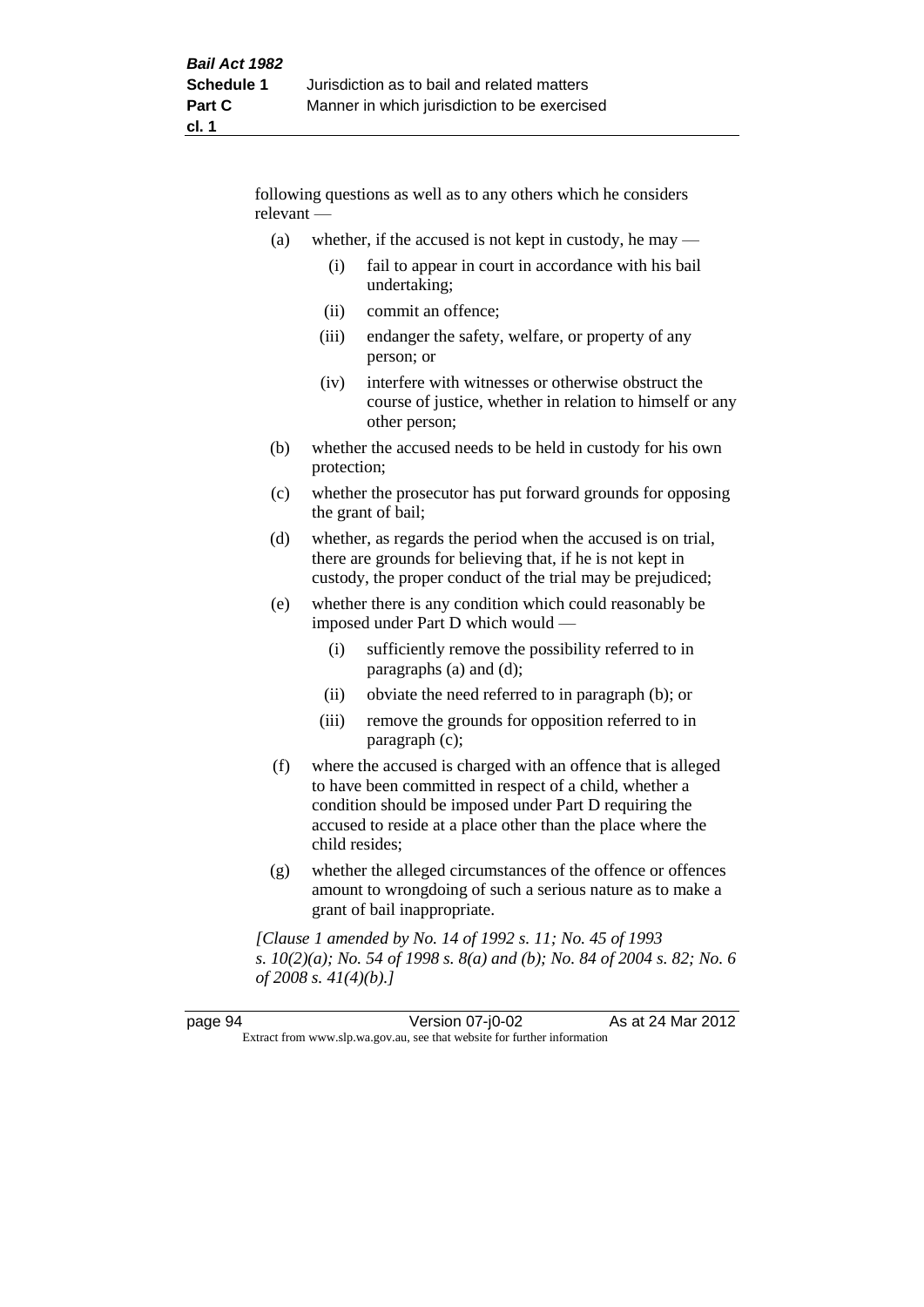#### **2. Child to have qualified right to bail**

(1) In this clause —

*responsible person* means a parent, relative, employer or other person who, in the opinion of the judicial officer or authorised officer, is in a position to both influence the conduct of the child and provide the child with support and direction.

- (2) Subject to subclause (3), a child accused who is in custody awaiting an appearance in court before conviction for an offence has a right to be granted bail unless —
	- (a) in the opinion of the judicial officer or authorised officer in whom jurisdiction is vested —
		- (i) one or more of the questions set out in clause  $1(a)$ , (b), (d) and (g) must be answered in the affirmative; and
		- (ii) there is no condition which he could reasonably impose under Part D which would satisfy the relevant provision of clause 1(e);
		- or
	- (b) there is no responsible person willing to enter into an undertaking of the kind described in subclause  $(3)(c)$ ,

and if the child is refused bail he shall be dealt with in accordance with section 19(2) of the *Young Offenders Act 1994*.

- (3) The right of a child accused under subclause (2) is subject to
	- (a) clauses 3A and 3C; and
	- *[(b) deleted]*
	- (c) there being imposed as a condition on the grant of bail a requirement that before the release of the child on bail a responsible person undertakes in writing in the approved form to ensure that the child complies with any requirement of his bail undertaking mentioned in section  $28(2)(a)$ , (b), (c) and (d).
- (4) Subclauses (2)(b) and (3)(c) do not apply to a child accused if it appears to the judicial officer or authorised officer that the accused —
	- (a) is over the age of 17 years; and

| As at 24 Mar 2012                                                        | Version 07-j0-02 | page 95 |
|--------------------------------------------------------------------------|------------------|---------|
| Extract from www.slp.wa.gov.au, see that website for further information |                  |         |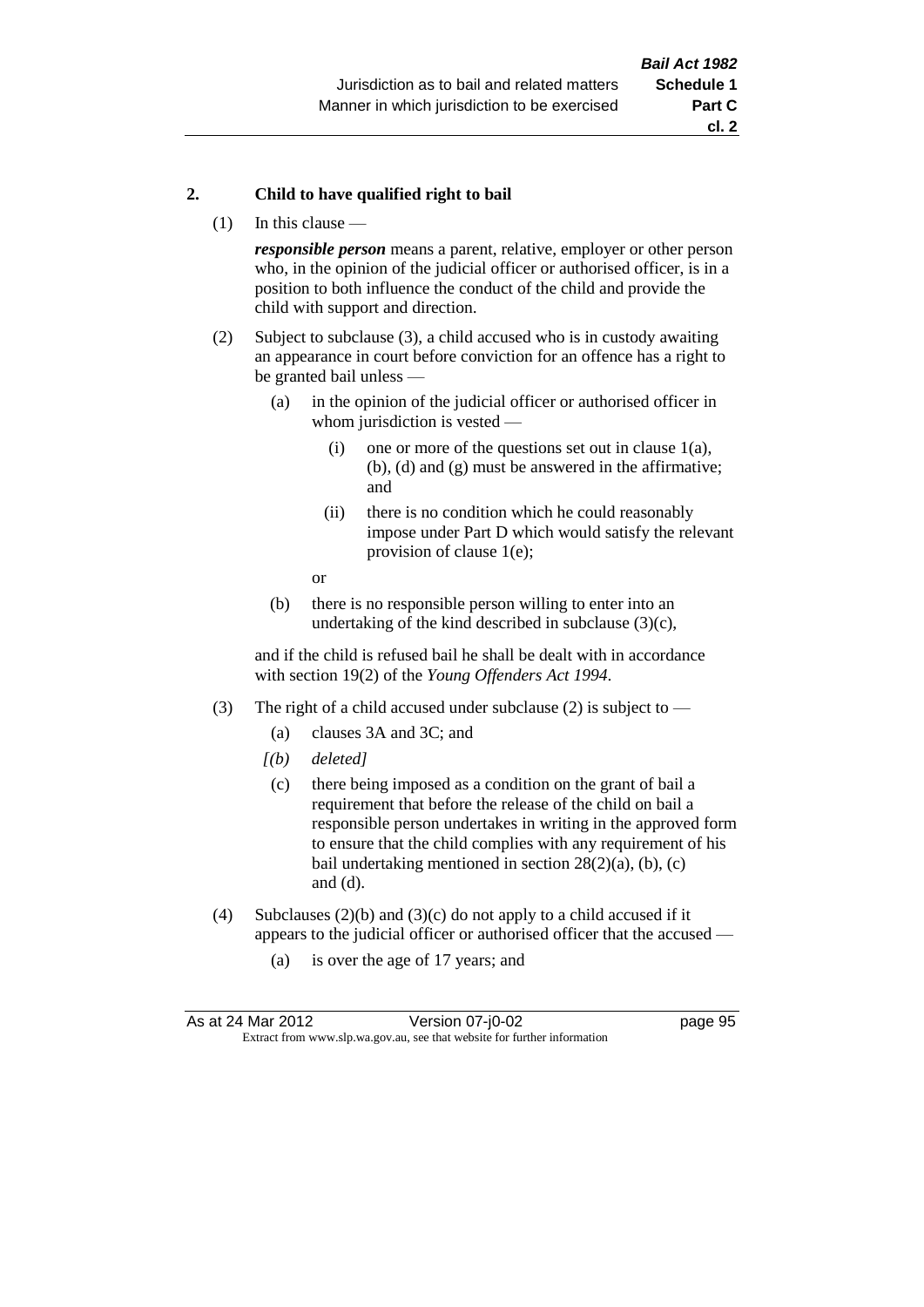- (b) has sufficient maturity to live independently without the guidance or control of a parent or guardian.
- (5) For the purposes of this clause, the provisions of sections 46, 47, 48, 54, 55(2), 60 and  $67(2)(a)(iv)$  apply with all necessary changes as  $if -$ 
	- (a) references in those provisions to a surety and a surety undertaking were references to a responsible person and to an undertaking referred to in subclause (3)(c) respectively; and
	- (b) section  $54(1)(b)(i)$  read as follows
		- .<br>د د
- (i) a person who has entered into an undertaking referred to in clause 2(3)(c) of Part C of Schedule 1 should no longer be regarded as a responsible person for the purposes of that clause, or is dead;

".

(6) Where a child accused is released on bail his right to be at liberty is subject to the exercise of the powers in section 17A.

*[Clause 2 inserted by No. 45 of 1993 s. 10(2)(b); amended by No. 57 of 1997 s. 21(3)(a); No. 54 of 1998 s. 8(c); No. 34 of 2004 s. 251; No. 84 of 2004 s. 82; No. 6 of 2008 s. 41(4)(c) and 43(4).]*

# **3. Matters relevant to consideration of clause 1(a)**

In considering whether an accused may do any of the things mentioned in clause 1(a), the judicial officer or authorised officer shall have regard to the following matters, as well as to any others which he considers relevant —

- (a) the nature and seriousness of the offence or offences (including any other offence or offences for which he is awaiting trial) and the probable method of dealing with the accused for it or them, if he is convicted;
- (b) the character, previous convictions, antecedents, associations, home environment, background, place of residence, and financial position of the accused;
- (c) the history of any previous grants of bail to him; and

page 96 Version 07-j0-02 As at 24 Mar 2012 Extract from www.slp.wa.gov.au, see that website for further information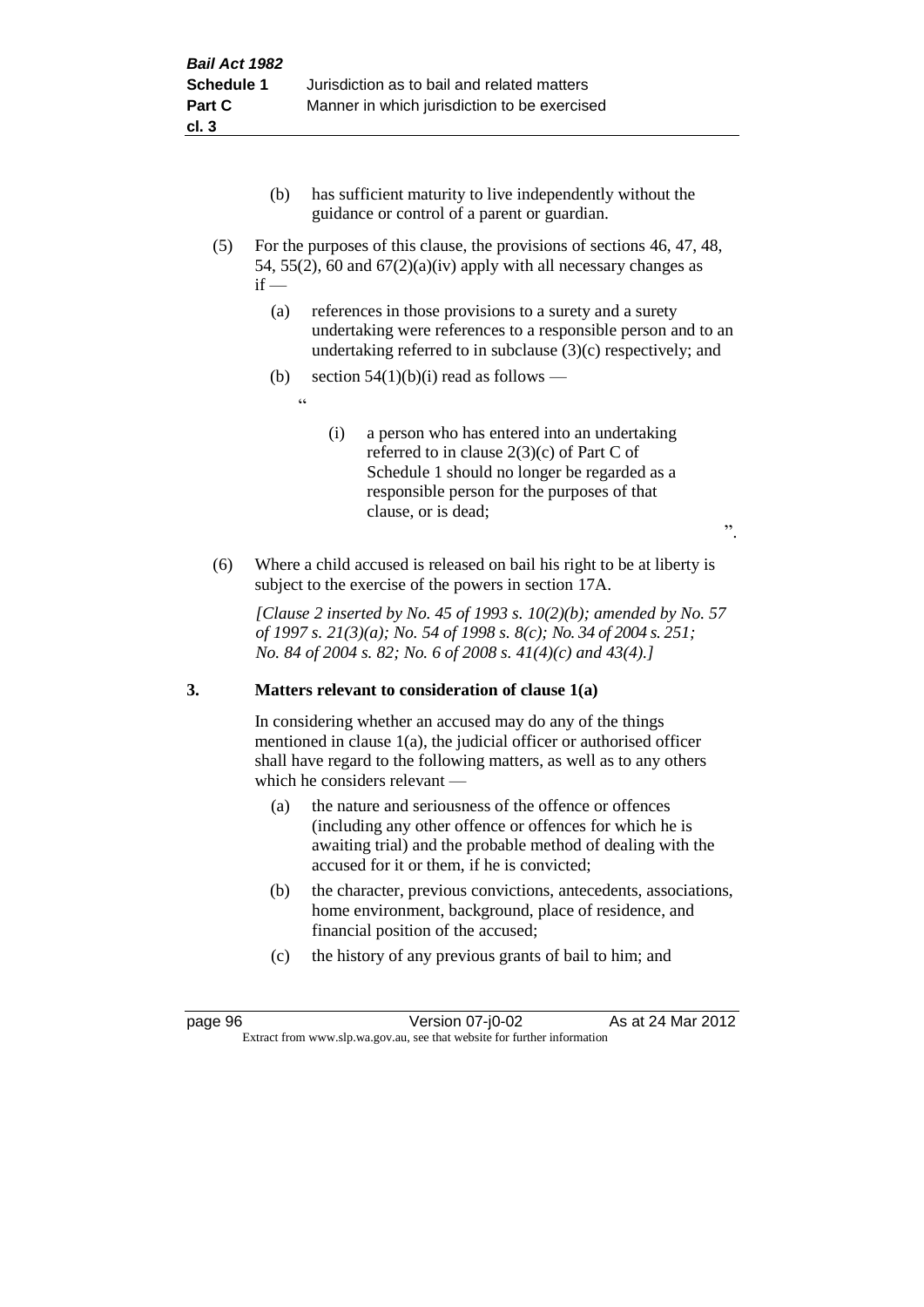(d) the strength of the evidence against him.

*[Clause 3 amended by No. 84 of 2004 s. 82.]*

#### **3A. Bail where serious offence committed while accused on bail for another serious offence**

- (1) Notwithstanding clause 1, 2 or 4 or any other provision of this Act, where —
	- (a) an accused is in custody
		- (i) awaiting an appearance in court before conviction for a serious offence; or
		- (ii) waiting to be sentenced or otherwise dealt with for a serious offence of which the accused has been convicted;

and

- (b) the serious offence is alleged to have been committed while the accused was —
	- (i) on bail for; or
	- (ii) at liberty under an early release order made in respect of,

another serious offence,

the judicial officer or (if section 16A does not apply) the authorised officer in whom jurisdiction is vested shall refuse to grant bail for the serious offence referred to in paragraph (a) unless the judicial officer or authorised officer —

- (c) is satisfied that there are exceptional reasons why the accused should not be kept in custody and, if clause 3B applies, is so satisfied only after complying with that clause; and
- (d) is also satisfied that bail may properly be granted having regard to the provisions of clauses 1 and 3 or, in the case of a child accused, clauses 2 and 3.
- (2) Notwithstanding section 7(1), where an accused is refused bail under subclause (1) for an appearance for a serious offence his case for bail need not be considered again under that subsection for an appearance for that offence unless he satisfies the judicial officer who may order his detention that —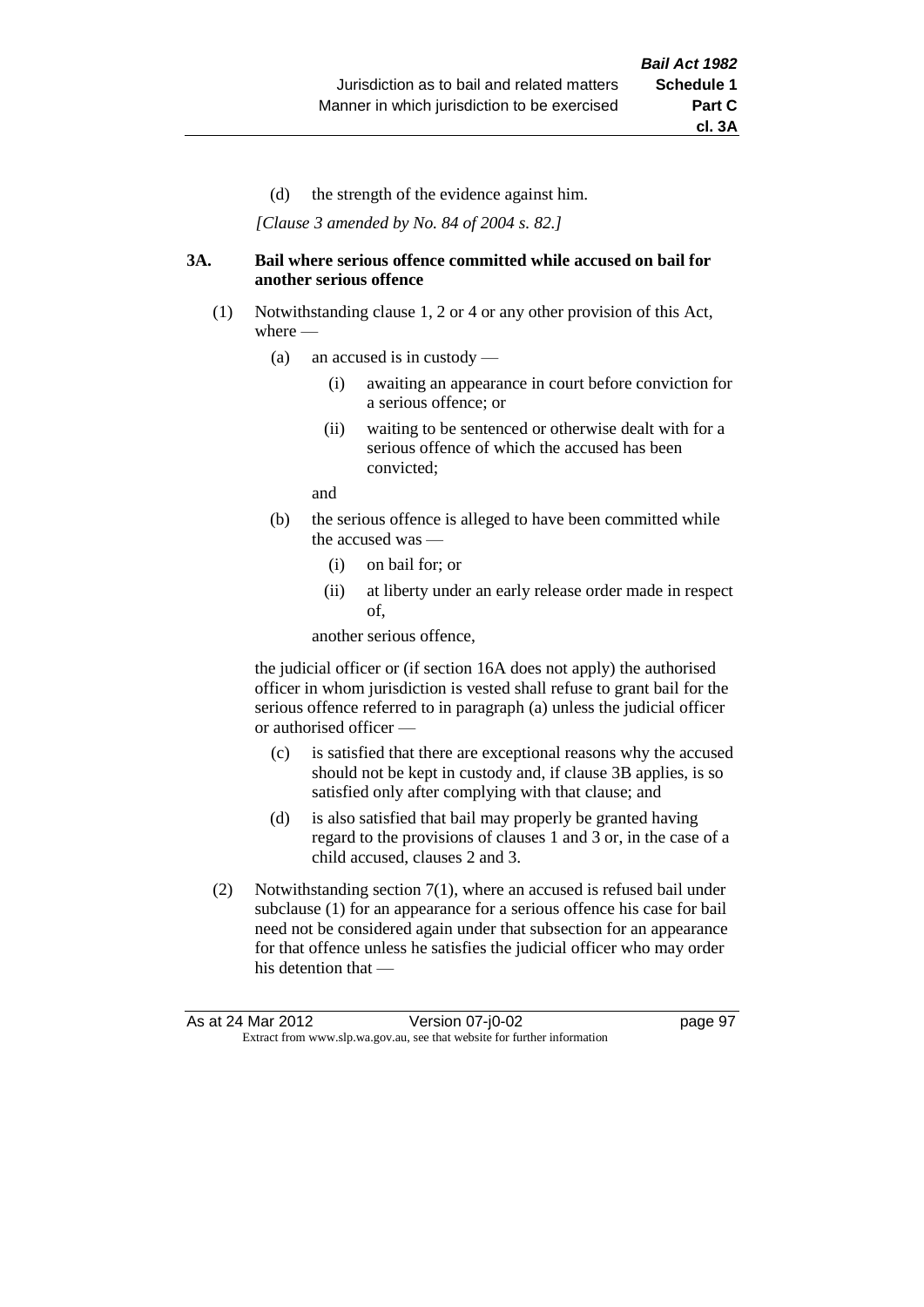- (a) new facts have been discovered, new circumstances have arisen or the circumstances have changed since bail was refused; or
- (b) he failed to adequately present his case for bail on the occasion of that refusal.
- (3) Where a child accused is refused bail under subclause (1) he shall be dealt with in accordance with section 19(2) of the *Young Offenders Act 1994*.

*[Clause 3A inserted by No. 45 of 1993 s. 10(2)(c); amended by No. 57 of 1997 s. 21(3)(b); No. 54 of 1998 s. 7 and 13(1); No. 84 of 2004 s. 82; No. 6 of 2008 s. 41(4)(d).]*

#### **3B. Determination of exceptional reasons under clause 3A(1)**

- (1) This clause applies where it appears to the judicial officer or (if section 16A does not apply) the authorised officer that all or any of the acts alleged to constitute a serious offence referred to in clause 3A(1)(b) would, if proved in the appropriate proceedings, amount to a breach by the accused of a protective condition or order.
- (2) The judicial officer or authorised officer shall, before making a decision that there are exceptional reasons for the purposes of clause  $3A(1)(c)$ , make enquiry, or cause enquiry to be made, whether there has already been —
	- (a) any breach by the accused of the protective condition or order that has been proved in proceedings;
	- (b) any alleged breach by the accused of the protective condition or order that has not been so proved, including an allegation that has not been the subject of a prosecution or any other communication to any relevant official; or
	- (c) any alleged breach by the accused of any other protective condition or order that has been the subject of a prosecution.
- (3) On becoming aware of any such alleged breach, the judicial officer or authorised officer shall give each person for whose protection a protective condition or order referred to in subclause (2) was imposed or made (a *relevant person*) a reasonable opportunity to give evidence by affidavit on matters relating to that protective condition or order.

page 98 Version 07-j0-02 As at 24 Mar 2012 Extract from www.slp.wa.gov.au, see that website for further information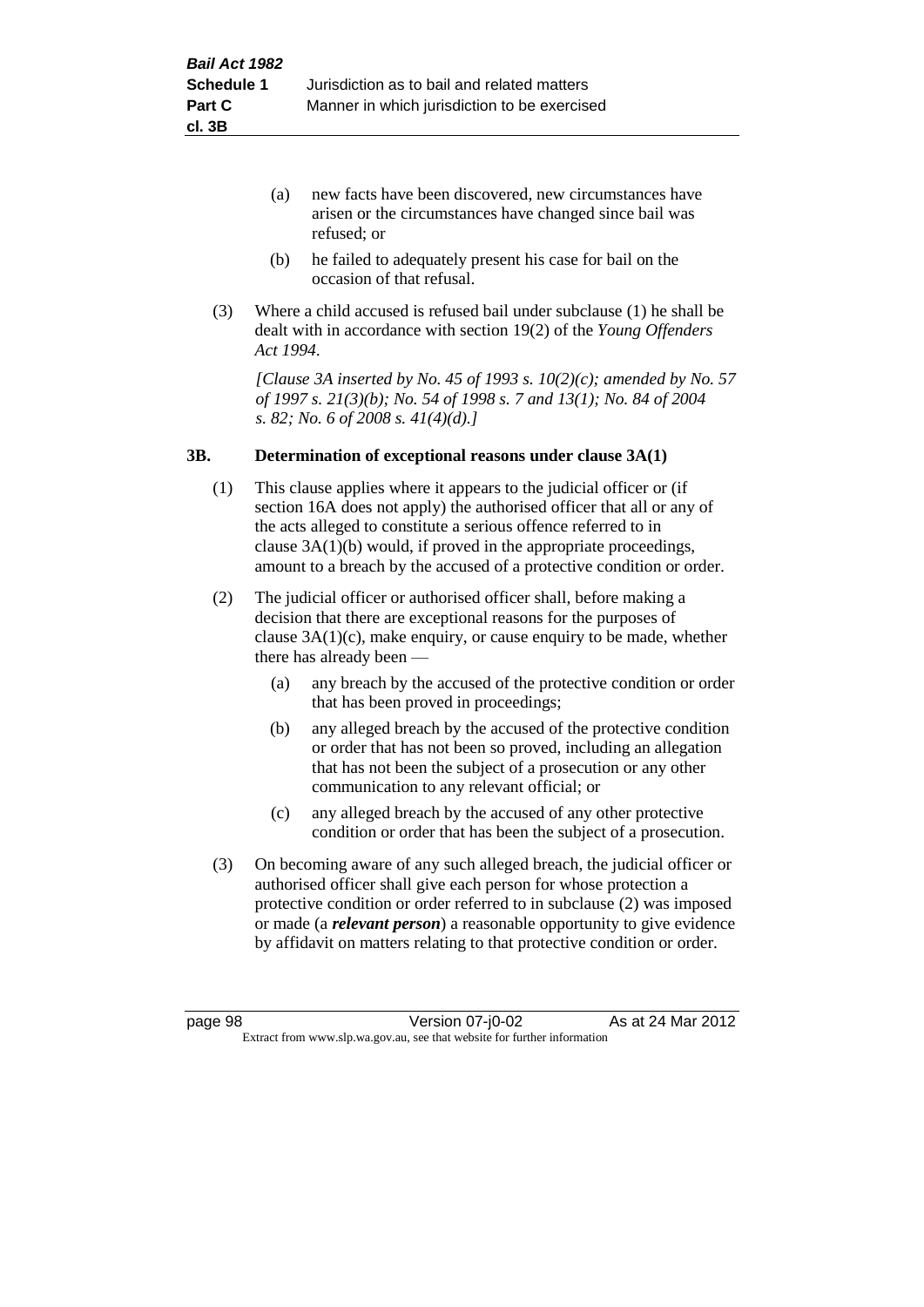- (4) The judicial officer or authorised officer shall in making any decision for the purposes of clause  $3A(1)(c)$  —
	- (a) give due weight to  $-$ 
		- (i) any evidence given under subclause (3);
		- (ii) any adverse effect that a grant of bail to the accused would have on a relevant person; and
		- (iii) any difficulty that a relevant person might have in proving any future breach of a protective condition or order;
	- (b) consider whether it would be appropriate to refuse bail and make a hospital order under section 5 of the *Criminal Law (Mentally Impaired Accused) Act 1996*;
	- (c) in the case of a condition imposed for a purpose mentioned in clause 2(2)(c) or (d) of Part D, treat any alleged breach of the condition as a serious matter even if the conduct alleged to amount to the breach in itself appears to be trivial; and
	- (d) consider whether any alleged breach of a protective condition or order that has occurred shows that the purpose of the condition or order has not been achieved and that the accused should be kept in custody.
- (5) The provisions of this clause do not limit the matters that the judicial officer or authorised officer may take into account for the purposes of clause  $3A(1)(c)$ .
- $(6)$  In this clause —

*protective condition or order* means —

- (a) a condition imposed for a purpose mentioned in clause  $2(2)(c)$  or (d) of Part D;
- (b) a violence restraining order or a police order under the *Restraining Orders Act 1997*; or
- (c) a Part VII order under the *Justices Act 1902* <sup>3</sup>
	- (i) that under section 86 of the *Restraining Orders Act 1997* is taken to be a misconduct restraining order under that Act; and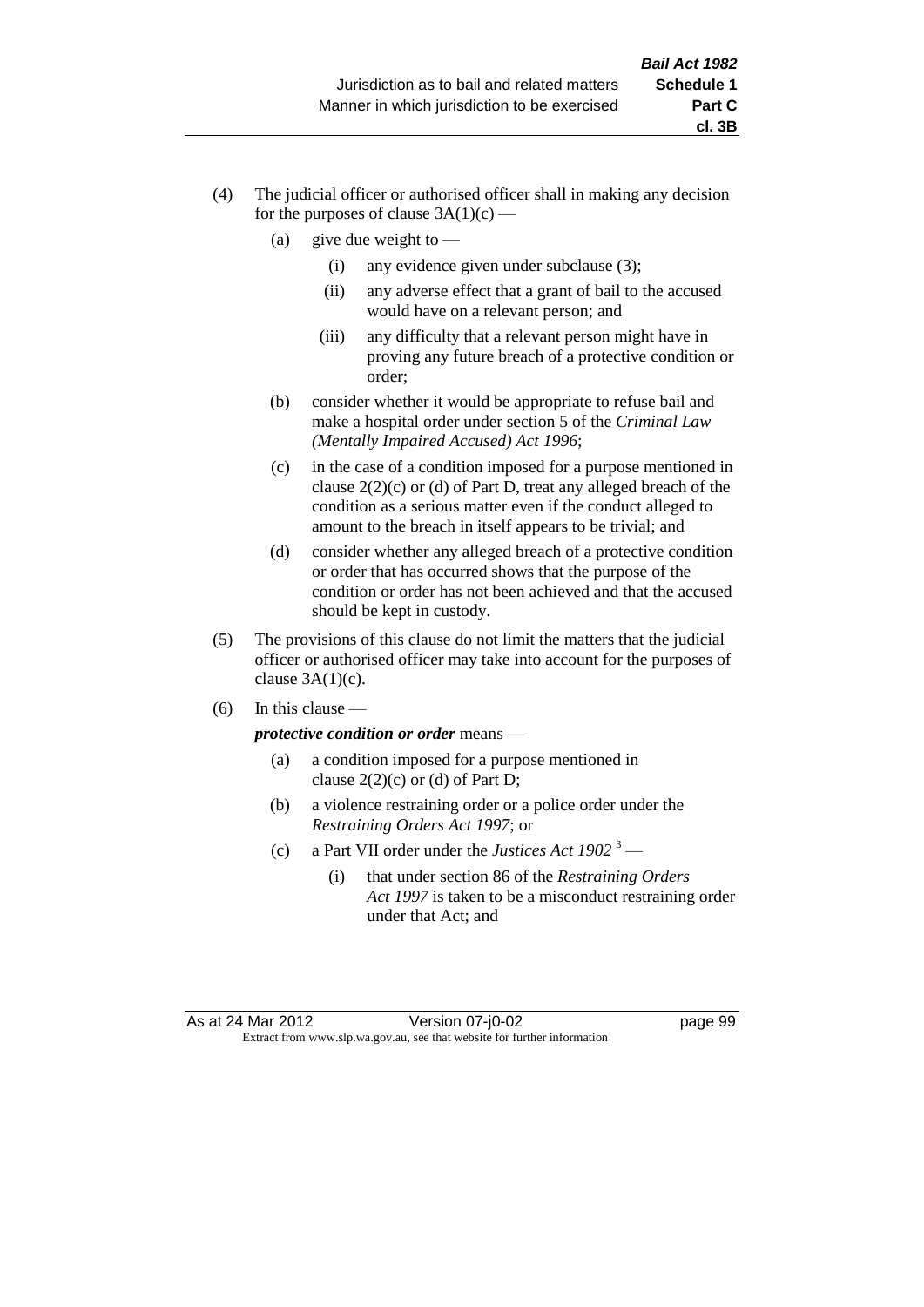(ii) that shows on the face of the order that the causing or threatening of personal injury by the accused was a ground for the making of the order.

*[Clause 3B inserted by No. 54 of 1998 s. 13(2); amended by No. 38 of 2004 s. 60; No. 59 of 2004 s. 141; No. 84 of 2004 s. 11 and 82.]*

#### **3C. Bail in murder cases**

Notwithstanding clause 1, 2 or 4 or any other provision of this Act, where an accused is in custody —

- (a) awaiting an appearance in court before conviction for an offence of murder; or
- (b) waiting to be sentenced or otherwise dealt with for an offence of murder of which the accused has been convicted,

the judicial officer in whom jurisdiction is vested shall refuse to grant bail for the offence unless the judicial officer is satisfied that —

- (c) there are exceptional reasons why the accused should not be kept in custody; and
- (d) bail may properly be granted having regard to the provisions of clauses 1 and 3 or, in the case of a child, clauses 2 and 3.

*[Clause 3C inserted by No. 6 of 2008 s. 41(4)(e); amended by No. 29 of 2008 s. 24(7).]*

#### **4. Bail after conviction: accused awaiting sentence**

- (1) Subject to clauses 3A and 3C, the grant or refusal of bail to an accused, other than a child, who is in custody waiting to be sentenced or otherwise dealt with for an offence of which the accused has been convicted shall be at the discretion of the judicial officer in whom jurisdiction is vested, and that discretion shall be exercised having regard to the questions set out in clause 1 as well as to any others which the judicial officer considers relevant.
- (2) A child accused who is in custody waiting to be sentenced or otherwise dealt with for an offence of which the child accused has been convicted has the same right to be granted bail as a child accused referred to in clause 2(2), and the provisions of clause 2 apply accordingly.

*[Clause 4 inserted by No. 6 of 2008 s. 41(4)(f).]*

page 100 Version 07-j0-02 As at 24 Mar 2012 Extract from www.slp.wa.gov.au, see that website for further information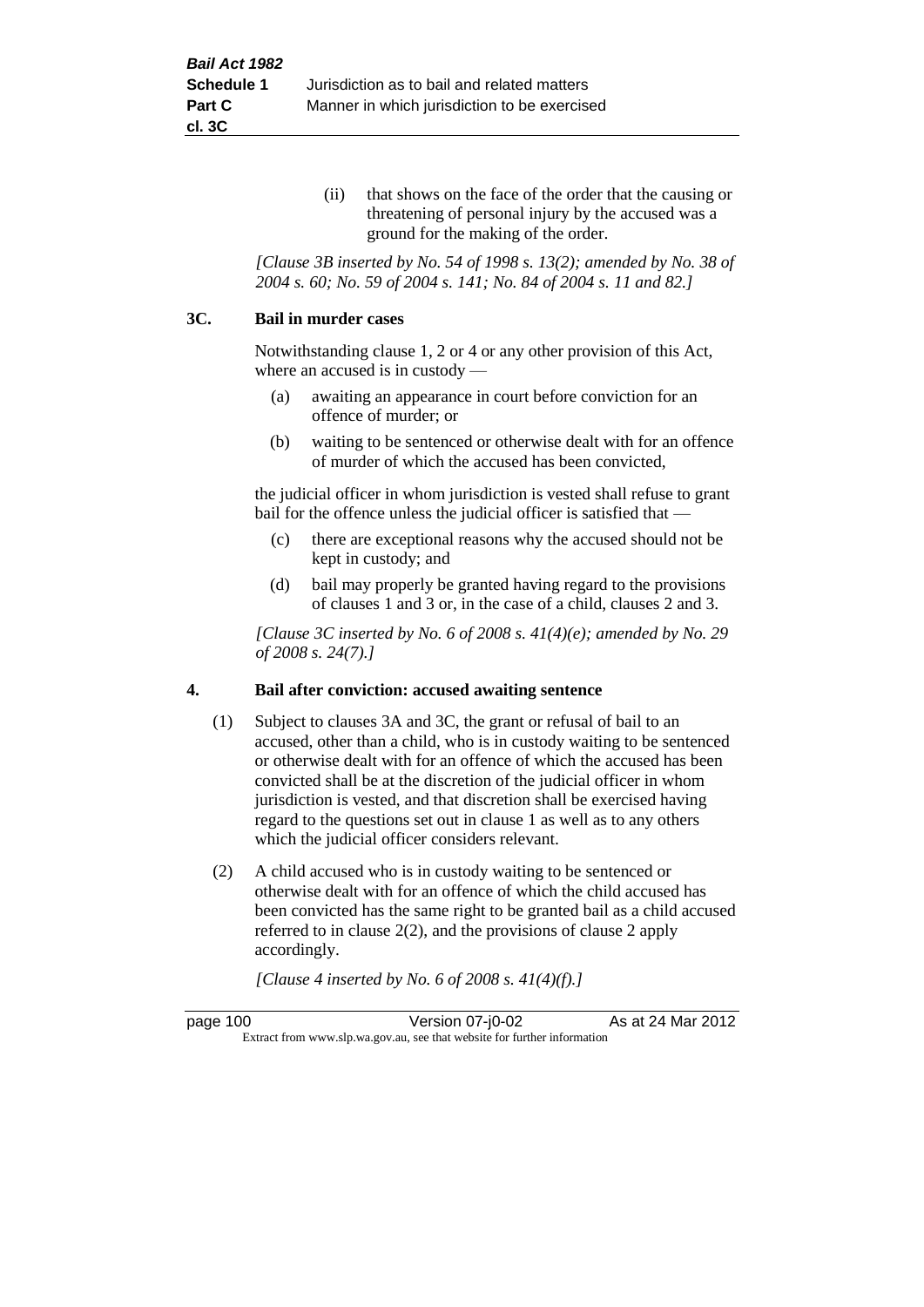## **4A. Bail after conviction: accused awaiting disposal of appeal**

In deciding whether or not to grant bail to an accused who is in custody waiting for the disposal of appeal proceedings, the judicial officer shall consider whether there are exceptional reasons why the accused should not be kept in custody, and shall only grant bail to the accused if satisfied that —

- (a) exceptional reasons exist; and
- (b) it is proper to do so having regard to the provisions of clauses 1 and 3 or, in the case of a child, clauses 2 and 3.

*[Clause 4A inserted by No. 6 of 2008 s. 41(4)(f).]*

## **5. Exception for bail for an appeal under the** *Criminal Appeals Act 2004* **Part 2**

Clause 4A does not apply to the bail of a person who is awaiting the disposal of appeal proceedings under Part 2 of the *Criminal Appeals Act 2004*; such a person shall be deemed for the purposes of this Part to be awaiting an appearance in court before conviction for an offence.

*[Clause 5 inserted by No. 33 of 1989 s. 18; amended by No. 59 of 2004 s. 141; No. 84 of 2004 s. 11; No. 6 of 2008 s. 41(4)(g).]*

#### **6. Bail of people on community orders etc.**

For the purpose of determining whether clause 4 applies, a person in custody —

- (a) under section 50, 79, 84E, 128, 129 or 132 of the *Sentencing Act 1995* in connection with a possible breach of a conditional release order, a sentence of suspended imprisonment or conditional suspended imprisonment or a community order imposed under that Act; or
- (b) under section 43 of the *Young Offenders Act 1994* in respect of an alleged breach of a youth community based order, an intensive youth supervision order or a conditional release order made under that Act,

is to be taken as not having been convicted of the offence for which the sentence was imposed.

As at 24 Mar 2012 Version 07-j0-02 page 101 Extract from www.slp.wa.gov.au, see that website for further information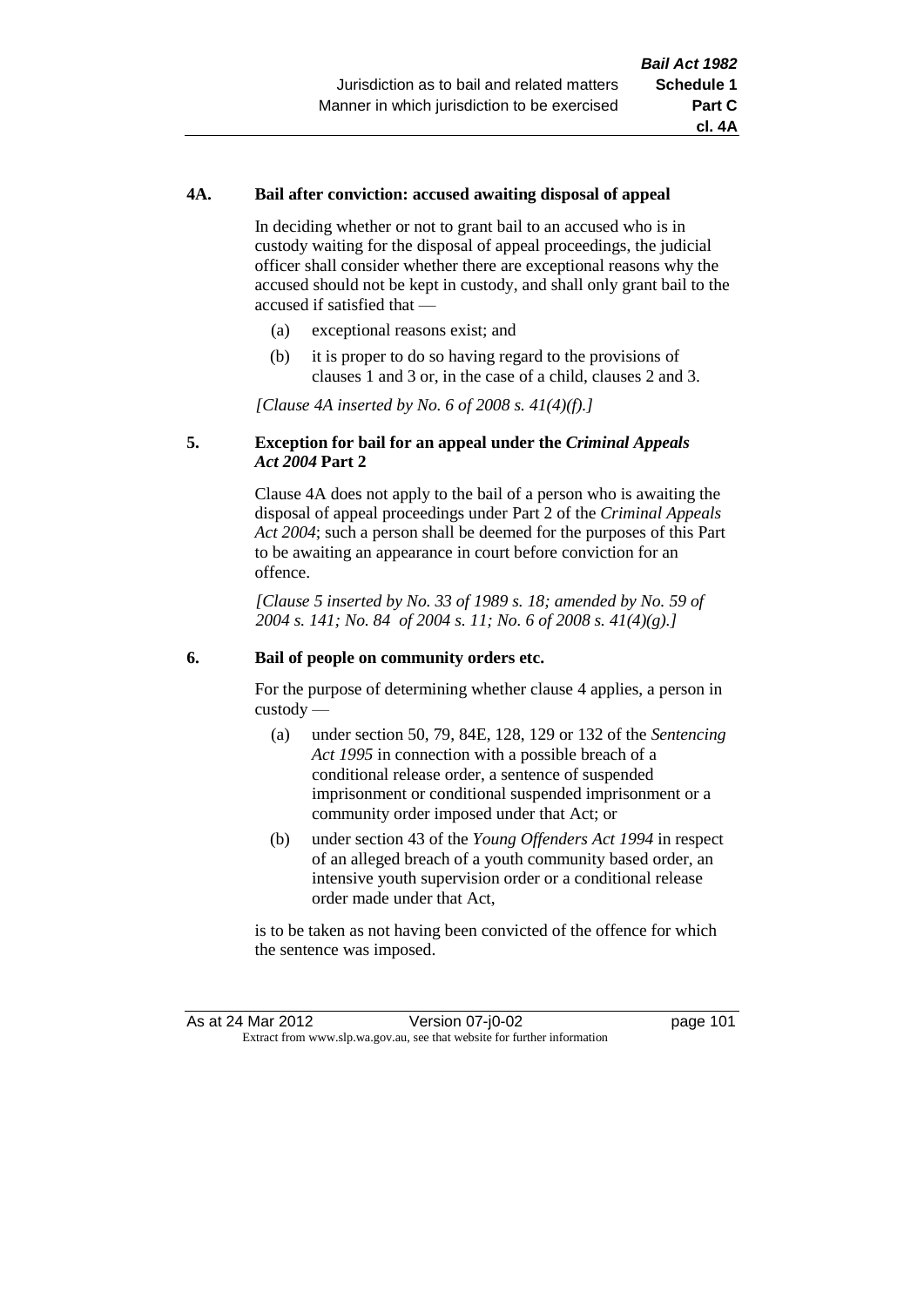*[Clause 6 inserted by No. 78 of 1995 s. 8; amended by No. 27 of 2004 s. 13(3).]*

*[Heading deleted by No. 6 of 2008 s. 41(4)(h).]*

## **7. Bail for initial appearance to be for not more than 30 days**

In fixing the terms of bail of an accused for his initial appearance in court for an offence, a justice or an authorised officer shall require him to make the appearance within the period of 30 days commencing on and including the day on which the accused was arrested for the offence.

*[Clause 7 amended by No. 84 of 2004 s. 82; No. 6 of 2008 s. 41(4)(i).]*

## **8. Bail on adjournment in court of summary jurisdiction to be for not more than 30 days except by consent**

In fixing the terms of bail of an accused for an appearance in court after an adjournment of proceedings for an offence, a judicial officer sitting as a court of summary jurisdiction shall require him to make the appearance within the period of 30 days commencing on and including the day on which the proceedings are adjourned, unless the accused consents to appear on a later day.

*[Clause 8 amended by No. 49 of 1988 s. 90(c); No. 59 of 2004 s. 141; No. 84 of 2004 s. 82.]*

## **9. Provision as to calculation of time**

The periods specified in clauses 7 and 8 shall be calculated to include any Sunday or public holiday.

## **Part D — Conditions which may be imposed on a grant of bail**

## **1. Conditions as to forfeiture and giving security may be imposed on the accused and sureties**

(1) A judicial officer or authorised officer, on a grant of bail, may impose conditions under this clause if he considers that it is desirable to do so to ensure the performance of the accused's bail undertaking.

page 102 Version 07-j0-02 As at 24 Mar 2012 Extract from www.slp.wa.gov.au, see that website for further information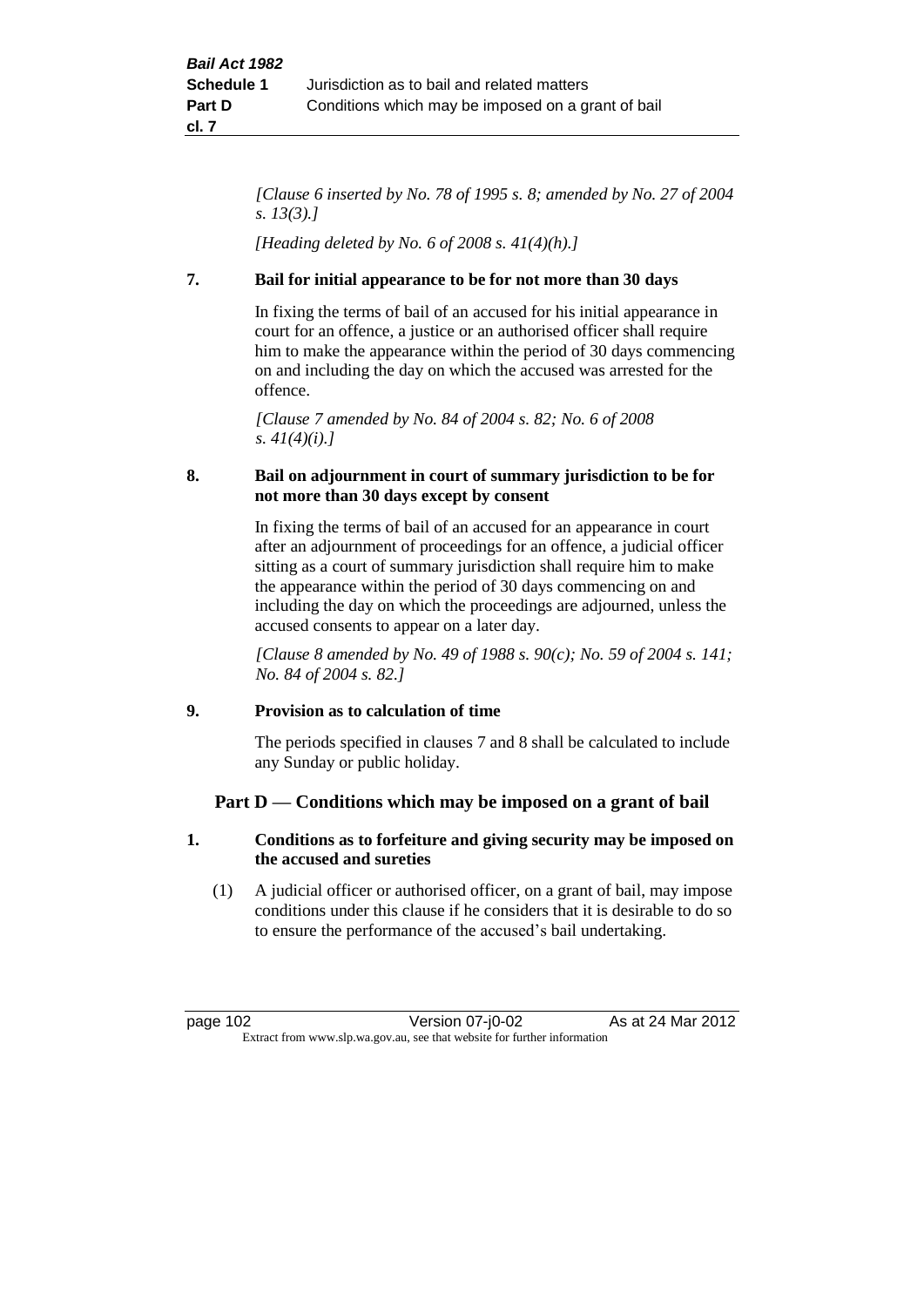- (2) If a judicial officer or authorised officer considers that it is desirable as mentioned in subclause (1), he may in addition to releasing the accused on his bail undertaking impose any one or more of the following conditions —
	- (a) that the accused in his bail undertaking agree to forfeit a specified amount of money if he fails to comply with any requirement of his bail undertaking mentioned in section  $28(2)(a)$  or (b);
	- (b) that a surety or a specified number of sureties enter into a surety undertaking or surety undertakings whereby he or they agree to forfeit a specified amount or specified amounts of money if the accused fails to comply with any requirement of his bail undertaking mentioned in section 28(2)(a) or (b);
	- (c) that any of them the accused and the surety or sureties give security of a specified value, including the deposit of a specified amount of cash, for the performance of their respective obligations;
	- (d) that any of them the accused and the surety or sureties deposit with a specified officer any specified passbook or document relating to the title to, or ownership of, any account or other asset offered as security for the performance of their respective obligations; or
	- (e) that any of them the accused and the surety or sureties, at his or their own expense or otherwise, enter into such mortgage, charge, assignment or other transaction, or take such other step, as may be required, including completion of the necessary documents, to render any security effective and enforceable by the State.
- (3) The nature and sufficiency of any security, and the documentation therefor, required under subclause (2) shall be determined by the judicial officer or authorised officer who imposed the condition or, if no determination is so made —
	- (a) by the person before whom the bail undertaking is entered into, where the security is to be given by the accused; and
	- (b) where the security is to be given by a surety, by any person authorised under section 36 to approve the surety or before whom the surety undertaking is entered into.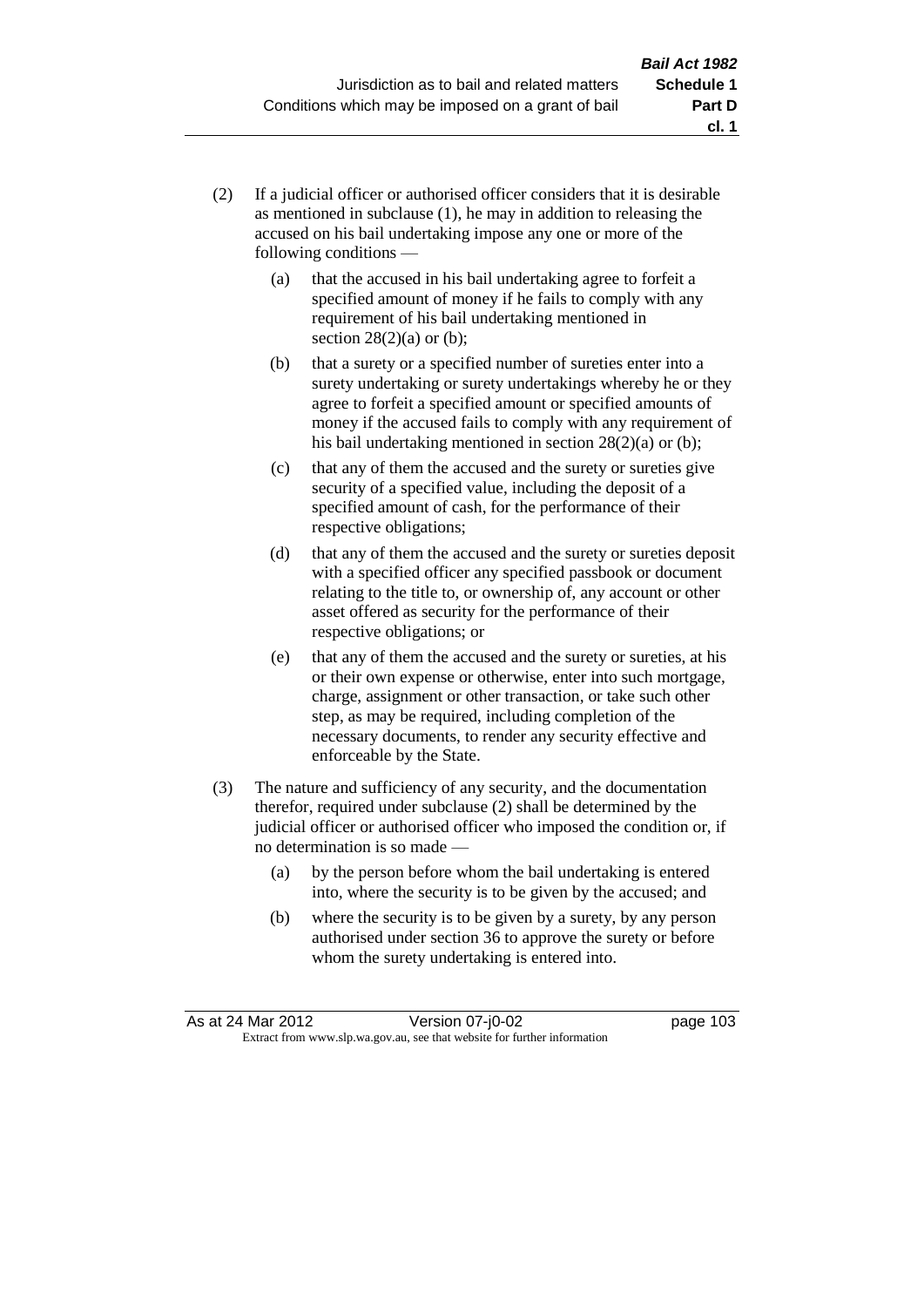- (4) When a bail undertaking ceases to have effect as provided in section 34(a) to (d), or upon an accused being acquitted of a charge under section  $51(1)$  or (2) or discharged from further proceedings therefor, each of them the accused, or where section  $34(b)$  applies his personal representative, and any surety is entitled to have returned to him any security given under subclause (2).
- (5) When a surety undertaking ceases to have effect as provided in section 47(a) to (f), a surety is entitled to have returned to him any security given under subclause  $(2)$ .

*[Clause 1 amended by No. 65 of 2003 s. 121(3); No. 84 of 2004 s. 82; No. 6 of 2008 s. 18(3).]*

## **2. Other conditions which may be imposed**

- (1) A judicial officer or authorised officer, on a grant of bail, may impose conditions —
	- (a) to be complied with before the accused is released on bail or while the accused is on bail;
	- (b) as to the accused's conduct while on bail; or
	- (c) as to where the accused shall reside while on bail,

if he considers that it is desirable for any purpose mentioned in subclause (2), (2b), (3) or (4).

- (1a) Without limiting subclause (1), a judicial officer or authorised officer shall, on a grant of bail to a child accused, consider whether it is desirable for any purpose mentioned in subclause (2) to impose a condition as to —
	- (a) any period in each day during which the child is to remain at a particular place;
	- (b) any person with whom the child is not to associate or communicate;
	- (c) any place that the child is not to frequent;
	- (d) the attendance by the child at a school or other educational institution; or
	- (e) any other matter,

and the judicial officer or authorised officer may impose any such condition.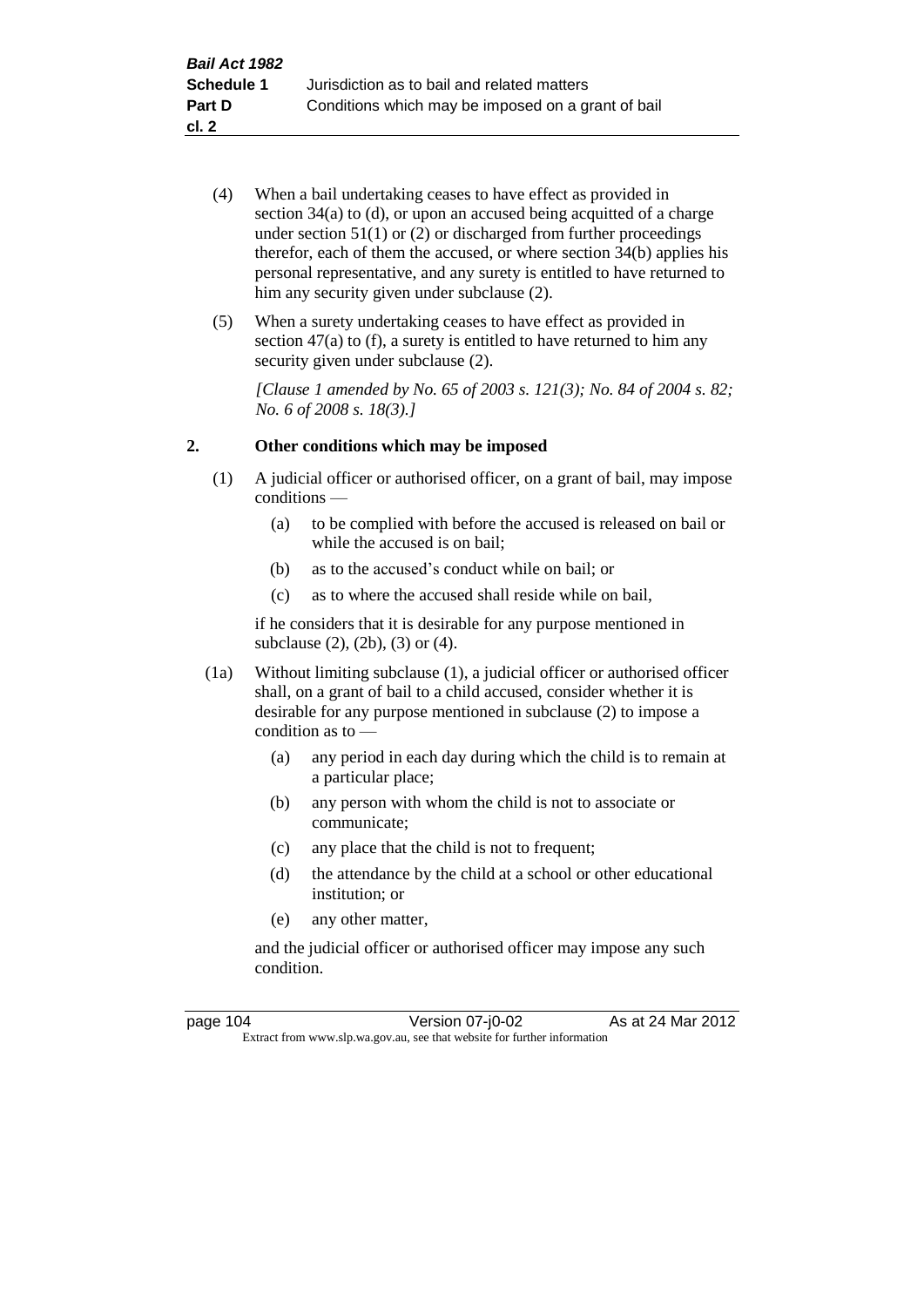- (2) Any condition may be imposed under subclause (1) or (1a) to ensure that an accused —
	- (a) appears in court in accordance with his bail undertaking;
	- (b) does not while on bail commit an offence;
	- (c) does not endanger the safety, welfare or property of any person;
	- (d) does not interfere with witnesses or otherwise obstruct the course of justice, whether in relation to himself or any other person; or
	- (e) as regards the period when the accused is on trial, does not prejudice the proper conduct of the trial.
- (2a) Before imposing a condition on a grant of bail for a purpose mentioned in subclause (2)(c) or (d) a judicial officer or authorised officer is to consider whether that purpose would be better served, or could be better assisted, by a restraining order made under the *Restraining Orders Act 1997* and whether, in the case of a judicial officer, to exercise the power in section 63 of that Act or, in the case of an authorised officer, to make a telephone application under that Act.
- (2b) Where a judicial officer is of the opinion that the accused should while on bail —
	- (a) be counselled for a behavioural problem; or
	- (b) attend a course or programme that may assist with such a problem,

the judicial officer may under subclause (1) impose a condition for that purpose that requires the accused to —

- (c) attend a prescribed person to be counselled; or
- (d) attend a prescribed course or programme,

that is specified by the judicial officer in the condition.

(3) Where a judicial officer who grants bail to an accused is of the opinion that the accused's physical condition ought to be examined the officer may, under subclause (1), impose any condition which the officer considers desirable for the purpose of ensuring that the accused is examined by a medical practitioner.

**cl. 2**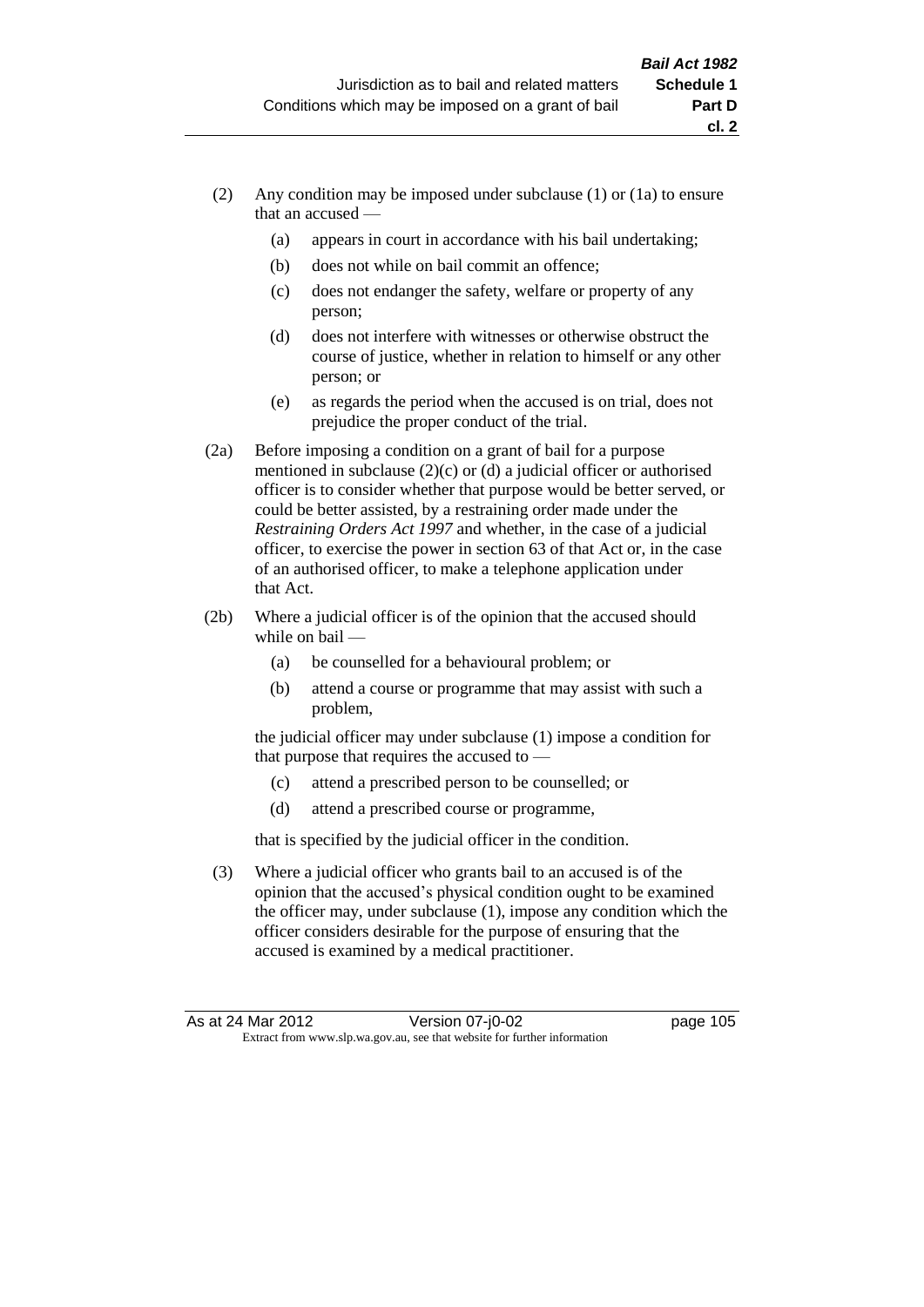- (3a) Where a judicial officer who grants bail to an accused is of the opinion that the accused's mental condition ought to be examined the officer may, under subclause (1), impose any condition which the officer considers desirable for the purpose of ensuring that the accused's mental condition is examined including a condition —
	- (a) that the accused be examined by a medical practitioner or an authorised mental health practitioner (as defined in the *Mental Health Act 1996*) for the purpose of deciding whether to make a referral under section 29 of that Act;
	- (b) that the accused be admitted to an authorised hospital (as defined in the *Mental Health Act 1996*);
	- (c) that the accused be examined by a psychiatrist.
- (4) Where a judicial officer is of the opinion that an accused is suffering from alcohol or drug abuse and is in need of care or treatment either on that account, or to enable him to be prepared for his trial, the judicial officer may, under subclause (1), impose any condition which he considers desirable for the purpose of ensuring that the accused receives such care or treatment, including that he lives in, or from time to time attends at, a specified institution or place in order to receive such care or treatment.
- (5) Where a judicial officer imposes a condition for a purpose mentioned in subclause (2b), (3), (3a) or (4), the judicial officer shall cause to be sent to the person who is to counsel or examine the accused, or the place at which the accused is to attend, a statement of the reasons for imposing the condition.
- (6) Where a condition is imposed under this clause that an accused shall reside in premises established for the accommodation of persons to whom bail has been granted, that condition shall be deemed to include a further condition that the accused shall comply with such rules as are for the time being laid down for the maintenance of the good order of those premises, whether such rules are made under section 67 or by the authority responsible for the good order of the premises.
- (7) In this clause —

*medical practitioner* means a person registered under the *Health Practitioner Regulation National Law (Western Australia)* in the medical profession;

page 106 Version 07-j0-02 As at 24 Mar 2012 Extract from www.slp.wa.gov.au, see that website for further information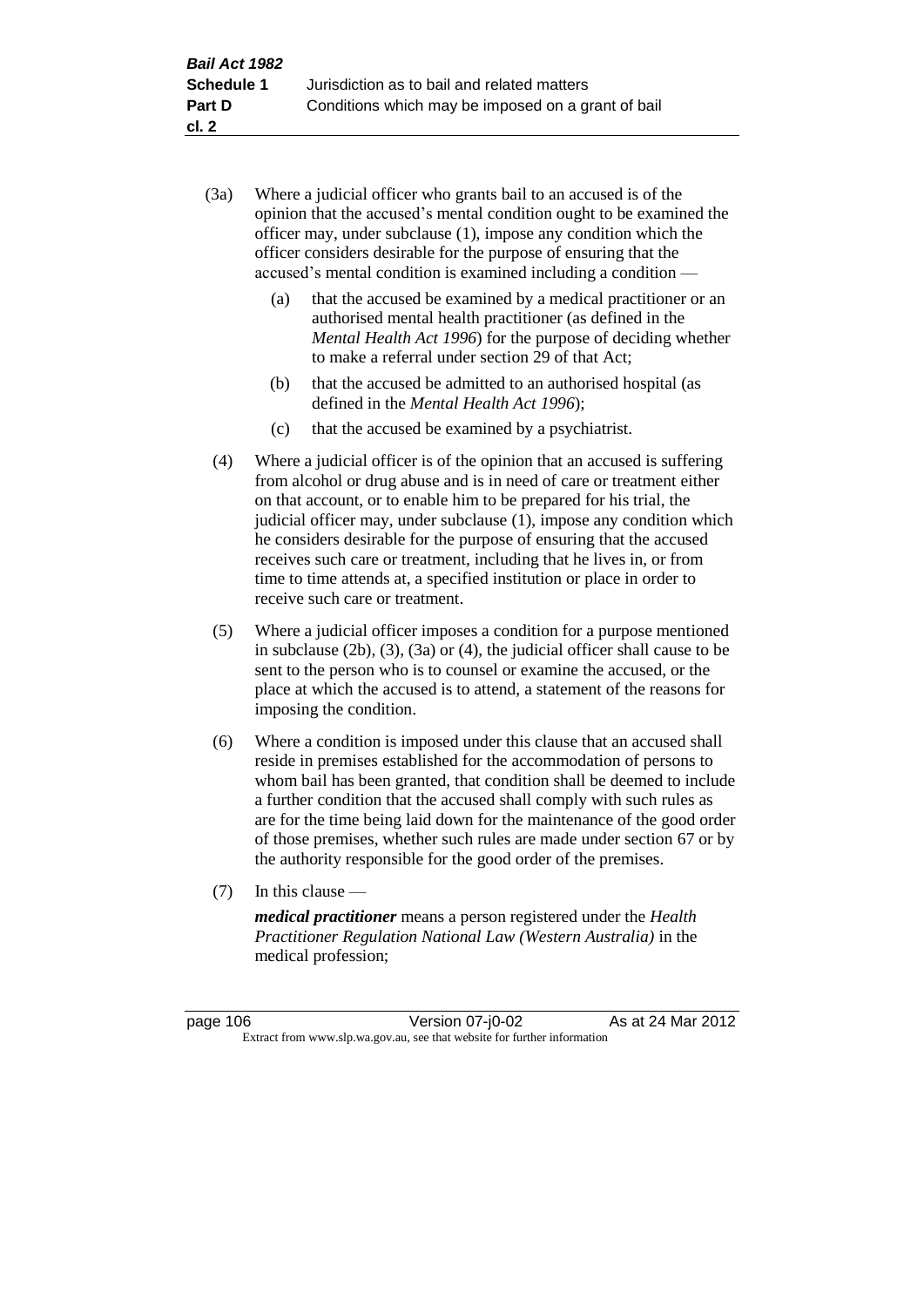*psychiatrist* has the same meaning as it has in the *Mental Health Act 1996*.

*[Clause 2 amended by No. 45 of 1993 s. 10(3); No. 69 of 1996 s. 3; No. 54 of 1998 s. 12; No. 84 of 2004 s. 82; No. 22 of 2008 Sch. 3 cl. 4; No. 35 of 2010 s. 29.]*

*[Clause 2. Modifications to be applied in order to give effect to Cross-border Justice Act 2008: clause altered 1 Nov 2009. See endnote 1M.]*

#### **3. Home detention condition may be imposed**

- (1) A judicial officer may, subject to this clause, impose a home detention condition as a condition on a grant of bail.
- (2) A home detention condition shall not be imposed unless the accused is over the age of 17 years and the judicial officer is satisfied —
	- (a) after considering a report from a community corrections officer about the accused and his circumstances, that the accused is suitable to be subject to a home detention condition;
	- (b) that the place where it is proposed the accused will remain while subject to the home detention condition is a suitable place; and
	- (c) that unless a home detention condition is imposed, the accused will not be released on bail.
- (3) A home detention condition is a condition that while the accused is on bail the accused shall —
	- (a) remain at and not leave the place specified in the bail record form and in the bail undertaking (or in a notice under section 50E) until the time specified, or deemed by section 31(3) to be specified, in the bail undertaking except —
		- (i) to work in gainful employment approved by a community corrections officer;
		- (ii) with the approval of a community corrections officer, to seek gainful employment;
		- (iii) to obtain urgent medical or dental treatment for the accused;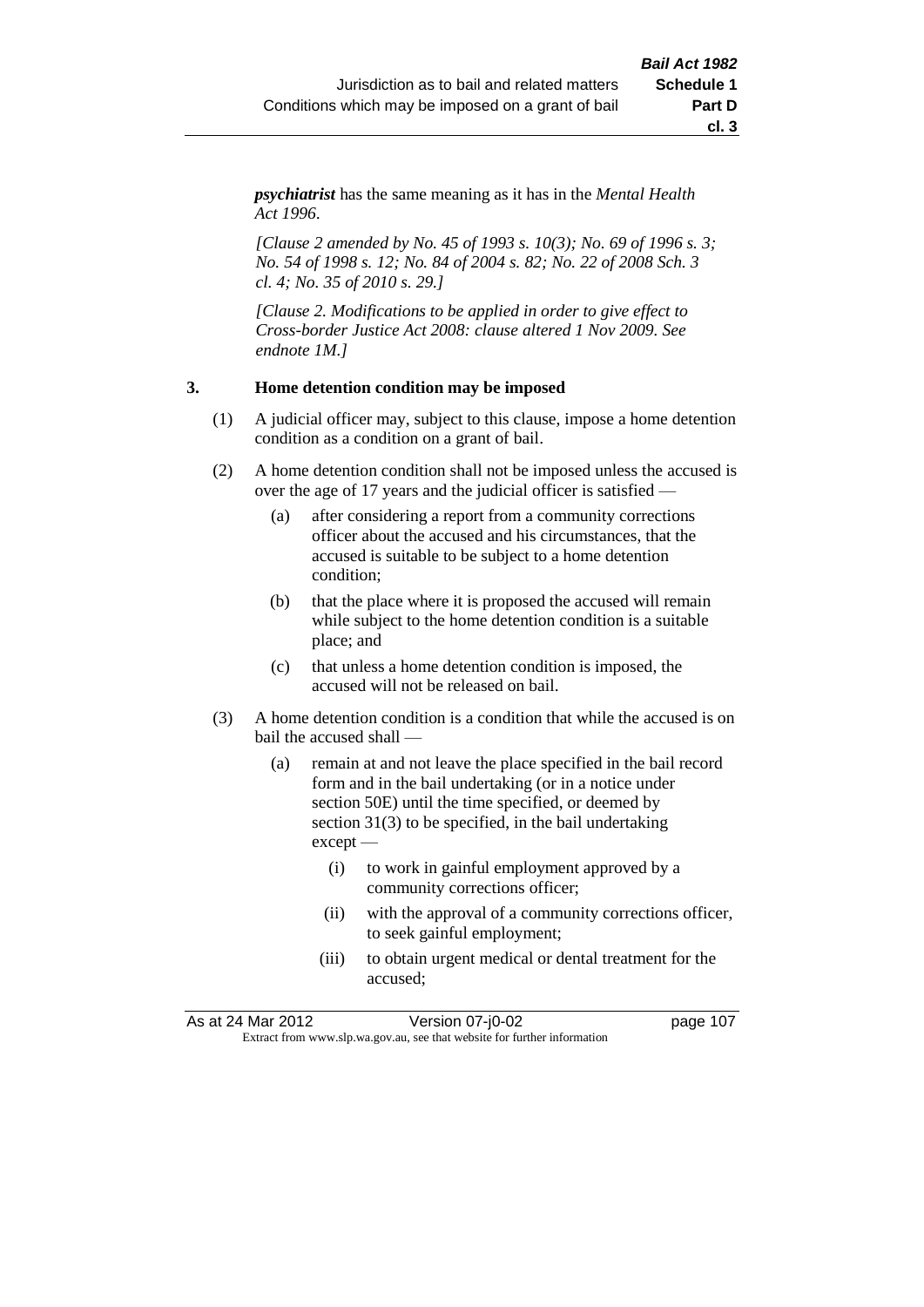|     | (iv)  | for the purpose of averting or minimizing a serious<br>risk of death or injury to the accused or to another<br>person; |
|-----|-------|------------------------------------------------------------------------------------------------------------------------|
|     | (v)   | to obey an order issued under a written law (such as a<br>summons) requiring the accused's presence<br>elsewhere;      |
|     | (vi)  | for a purpose approved of by a community<br>corrections officer; or                                                    |
|     | (vii) | on the direction of a community corrections officer;                                                                   |
| (b) |       | not leave the State;                                                                                                   |

- (c) comply with every reasonable direction of a community corrections officer;
- (d) comply with such of the conditions specified in the list provided under section 24A(4) as may be specified in a notice given under section 50E(b); and
- (e) when requested to do so, produce a copy of his bail undertaking and any notice by the CEO (corrections) under section 50E for inspection by a community corrections officer or a member of the Police Force.

*[Clause 3 inserted by No. 61 of 1990 s. 15; amended by No. 31 of 1993 s. 9; No. 84 of 2004 s. 82; No. 65 of 2006 s. 53.]*

*[Clause 3. Modifications to be applied in order to give effect to Cross-border Justice Act 2008: clause altered 1 Nov 2009. See endnote 1M.]*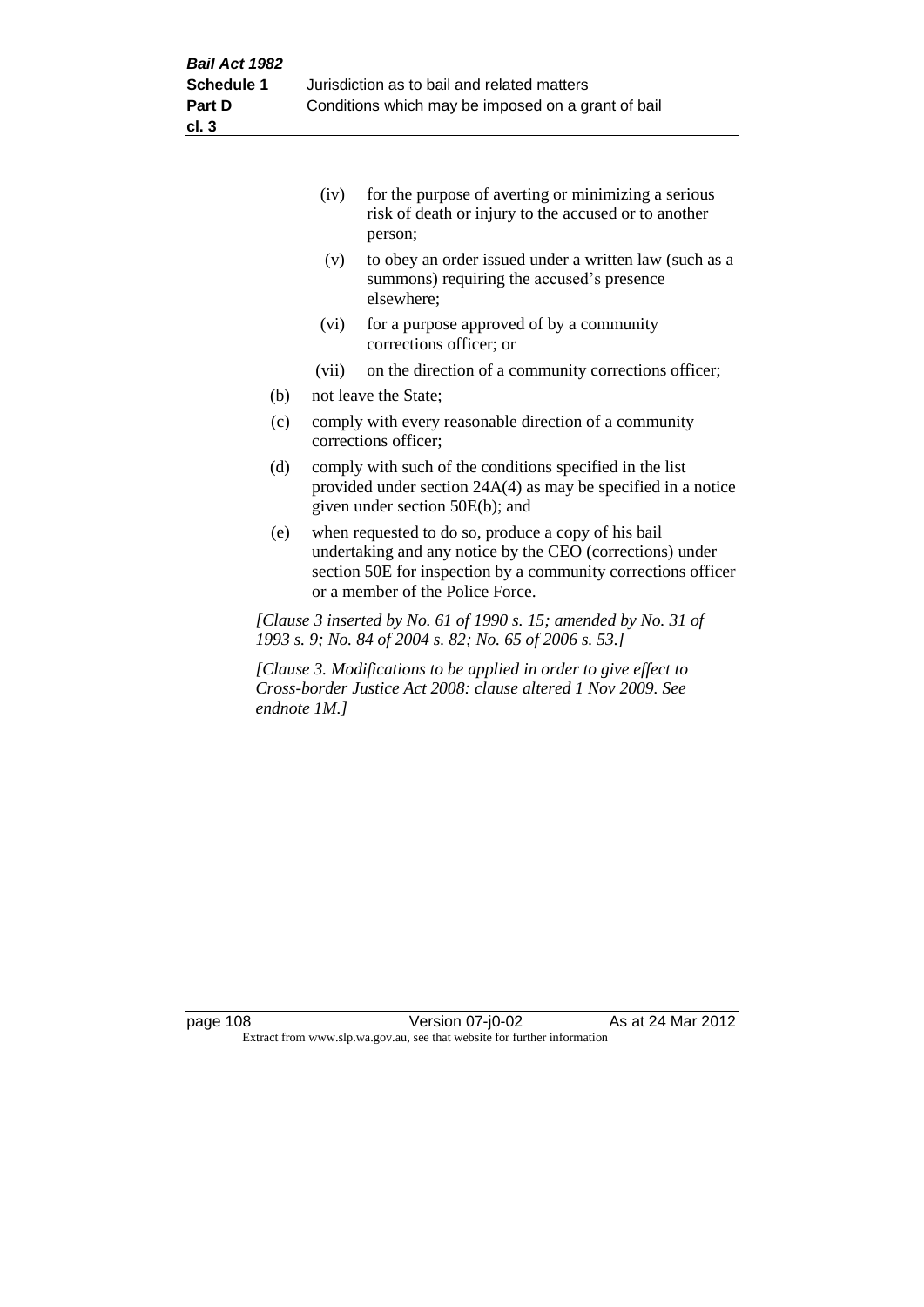**cl. 1**

## **Schedule 2 — Serious offences**

 $[s. 3(1)]$ 

*[Heading inserted by No. 6 of 2008 s. 42(1).]*

|    | <b>Enactment</b>         | <b>Description of offence</b>                                                    |
|----|--------------------------|----------------------------------------------------------------------------------|
| 1. | <b>The Criminal Code</b> |                                                                                  |
|    | s. 279                   | Murder                                                                           |
|    | s. 280                   | Manslaughter                                                                     |
|    | s. 281                   | Unlawful assault causing death                                                   |
|    | s. 283                   | Attempt to murder                                                                |
|    | s. 292                   | Disabling in order to commit<br>indictable offence                               |
|    | s. 294                   | Acts intended to cause grievous<br>bodily harm or to resist or prevent<br>arrest |
|    | s. 297                   | Grievous bodily harm                                                             |
|    | s. 301                   | Wounding and similar acts                                                        |
|    | s. $304(2)$              | Acts or omissions, with intent to<br>harm, causing bodily harm or<br>danger      |
|    | s. 317                   | Assault occasioning bodily harm                                                  |
|    | s. $317A(a)$             | Assault with intent to commit or<br>facilitate a crime                           |
|    | s. $317A(b)$             | Assault with intent to do grievous<br>bodily harm                                |
|    | s. 318                   | Serious assaults                                                                 |
|    | s. 323                   | Indecent assault                                                                 |
|    | s. 324                   | Aggravated indecent assault                                                      |
|    | s. 325                   | Sexual penetration without consent                                               |
|    | s. 326                   | Aggravated sexual penetration<br>without consent                                 |
|    |                          |                                                                                  |

As at 24 Mar 2012 **Disk Contract Contract Contract Proport** Page 109 Extract from www.slp.wa.gov.au, see that website for further information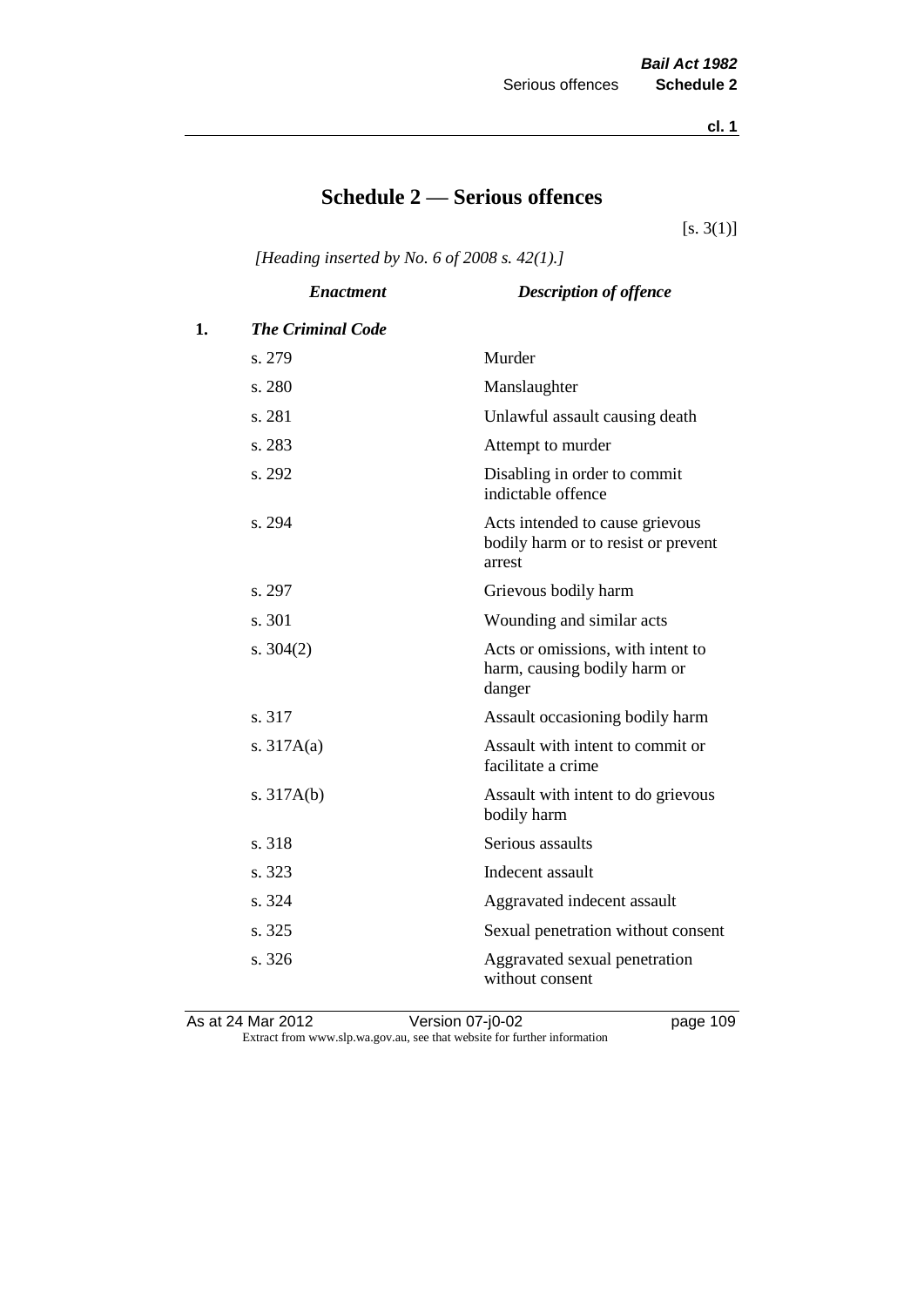|     | <b>Enactment</b>                | <b>Description of offence</b>                                                                                                                      |
|-----|---------------------------------|----------------------------------------------------------------------------------------------------------------------------------------------------|
|     | s. 331B                         | Sexual servitude                                                                                                                                   |
|     | s. 331C                         | Conducting business involving<br>sexual servitude                                                                                                  |
|     | s. 331D                         | Deceptive recruiting for<br>commercial sexual services                                                                                             |
|     | s. 332                          | Kidnapping                                                                                                                                         |
|     | s. 333                          | Deprivation of liberty                                                                                                                             |
|     | s. 338E                         | Stalking                                                                                                                                           |
|     | s. 378                          | Stealing a motor vehicle                                                                                                                           |
|     | s. 392                          | Robbery                                                                                                                                            |
|     | s. 393                          | Assault with intent to rob                                                                                                                         |
|     | s. 401                          | <b>Burglary</b>                                                                                                                                    |
|     | s. 444                          | Criminal damage, if the property is<br>destroyed or damaged by fire                                                                                |
| 2.  | <b>Bush Fires Act 1954</b>      |                                                                                                                                                    |
|     | s. 32                           | Wilfully lighting a fire or causing a<br>fire to be lit under such<br>circumstances as to be likely to<br>injure or damage a person or<br>property |
| 2a. | <b>Misuse of Drugs Act 1981</b> |                                                                                                                                                    |
|     | s. $6(1)$                       | Offences concerned with<br>prohibited drugs generally                                                                                              |
|     | s. $7(1)$                       | Offences concerned with<br>prohibited plants generally                                                                                             |

page 110 Version 07-j0-02 As at 24 Mar 2012 Extract from www.slp.wa.gov.au, see that website for further information

**cl. 2**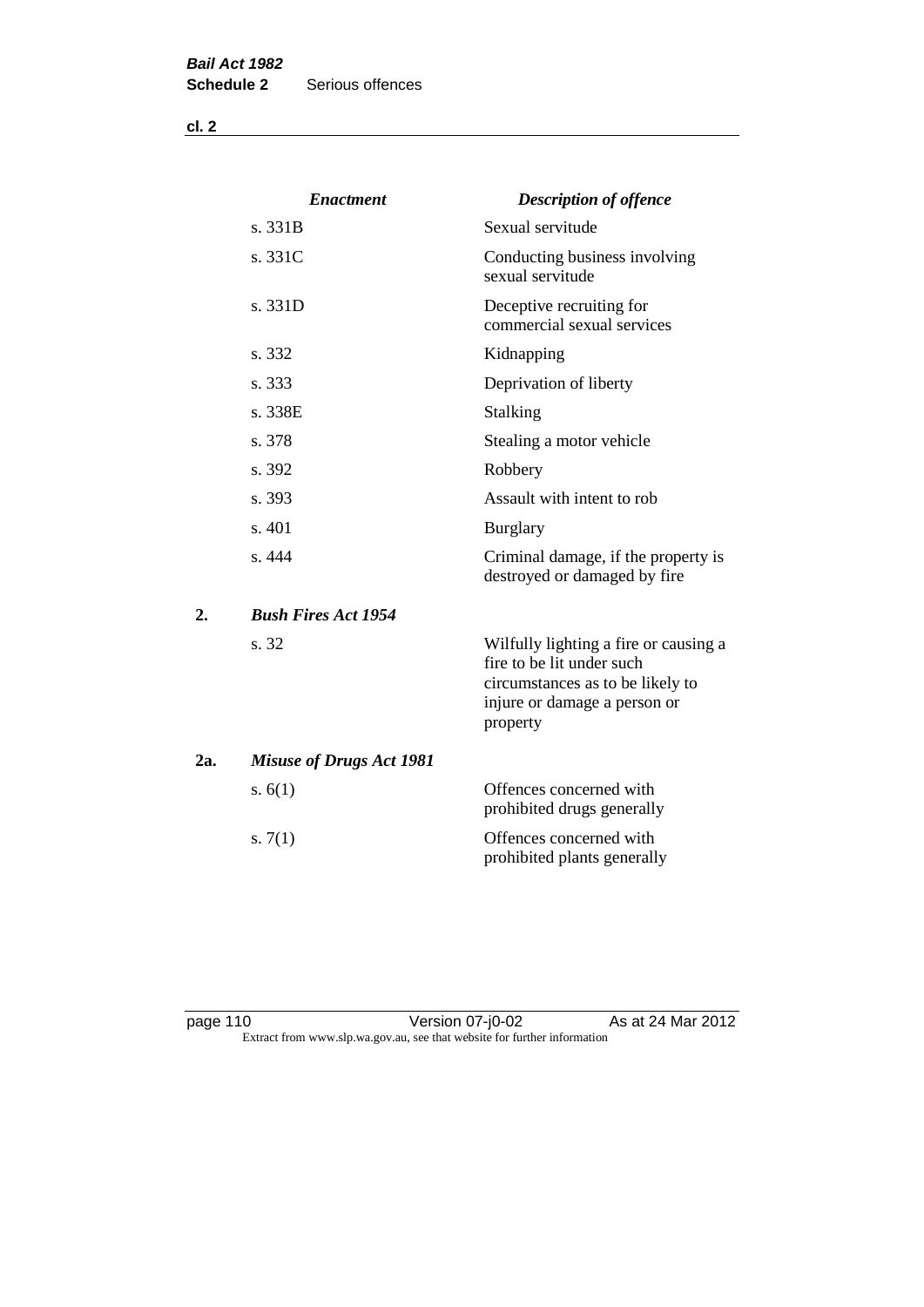|               | <b>Enactment</b>                   |                                                                                                                                                                                                                                                                                                                                           | <b>Description of offence</b>                                                                                                                                  |
|---------------|------------------------------------|-------------------------------------------------------------------------------------------------------------------------------------------------------------------------------------------------------------------------------------------------------------------------------------------------------------------------------------------|----------------------------------------------------------------------------------------------------------------------------------------------------------------|
| s. $14(1)$    |                                    | Possessing a quantity of a<br>category 1 item or a category 2<br>item in circumstances where the<br>life, health or safety of a child<br>under 16 years of age was<br>endangered, or bodily harm (as<br>defined in The Criminal Code<br>section $1(1)$ and $(4)$ ) was caused to<br>such a child, by the acts<br>constituting the offence |                                                                                                                                                                |
| s. $33(1)(a)$ |                                    |                                                                                                                                                                                                                                                                                                                                           | Attempting to commit an offence<br>under section $6(1)$ or $7(1)$                                                                                              |
| s. $33(2)(a)$ |                                    |                                                                                                                                                                                                                                                                                                                                           | Conspiracy to commit an offence<br>under s. $6(1)$ or $7(1)$                                                                                                   |
| 2b.           | <b>Restraining Orders Act 1997</b> |                                                                                                                                                                                                                                                                                                                                           |                                                                                                                                                                |
| s. $61(1)$    |                                    | order                                                                                                                                                                                                                                                                                                                                     | Breach of a violence restraining                                                                                                                               |
| s. $61(2a)$   |                                    |                                                                                                                                                                                                                                                                                                                                           | Breach of a police order                                                                                                                                       |
| s. $86(2)$    |                                    |                                                                                                                                                                                                                                                                                                                                           | Breach of a Part VII order under<br>the Justices Act 1902 <sup>3</sup> —                                                                                       |
|               |                                    | (a)                                                                                                                                                                                                                                                                                                                                       | that under section 86 of the<br>Restraining Orders Act 1997<br>is taken to be a misconduct<br>restraining order under that<br>Act; and                         |
|               |                                    | (b)                                                                                                                                                                                                                                                                                                                                       | that shows on the face of the<br>order that the causing or<br>threatening of personal<br>injury by the accused was a<br>ground for the making of the<br>order. |

# **3.** *Road Traffic Act 1974*

As at 24 Mar 2012 **Detail Contrary Control** Version 07-j0-02 **page 111** Extract from www.slp.wa.gov.au, see that website for further information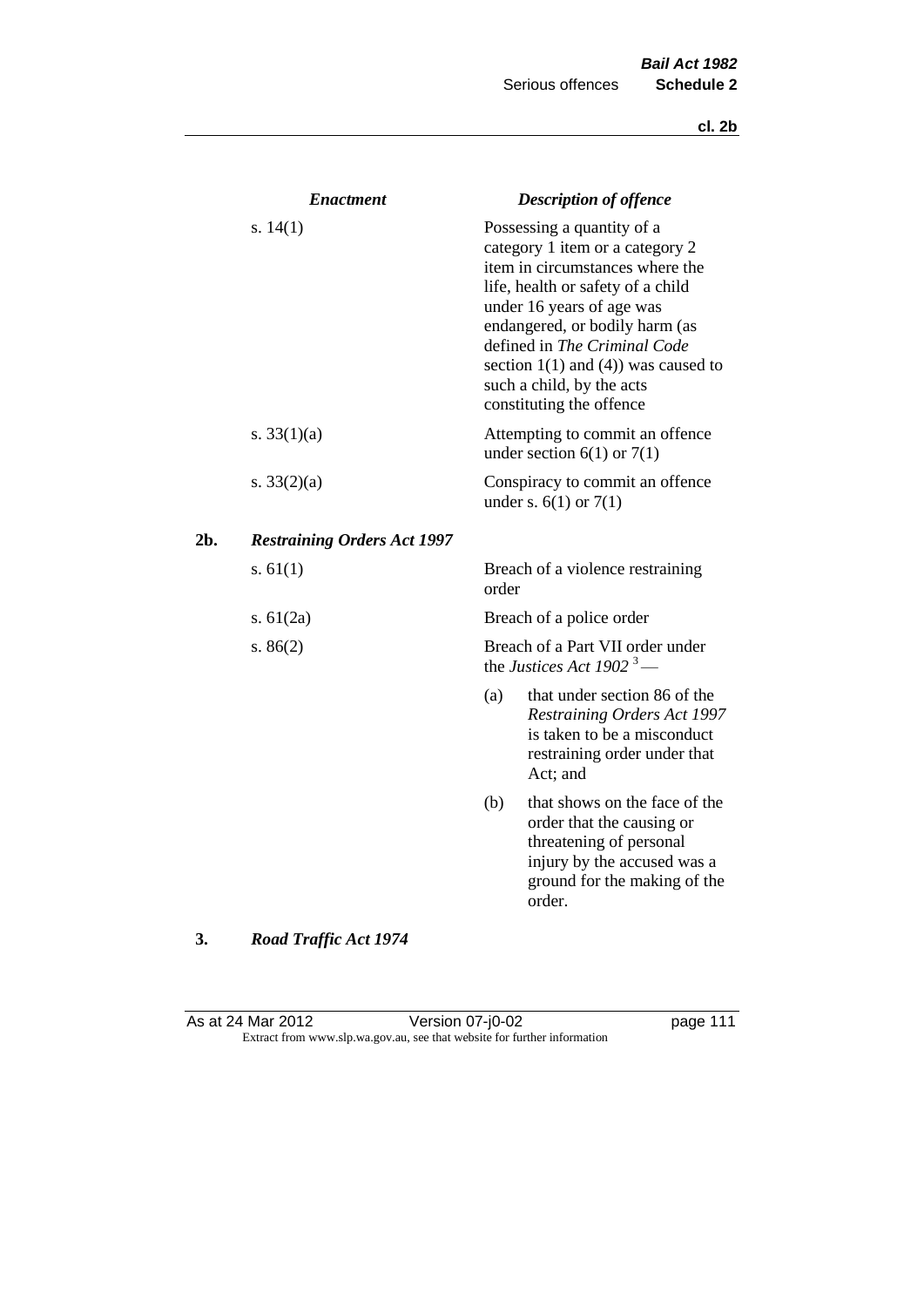**cl. 3**

| <i><b>Enactment</b></i> | <b>Description of offence</b>                    |
|-------------------------|--------------------------------------------------|
| s. 59                   | Dangerous driving causing death,<br>injury, etc. |
| s. 59A                  | Dangerous driving causing bodily<br>harm         |

*[Schedule 2 inserted by No. 45 of 1993 s. 11; amended by No. 82 of 1994 s. 13; No. 38 of 1998 s. 4(2); No. 54 of 1998 s. 15; No. 23 of 2001 s. 10(1); No. 4 of 2004 s. 24 and 26; No. 38 of 2004 s. 61; No. 62 of 2004 s. 9(1); No. 84 of 2004 s. 82; No. 6 of 2008 s. 42(2); No. 29 of 2008 s. 24(8); No. 47 of 2011 s. 19; No. 56 of 2011 s. 11.]* 

page 112 **Version 07-j0-02** As at 24 Mar 2012 Extract from www.slp.wa.gov.au, see that website for further information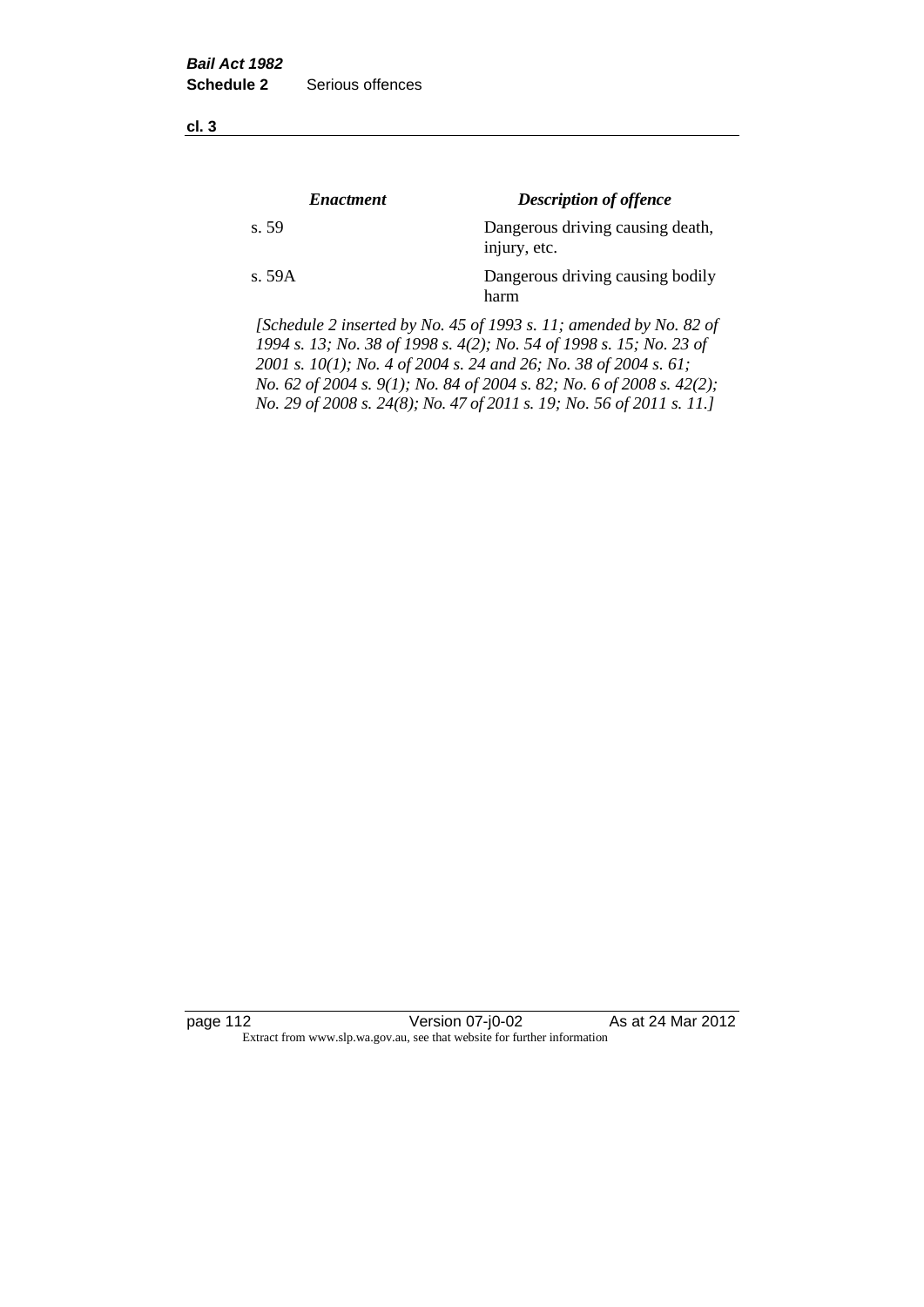## **Notes**

<sup>1</sup> This is a compilation of the *Bail Act 1982* and includes the amendments made by the other written laws referred to in the following table  $1M$ ,  $1a$ ,  $4$ ,  $13$ . The table also contains information about any reprint.

## **Compilation table**

| <b>Short title</b>                                                                                                                                   | <b>Number</b><br>and year | Assent     | Commencement                                                                     |
|------------------------------------------------------------------------------------------------------------------------------------------------------|---------------------------|------------|----------------------------------------------------------------------------------|
| Bail Act 1982                                                                                                                                        | 86 of 1982                |            | 18 Nov 1982 6 Feb 1989 (see s. 2 and<br>Gazette 27 Jan 1989 p. 263)              |
| Acts Amendment<br>(Abolition of Capital)<br>Punishment) Act 1984<br>Pt. III                                                                          | 52 of 1984                | 5 Sep 1984 | 3 Oct 1984                                                                       |
| <b>Bail Amendment</b><br>Act 1984 $^5$                                                                                                               | 74 of 1984                |            | 29 Nov 1984 6 Feb 1989 (see s. 2 and<br><i>Gazette</i> 27 Jan 1989 p. 263)       |
| <b>Bail Amendment</b><br>Act 1988                                                                                                                    | 15 of 1988                | 6 Sep 1988 | 6 Feb 1989 (see s. 2 and<br><i>Gazette</i> 27 Jan 1989 p. 263)                   |
| Reprint of the Bail Act 1982 under the Reprints Act 1984 and s. 21 of the Bail<br>Amendment Act 1988 <sup>6</sup> (includes amendments listed above) |                           |            |                                                                                  |
| Criminal Law<br>Amendment Act 1988                                                                                                                   | 70 of 1988                |            | 15 Dec 1988 6 Feb 1989 (see s. 2(2)(b) and<br><i>Gazette</i> 27 Jan 1989 p. 263) |

| Amendment Act 1988<br>Pt.4                                                        |            |             | Gazette 27 Jan 1989 p. 263)                                     |
|-----------------------------------------------------------------------------------|------------|-------------|-----------------------------------------------------------------|
| Acts Amendment<br>(Children's Court)<br>Act 1988 Pt. 13                           | 49 of 1988 | 22 Dec 1988 | 1 Dec 1989 (see s. 2 and<br>Gazette 24 Nov 1989 p. 4327)        |
| Justices Amendment<br>Act 1989 s. 18                                              | 33 of 1989 | 22 Dec 1989 | 1 Jun 1991 (see s. 2 and<br><i>Gazette</i> 17 May 1991 p. 2455) |
| <b>Community Corrections</b><br><b>Legislation Amendment</b><br>Act 1990 Pt. 2    | 61 of 1990 | 17 Dec 1990 | 3 Apr 1991 (see s. 2 and<br><i>Gazette</i> 22 Mar 1991 p. 1209) |
| Child Welfare<br>Amendment Act<br>$(No. 2)$ 1990 s. 15                            | 83 of 1990 | 22 Dec 1990 | 1 Aug 1991 (see s. 2 and<br>Gazette 1 Aug 1991 p. 3983)         |
| Children's Court of<br>Western Australia<br>Amendment Act<br>$(No. 2)$ 1991 s. 21 | 15 of 1991 | 21 Jun 1991 | 9 Aug 1991 (see s. 2(2) and<br>Gazette 9 Aug 1991 p. 4101)      |

**Reprint of the** *Bail Act 1982* **as at 17 Oct 1991** (includes amendments listed above)

| As at 24 Mar 2012 | Version 07-j0-02                                                         |
|-------------------|--------------------------------------------------------------------------|
|                   | Extract from www.slp.wa.gov.au, see that website for further information |

page 113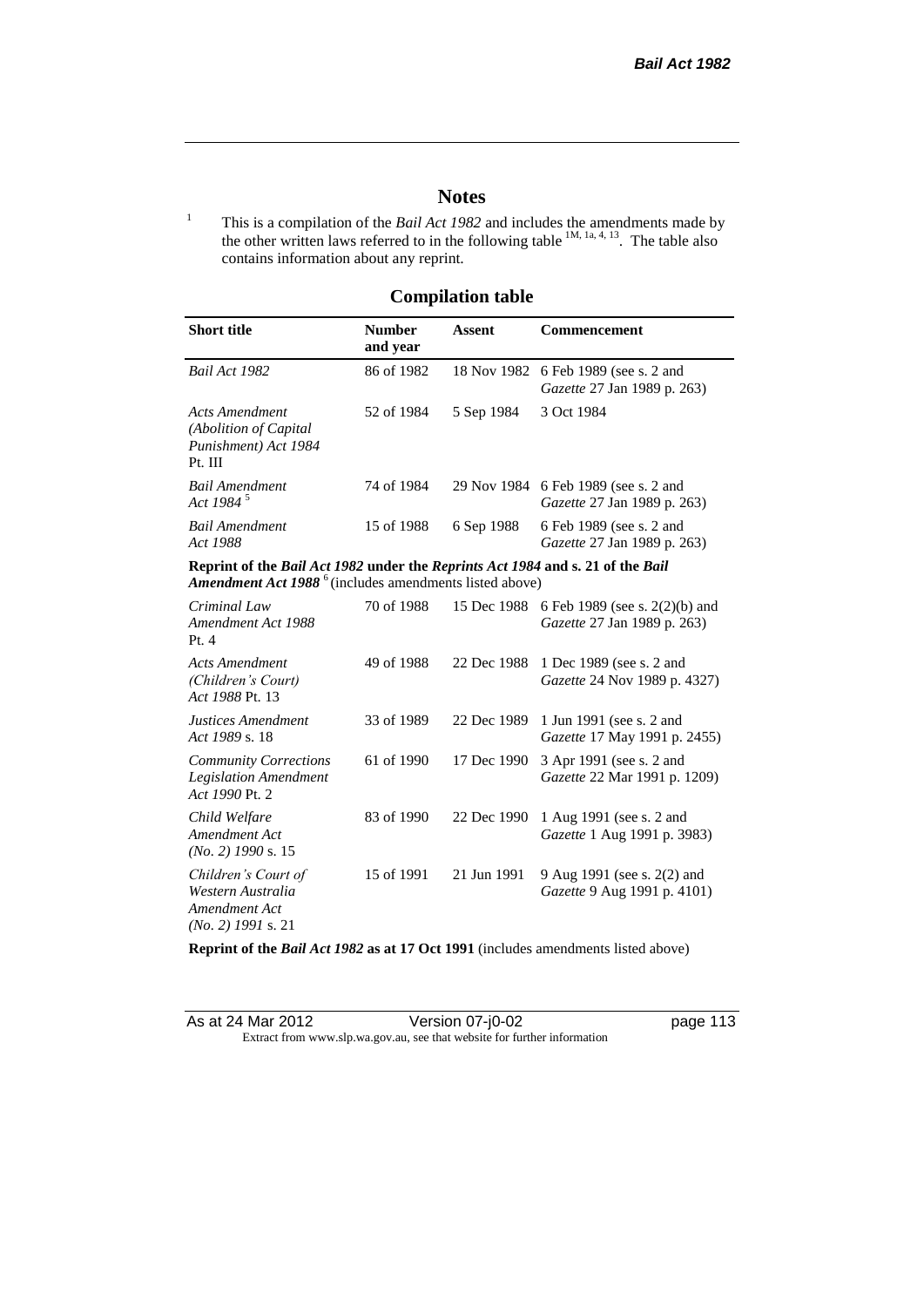| <b>Short title</b>                                                                         | <b>Number</b><br>and year | <b>Assent</b> | <b>Commencement</b>                                                                                                                                                        |
|--------------------------------------------------------------------------------------------|---------------------------|---------------|----------------------------------------------------------------------------------------------------------------------------------------------------------------------------|
| <b>Acts Amendment (Sexual</b><br>Offences) Act 1992 Pt. 3                                  | 14 of 1992                | 17 Jun 1992   | 1 Aug 1992 (see s. 2 and<br>Gazette 28 Jul 1992 p. 3671)                                                                                                                   |
| <b>Acts Amendment</b><br>(Ministry of Justice)<br>Act 1993 Pt. 3 <sup>7</sup>              | 31 of 1993                | 15 Dec 1993   | 1 Jul 1993 (see s. 2)                                                                                                                                                      |
| Criminal Procedure<br>Amendment Act 1993<br>Pt. 2 <sup>8</sup>                             | 45 of 1993                | 20 Dec 1993   | Act other than s. 7-9 and<br>$10(2)(b)$ : 17 Jan 1994 (see<br>s. $2(1)$ ;<br>s. 7-9 and $10(2)(b)$ : 4 Mar 1994<br>(see s. $2(2)$ and <i>Gazette</i><br>4 Mar 1994 p. 915) |
| Criminal Law<br>Amendment Act 1994<br>s. $13(1)$ and $(2)$                                 | 82 of 1994                | 23 Dec 1994   | 20 Jan 1995 (see s. 2(2))                                                                                                                                                  |
| Acts Amendment (Fines,<br>Penalties and<br><b>Infringement Notices</b> )<br>Act 1994 Pt. 3 | 92 of 1994                | 23 Dec 1994   | 1 Jan 1995 (see s. 2(1) and<br>Gazette 30 Dec 1994 p. 7211)                                                                                                                |
| Sentencing<br>(Consequential<br>Provisions) Act 1995 Pt. 5                                 | 78 of 1995                | 16 Jan 1996   | 4 Nov 1996 (see s. 2 and<br><i>Gazette</i> 25 Oct 1996 p. 5632)                                                                                                            |
| Coroners Act 1996 s. 61                                                                    | 2 of 1996                 |               | 24 May 1996 7 Apr 1997 (see s. 2 and<br>Gazette 18 Mar 1997 p. 1529)                                                                                                       |
| <b>Mental Health</b><br>(Consequential<br>Provisions) Act 1996 Pt. 2                       | 69 of 1996                | 13 Nov 1996   | 13 Nov 1997 (see s. 2)                                                                                                                                                     |

**Reprint of the** *Bail Act 1982* **as at 13 Mar 1997** (includes amendments listed above except those in the *Coroners Act 1996* and the *Mental Health (Consequential Provisions) Act 1996*) (corrections in *Gazette* 25 Jul 1997 p. 3909 and 14 Nov 1997 p. 6426)

*Statutes (Repeals and Minor Amendments) Act 1997* s. 21 57 of 1997 15 Dec 1997 15 Dec 1997 (see s. 2(1)) *Criminal Law Amendment Act (No. 1) 1998* s. 4(2) 38 of 1998 25 Sep 1998 23 Oct 1998

page 114 Version 07-j0-02 As at 24 Mar 2012 Extract from www.slp.wa.gov.au, see that website for further information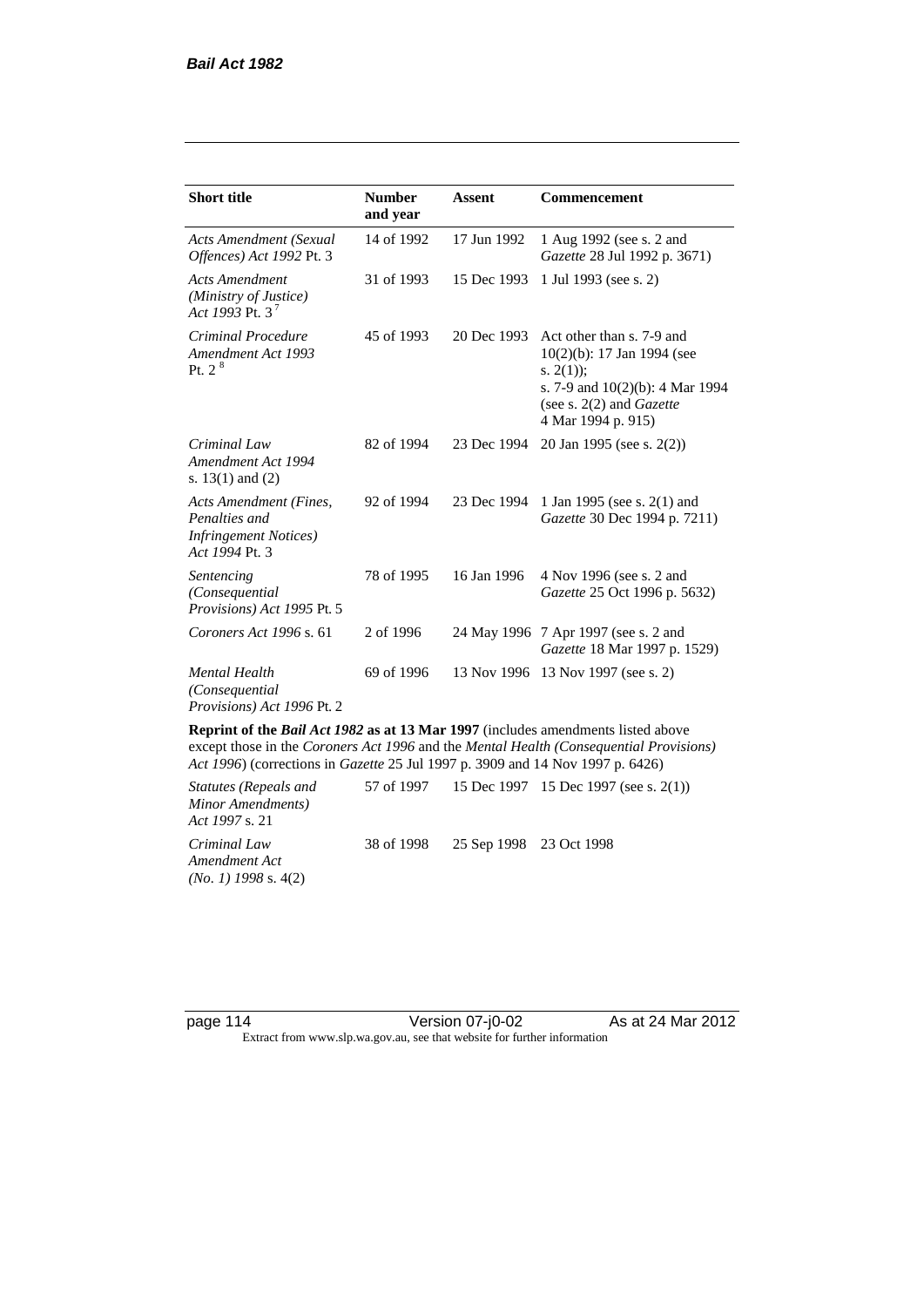| <b>Short title</b>                                                                                                                                 | <b>Number</b><br>and year | <b>Assent</b> | Commencement                                                                                                                                                                                                                                                                                                                                   |
|----------------------------------------------------------------------------------------------------------------------------------------------------|---------------------------|---------------|------------------------------------------------------------------------------------------------------------------------------------------------------------------------------------------------------------------------------------------------------------------------------------------------------------------------------------------------|
| <b>Bail Amendment</b><br>Act 1998 <sup>9</sup>                                                                                                     | 54 of 1998                | 11 Jan 1999   | s. 1 and 2: 11 Jan 1999;<br>Pt. 4 and 7: 15 May 1999<br>(see s. 2 and Gazette<br>11 May 1999 p. 1905);<br>Pt. 2, 3 and 5 (other than s. 12):<br>8 Mar 2000 (see s. 2 and<br>Gazette 7 Mar 2000 p. 1039);<br>s. 12: 1 Sep 2000 (see s. 2 and<br>Gazette 29 Aug 2000 p. 4985);<br>Pt. 6: 4 Dec 2000 (see s. 2 and<br>Gazette 4 Dec 2000 p. 6799) |
| Reprint of the Bail Act 1982 as at 27 Aug 1999 (includes amendments listed above<br>except those in the Bail Amendment Act 1998 Pt. 2, 3, 5 and 6) |                           |               |                                                                                                                                                                                                                                                                                                                                                |
| Court Security and<br><b>Custodial Services</b><br>(Consequential<br>Provisions) Act 1999 Pt. 3                                                    | 47 of 1999                | 8 Dec 1999    | 18 Dec 1999 (see s. 2 and<br>Gazette 17 Dec 1999 p. 6175-6)                                                                                                                                                                                                                                                                                    |
| Criminal Law Amendment<br>Act 2001 s. $10(1)$                                                                                                      | 23 of 2001                | 26 Nov 2001   | 24 Dec 2001                                                                                                                                                                                                                                                                                                                                    |
| Criminal Investigation<br>(Identifying People)<br>Act 2002 s. 96                                                                                   | 6 of 2002                 | 4 Jun 2002    | 20 Nov 2002 (see s. 2 and<br>Gazette 19 Nov 2002 p. 5505)                                                                                                                                                                                                                                                                                      |
| Criminal Law (Procedure)<br>Amendment Act 2002 Pt. 4<br>Div. 1                                                                                     | 27 of 2002                | 25 Sep 2002   | 27 Sep 2002 (see s. 2 and<br>Gazette 27 Sep 2002 p. 4875)                                                                                                                                                                                                                                                                                      |
| Sentencing Legislation<br>Amendment and Repeal<br>Act 2003 s. 29(3) and 37                                                                         | 50 of 2003                | 9 Jul 2003    | s. 29(3): 31 Aug 2003 (see s. 2)<br>and Gazette 29 Aug 2003<br>p. 3833);<br>s. 37: 15 May 2004 (see s. 2 and<br>Gazette 14 May 2004 p. 1445)                                                                                                                                                                                                   |
| Acts Amendment and<br>Repeal (Courts and Legal<br>Practice) Act 2003 s. 88<br>and 121 <sup>10</sup>                                                | 65 of 2003                | 4 Dec 2003    | 1 Jan 2004 (see s. 2 and Gazette<br>30 Dec 2003 p. 5722)                                                                                                                                                                                                                                                                                       |
| Statutes (Repeals and<br>Minor Amendments)<br>Act 2003 s. 29                                                                                       | 74 of 2003                | 15 Dec 2003   | 15 Dec 2003 (see s. 2)                                                                                                                                                                                                                                                                                                                         |
| Criminal Code Amendment<br>Act 2004 s. 24, 26 and 58                                                                                               | 4 of 2004                 | 23 Apr 2004   | 21 May 2004 (see s. 2)                                                                                                                                                                                                                                                                                                                         |

As at 24 Mar 2012 **Detail Contrary Contrary Price 2** As at 24 Mar 2012 Extract from www.slp.wa.gov.au, see that website for further information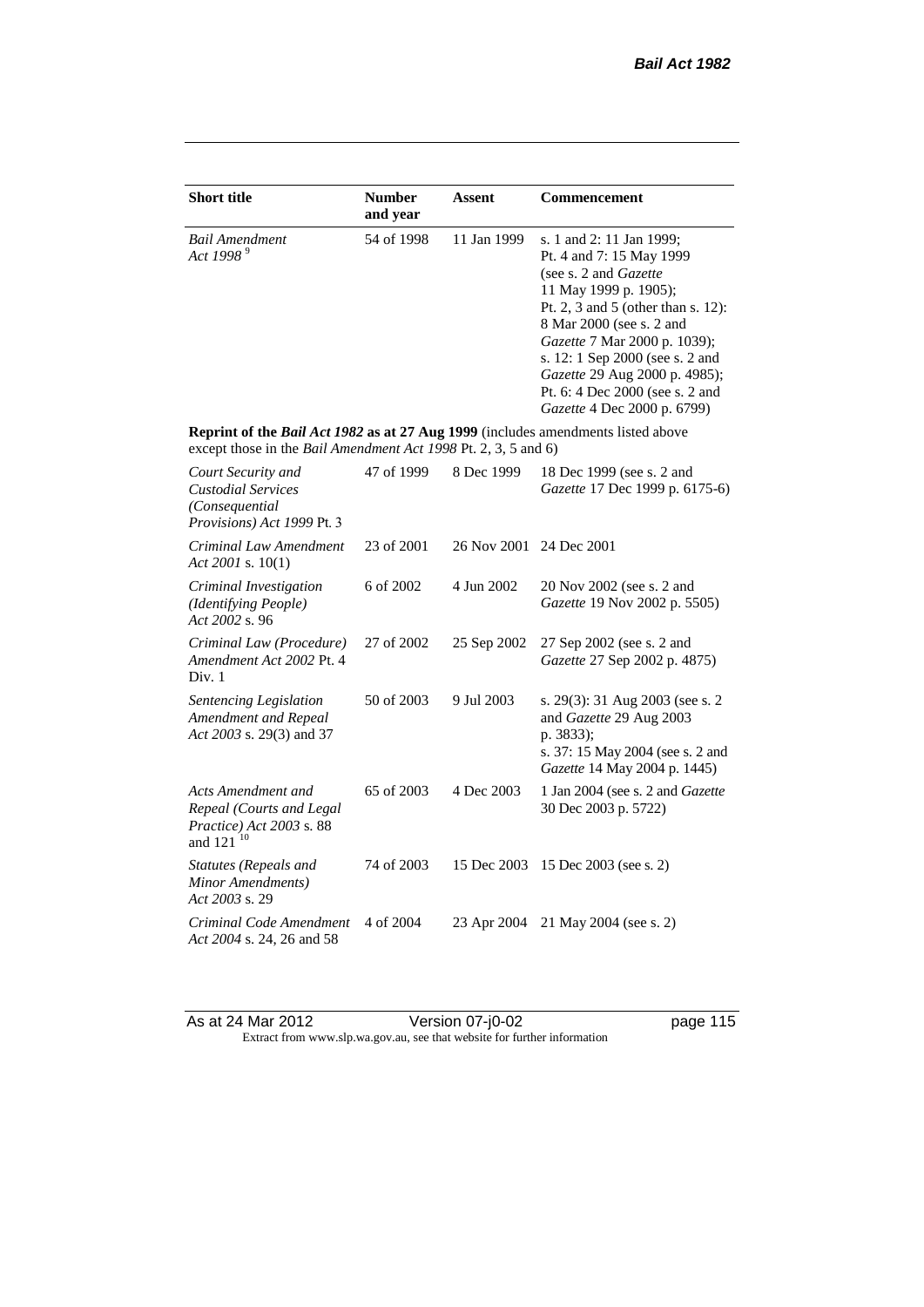| <b>Short title</b>                                                                                                                                                                                                                                                                                                                                                                                                                              | <b>Number</b><br>and year | Assent      | <b>Commencement</b>                                                                                                                                                                                                                                  |  |  |
|-------------------------------------------------------------------------------------------------------------------------------------------------------------------------------------------------------------------------------------------------------------------------------------------------------------------------------------------------------------------------------------------------------------------------------------------------|---------------------------|-------------|------------------------------------------------------------------------------------------------------------------------------------------------------------------------------------------------------------------------------------------------------|--|--|
| Sentencing Legislation<br>Amendment Act 2004 s. 13                                                                                                                                                                                                                                                                                                                                                                                              | 27 of 2004                | 14 Oct 2004 | 31 May 2006 (see s. 2 and<br>Gazette 30 May 2006 p. 1965)                                                                                                                                                                                            |  |  |
| Children and Community<br><i>Services Act 2004 s. 251</i>                                                                                                                                                                                                                                                                                                                                                                                       | 34 of 2004                | 20 Oct 2004 | 1 Mar 2006 (see s. 2 and<br>Gazette 14 Feb 2006 p. 695)                                                                                                                                                                                              |  |  |
| <b>Acts Amendment (Family</b><br>and Domestic Violence)<br>Act 2004 Pt. 3                                                                                                                                                                                                                                                                                                                                                                       | 38 of 2004                | 9 Nov 2004  | 1 Dec 2004 (see s. 2 and<br>Gazette 26 Nov 2004 p. 5309)                                                                                                                                                                                             |  |  |
| Acts Amendment (Court of<br>Appeal) Act 2004 s. 28                                                                                                                                                                                                                                                                                                                                                                                              | 45 of 2004                | 9 Nov 2004  | s. $28(1)$ , (2) and (4) (other than<br>the amendment to s. $7A(1)$ :<br>1 Feb 2005 (see. s. 2 and<br>Gazette 14 Jan 2005 p. 163);<br>s. 28(3) and (4) (the<br>amendment to s. $7A(1)$ :<br>2 May 2005 (see. s. 2 and<br>Gazette 14 Jan 2005 p. 163) |  |  |
| <b>Courts Legislation</b><br>Amendment and Repeal<br>Act 2004 s. 141 <sup>11</sup>                                                                                                                                                                                                                                                                                                                                                              | 59 of 2004                | 23 Nov 2004 | 1 May 2005 (see s. 2 and<br>Gazette 31 Dec 2004 p. 7128)                                                                                                                                                                                             |  |  |
| Misuse of Drugs<br>Amendment Act 2004 s. 9(1)                                                                                                                                                                                                                                                                                                                                                                                                   | 62 of 2004                | 24 Nov 2004 | 1 Jan 2005 (see s. 2 and <i>Gazette</i><br>10 Dec 2004 p. 5965)                                                                                                                                                                                      |  |  |
| Criminal Procedure and<br>Appeals (Consequential and<br>Other Provisions) Act 2004<br>Pt. 3 and s. 82 and 83                                                                                                                                                                                                                                                                                                                                    | 84 of 2004                | 16 Dec 2004 | 2 May 2005 (see s. 2 and<br>Gazette 31 Dec 2004 p. 7129<br>(correction in Gazette<br>7 Jan 2005 p. 53))                                                                                                                                              |  |  |
| Reprint 5: The Bail Act 1982 as at 1 Apr 2005 (includes amendments listed above except<br>those in the Sentencing Legislation Amendment Act 2004, the Acts Amendment (Court of<br>Appeal) Act 2004 s. 28(3) and (4) (the amendment to s. 7A(1)), the Children and<br>Community Services Act 2004, the Courts Legislation Amendment and Repeal Act 2004<br>and the Criminal Procedure and Appeals (Consequential and Other Provisions) Act 2004) |                           |             |                                                                                                                                                                                                                                                      |  |  |
| Planning and Development<br>(Consequential and<br><b>Transitional Provisions)</b><br>Act 2005 s. 15                                                                                                                                                                                                                                                                                                                                             | 38 of 2005                | 12 Dec 2005 | 9 Apr 2006 (see s. 2 and<br>Gazette 21 Mar 2006 p. 1078)                                                                                                                                                                                             |  |  |
| Criminal Investigation                                                                                                                                                                                                                                                                                                                                                                                                                          | 59 of 2006                |             | 16 Nov 2006 1 Jul 2007 (see s. 2 and <i>Gazette</i>                                                                                                                                                                                                  |  |  |

*Act 2006* Pt. 2 *Prisons and Sentencing Legislation Amendment Act 2006* Pt. 5 65 of 2006 8 Dec 2006 4 Apr 2007 (see s. 2 and *Gazette* 3 Apr 2007 p. 1491)

22 Jun 2007 p. 2838)

**Reprint 6: The** *Bail Act 1982* **as at 14 Sep 2007** (includes amendments listed above)

*(Consequential Provisions)* 

page 116 Version 07-j0-02 As at 24 Mar 2012 Extract from www.slp.wa.gov.au, see that website for further information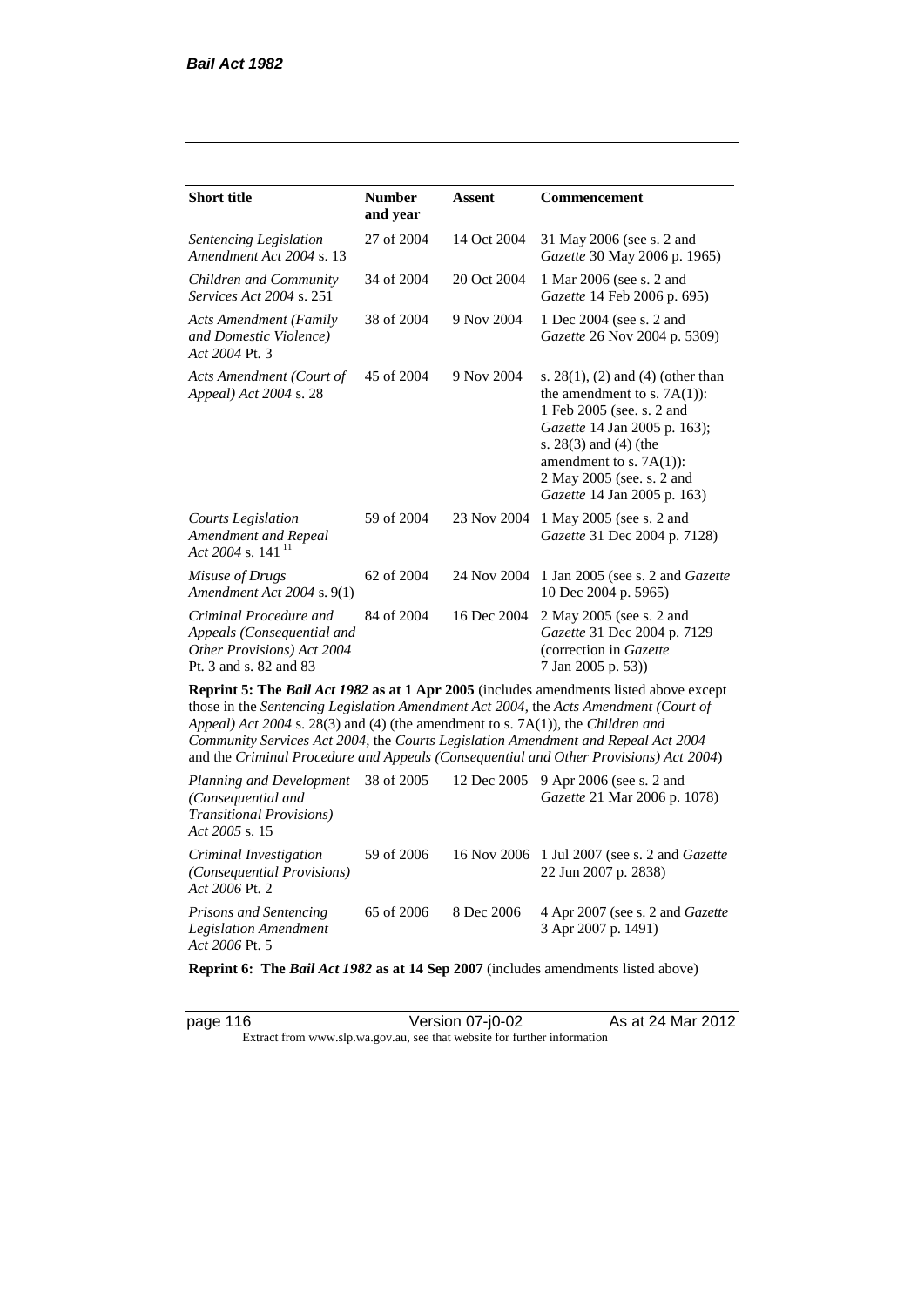| <b>Short title</b>                                                                             | <b>Number</b><br>and year | Assent      | Commencement                                                         |
|------------------------------------------------------------------------------------------------|---------------------------|-------------|----------------------------------------------------------------------|
| Criminal Law and Evidence<br>Amendment Act 2008 s. 56                                          | 2 of 2008                 | 12 Mar 2008 | 27 Apr 2008 (see s. 2 and<br>Gazette 24 Apr 2008 p. 1559)            |
| Bail Amendment Act 2008<br>Pt. $2^{12}$                                                        | 6 of 2008                 | 31 Mar 2008 | 1 Mar 2009 (see s. 2(b) and<br>Gazette 27 Feb 2009 p. 511)           |
| <b>Medical Practitioners</b><br>Act 2008 Sch. 3 cl. 4                                          | 22 of 2008                | 27 May 2008 | 1 Dec 2008 (see s. 2 and Gazette<br>25 Nov 2008 p. 4989)             |
| Criminal Law Amendment<br>$(Homicide)$ Act 2008 s. 24                                          | 29 of 2008                | 27 Jun 2008 | 1 Aug 2008 (see s. 2(d) and<br>Gazette 22 Jul 2008 p. 3353)          |
| <b>Reprint 7:</b> The <i>Bail Act 1982</i> as at 6 Mar 2009 (includes amendments listed above) |                           |             |                                                                      |
| Police Amendment<br>Act 2009 s. 12                                                             | 42 of 2009                | 3 Dec 2009  | 13 Mar 2010 (see s. 2(b) and<br>Gazette 12 Mar 2010 p. 941)          |
| <b>Health Practitioner</b><br><b>Regulation National Law</b><br>$(WA)$ Act 2010 Pt. 5 Div. 4   | 35 of 2010                | 30 Aug 2010 | 18 Oct 2010 (see s. 2(b) and<br><i>Gazette</i> 1 Oct 2010 p. 5075-6) |
| Statutes (Repeals and<br>Minor Amendments)<br>Act 2011 s. 19                                   | 47 of 2011                | 25 Oct 2011 | 26 Oct 2011 (see s. 2(b))                                            |
| Misuse of Drugs<br>Amendment Act 2011 Pt. 3                                                    | 56 of 2011                | 21 Nov 2011 | 24 Mar 2012 (see s. 2(b) and<br><i>Gazette</i> 23 Mar 2012 p. 1363)  |

<sup>1M</sup> Under the *Cross-border Justice Act 2008* section 14, in order to give effect to that Act, this Act must be applied with the modifications prescribed by the *Crossborder Justice Regulations 2009* Part 3 Division 3 as if this Act had been altered in that way. If a modification is to replace or insert a numbered provision, the new provision is identified by the superscript 1M appearing after the provision number. If a modification is to replace or insert a definition, the new definition is identified by the superscript 1M appearing after the defined term.

 $1a$  On the date as at which this compilation was prepared, provisions referred to in the following table had not come into operation and were therefore not included in this compilation. For the text of the provisions see the endnotes referred to in the table.

| <b>Short title</b>                                      | <b>Number</b><br>and year | Assent | <b>Commencement</b>                           |
|---------------------------------------------------------|---------------------------|--------|-----------------------------------------------|
| Electronic Transactions<br>Act 2011 s. 25 <sup>14</sup> | 46 of 2011                |        | 25 Oct 2011 To be proclaimed (see s. $2(c)$ ) |

#### **Provisions that have not come into operation**

As at 24 Mar 2012 Version 07-j0-02 page 117 Extract from www.slp.wa.gov.au, see that website for further information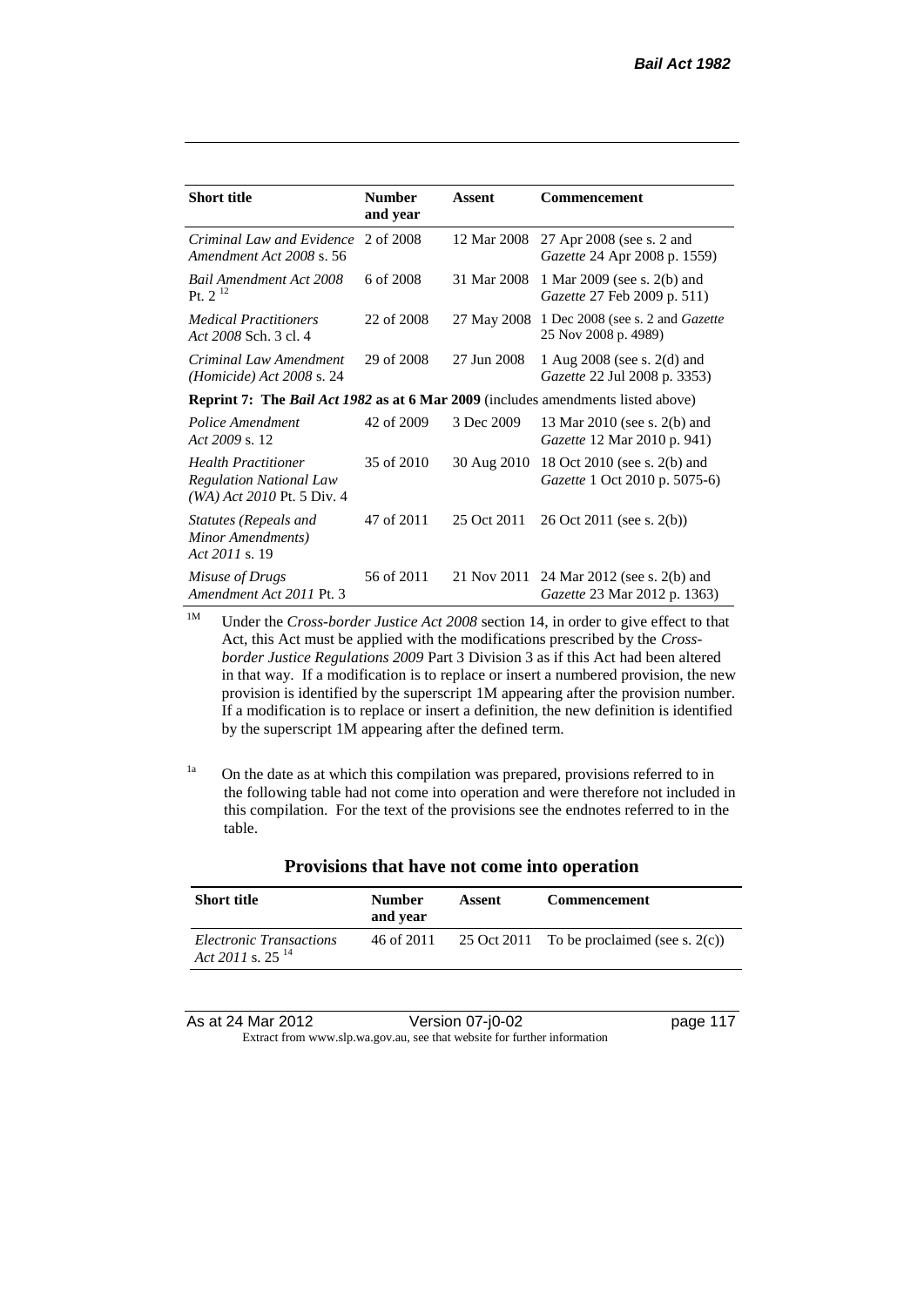- <sup>2</sup> Repealed by the *Sentencing Legislation Amendment and Repeal Act 2003*.
- <sup>3</sup> The short title of the *Justices Act 1902* was changed to the *Criminal Procedure (Summary) Act 1902* by the *Courts Legislation Amendment and Repeal Act 2004*  s. 25. The Act was then repealed by the *Criminal Procedure and Appeal (Consequential and Other Provisions) Act 2004.*
- <sup>4</sup> The amendment in the *Sentencing Legislation Amendment and Repeal Act 1999* s. 26 had not come into operation when it was repealed by the *Sentencing Legislation Amendment and Repeal Act 2003* s. 31.
- <sup>5</sup> The *Bail Amendment Act 1984* s. 10 and 11 were repealed by the *Bail Amendment Act 1988* s. 20.
- <sup>6</sup> The *Bail Act 1982* was not in operation at the time when the reprint was compiled, but the reprinting was authorised by the *Bail Amendment Act 1988* s. 21.
- <sup>7</sup> The *Acts Amendment (Ministry of Justice) Act 1993* Pt. 19 is a transitional provision that is of no further effect.
- <sup>8</sup> The *Criminal Procedure Amendment Act 1993* s. 13 is a transitional provision that is of no further effect.
- <sup>9</sup> The *Bail Amendment Act 1998* s. 6(2) is a transitional provision that is of no further effect.
- <sup>10</sup> The *Acts Amendment and Repeal (Courts and Legal Practice) Act 2003* s. 97 reads as follows:
- <u>،</u>

### **97. References to Crown Solicitor**

If in a written law or other document or instrument there is a reference to the Crown Solicitor that reference may, where the context so requires, be read as if it had been amended to be a reference to the State Solicitor.

- ".
- <sup>11</sup> The amendment in the *Courts Legislation Amendment and Repeal Act 2004* s. 141 (amending Sch. 1 Pt. A cl. 4) is not included because the clause it sought to amend had been amended by the *Acts Amendment (Court of Appeal) Act 2004* s. 28(4) before the amendment purported to come into operation.
- <sup>12</sup> The *Bail Amendment Act 2008* s. 6(2), 9(4)-(11), 10(2), 11(3), 15(5)-(8), 16(2), 18(4)-(5), 21(3), 22(2), 23(4), 24(6)-(7), 27(2)-(3), 28(6), 30(4)-(5), 31(2)-(3), 32(3)-(4), 33(6), 40(2), 41(5)-(9), 42(3) and 44 read as follows:

page 118 Version 07-j0-02 As at 24 Mar 2012 Extract from www.slp.wa.gov.au, see that website for further information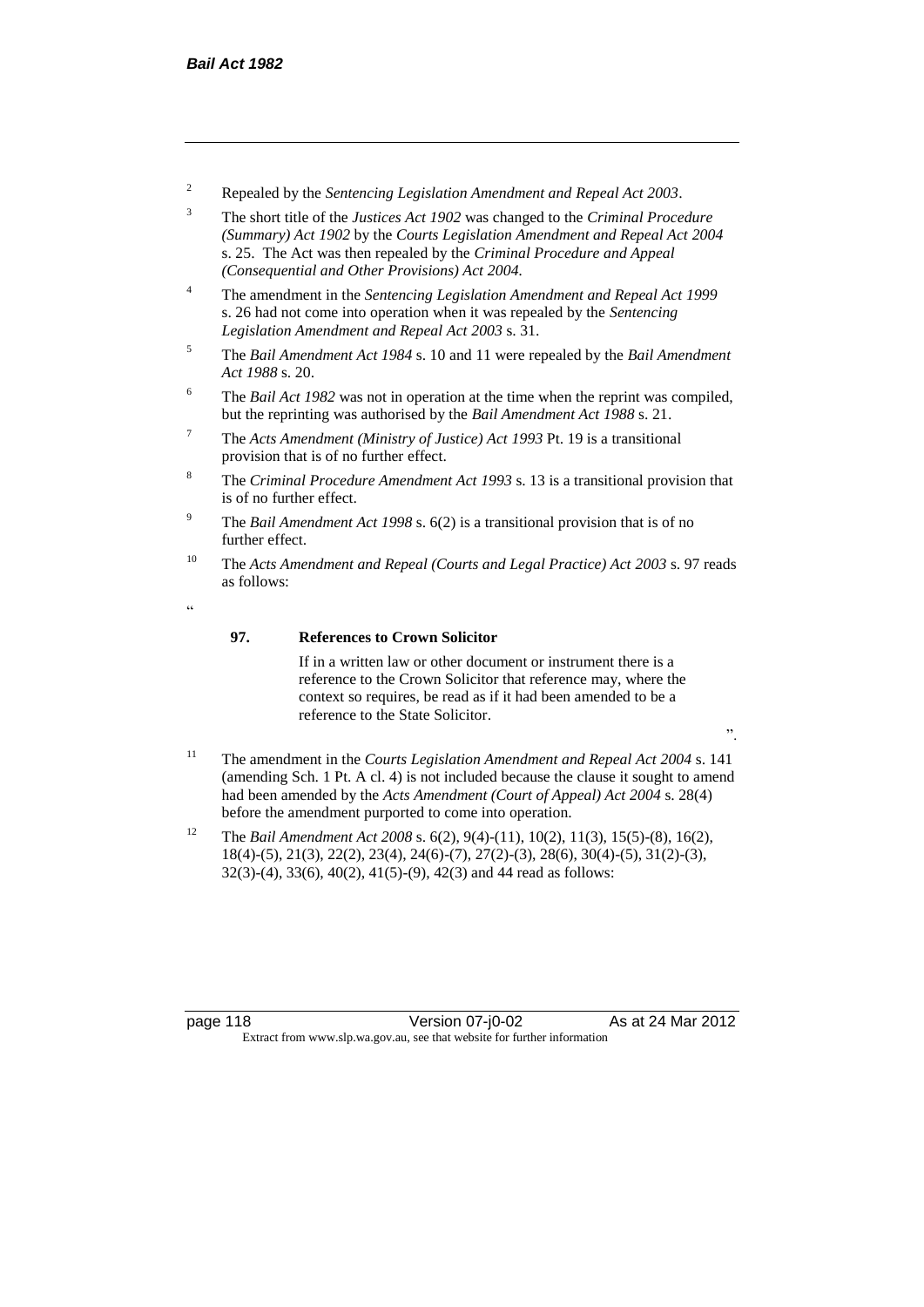#### **6. Section 4A inserted and transitional provision**

 $\alpha$ 

- (2) The *Bail Act 1982* section 4A as inserted by subsection (1) applies to appearances in court referred to in subsection  $(1)(a)$  of that section that occur after the commencement of this section.
- **9. Section 7A replaced by sections 7A to 7F, related amendments to sections 8 and 21 and transitional provisions**
	- (4) The *Bail Act 1982* section 7A as inserted by subsection (1) applies in relation to appearances in court coming within the *Bail Act 1982* section 7(1) that occur after the commencement of this section.
	- (5) The *Bail Act 1982* section 7B(3) as inserted by subsection (1) applies so as to enable an accused who is detained in custody after the commencement of this section to make an application allowed for by that subsection.
	- (6) The *Bail Act 1982* section 7B(4) as inserted by subsection (1) applies in relation to appearances in court coming within that subsection that occur after the commencement of this section.
	- (7) The *Bail Act 1982* section 7B(5) as inserted by subsection (1) applies in relation to an accused who is in custody on the commencement of this section as if the reference in section 7B(5)(a) to an application under subsection (3) included a reference to an application under the *Bail Act 1982* as in force immediately before the commencement of this section.
	- (8) The *Bail Act 1982* section 7C(2) as inserted by subsection (1) applies in relation to appearances in court coming within that subsection that occur after the commencement of this section.
	- (9) The *Bail Act 1982* section 7D as inserted by subsection (1) applies to any subsequent consideration of bail referred to in section 7D(1) that occurs after the commencement of this section.
	- (10) The *Bail Act 1982* section 7E as inserted by subsection (1) applies to any trial as defined in section 7E(2), or part of a trial, that takes place after the commencement of this section.
	- (11) The *Bail Act 1982* section 7F(2) as inserted by subsection (1) applies in relation to a pending application for bail under the *Bail Act 1982* section 7A(1), as in force immediately before the commencement of this section, as if it were an application for bail under the *Bail Act 1982* section 7F(1) as inserted by subsection  $(1)$ .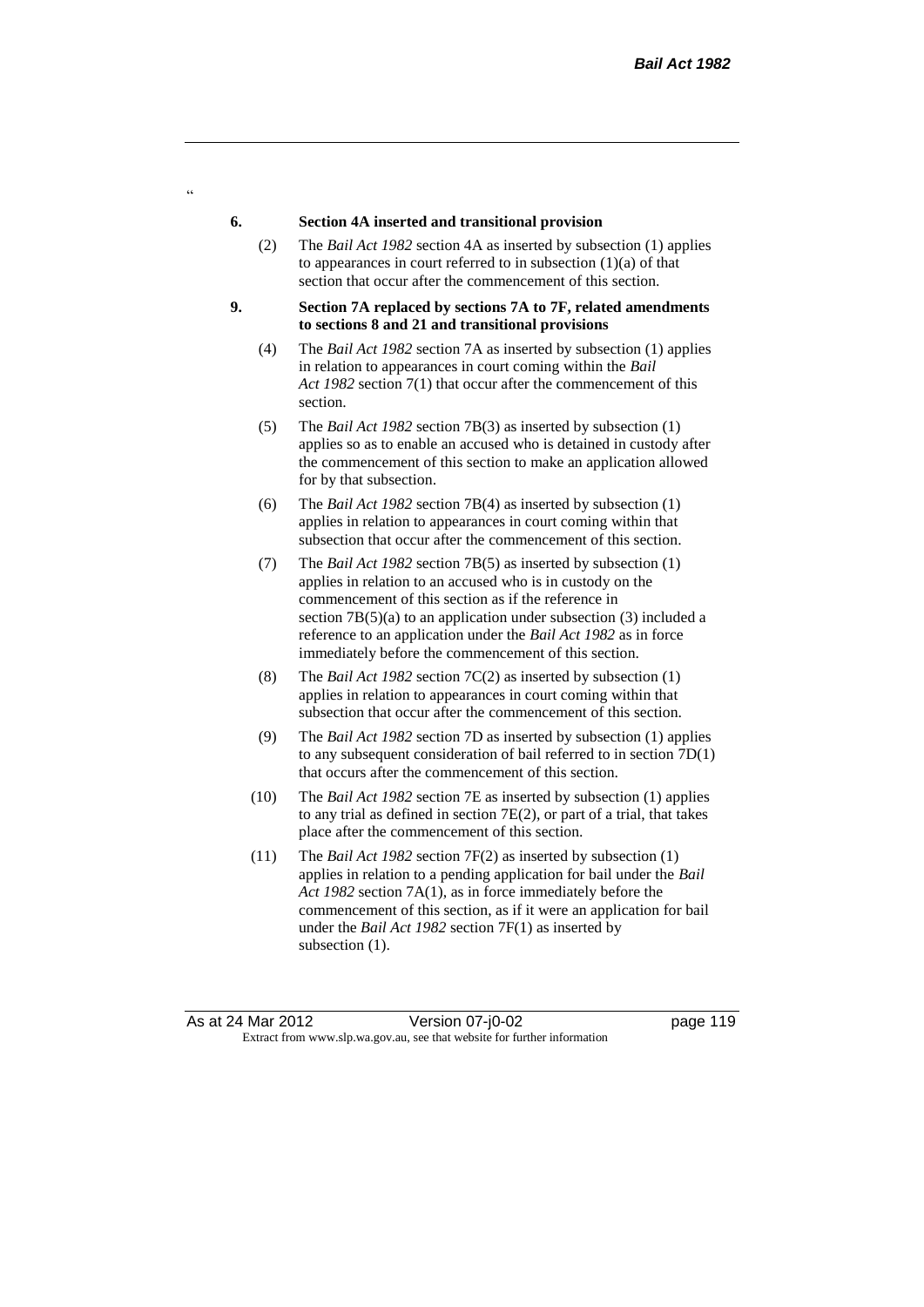#### **10. Section 9 amended and transitional provision**

(2) The *Bail Act 1982* section 9(1)(b) as amended by subsection (1) applies to any consideration of a case for bail that occurs after the commencement of this section.

#### **11. Section 11 amended and transitional provision**

(3) A certificate under the *Bail Act 1982* section 11(2) as in force immediately before the commencement of this section that has not been fully acted upon is to be treated after that commencement as a certificate under the *Bail Act 1982* section 11(3) as inserted by subsection (2).

#### **15. Section 14 amended and transitional provisions**

- (5) The *Bail Act 1982* section 14(4)(a)(i) as inserted by subsection (4) applies in respect of a child charged with an offence on or after the commencement.
- (6) The *Bail Act 1982* section 14(4)(a)(ii) as inserted by subsection (4) applies in respect of an accused committed to the District Court on or after the commencement for trial or sentence.
- (7) The *Bail Act 1982* section 14(4)(b) as inserted by subsection (4) applies in respect of any power referred to in the *Bail Act 1982* section 14(1) that is exercised, or could be exercised, on or after the commencement by any other judicial officer as defined in that paragraph.
- (8) In subsections (5), (6) and (7) *commencement* means the commencement of subsection (4).

#### **16. Sections 15A and 15B inserted and transitional provision**

(2) The *Bail Act 1982* sections 15A and 15B as inserted by subsection (1) apply to a bail decision, as defined in section 15A(1), made after the commencement of this section by a judge referred to in section 15A(2).

#### **18. Section 28 amended, related amendments to sections 35, 49, 51 and 58 and Schedule 1 and transitional provisions**

- (4) A bail undertaking that has effect under the *Bail Act 1982* immediately before the commencement of this section continues to have effect, on and after that commencement, as if it were a bail undertaking described in the *Bail Act 1982* section 28(2) as amended by subsection (1).
- (5) A surety undertaking that has effect under the *Bail Act 1982* immediately before the commencement of this section continues to have effect, on and after that commencement, as if it were a surety

page 120 Version 07-j0-02 As at 24 Mar 2012 Extract from www.slp.wa.gov.au, see that website for further information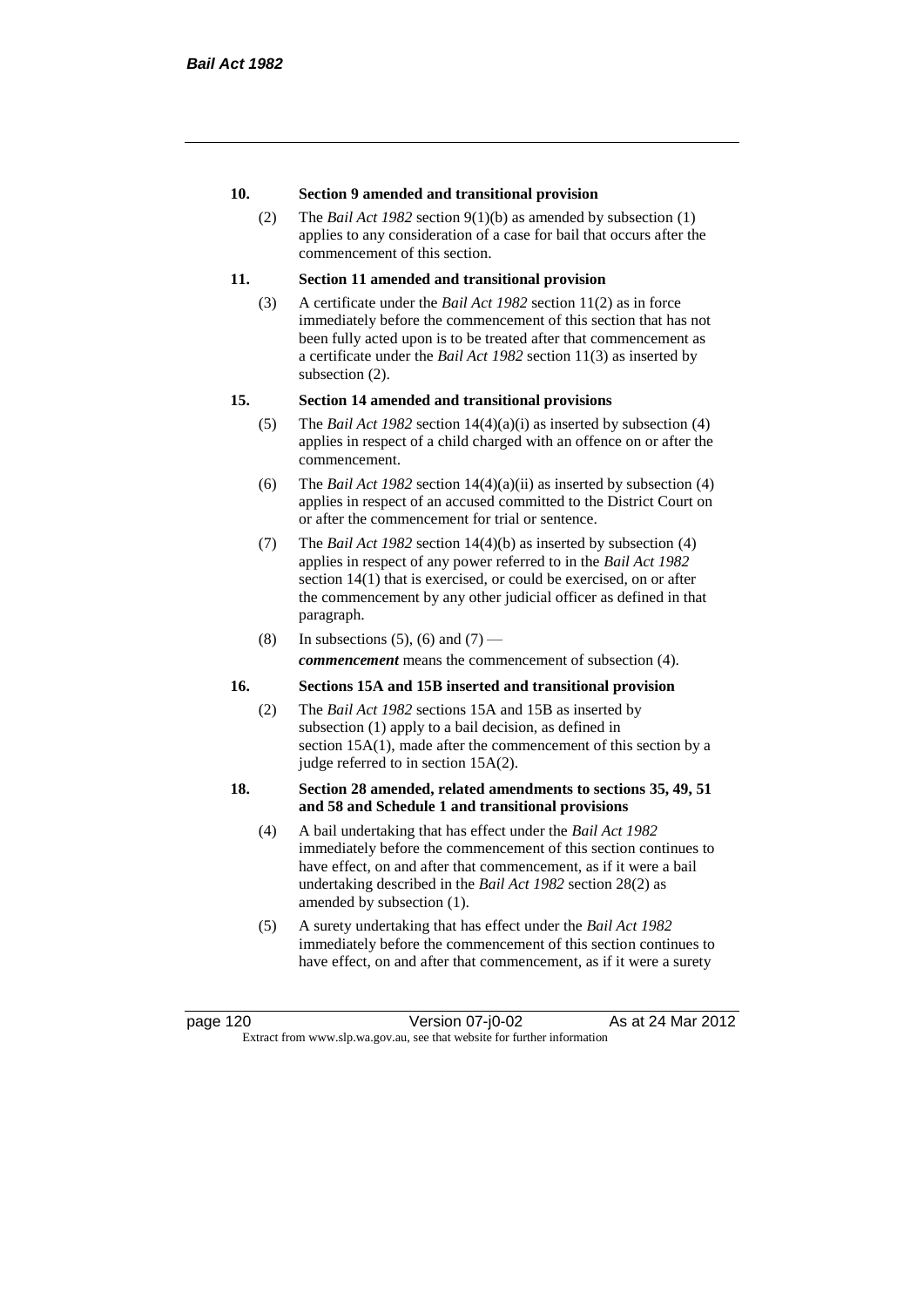undertaking within the meaning of the *Bail Act 1982* section 35(1) as amended by subsection (3).

#### **21. Section 31 amended and transitional provision**

(3) The *Bail Act 1982* section 31 as amended by this section applies in relation to any adjournment or committal to which it refers that occurs after the commencement of this section.

#### **22. Section 31A inserted and transitional provision**

(2) The *Bail Act 1982* section 31A as inserted by subsection (1) applies to any trial as defined in section 31A(1), or part of a trial, that takes place after the commencement of this section.

#### **23. Section 32 amended and transitional provision**

(4) The *Bail Act 1982* section 32 as amended by this section applies in relation to oral notifications given, and written notices given or sent, after the commencement of this section.

#### **24. Section 36 replaced, related amendments to sections 3, 37, 39, 40, 41 and 42 and transitional provisions**

- (6) The *Bail Act 1982* section 36(1) as inserted by subsection (1) applies to any decision as to whether a person should be approved as a surety that has to be made after the commencement of this section.
- (7) The *Bail Act 1982* section 36(2) as inserted by subsection (1) applies to any grant of bail that occurs after the commencement of this section.

#### **27. Section 44 replaced and transitional provisions**

- (2) The *Bail Act 1982* section 44 as inserted by subsection (1) applies to a surety undertaking whether entered into before or after the commencement of this section.
- (3) For the purposes of subsection (2), if a surety undertaking entered into before the commencement of this section contains a provision of the kind referred to in the *Bail Act 1982* section 44(2) as in force before that commencement, the provision is to be taken to be a provision of the kind referred to in the *Bail Act 1982*  section 44(5) as inserted by subsection (1).

#### **28. Section 45 amended and transitional provision**

(6) The *Bail Act 1982* section 45 as amended by subsection (1) applies to notices given for the purposes of the *Bail Act 1982* section 44(5) after the commencement of this section.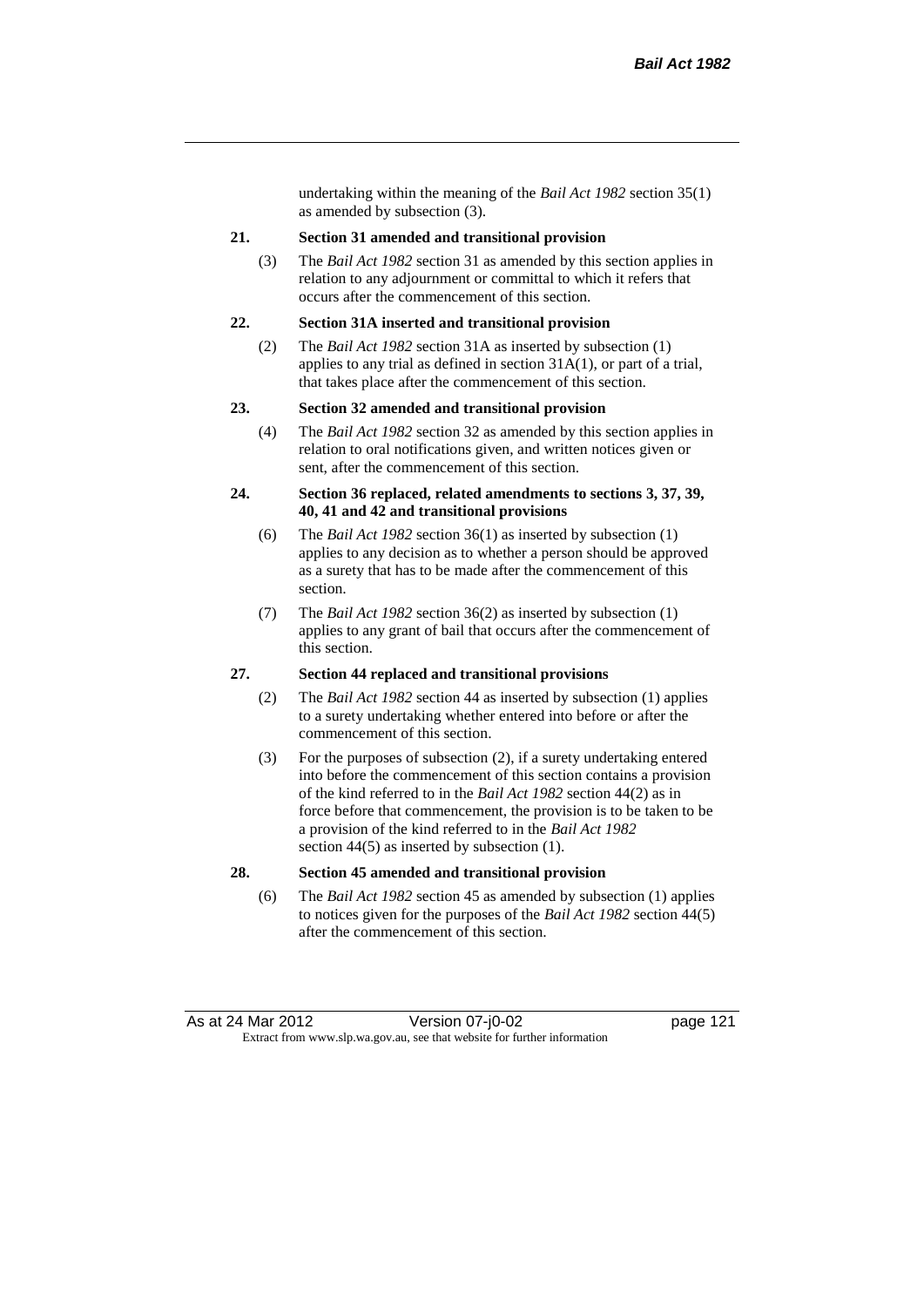#### **30. Section 49 amended, related amendment to section 67 and transitional provisions**

- (4) Subject to subsection (5), the *Bail Act 1982* section 49 as amended by this section applies in relation to a failure by an accused to comply with any requirement of the accused's bail undertaking irrespective of when the failure occurred.
- (5) Any proceedings under the *Bail Act 1982* section 49 in progress immediately before the commencement of this section may be continued after that commencement as if this section had not come into operation.

#### **31. Section 51A inserted and transitional provisions**

- (2) Subject to subsection (3), the *Bail Act 1982* section 51A as inserted by this section applies for the purpose of prosecuting an offence described in subsection (1) of that section irrespective of when the offence occurred.
- (3) Any prosecution for an offence referred to in subsection (2) in progress immediately before the commencement of this section may be continued after that commencement as if this section had not come into operation.

## **32. Section 52 amended and transitional provisions**

- (3) Subject to subsection (4), the *Bail Act 1982* section 52 as amended by this section applies for the purpose of prosecuting an offence described in subsection (1) of that section irrespective of when the offence occurred.
- (4) Any prosecution for an offence referred to in subsection (3) in progress immediately before the commencement of this section may be continued after that commencement as if this section had not come into operation.

#### **33. Section 54 amended, related amendment to section 46 and transitional provision**

- (6) Despite the amendments made by subsections (1) to (4), the *Bail Act 1982* section 54 as in force immediately before the
	- commencement of this section continues to apply in relation to
		- (a) an accused arrested under subsection  $(2)(a)$  of that section; and
		- (b) an application made under subsection (2)(b) of that section,

before that commencement.

page 122 Version 07-j0-02 As at 24 Mar 2012 Extract from www.slp.wa.gov.au, see that website for further information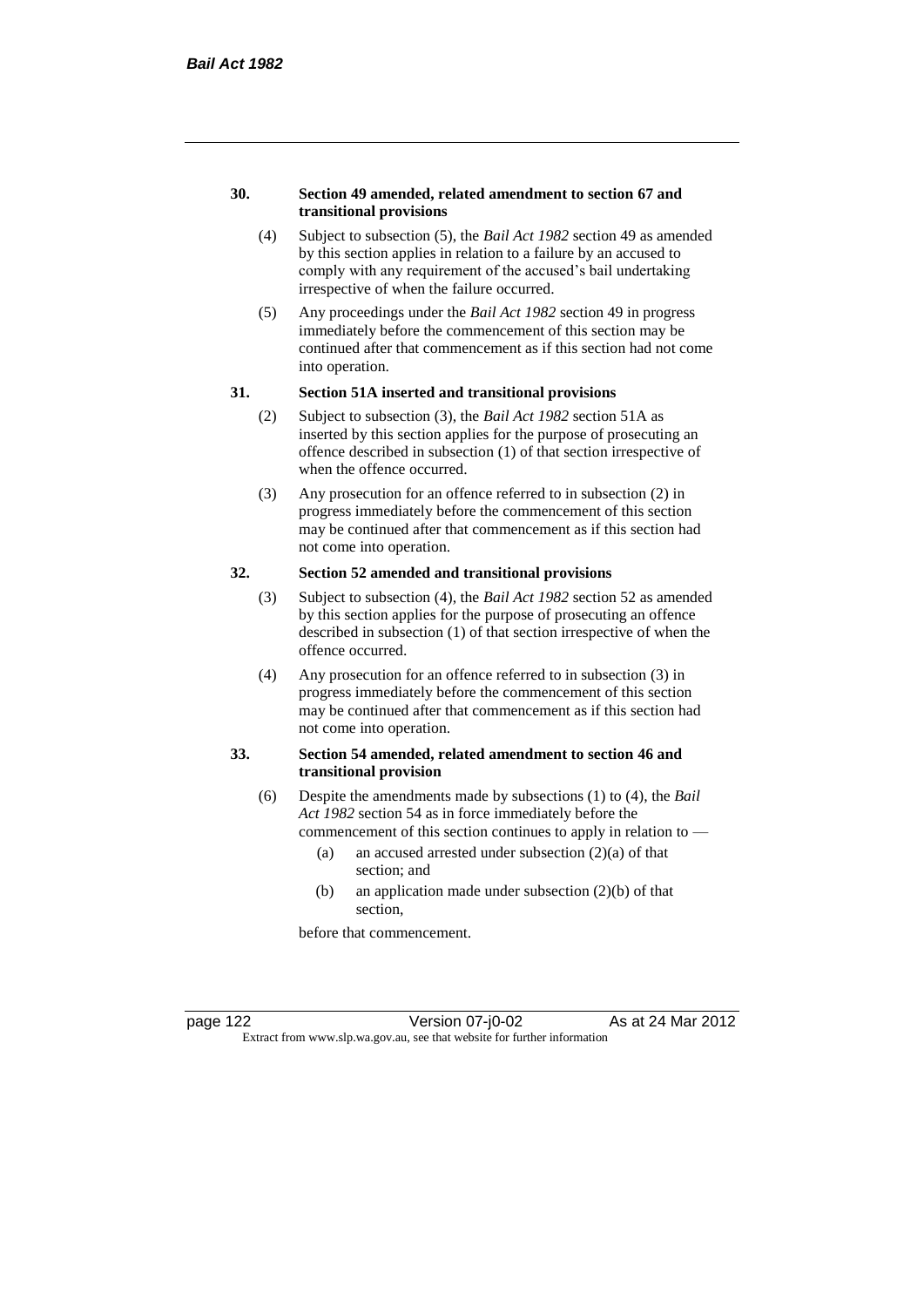#### **40. Section 66B inserted and transitional provision**

(2) The *Bail Act 1982* section 66B as inserted by subsection (1) applies in relation to any bail proceedings, as defined in section 66B, conducted after the commencement of this section irrespective of when those proceedings were initiated.

#### **41. Schedule 1 amended and transitional provisions**

- (5) The *Bail Act 1982* Schedule 1 Part B clause 1A as inserted by subsection  $(3)(b)$  applies in respect of —
	- (a) a grant or refusal of bail; or
	- (b) a dispensation from the requirement for bail,

coming within that clause that occurs after the commencement of subsection (3)(b).

- (6) The *Bail Act 1982* Schedule 1 Part B clause 3 as inserted by subsection (3)(e) applies in relation to a refusal of bail for an initial appearance that occurs after the commencement of subsection (3)(e).
- (7) The *Bail Act 1982* Schedule 1 Part C clause 3C as inserted by subsection (4)(e) applies to any consideration of a case for bail that occurs after the commencement of subsection (4)(e).
- (8) The *Bail Act 1982* Schedule 1 Part C clauses 4 and 4A as inserted by subsection (4)(f) apply to any consideration of a case for bail that occurs after the commencement of subsection (4)(f).
- (9) The *Bail Act 1982* Schedule 1 Part C clause 7 as amended by subsection (4)(i) applies to any grant of bail that occurs after the commencement of subsection (4)(i).

#### **42. Schedule 2 amended and transitional provision**

- $(3)$  A reference in
	- (a) the *Bail Act 1982* section 16A; or
	- (b) the *Bail Act 1982* Schedule 1 Part C clause 3A or 3B,

to a serious offence includes a reference to an offence against *The Criminal Code* section 283 committed, or alleged to have been committed, before the commencement of this section.

#### **44. Transitional regulations**

(1) If this Part does not provide sufficiently for a matter or issue of a transitional nature that arises as a result of the amendments made to the *Bail Act 1982* by this Part, the Governor may make regulations (the *transitional regulations*) prescribing all matters that are required, necessary or convenient to be prescribed for providing for the matter or issue.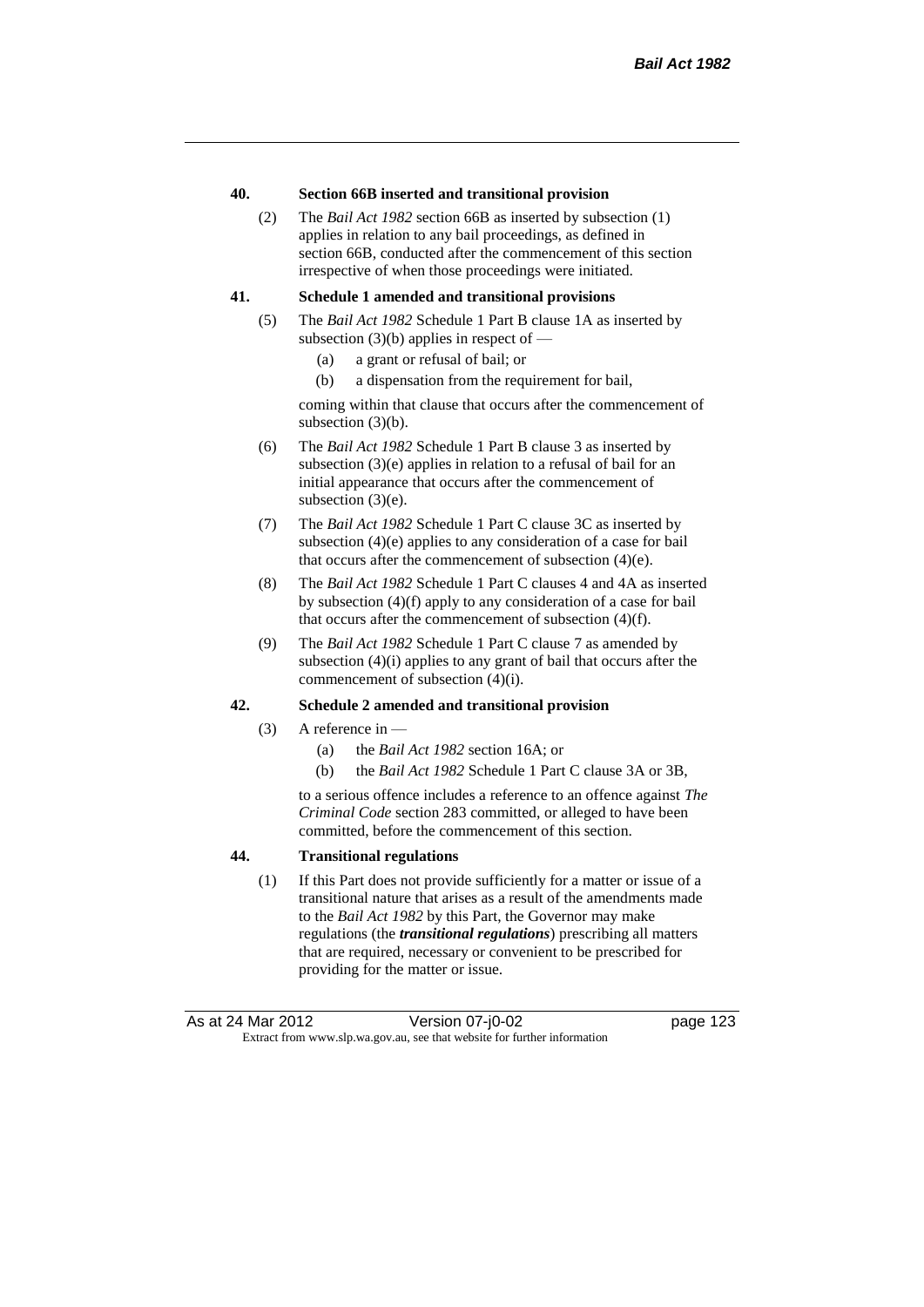- (2) The transitional regulations may provide that specified provisions of the *Bail Act 1982* or this Part —
	- (a) do not apply; or
	- (b) apply with specified modifications,

to or in relation to any matter.

- (3) If the transitional regulations provide that a specified state of affairs is to be taken to have existed, or not to have existed, on and from a day that is earlier than the day on which the transitional regulations are published in the *Gazette* but not earlier than the commencement of this section, the transitional regulations have effect according to their terms.
- (4) In subsections (2) and (3) *specified* means specified or described in the transitional regulations.
- (5) If the transitional regulations contain a provision referred to in subsection (3), the provision does not operate so as  $-$ 
	- (a) to affect in a manner prejudicial to any person (other than the State or an authority of the State), the rights of that person existing before the day of publication of those regulations; or
	- (b) to impose liabilities on any person (other than the State or an authority of the State) in respect of anything done or omitted to be done before the day of publication of those regulations.
- <sup>13</sup> The *Machinery of Government (Miscellaneous Amendments) Act 2006* Pt. 3 Div. 1 was repealed by the *Statutes (Repeals and Minor Amendments) Act 2011* s. 23(2) before it purported to come into operation.
- <sup>14</sup> On the date as at which this compilation was prepared, the *Electronic Transactions Act 2011* s. 25 had not come into operation. It reads as follows:

#### **25. Acts amended**

- (1) This section amends the Acts listed in the Table.
- (2) Amend the provisions listed in the Table as set out in the Table.

page 124 Version 07-j0-02 As at 24 Mar 2012 Extract from www.slp.wa.gov.au, see that website for further information

".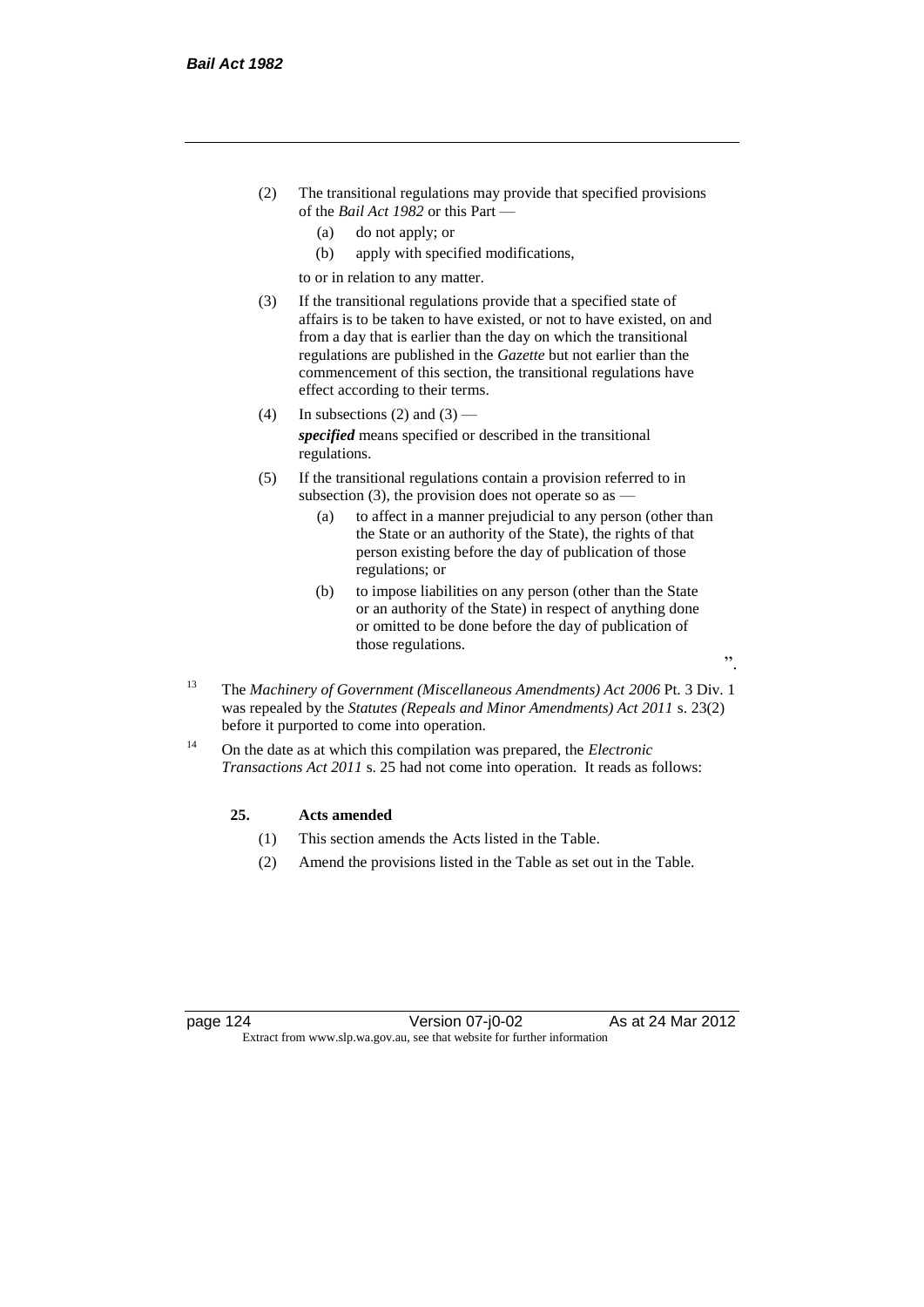## **Table**

| <b>Provision</b>                                     | <b>Delete</b>                                           | <b>Insert</b>                                                  |
|------------------------------------------------------|---------------------------------------------------------|----------------------------------------------------------------|
| <b>Bail Act 1982</b>                                 |                                                         |                                                                |
| s. $3(1)$ def. of <i>electronic</i><br>communication | Electronic<br><i>Transactions Act 2003</i><br>section 5 | Electronic<br><b>Transactions Act</b><br>$2011$ section $5(1)$ |
| s. $3A(2)$                                           | Electronic<br><b>Transactions Act 2003</b><br>section 5 | Electronic<br><i>Transactions Act</i><br>$2011$ section $5(1)$ |

As at 24 Mar 2012 **Discript Contract Contract Version 07-j0-02 page 125** Extract from www.slp.wa.gov.au, see that website for further information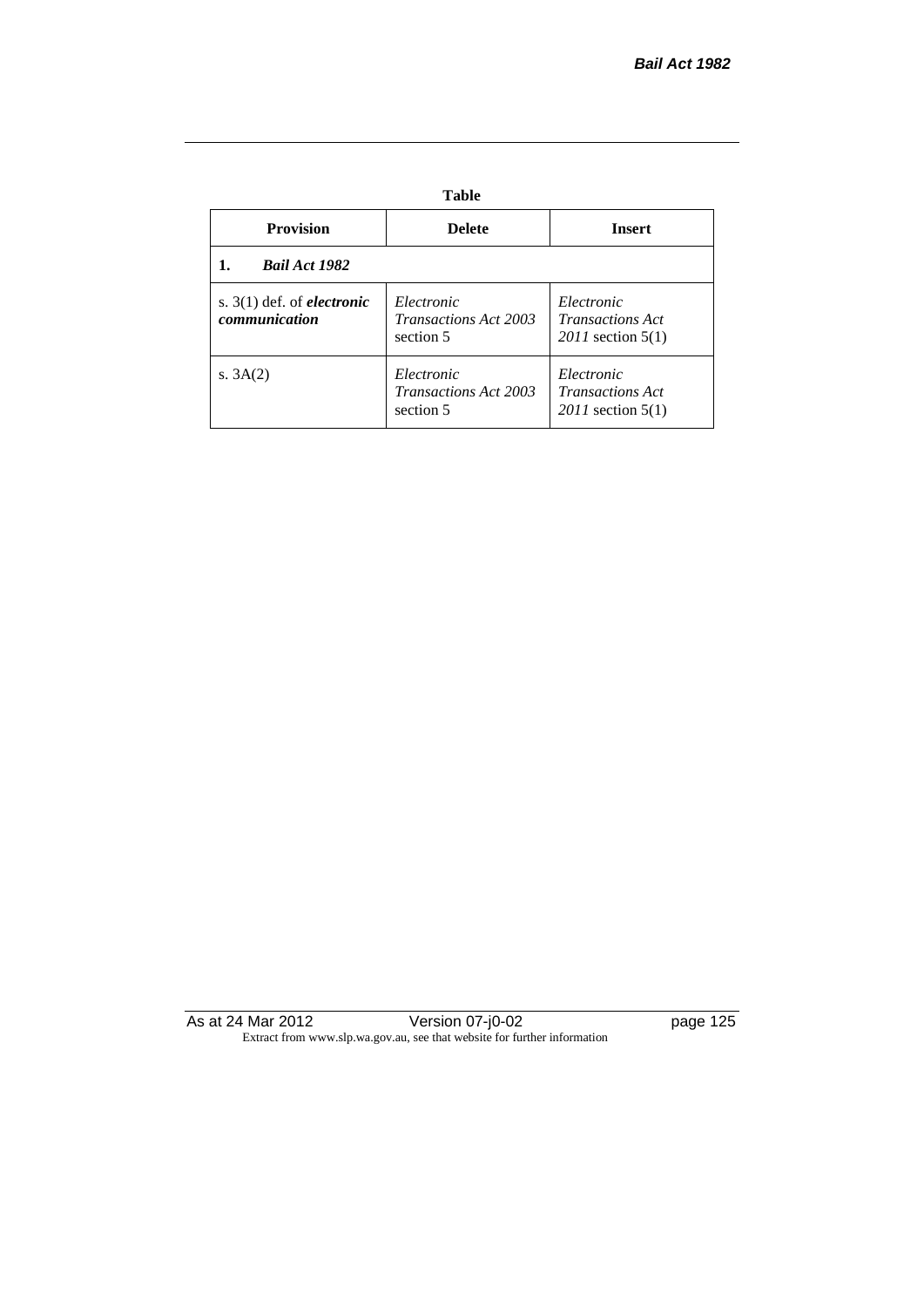### **Defined Terms**

## **Defined Terms**

[This is a list of terms defined and the provisions where they are defined. The list is not part of the law.]

| <b>Defined Term</b><br><u> 1989 - Johann Stoff, deutscher Stoffen und der Stoffen und der Stoffen und der Stoffen und der Stoffen und der</u> | Provision(s) |
|-----------------------------------------------------------------------------------------------------------------------------------------------|--------------|
|                                                                                                                                               |              |
|                                                                                                                                               |              |
|                                                                                                                                               |              |
|                                                                                                                                               |              |
|                                                                                                                                               |              |
|                                                                                                                                               |              |
|                                                                                                                                               |              |
|                                                                                                                                               |              |
|                                                                                                                                               |              |
|                                                                                                                                               |              |
|                                                                                                                                               |              |
|                                                                                                                                               |              |
|                                                                                                                                               |              |
|                                                                                                                                               |              |
|                                                                                                                                               |              |
|                                                                                                                                               |              |
|                                                                                                                                               |              |
|                                                                                                                                               |              |
|                                                                                                                                               |              |
|                                                                                                                                               |              |
|                                                                                                                                               |              |
|                                                                                                                                               |              |
|                                                                                                                                               |              |
|                                                                                                                                               |              |
|                                                                                                                                               |              |
|                                                                                                                                               |              |
|                                                                                                                                               |              |
|                                                                                                                                               |              |
|                                                                                                                                               |              |
|                                                                                                                                               |              |
|                                                                                                                                               |              |
|                                                                                                                                               |              |
|                                                                                                                                               |              |
|                                                                                                                                               |              |
|                                                                                                                                               |              |
|                                                                                                                                               |              |
|                                                                                                                                               |              |
|                                                                                                                                               |              |
|                                                                                                                                               |              |

page  $126$ 

Version 07-j0-02 Extract from www.slp.wa.gov.au, see that website for further information

As at 24 Mar 2012